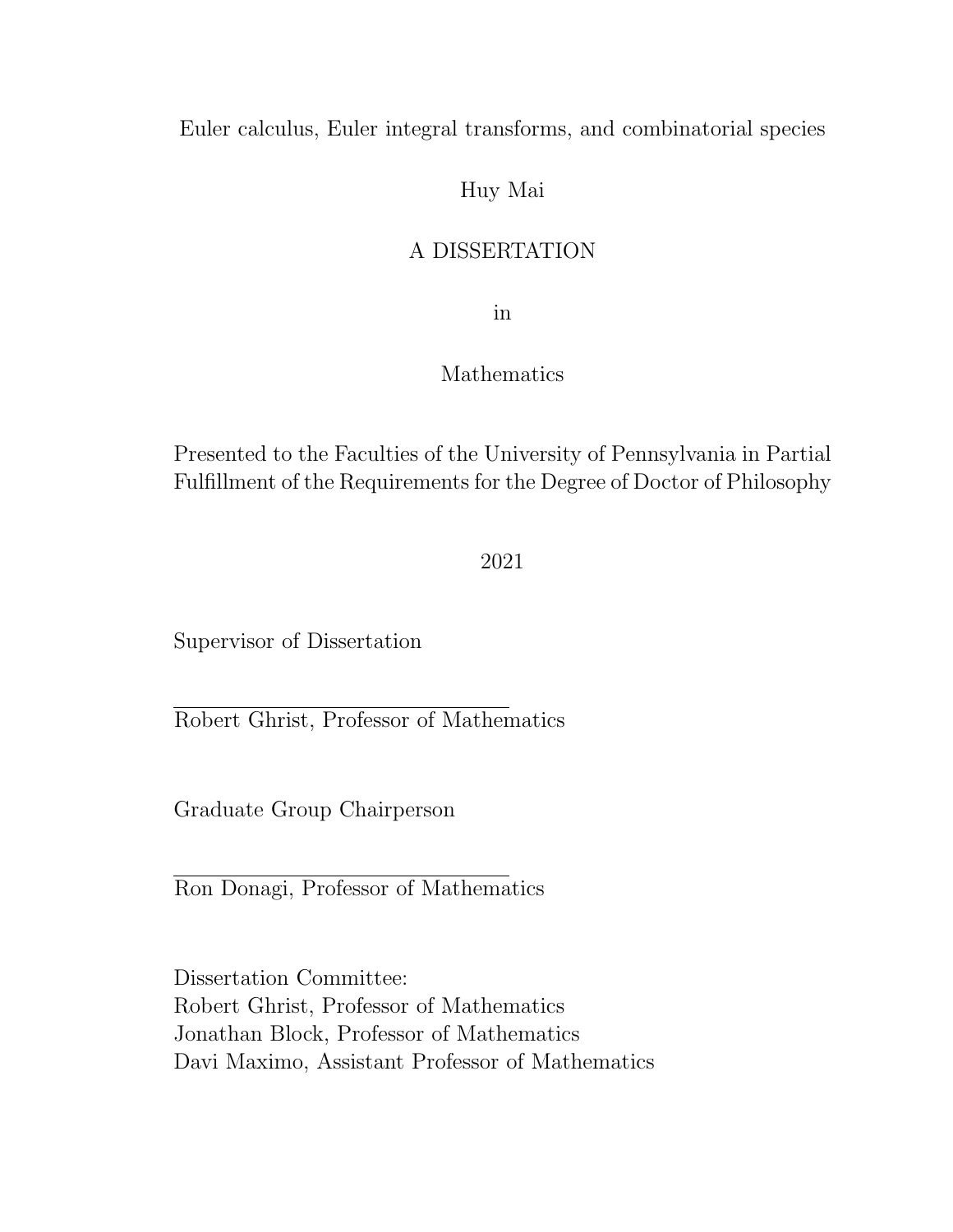## Acknowledgments

First and foremost, I would like to thank my advisor Rob Ghrist. I am very grateful for his patience, understanding, and all the opportunities he provided me throughout my years at Penn. He gave me the inspiration to start studying applied algebraic topology and taught me how to appreciate good mathematics, and for that I will be forever indebted.

I would also like to thank Prof. Jonathan Block for serving on both my oral exam committee and the thesis defense committee. The topology sequence he taught and the conversations I had with him definitely gave me a lot of insights that I would never have any other way.

Umair, Esteban, and Jackson, thank you for being on this graduate school journey with me. I will miss our chats, math or otherwise. Thanks to Reshma, Monica, Paula, and Robin, for helping me navigate this whole process and for keeping the Math department running smoothly.

I thank my group of childhood friends (and Gabe, for that matter), who have been providing me moral support over the past few years. On that topic, I owe a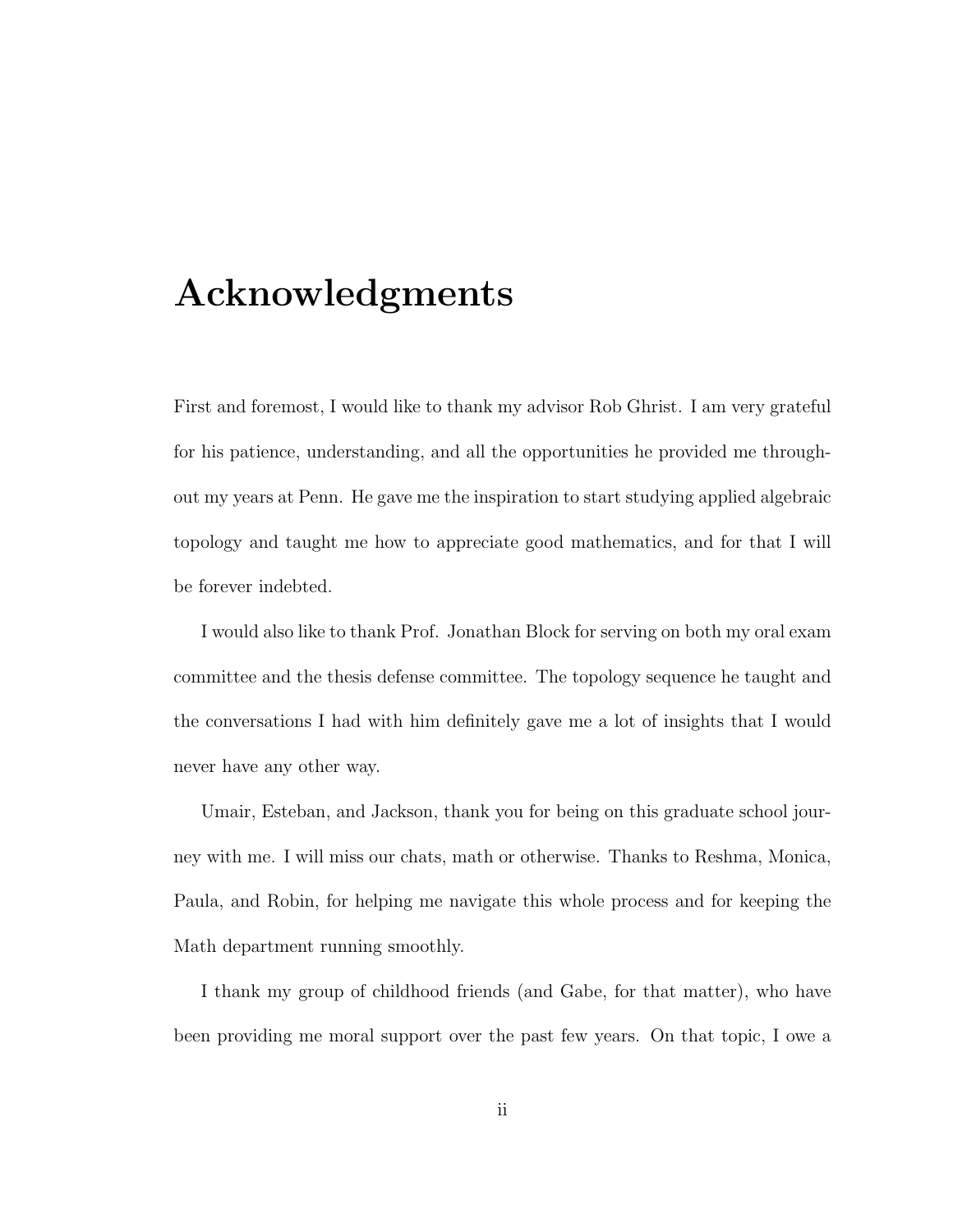big thank to my family for their love and understanding, and for letting me pursue my passion.

Last but not least, Mikasa the cat. Thank you for being an integral part of my life.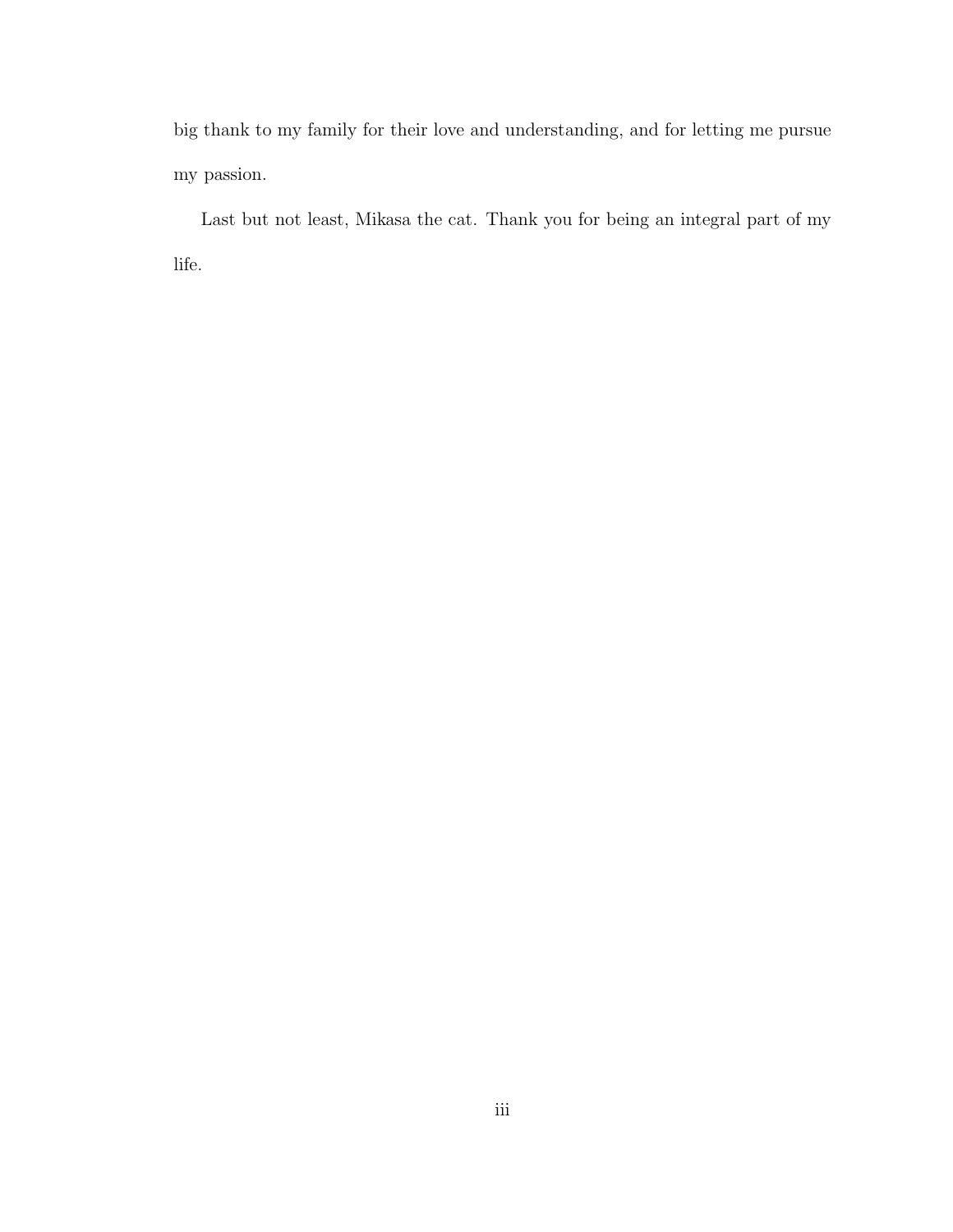### ABSTRACT

Euler calculus, Euler integral transforms, and combinatorial species

#### Huy Mai

### Robert Ghrist

Euler integration is an integration theory with the Euler characteristic acting as the measure, and similar to classical analysis, it comes equipped with a collection of integral transforms. In this thesis, we focus on two such integral transforms: the persistent homology transform and the Fourier-Sato transform. We prove the invertibility of the former using the technique of Radon transform, and show the connection of the latter to Euler convolution and inner product. We also provide a new way to interpret the Euler integral through a generalization of combinatorial species, which also extends to magnitude homology and configuration spaces.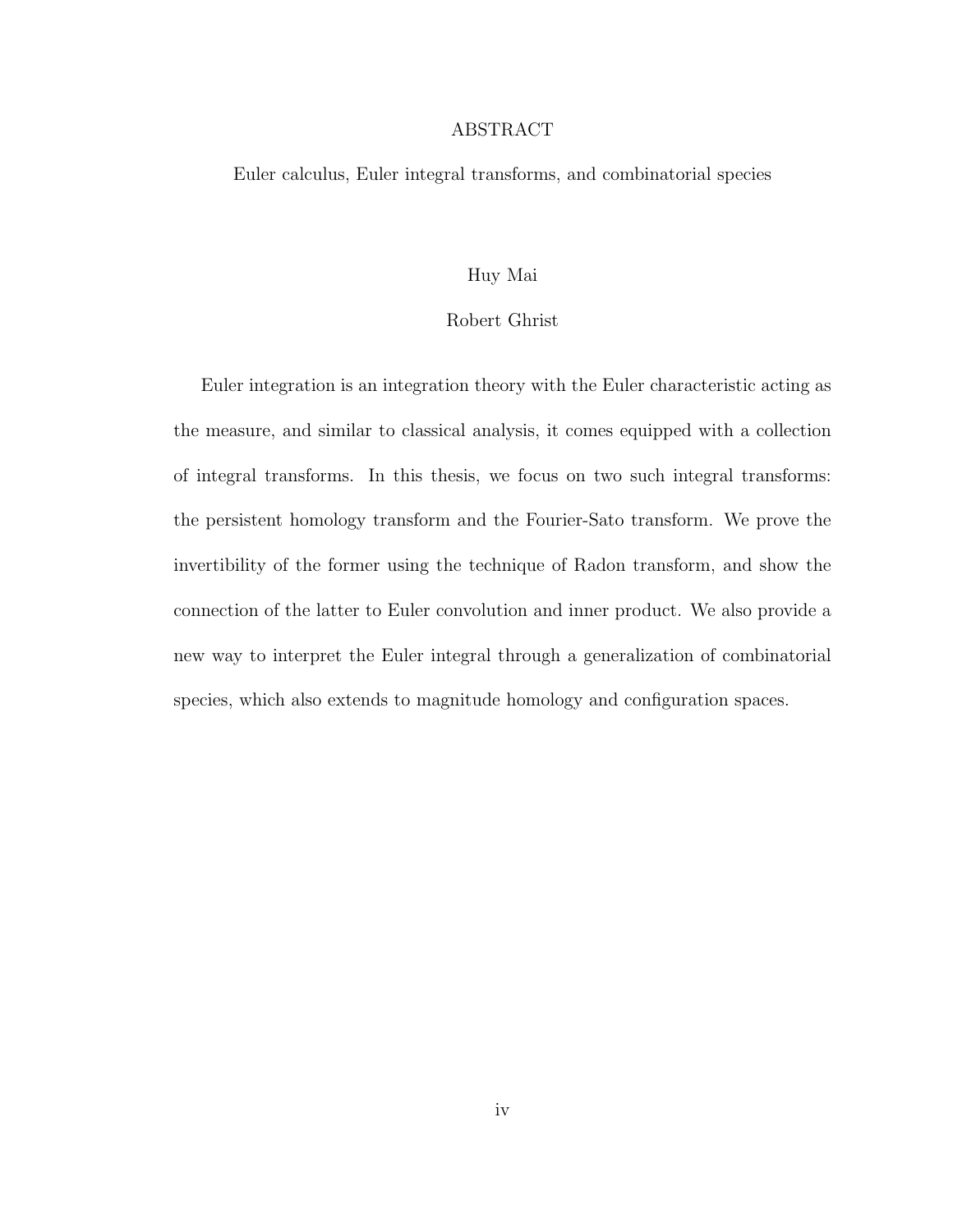## **Contents**

| $\mathbf{1}$   |     | Introduction                                                                                                                                                                                                                                                                                                                                                                              | 1  |
|----------------|-----|-------------------------------------------------------------------------------------------------------------------------------------------------------------------------------------------------------------------------------------------------------------------------------------------------------------------------------------------------------------------------------------------|----|
|                | 1.1 |                                                                                                                                                                                                                                                                                                                                                                                           | 1  |
|                | 1.2 |                                                                                                                                                                                                                                                                                                                                                                                           | 3  |
| $\bf{2}$       |     | Preliminaries on sheaves and constructible sheaves                                                                                                                                                                                                                                                                                                                                        | 6  |
|                | 2.1 | Sheaves and the category of complexes $\hphantom{a} \hphantom{a} \hphantom{a} \hphantom{a} \hphantom{a} \hphantom{a} \hphantom{a} \hphantom{a} \hphantom{a} \hphantom{a} \hphantom{a} \hphantom{a} \hphantom{a} \hphantom{a} \hphantom{a} \hphantom{a} \hphantom{a} \hphantom{a} \hphantom{a} \hphantom{a} \hphantom{a} \hphantom{a} \hphantom{a} \hphantom{a} \hphantom{a} \hphantom{a}$ | 6  |
|                | 2.2 | The homotopy category and the derived category of sheaves $\ldots$ .                                                                                                                                                                                                                                                                                                                      | 12 |
|                | 2.3 | Operations on sheaves and the Grothendieck's six operations                                                                                                                                                                                                                                                                                                                               | 14 |
|                | 2.4 |                                                                                                                                                                                                                                                                                                                                                                                           | 21 |
| 3              |     | Euler Integration and Integral Transforms                                                                                                                                                                                                                                                                                                                                                 | 24 |
|                | 3.1 |                                                                                                                                                                                                                                                                                                                                                                                           | 25 |
|                | 3.2 |                                                                                                                                                                                                                                                                                                                                                                                           | 26 |
|                | 3.3 | Euler-Radon Transform and Schapira's inversion formula                                                                                                                                                                                                                                                                                                                                    | 29 |
| $\overline{4}$ |     | <b>Persistent Homology Transform</b>                                                                                                                                                                                                                                                                                                                                                      | 34 |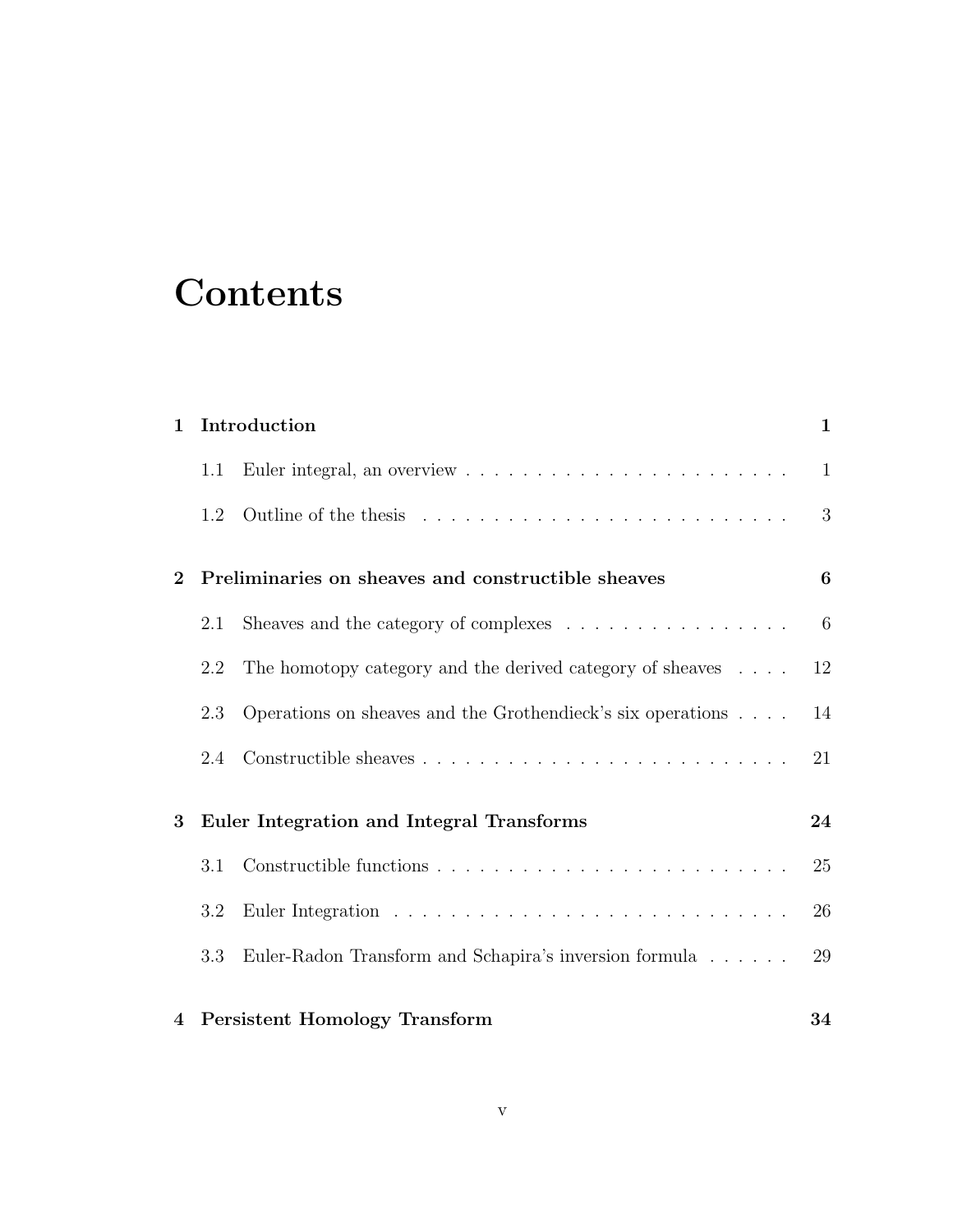|          | 4.1 |                                                                               | 35 |
|----------|-----|-------------------------------------------------------------------------------|----|
|          | 4.2 |                                                                               | 37 |
| $\bf{5}$ |     | Fourier-Sato Transform                                                        | 41 |
|          | 5.1 | Fourier-Sato transform of conic constructible sheaves $\ldots \ldots \ldots$  | 42 |
|          | 5.2 | Constructible functions and their Fourier-Sato transforms                     | 46 |
|          | 5.3 | Fourier-Sato transform and convolution                                        | 50 |
|          | 5.4 | A pseudo inner product with respect to the Euler Integration                  | 52 |
|          | 5.5 |                                                                               | 53 |
|          | 5.6 | Distributions and the Fourier-Sato transforms of distributions                | 56 |
| 6        |     | <b>Combinatorial Species</b>                                                  | 60 |
|          | 6.1 | Combinatorial species and the associated generating functions                 | 62 |
|          | 6.2 |                                                                               | 65 |
|          |     | 6.2.1                                                                         | 65 |
|          |     | 6.2.2                                                                         | 66 |
|          |     | 6.2.3                                                                         | 68 |
|          | 6.3 |                                                                               | 69 |
|          | 6.4 |                                                                               | 72 |
|          | 6.5 | Configuration spaces as a species $\ldots \ldots \ldots \ldots \ldots \ldots$ | 76 |
|          | 6.6 |                                                                               | 78 |
|          | 6.7 |                                                                               | 82 |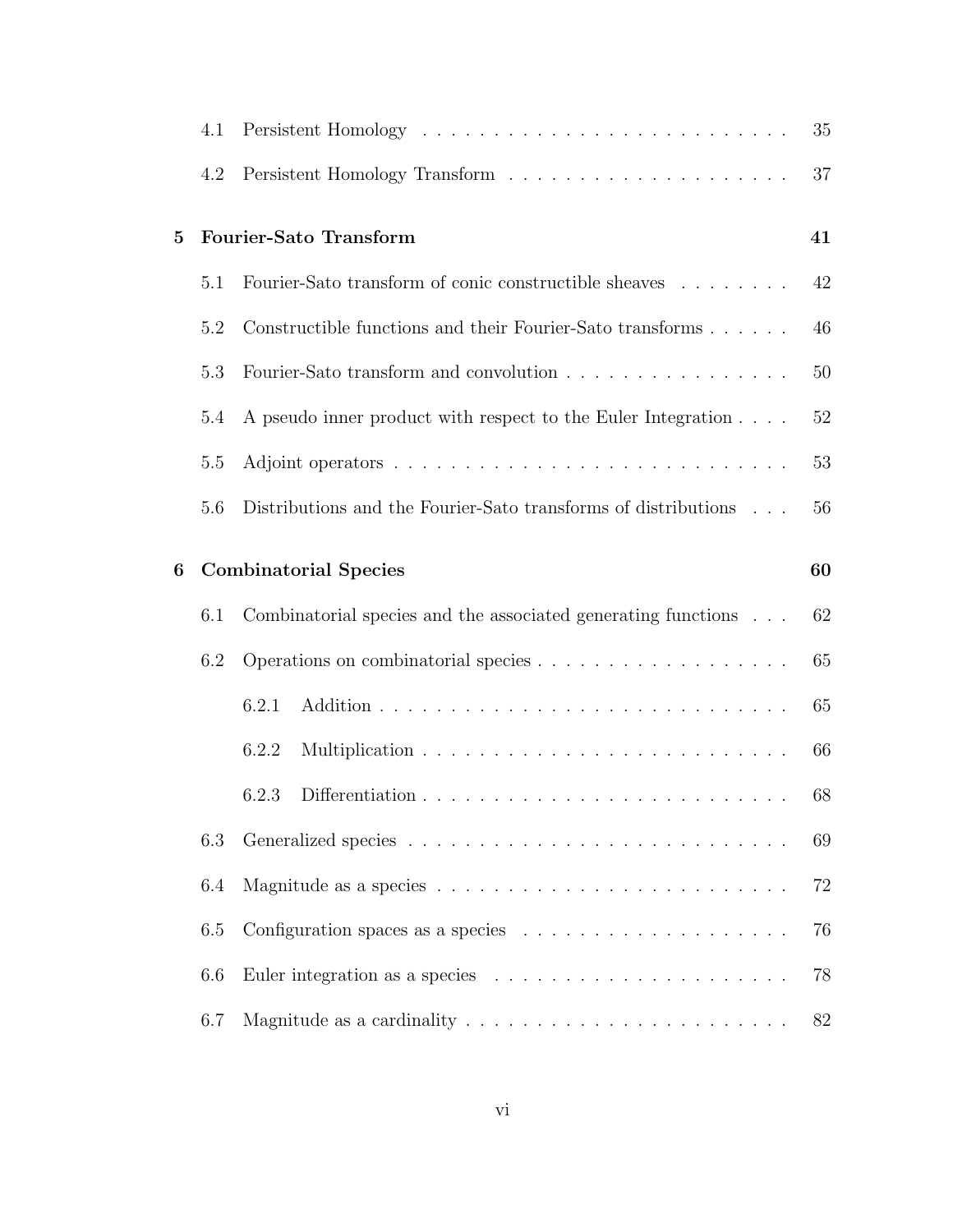|  | 7 Conclusion and future questions |  |
|--|-----------------------------------|--|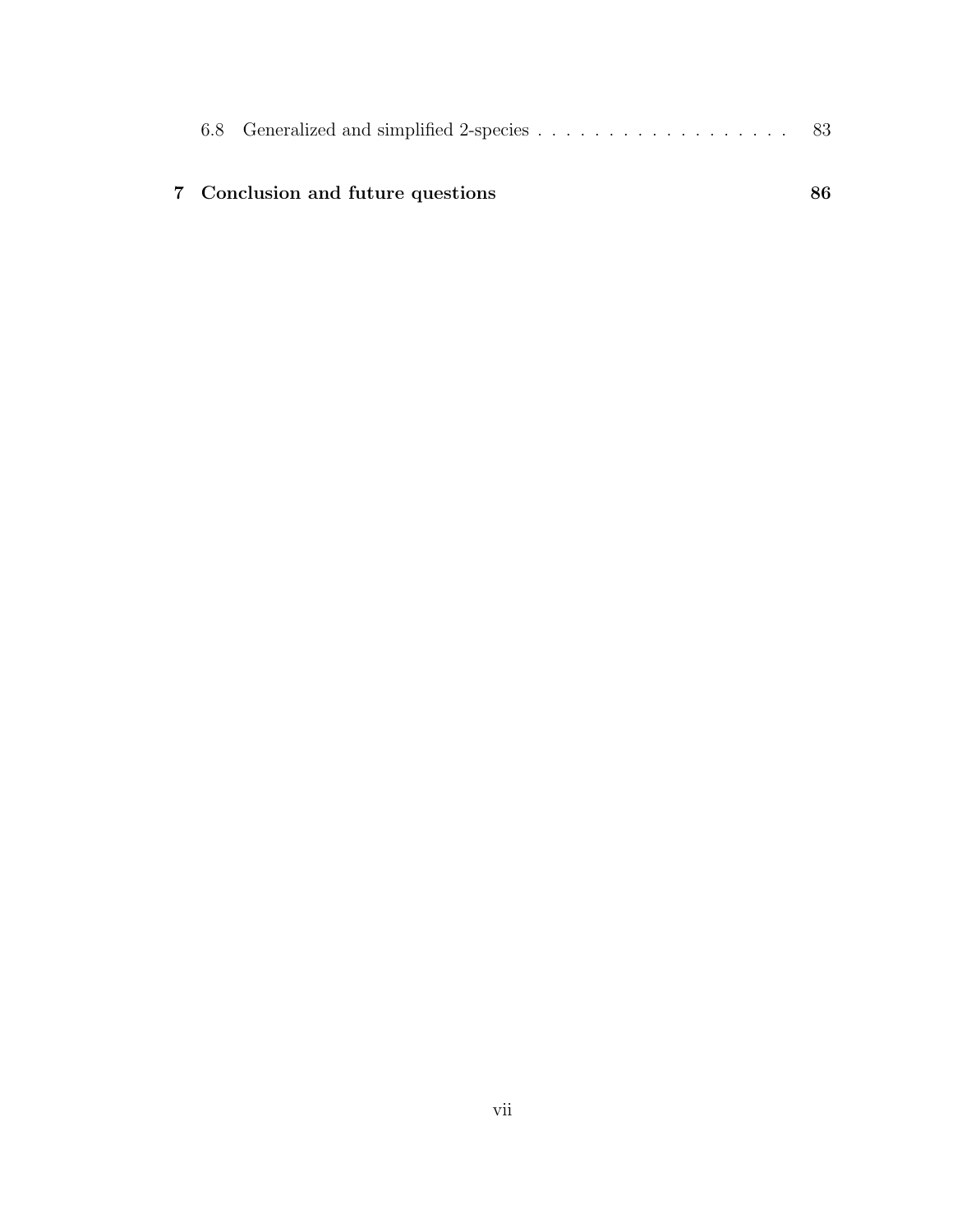## Chapter 1

## Introduction

### 1.1 Euler integral, an overview

The Euler characteristic is a topological invariant that also possesses some measuretheoretic traits. That is, under some mild conditions on the underlying spaces, the Euler characteristic satisfies the inclusion-exclusion principle as well as being multiplicative under Cartesian product. This gives rise to the development of an Euler integration theory, where the Euler characteristic acts as the measure.

The theory of Euler integral can be built from different perspectives. On one side of the coin, there are works by Kashiwara, Schapira [22], and independently by MacPherson [26], where the theory of constructible sheaves is investigated, which is the foundation that Euler integral can be built upon. On the other hand, Euler integral can also be constructed combinatorially [35] [29], and later formalized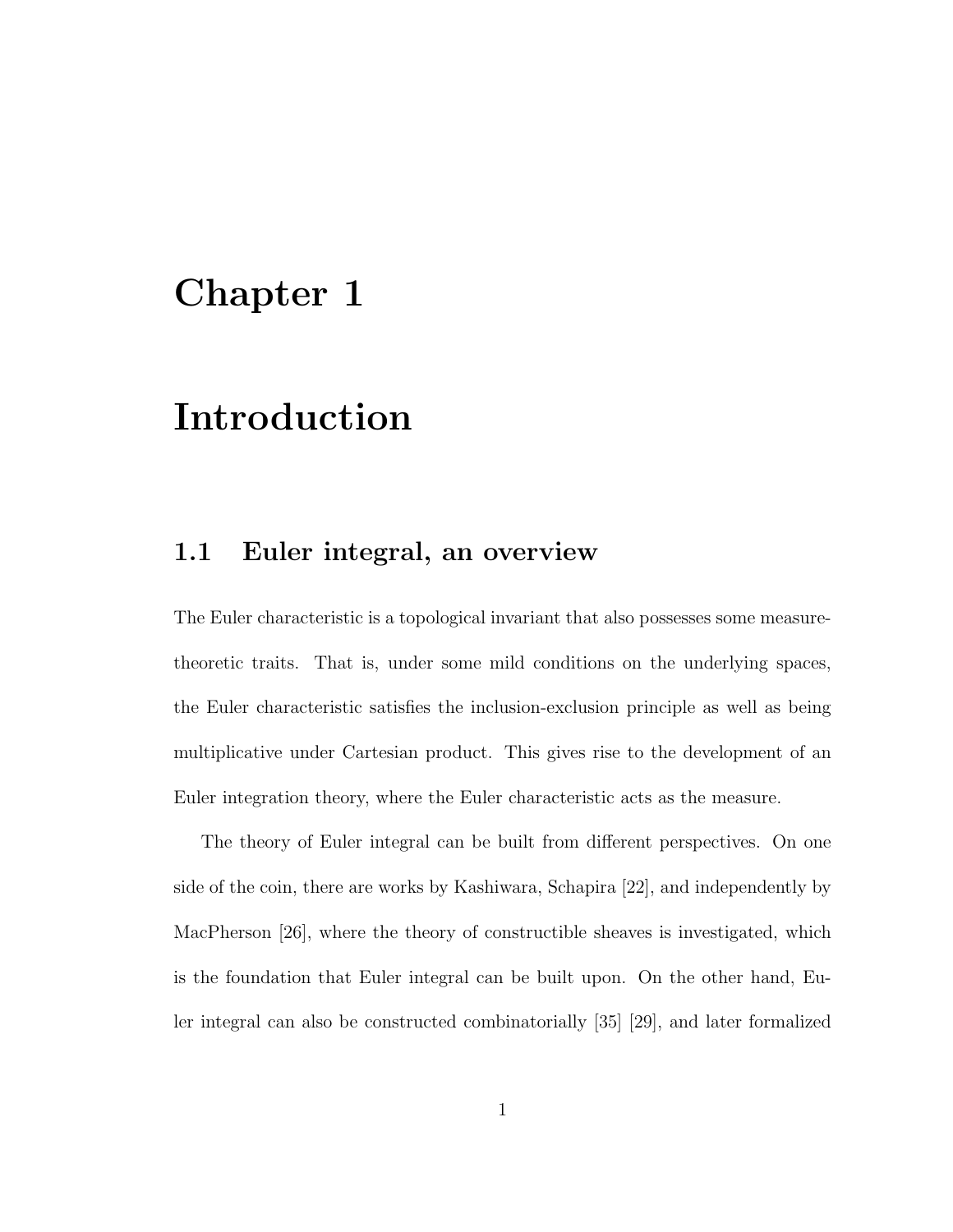through the framework of o-minimal structures [9], which guarantees a well-defined notion of Euler characteristic for the spaces of interest.

Euler integration has received a lot of attention in recent years and has been used in a variety of applications, both in theoretical and engineering settings  $[3][17][5]$ .

There are some natural questions one can raise while investigating the Euler integral and comparing it to classical integration theories. Following are a few of those questions:

- 1. We knew that the Euler-Radon transform is invertible, which provides us a topological summary of objects in an Euclidean space. Are there other such topological summaries?
- 2. In classical analysis, the Fourier transform lets us move freely between the frequency domain and the time domain through the means of convolution. That is, it converts convolution on the frequency domain to multiplication on the time domain, and vice versa (by the inverse Fourier transform). This conversion is computationally advantageous, as multiplication is an easier operation to calculate. Is this conversion also true for the Fourier-Sato transform?
- 3. Treating the integral as a linear functional on an appropriate space of test functions, we can start talking about distributions, i.e. "generalized functions." Is there such a notion in the world of Euler integral and constructible functions? If there is, how do they interact with the integral transforms?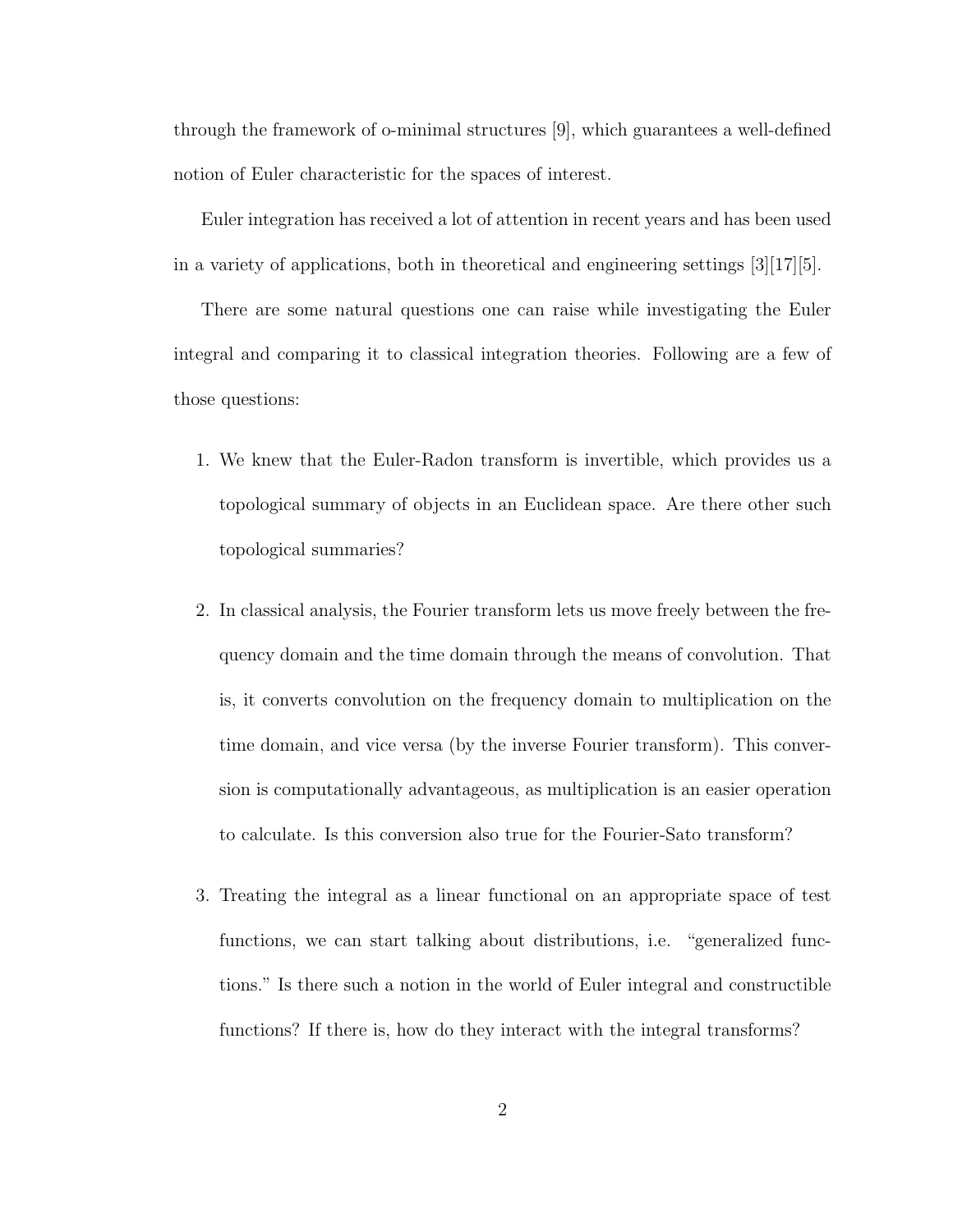4. Euler characteristic is a generalization of cardinality, or in other words, cardinality is the discrete version of Euler characteristic. There are a lot of known combinatorial constructions involving cardinalities, so can we extend these any of these constructions to Euler characteristic? We can also ask whether Euler characteristic, and Euler integral in particular, can be realized through such a combinatorial process.

The main goal of this thesis is to answer (some of) the above questions.

### 1.2 Outline of the thesis

Excluding the introduction, the thesis will be divided into seven chapters.

In chapter 2, we will give a quick introduction to sheaves. This will include the homotopy and the derived category of sheaves of  $R$ -modules, together with some operations on sheaves. We will also briefly discuss sheaf cohomology from several perspectives. This leads to the development of constructible sheaves, and the chapter will end with the construction of the Grothendieck group of the (derived) category of constructible sheaves on a (stratified) space.

In chapter 3, Euler integral will be formally introduced. First we will be looking at the Euler integral from the combinatorial point of view with connection to o-minimal structures, and then the relationship with sheaves. To be more specific, we will present the isomorphism between the group of constructible functions and the Grothendieck group that we constructed at the end of chapter 2. This iso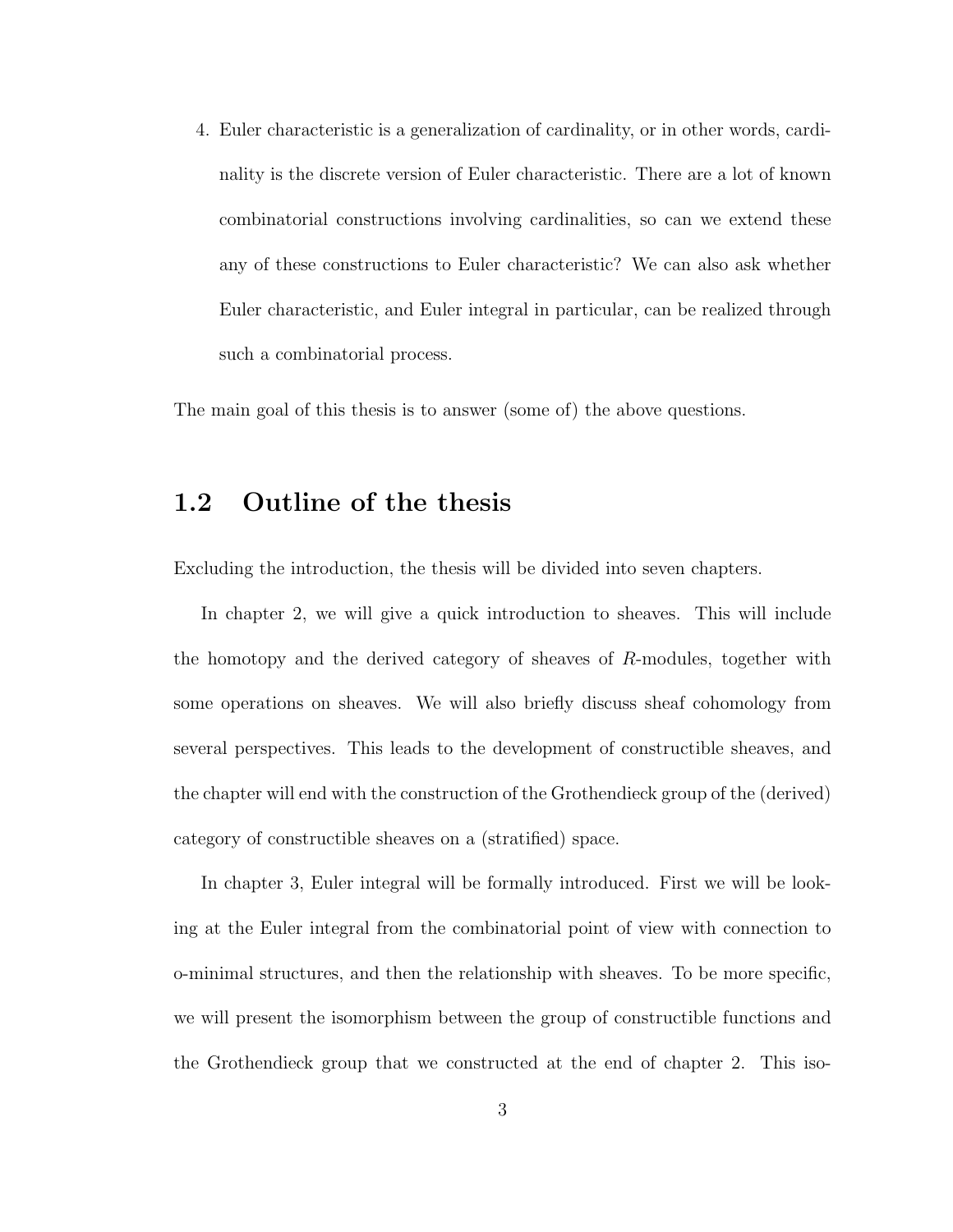morphism allows us to transfer the existing operations on sheaves to operations on constructible functions and the Euler integral. Next, we introduce the notion of Euler integral transform and review some famous results by Schapira.

In chapter 4, we prove the invertibility of the persistent homology transform, which is a special case of Euler integral transform. A quick overview of persistent homology is also given.

In chapter 5, the main topic is the Fourier-Sato transform on conic constructible functions, which is another Euler integral transform. We will prove the compatibility of the Fourier-Sato transform with the Euler convolution. We also introduce a notion of (pseudo) inner product on the space of constructible functions and discuss the relationship between this inner product and some integral transforms. To conclude the chapter, we define a notion of tempered distributions on constructible functions, which can be understood as some "generalized" functions. This allows us to extend the Fourier-Sato transform to non-conic constructible functions.

In chapter 6, we develop a new object called generalized species. This is a generalization of combinatorial species, which was first introduced by Joyal to prove the Cayley's theorem on the number of spanning trees on complete graphs. We quickly recall the classical constructions, together with the power series associated to the combinatorial species. We then define generalized species and its connection to some known mathematical objects. First, magnitude and magnitude (co)homology of finite graphs. Second, configuration spaces and the associated power series.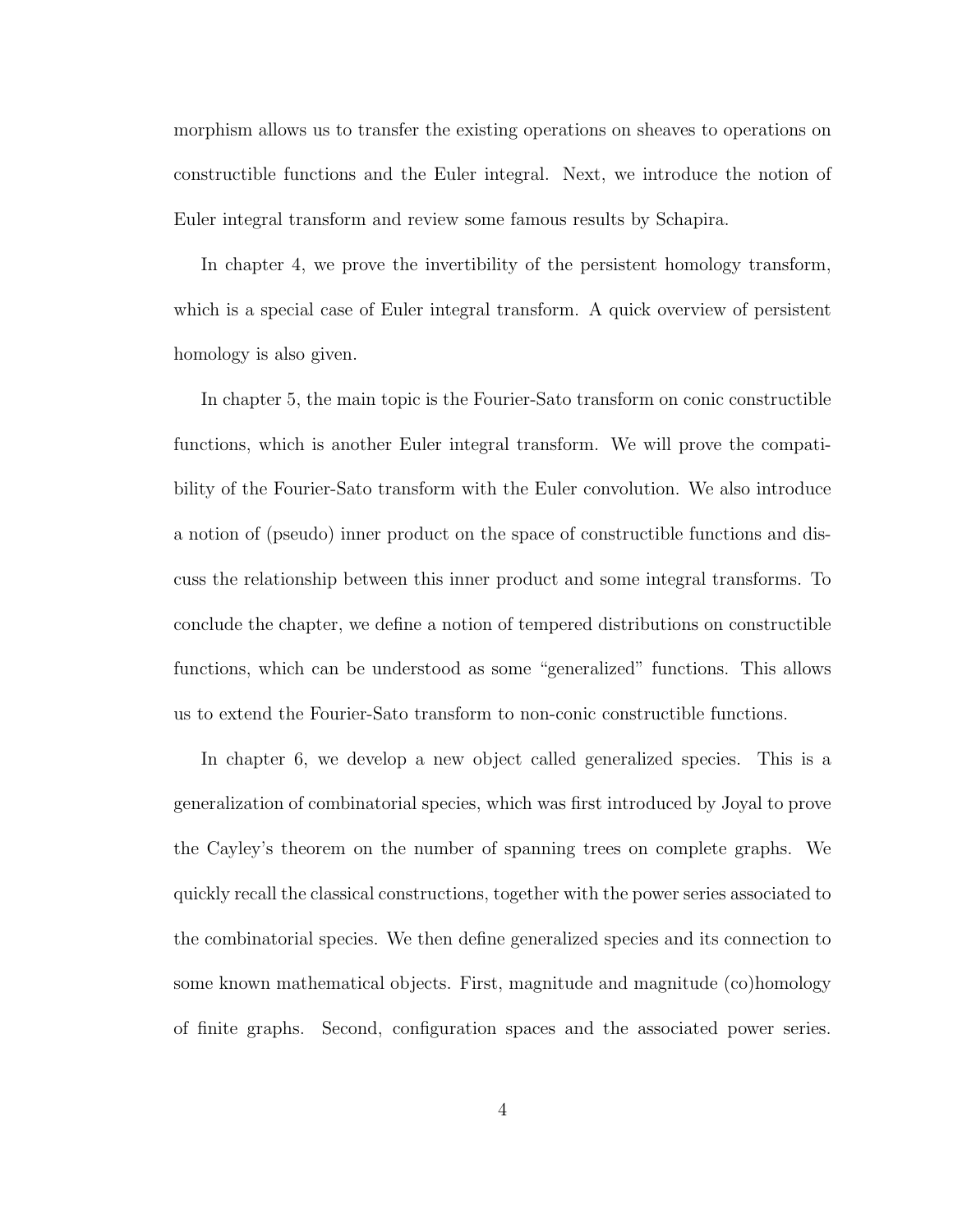Third and also last, the Euler integral interpreted as an instance of this new notion of species.

The last chapter contains some final remarks, together with some potential questions for future research.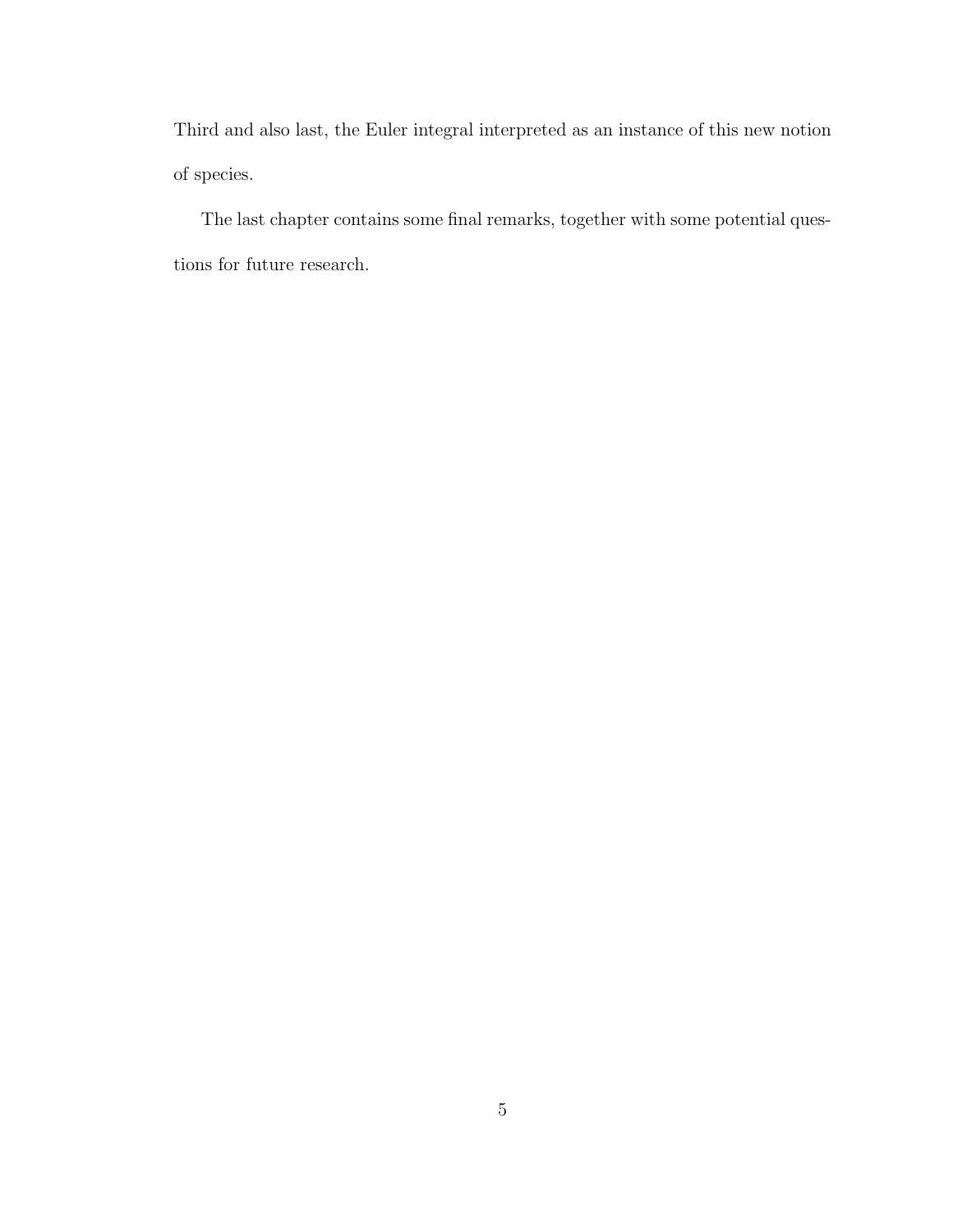### Chapter 2

# Preliminaries on sheaves and constructible sheaves

### 2.1 Sheaves and the category of complexes

Let X be a topological space. Let  $Open(X)$  be the category of open subsets on X, where the morphisms are inclusions.

A presheaf  $\mathscr F$  is a contravariant functor from  $\mathrm{Open}(X)^{\mathrm{op}}$ , the opposite category of  $Open(X)$ , to another category. In this thesis, the target category is usually chosen to be the category of R-modules for some ring R. When  $R = \mathbb{Z}$ , we obtain the category of abelian groups **Ab**. Given a presheaf  $\mathscr F$  and open subsets  $U \subset V \subset W$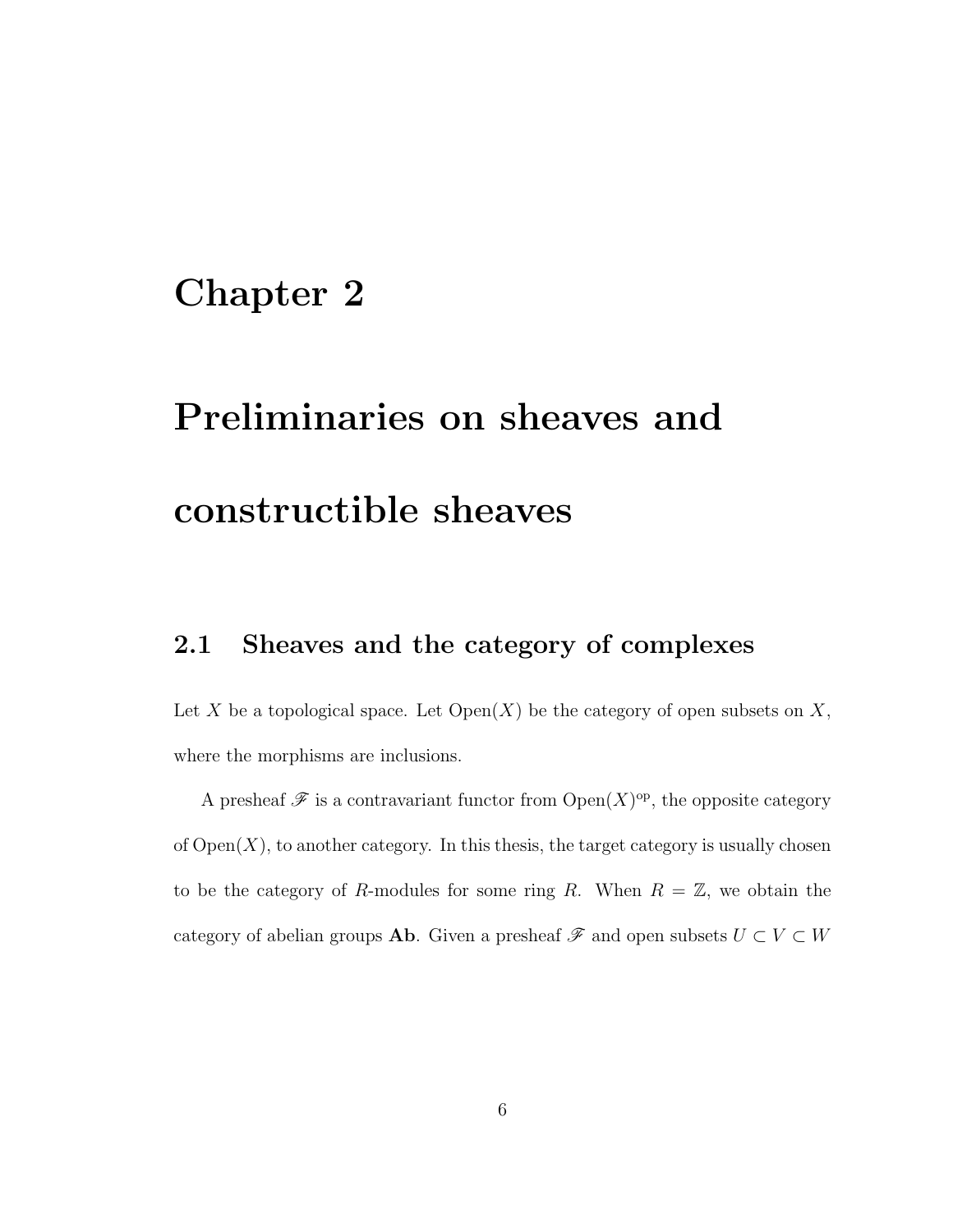in  $X$ , we have the following commutative diagrams



For any open set U in X, the morphism induced from the inclusion  $U \subset U$  is the identity map  $\mathscr{F}(U) \stackrel{\text{id}}{\rightarrow} \mathscr{F}(U)$ . The elements in  $\mathscr{F}(U)$  are called the sections of the presheaf  $\mathscr F$  over U, and the elements in  $\mathscr F(X)$  are called the global sections of  $\mathscr F$ .

Let x be a point in X. The stalk of  $\mathscr F$  at x, denoted by  $\mathscr F_x$ , is defined as the direct limit of  $\mathscr{F}(U_x)$  over all open subsets in X containing x.

$$
\mathscr{F}_x := \varinjlim_{\{U_x \ni x\}} \mathscr{F}(U_x)
$$

This limit describes the behavior of the sheaf *infinitesimally* around the point  $x$ .

For any two presheaves  $\mathscr F$  and  $\mathscr G$ , if we consider them as 2 contravariant functors, then a morphism between  $\mathscr F$  and  $\mathscr G$  is a natural transformation between the two functors.

A presheaf is a collection of data over open sets of a topological space. However, though these data are forced to obey the composition rule, in a lot of applications, one might want to have some more restrictions over the data. For example, given two open sets U and V with non-empty intersection  $U \cap V$ , there should be a coherent way to relate the data over the aforementioned sets, which is currently not enforced in a presheaf. This is the motivation for the definition of a sheaf.

**Definition 2.1.1.** A presheaf  $\mathcal{F}$  is a sheaf if the following conditions are satisfied: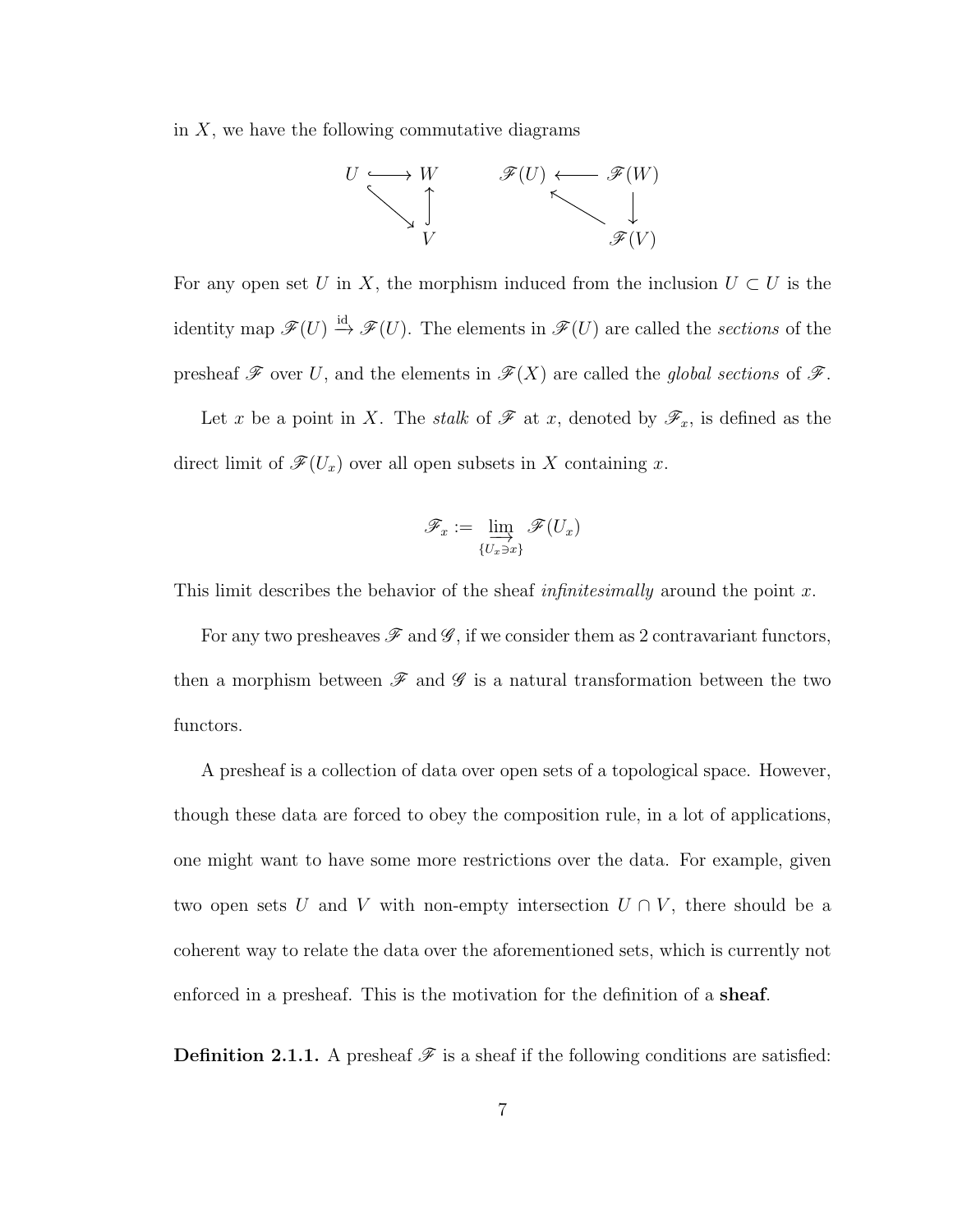- 1. For any open set  $U \subset X$ , given any covering  $U = \bigcup U_i$ , if s and t are sections in  $\mathscr{F}(U)$  such that  $s|_{U_i} = t|_{U_i}$  for all i then  $s = t$ .
- 2. For any open set  $U \subset X$ , given any covering  $U = \bigcup U_i$ , if for each i there is a section  $s_i \in \mathscr{F}(U_i)$  such that  $s_i|_{U_i \cap U_j} = s_j|_{U_i \cap U_j}$  for all pairs  $(i, j)$ , then there exists a section  $s \in \mathscr{F}(U)$  such that  $s|_{U_i} = s_i$ .

Condition 1 is usually called the locality condition, while condition 2 is called the gluing condition.

Given a presheaf  $\mathscr{F}$ , there is a *sheafification functor* that turns  $\mathscr{F}$  into a sheaf. The construction is usually divided into two steps.

First, for any open set  $U \subset X$ , define an equivalence relation  $\sim$  on elements of  $\mathscr{F}(U)$  as follows: for  $s, t \in \mathscr{F}(U)$ ,  $s \sim t$  iff there exists an open cover  $\bigcup U_i = U$ such that for all i,  $s|_{U_i} = t|_{U_i}$ . Let  $\mathscr{F}^{(1)} := \mathscr{F}(U)/\sim$ .  $F^{(1)}$  is also a presheaf on X, and it satisfies condition 1 for sheaves.

Now, for any open set U and any open covering  $\{U_i\}_{i\in I}$  of U, let

$$
\mathscr{F}^{(2)}(U, \{U_i\}) := \left\{ (s_i) \in \prod \mathscr{F}^{(1)}(U_i) : s_i|_{U_i \cap U_j} = s_j|_{U_i \cap U_j} \text{ for all } i, j \in I \right\}
$$

Let

$$
\mathscr{F}^+(U) = \varinjlim_{U_i} \mathscr{F}^{(2)}(U, \{U_i\})
$$

where the direct limit is taken over the direct system of all open coverings of  $U$  with respect to refinement.

**Proposition 2.1.2.**  $\mathscr{F}^+$  is a sheaf and is called the sheafification of  $\mathscr{F}$ .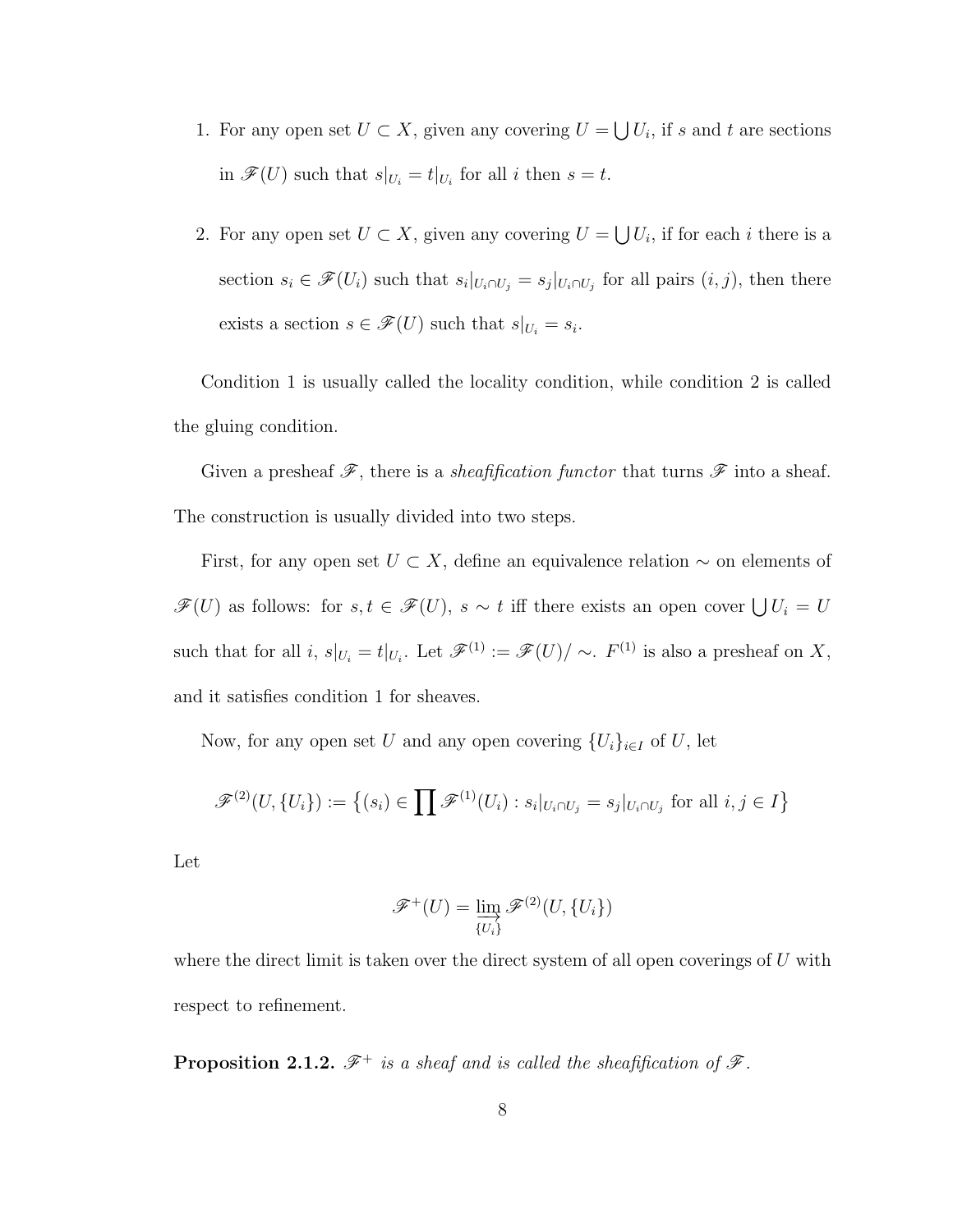Note that the sheafification process preserves sheaves, i.e. if  $\mathscr F$  is a presheaf that is also a sheaf, then  $\mathscr{F}^+ = \mathscr{F}$ . Sheafification also preserves stalks, i.e.  $\mathscr{F}^+_{x} = F_x$ for all  $x \in X$ .

The sheaves of R-modules on a topological space  $X$  form a category on their own, denoted by  $\mathcal{M}\circ d(R_X)$ . This category is in fact an abelian category, i.e.  $\mathcal{M} \circ d(R_X)$  is additive and exact, whose definitions will be recalled below. The sheafification functor is the left adjoint functor of the forgetful functor from the category of sheaves to the category of presheaves. For a more detailed discussion, see [11].

**Definition 2.1.3.** A category  $\mathscr C$  is additive if  $\mathscr C$  is enriched over **Ab** (the category of abelian groups), has zero objects, and for any two objects in  $\mathscr{C}$ , their product exists.

### **Definition 2.1.4.** A category  $\mathscr{C}$  is exact if

- 1. It has zero objects.
- 2. Any morphism in  $\mathscr C$  has a kernel and a cokernel.
- 3. For any morphism  $f \in \text{Mor}(\mathscr{C})$ , the induced morphism  $\text{CoIm}(f) \to \text{Im}(f)$  is an isomorphism.

Given an abelian category, since the category is readily equipped with kernels and cokernels, it is natural to talk about its exact sequences and/or its complexes.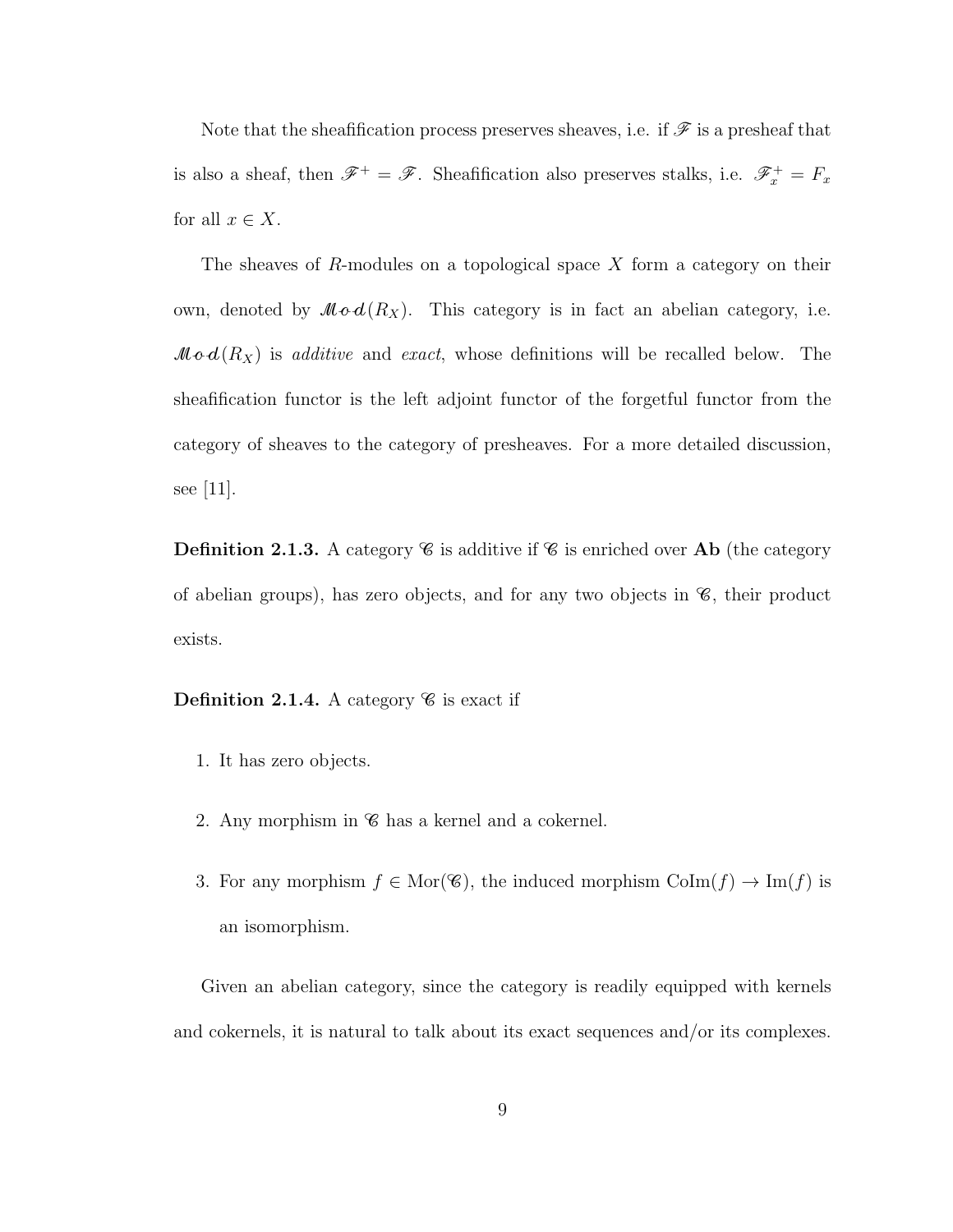Recall that a **complex** in a category  $\mathscr{C}$  is given by

$$
\dots \xrightarrow{d^{n-2}} A^{n-1} \xrightarrow{d^{n-1}} A^n \xrightarrow{d^n} A^{n+1} \xrightarrow{d^{n+1}} \dots
$$

where the composition of any two consecutive differentials is equal to 0:

$$
d^n \circ d^{n-1} = 0 \text{ for all } n \in \mathbb{Z}.
$$

The superscript on the differentials will be omitted whenever there is no confusion. We denote such complex by  $A^{\bullet}$ . We say that a complex  $A^{\bullet}$  is bounded below (resp. bounded above) if there exists an integer N so that  $A^n = 0$  for all  $n \leq N$  (resp.  $n \geq N$ ). A complex is bounded if it is both bounded above and bounded below.

A morphism between 2 complexes  $A^{\bullet}$  and  $B^{\bullet}$  is a sequence of maps  $f_i$  so that the following diagram is commutative:

$$
\cdots \longrightarrow A^{n-1} \longrightarrow A^n \longrightarrow A^{n+1} \longrightarrow \cdots
$$

$$
\downarrow f^{n-1} \qquad \downarrow f^n \qquad \downarrow f^{n+1}
$$

$$
\cdots \longrightarrow B^{n-1} \longrightarrow B^n \longrightarrow B^{n+1} \longrightarrow \cdots
$$

Let Hom $(A^{\bullet}, B^{\bullet})$  be the set of all morphisms between 2 complexes  $A^{\bullet}$  and  $B^{\bullet}$ , and  $C(\mathcal{A})$  be the category of complexes in a category  $\mathcal{A}$ .

It can be shown that if  $\mathcal A$  is an abelian category then so is  $C(\mathcal A)$ . Since the category  $\mathcal{M} \circ d(A_X)$  of sheaves of A-modules on X is an abelian category,  $C(\mathcal{M} \circ d(A_X))$ is also abelian. If the ring A is understood, we simplify the notation by writing  $C(X)$ instead. We also denote the full subcategory of bounded complexes of sheaves by  $C<sup>b</sup>(X)$ . The notation  $C<sup>*</sup>(A)$  is used when we consider both categories at the same time.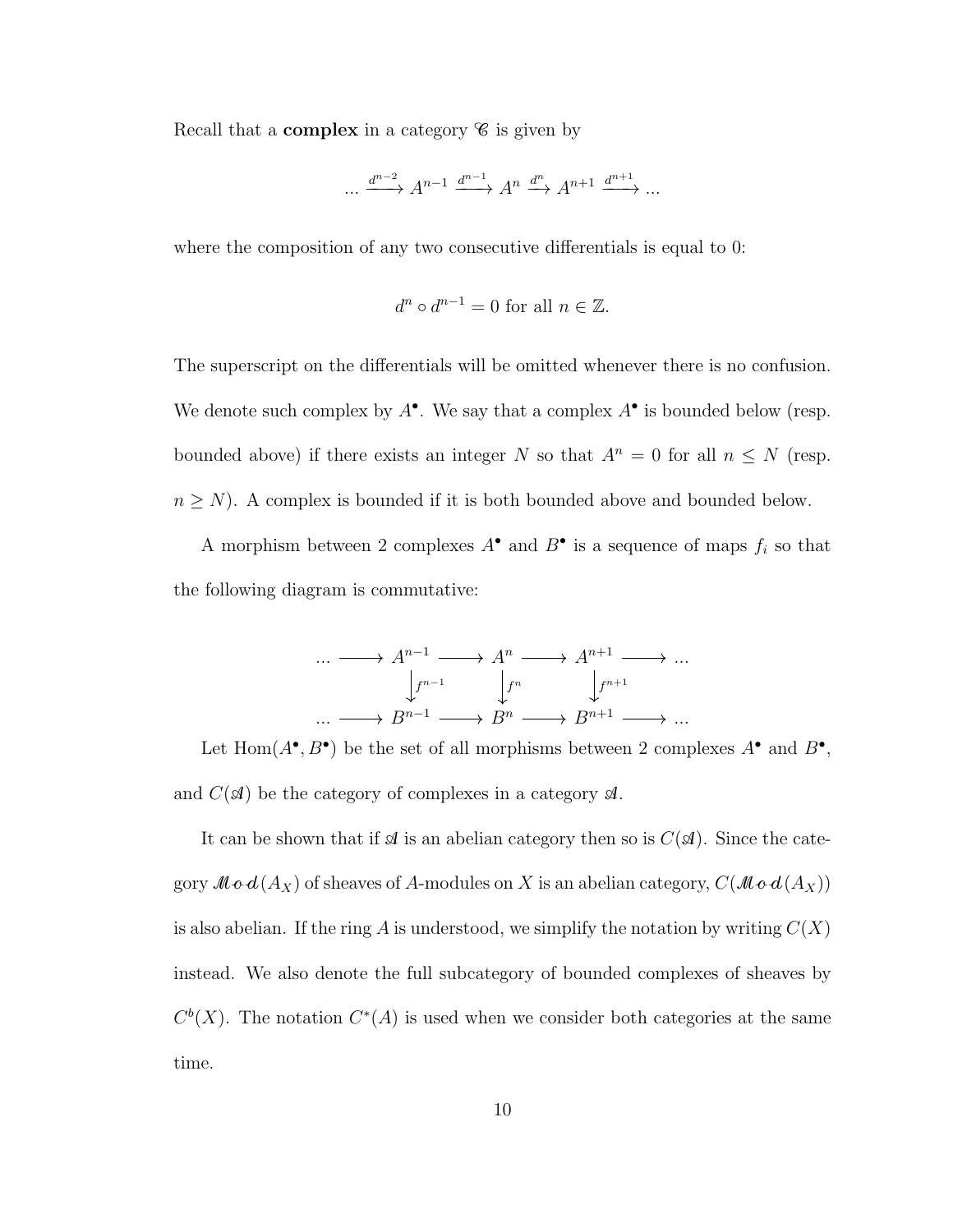In homological algebra, given a cochain complex of abelian groups or modules, the fact that  $d^n \circ d^{n-1} = 0$  implies that the kernel of the map  $d^{n-1}$  contains the image of the previous map  $d^n$ . Hence, we can define the cohomology of such complex by taking the quotient  $\ker(d^{n-1})/im(d^n)$ . Similarly, given an abelian category  $\mathcal{A}$ , since every map is guaranteed to have a kernel and a cokernel, the cohomology of a complex of objects in  $\mathcal A$  can be defined the same way. For any integer n, the  $n^{th}$ -cohomology of a complex  $A^{\bullet}$  is an object in A.

A lot of results in homological algebra also carry over. For example, given a short exact sequence of objects in  $\mathcal A$  (i.e. a complex of the form  $0 \to A^1 \to A^2 \to A^3 \to 0$ ), it gives rise to a long exact sequence of cohomology, as a result of the snake lemma [20]:

$$
\dots \to H^n(A^1) \to H^n(A^2) \to H^n(A^3) \to H^{n+1}(A^1) \to \dots
$$

Given two complexes  $A^{\bullet}$  and  $B^{\bullet}$  and a morphism  $f : A^{\bullet} \to B^{\bullet}$ , there is an induced morphism when cohomology is taken. That is, for each integer  $n$ , there is a morphism in  $\mathcal A$  between the cohomology objects:

$$
H^n(f) : H^n(A^{\bullet}) \to H^n(B^{\bullet})
$$

If these induced morphisms are isomorphisms for all  $n$ , then the morphism  $f$  is called a quasi-isomorphism.

It is clear that quasi-isomorphisms are not always isomorphisms, but one might want to work in a category where that is the case, hence the introduction of the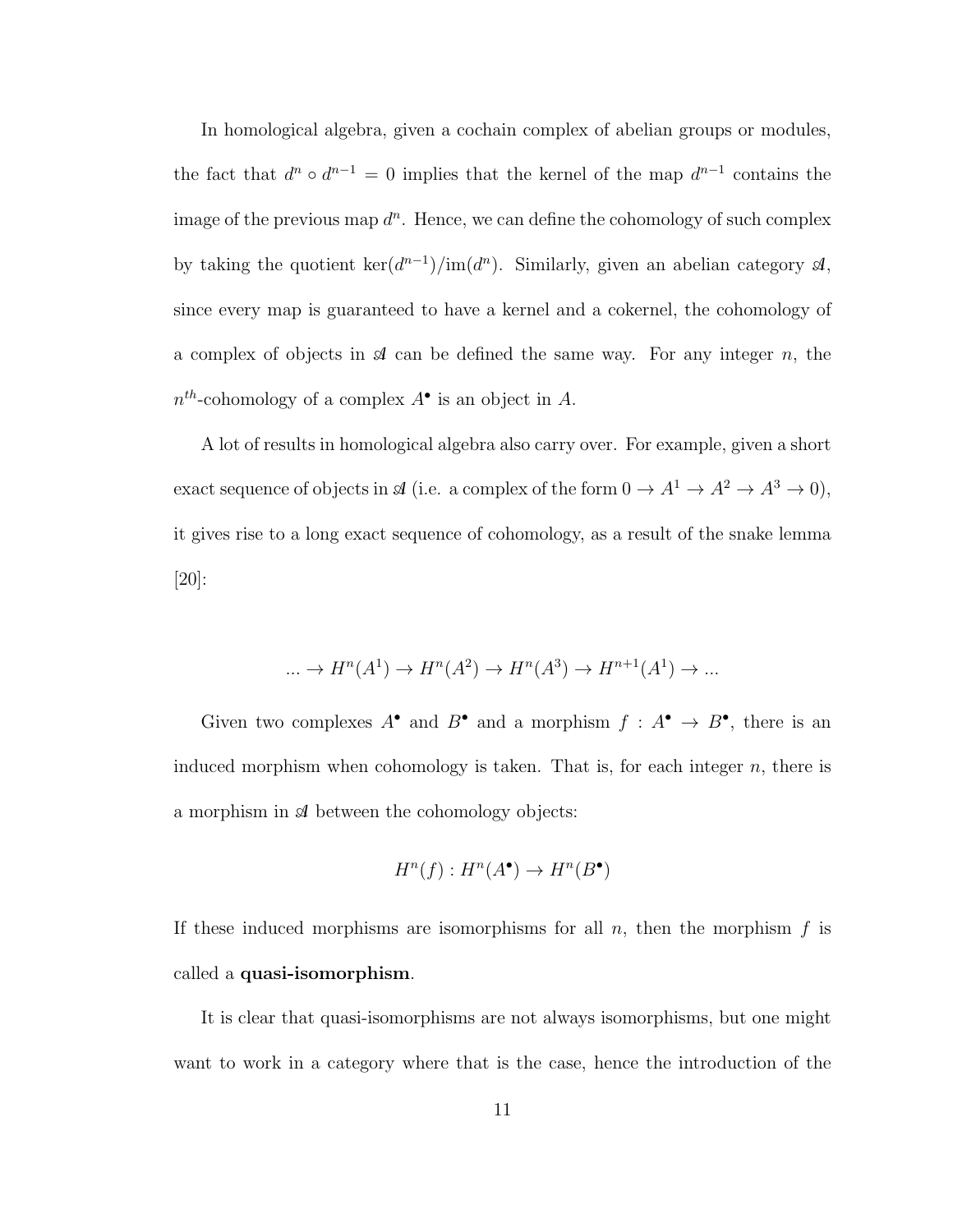derived functor and the derived category of an abelian category.

### 2.2 The homotopy category and the derived cat-

### egory of sheaves

Before giving the definition of a derived category, we need to define another notion related to (co)chain complexes.

Let  $A^{\bullet}$  be a complex in  $\mathcal{A}$ . The *shift functor*, denoted by [n] for any integer n, is a functor from  $C^*(\mathcal{A})$  to itself, taking a complex  $A^{\bullet}$  to another complex  $A[n]^{\bullet}$ , where  $A[n]^{k} = A^{n+k}$  and  $d[n]^{k} = (-1)^{n} d^{k}$ .

**Definition 2.2.1.** Let  $f, g: A^{\bullet} \to B^{\bullet}$  be morphisms of complexes in  $\mathcal{A}$ . f and g are said to be **homotopic** if there exists a morphism  $h : A^{\bullet} \to B[-1]^{\bullet}$  satisfying the relation:  $f - g = dh + hd$ .

$$
\cdots \longrightarrow A^{n-1} \longrightarrow A^n \longrightarrow A^{n+1} \longrightarrow \cdots
$$
  
\n
$$
\begin{array}{c}\n g \downarrow_f \\
h \downarrow_f \\
\downarrow_f \\
B^{n-1} \longrightarrow B^n \longrightarrow B^{n} \longrightarrow B^{n+1} \longrightarrow \cdots\n\end{array}
$$

**Definition 2.2.2.** For an abelian category  $\mathcal{A}$ , the **homotopy category** of  $\mathcal{A}$  is the category  $K^*(\mathcal{A})$  whose objects are the same as those of the category of complexes  $C^*(\mathcal{A})$ , and the morphisms between any two objects  $A^{\bullet}$  and  $B^{\bullet}$  are  $\text{Hom}(A^{\bullet}, B^{\bullet})$ modulo homotopy.

Note that  $K^*(\mathcal{A})$  is an additive category, but not an abelian category. However, it is a triangulated category. A triangulated category is an additive category with a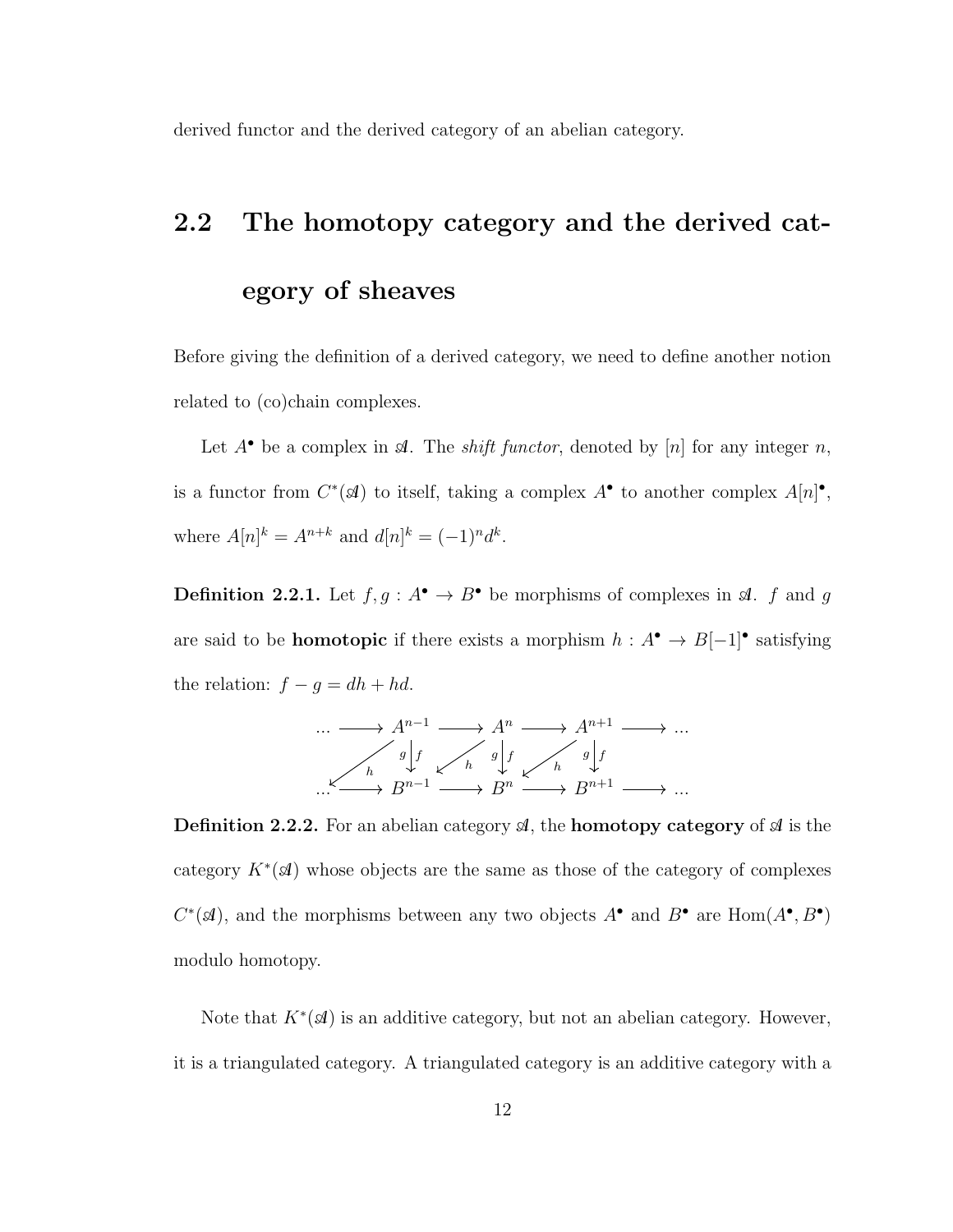shift operator (usually denoted by  $A[1]$  for an object A) and a class of distinguished triangles, which satisfy a list of axioms. These distinguished triangles serve as an analogue of short exact sequences in abelian categories, and they are compatible with the notion of cohomology functors in triangulated categories. Interested readers can refer to [11] for a more detailed discussion on triangulated category as well as other topics in this chapter.

**Definition 2.2.3.** Let  $\mathcal{A}$  be an abelian category. The derived category of  $\mathcal{A}$  is the localization of the category  $K^*(\mathcal{A})$  by quasi-isomorphisms. That is, we formally invert all the quasi-isomorphisms in  $K^*(\mathcal{A})$ .

Similar to the case of the homotopy category of  $\mathcal{A}$ , the derived category  $D^*(\mathcal{A})$ is also a triangulated category but not necessarily an abelian category.

Let  $A$  be a commutative ring and  $X$  be a topological space. As the category of complexes of sheaves of A-modules on X is denoted by  $C^*(A_X)$ , the homotopy and derived category of sheaves of A-modules on X will be denoted by  $K^*(A_X)$  and  $D^*(A_X)$  respectively.

In the newly defined derived category, all of the weak equivalences in  $C^*(A)$ , namely the quasi-isomorphisms, become isomorphisms. Note that in the homotpy category  $K^*(A)$ , this is not the case. In other words, from the homotopy theory perspective, the derived category is the true homotopy category one might want to work with.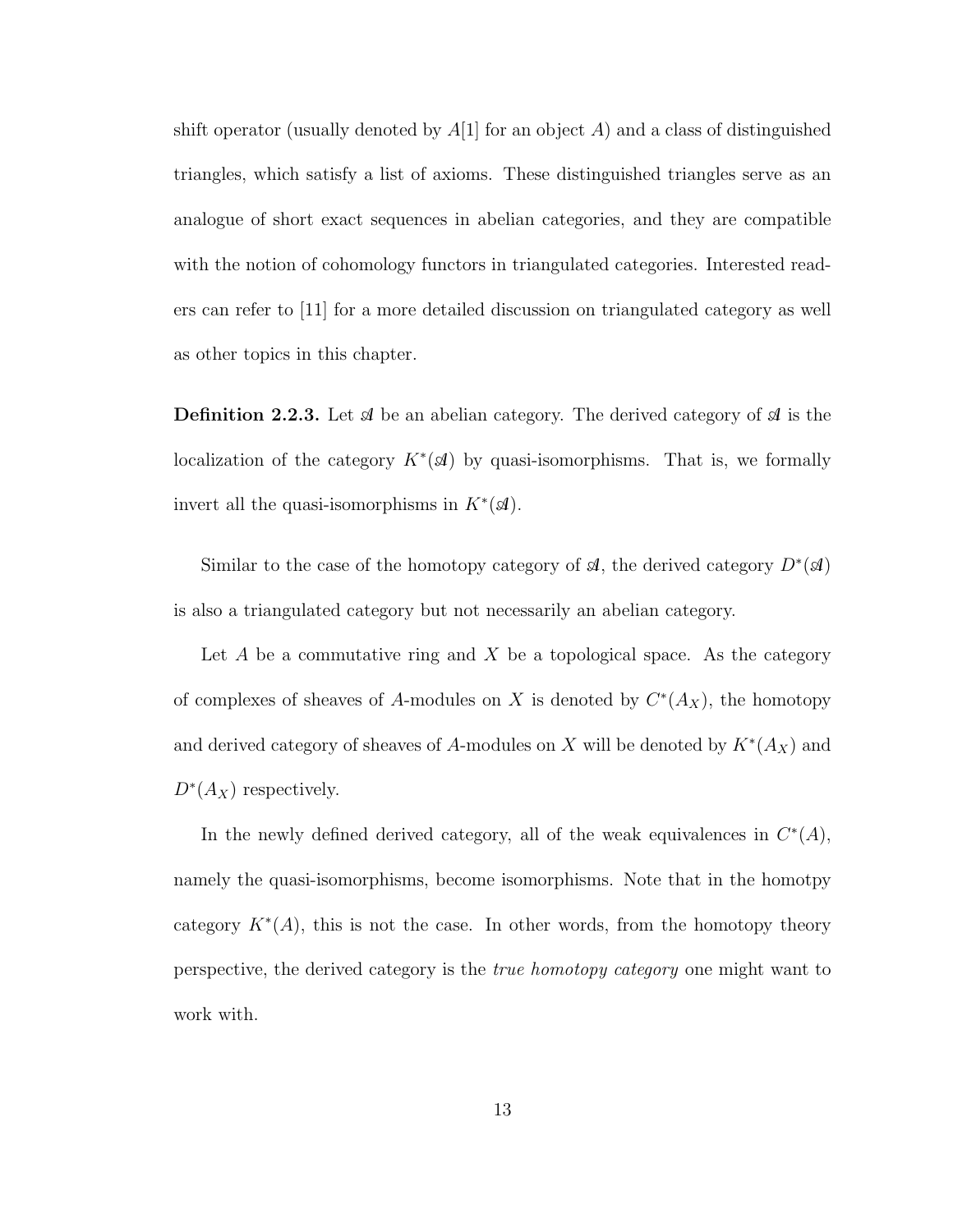## 2.3 Operations on sheaves and the Grothendieck's six operations

A (pre)sheaf  $\mathscr F$  on a topological space X is a collection of data on the open sets on X. If we have a continuous map from X to another space  $Y$ , it is possible to transfer this data to  $Y$  by the means of **direct image**.

**Definition 2.3.1.** Let  $f : X \to Y$  be a continuous map. The direct image functor (or the pushforward functor) with respect to  $f$  is a functor from the category  $\mathcal{M}\mathcal{o}\mathcal{A}(A_X)$  of sheaves on X to the category  $\mathcal{M}\mathcal{o}\mathcal{A}(A_Y)$  by taking any sheaf  $\mathcal F$  to the sheaf  $f_*\mathscr{F}$  where  $f_*\mathscr{F}(U) = \mathscr{F}(f^{-1}(U))$  for any open set  $U \subset Y$ .

Given a continuous map  $f: X \to Y$ , one might want to pullback the sheaves in the other direction. That is, given a sheaf on  $Y$ , is there a way to construct a sheaf on  $X$  from the given data on  $Y$ . This process proves to be more challenging than the pushforward defined previously, and there are two main complications here. First, the image of an open set under a continuous map is not necessarily open, hence one needs to invoke a limiting process. Second, even after applying the direct limit, the result does not guarantee the gluing and locality properties of a sheaf, hence sheafification is needed.

**Definition 2.3.2.** Let  $f : X \to Y$  be a continuous map. The inverse image functor (or the pullback functor) with respect to  $f$  is a functor from the category  $\mathcal{M}\boldsymbol{\circ} d(A_Y)$  of sheaves on Y to the category  $\mathcal{M}\boldsymbol{\circ} d(A_X)$  by taking any sheaf  $\mathcal G$  to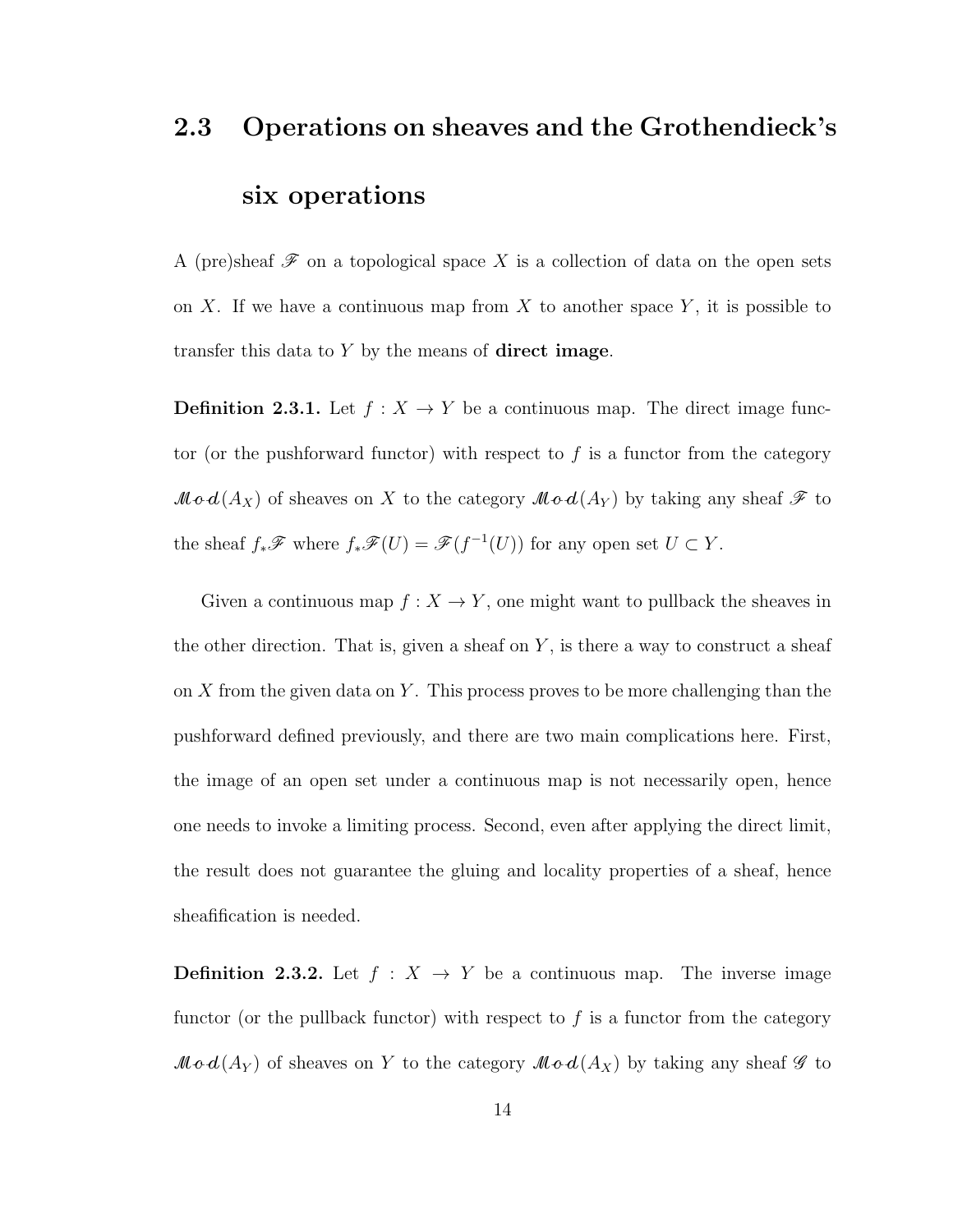the sheafification of following presheaf:

$$
\varinjlim_{f(U)\subset V} \mathscr{G}(V)
$$
 for any open set  $U \in X$ 

Since the construction of the inverse image functor already involves direct limit, the inverse image is compatible with stalks of sheaves. More precisely, for any point  $x \in X$  and any sheaf  $\mathscr G$  on  $Y$ ,

$$
(f^{-1}\mathscr{G})_x = \mathscr{G}_{f(x)}
$$

As mentioned earlier, since the derived category of sheaves identifies all weak equivalences as isomorphisms and is the natural playground for complexes of sheaves from the homotopy point of view, we would want to expand the notion of direct and inverse images to complexes of sheaves, considered as objects in the derived category  $D^*(A_X)$ .

Let  $A$  be an abelian category with enough injectives, i.e. for any object  $A$  in  $\mathcal{A}$ , there exists an injective object I and a monomorphism  $A \to I$ . The category  $\mathcal{M}\boldsymbol{\circ} d(X)$  of sheaves of abelian groups on X is an example of such a category.

For any object  $A$  in  $A$ , we have an injective resolution

$$
0 \to A \to I^1 \to I^2 \to \dots \tag{2.3.1}
$$

where each  $I^i$  is injective.

Let  $F: A \to \mathcal{B}$  be a left exact functor. Applying F to the injective resolution 2.3.1 yields a chain complex, and denote the  $i<sup>th</sup>$ -cohomology of the complex by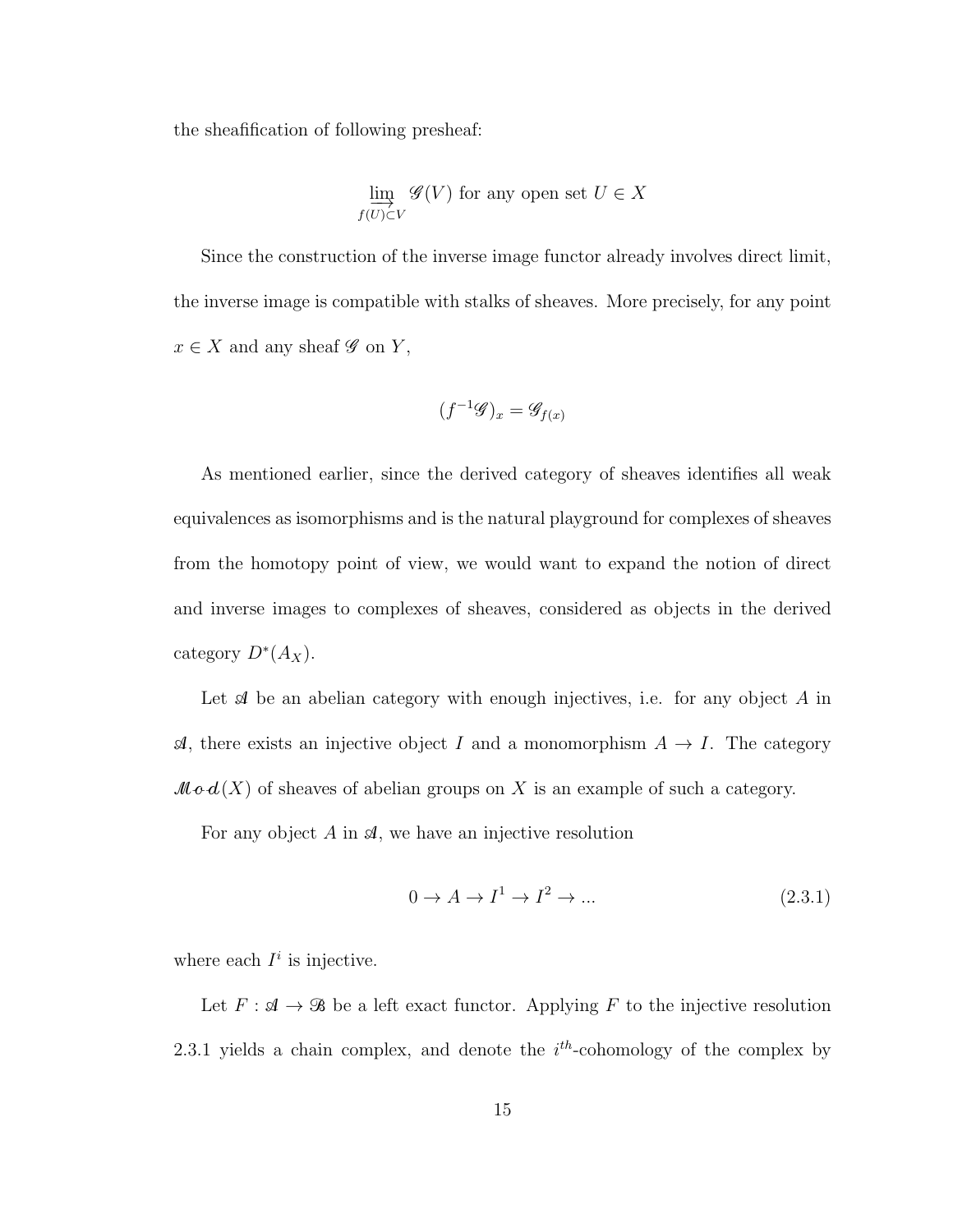$R<sup>i</sup>F(A)$ .  $R<sup>i</sup>F$  is called the i<sup>th</sup> right derived functor of F. The left derived functor to a right exact functor  $G$  can be defined similarly for an abelian category with enough projectives, and will be denoted by  $L^i$ G.

Remark 2.3.3. Note that our definition of the right derived functor relies on the choice of injective resolution. It can be shown that  $R<sup>i</sup>F$  is independent of this choice and hence well-defined [20] [22].

Now, consider the abelian category  $\mathcal{M}\boldsymbol{\circ} d(X)$  of sheaves of abelian groups on X, together with the direct and inverse image functors defined above. Notice that while the inverse image functor is both left and right exact, the direct image functor is only left exact and not necessarily right exact. Therefore, the direct image functor has a right derived functor  $Rf_*$ , while the inverse image functor just extends naturally to the derived category.

The direct and inverse image functors, together with their derived versions, are the first two in a collection of six operations commonly known as **the Grothendieck's** six operations. The other four operations are the following:

- 1. The proper direct image  $f_!$
- 2. The proper inverse image  $f'$
- 3. The internal tensor product ⊗
- 4. The internal Hom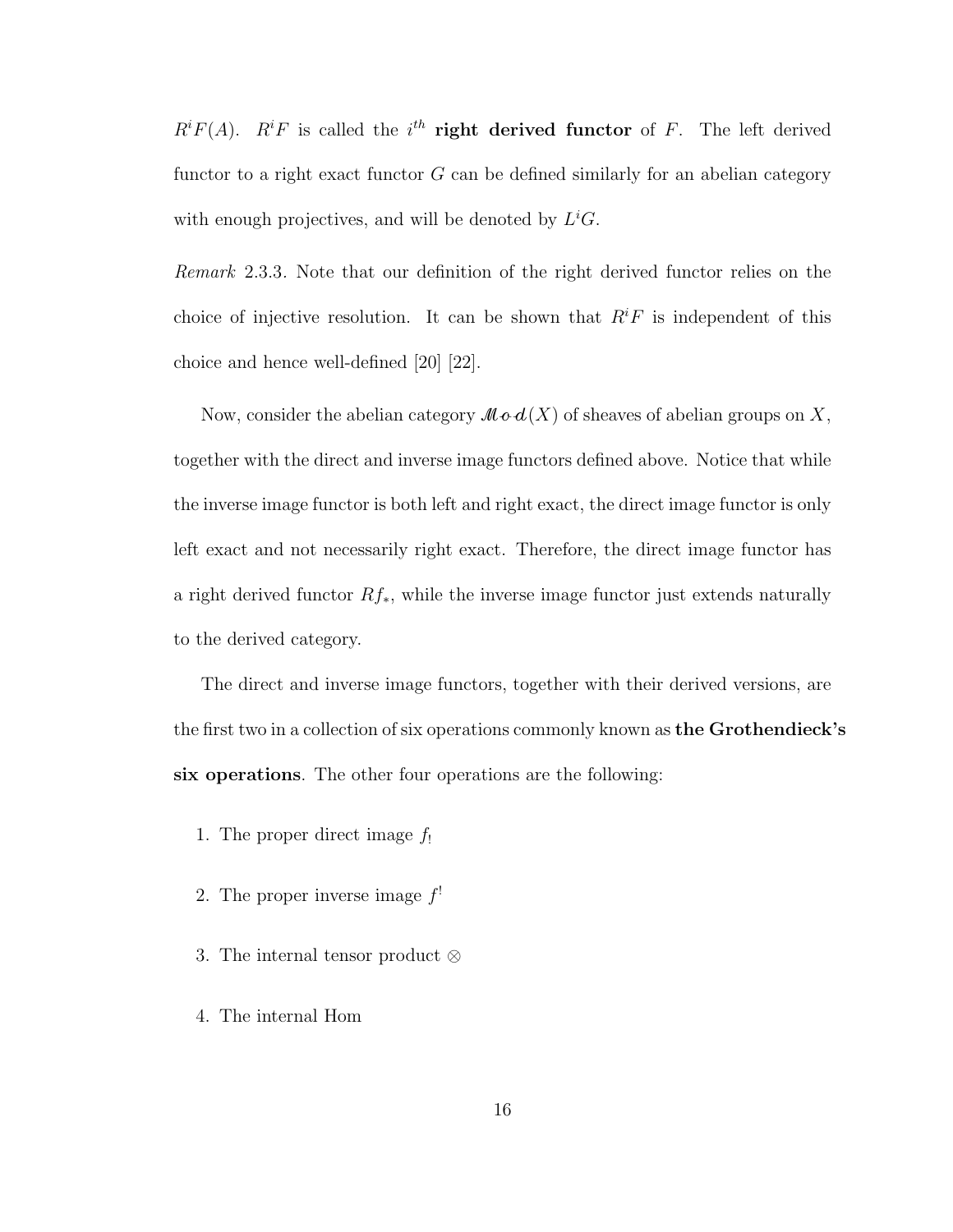The first two operations, the proper direct image and the proper inverse image functors, can be thought of as the compactly supported analogues of the direct and inverse image functors. These operations form two adjoint pairs, which is also the case for the last two functors, internal tensor product and internal Hom. In fact, the proper inverse image is often defined as the right adjoint of the (derived) proper direct image functor.

The internal tensor product of two sheaves  $\mathscr F$  and  $\mathscr G$  is the sheafification of the presheaf  $U \mapsto \mathscr{F}(U) \otimes \mathscr{G}(U)$ . The internal Hom is defined similarly, though note that we do not need sheafification here — the presheaf  $U \mapsto Hom(\mathscr{F}_{|U}, \mathscr{G}_{|U})$ is already a sheaf of abelian groups).

The inner tensor product gives rise to another functor called the **external ten**sor product. Given two sheaves on  $X$ , the inner tensor product returns another sheaf on  $X$ , while the external tensor product gives us a sheaf on the Cartesian product  $X \times X$ . The external tensor product is, in fact, more general, as it can take in sheaves on different spaces.

Let  $q_X: X \times Y \to X,$   $q_Y: X \times Y \to Y$  be the projections, and let  ${\mathscr{F}}$  and  ${\mathscr{G}}$  be sheaves on X and Y respectively. Then the external tensor product of  $\mathscr F$  and  $\mathscr G,$ denoted by  $\mathscr{F} \boxtimes \mathscr{G}$ , is the sheaf

$$
\mathscr{F} \boxtimes \mathscr{G} := q_X^{-1} \mathscr{F} \otimes q_Y^{-1} \mathscr{G}
$$

We denote the (left) derived external tensor product by  $\mathbb{Z}^L$ .

This external tensor product is essential in order to define a notion of convolution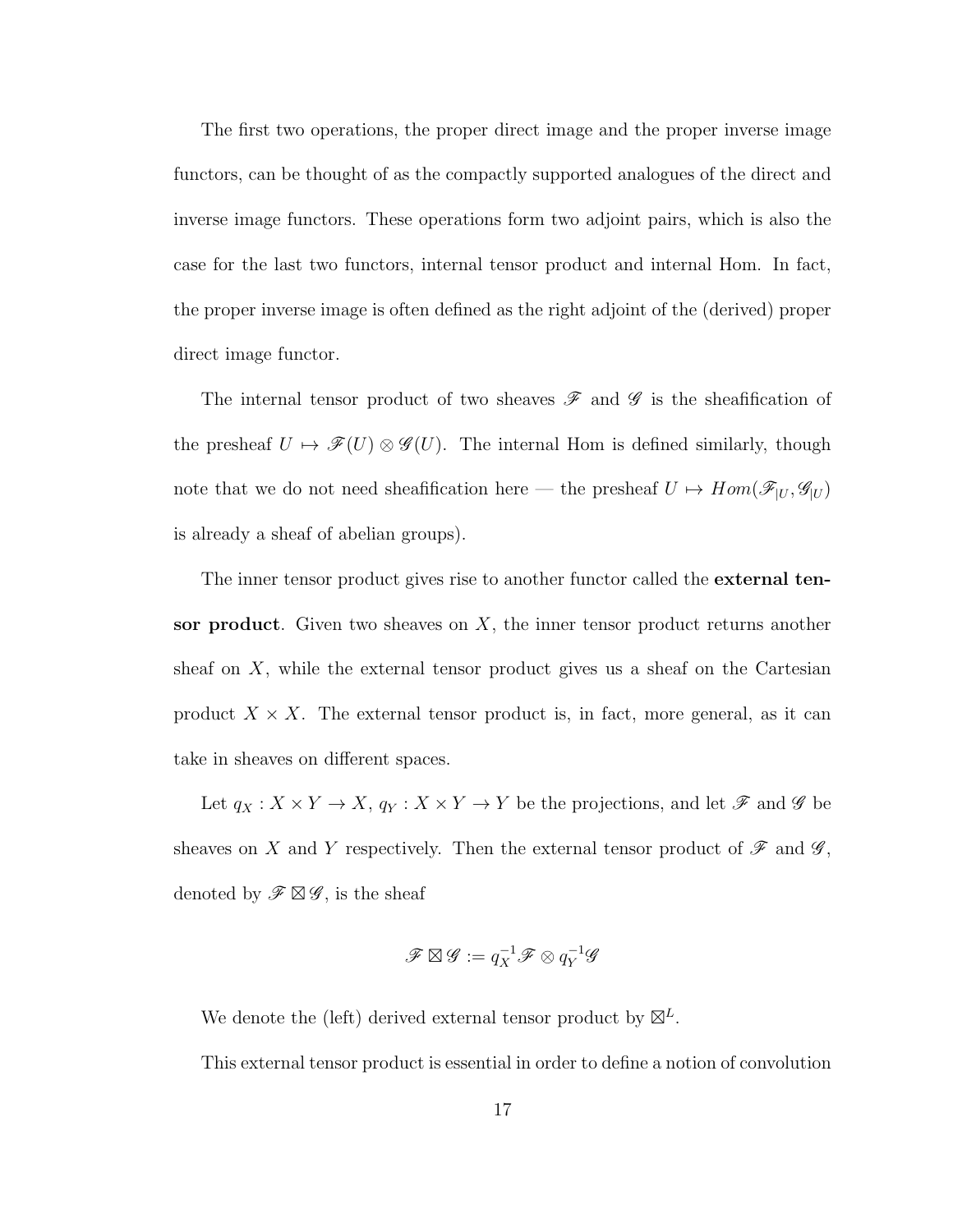for sheaves. First, let's recall the classical convolution for real-valued functions. Let  $f, g : \mathbb{R} \to \mathbb{R}$ . Then the convolution of f and g, denoted by  $f * g$ , is the following integral

$$
f * g(x) = \int_{\mathbb{R}} f(t)g(x - t)dt
$$

If we look at the Cartesian product  $\mathbb{R} \times \mathbb{R}$  then this integral can be rewritten as the integral of f times g over the pair of points  $(t_1, t_2) \in \mathbb{R} \times \mathbb{R}$  such that  $t_1 + t_2 = x$ . In other words, if we index the diagonal of  $\mathbb{R} \times \mathbb{R}$  by x, then the convolution is nothing but the integral over the anti-diagonal perpendicular to  $x$ .

This exact idea gives rise to the convolution of sheaves on vector spaces. Let E be a vector space, and  $s : E \times E \to E : (t_1, t_2) \mapsto t_1 + t_2$  be the addition map.

**Definition 2.3.4.** Let  $\mathscr F$  and  $\mathscr G$  be objects in the bounded derived category of sheaves on E. The **convolution** of  $\mathscr F$  and  $\mathscr G$ , denoted by  $\mathscr F * \mathscr G$ , is

$$
\mathscr{F}*\mathscr{G}:=Rs_!(\mathscr{F}\boxtimes^L\mathscr{G})
$$

Remark 2.3.5. Similar to the classical case where the convolution of two functions on  $\mathbb R$  is also a function on  $\mathbb R$ , given two sheaves on a vector space E, the sheaf convolution produces another object in the (bounded derived) category of sheaves on  $E$ .

Before ending this section, we would like to define sheaf cohomology, which is another very important functor on sheaves. Similar to how a right derived functor is constructed through an injective resolution, the cohomology of a sheaf can be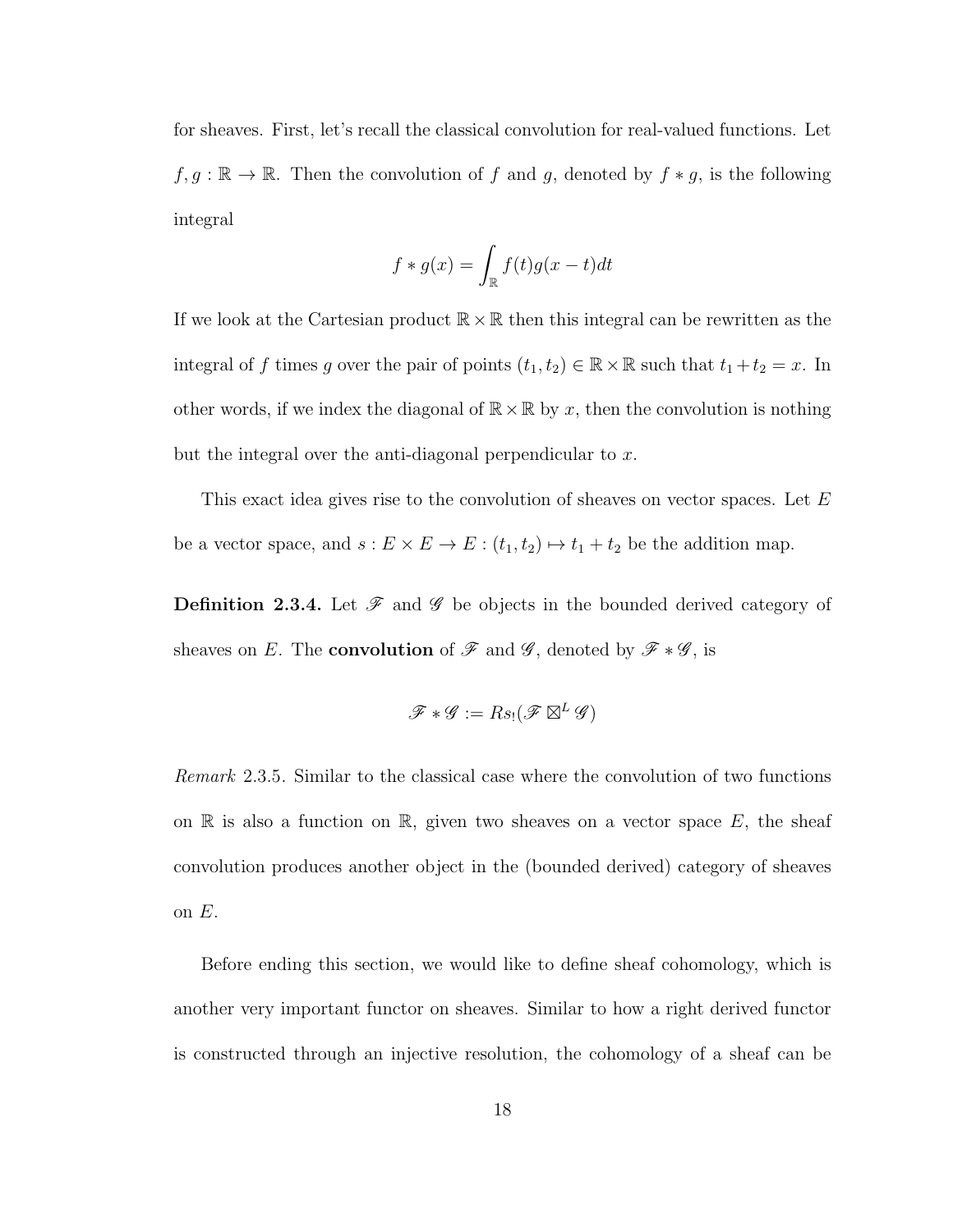defined through the process of applying the global section functor to a resolution and then taking cohomology.

More precisely, let  $\mathscr F$  be a sheaf of abelian groups on X. There exists a morphism from  $\mathscr F$  into an injective sheaf I, where injective here means an injective object in the category of sheaves of abelian groups. In other words, the category  $\mathcal{M}\mathbf{o} d(X)$ of sheaves of abelian groups on  $X$  has enough injectives.

Therefore, we can form an injective resolution for  $\mathscr F$ 

$$
0 \to \mathscr{F} \to I^1 \to I^2 \to \ldots
$$

Now, apply the global section functor to the above resolution. Since global section is left exact, we obtain a cochain complex

$$
0 \to \Gamma(I^1, X) \to \Gamma(I^2, X) \to \dots
$$

The  $i^{th}$  cohomology of this complex, denoted by  $H^i(\mathscr{F})$ , is called the  $i^{th}$  cohomology group of the sheaf  $\mathscr{F}$ .

Similar to the definition of a derived functor, the cohomology of a sheaf  $\mathscr F$  does not depend on the choice of injective resolution. Indeed, sheaf cohomology is simply the higher direct image of the global section functor [20] [22].

The cohomology of complexes of sheaves is defined in the same manner, where an injective resolution is taken in the category of complexes of sheaves. A cochain map a complex  $\mathscr{F}^{\bullet}$  to another complex  $I^{\bullet}$  is injective if (1) all objects in I are injective (2) the map is a quasi-isomorphism, and (3) the cochain map is a monomorphism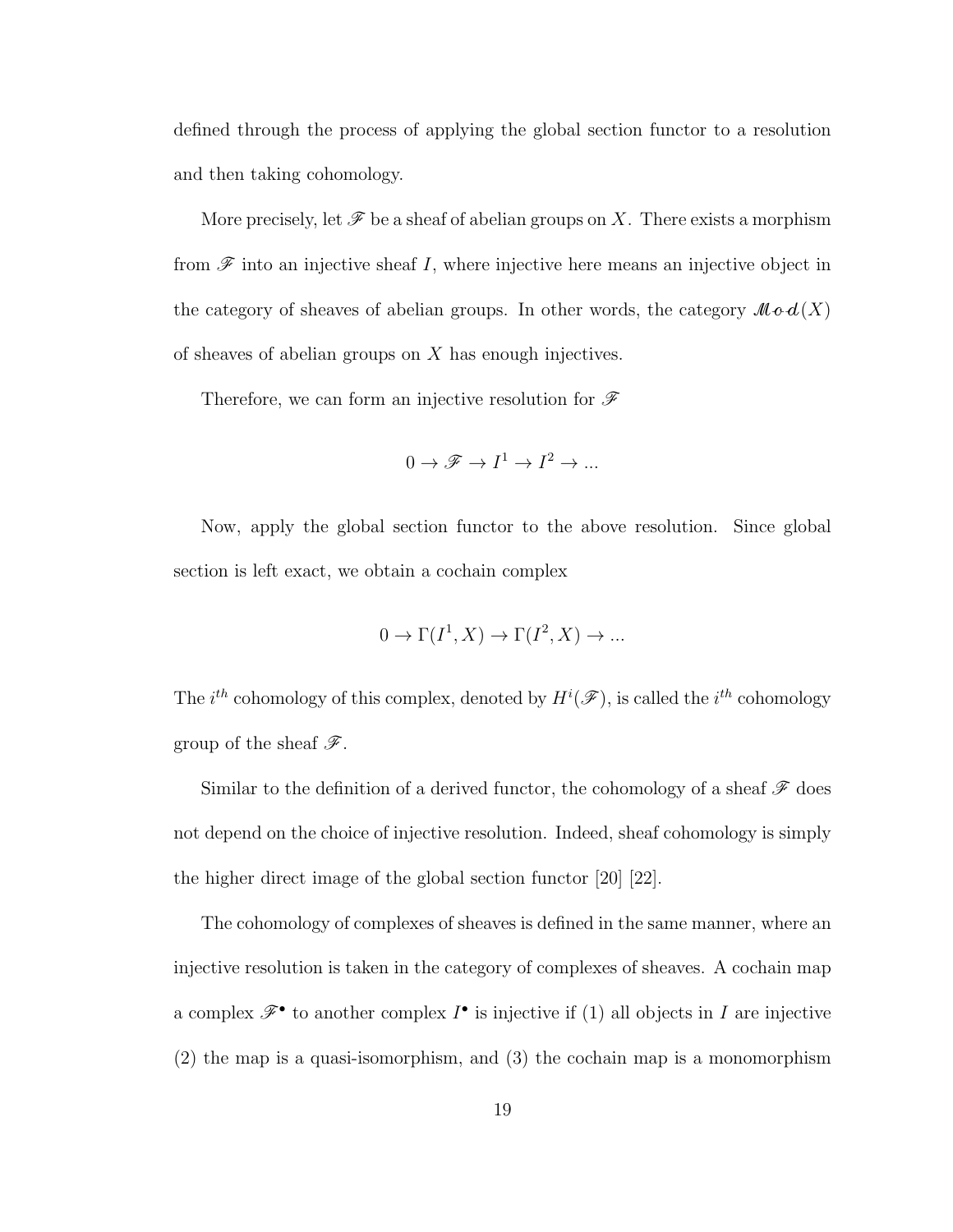for every index. We finish by applying the global section functor to the injective resolution and taking cohomology, and note that condition (2) on quasi-isomorphism guarantees well-definedness.

Even though this approach to sheaf cohomology has the advantage of abstraction with a clear roadmap to prove theorems, it is not easily computable. For any given sheaf, it is not clear how to get such an injective resolution — the resolution is only guaranteed to exist, but not constructive. Fortunately for us, there is a more combinatorial approach to this problem through the means of Cech cohomology. This is similar to the situation in homology where singular homology is the superior tool when it comes to proving theorems and functoriality, but when computation is needed, we have simplicial and cellular homology (and sometimes even deRham cohomology, when applicable) at our disposal.

Let  $\mathcal{U} = \{U_i\}_{i \in I}$  be an open cover of X. For every integer k, a k-cochain of  $\mathcal{F}$ is an element of  $\prod \mathscr{F}(U_{i_0} \cap ... \cap U_{i_k})$ , where the product is taken over all possible intersections of  $(k+1)$  sets.

The coboundary operator is now defined as the alternative sum of the restriction of the sections. One can check that this is indeed a differential, and the cohomology of  $\mathscr F$  with respect to the open cover U, denoted  $H^{\bullet}(\mathscr{U}, \mathscr F)$ , is the cohomology of this cochain complex.

**Definition 2.3.6.** The Cech cohomology of the sheaf  $\mathscr F$  is the directed limit

$$
\check{H}^\bullet(X,\mathscr{F})=\varinjlim_{\mathcal{U}}H^\bullet(\mathcal{U},\mathscr{F})
$$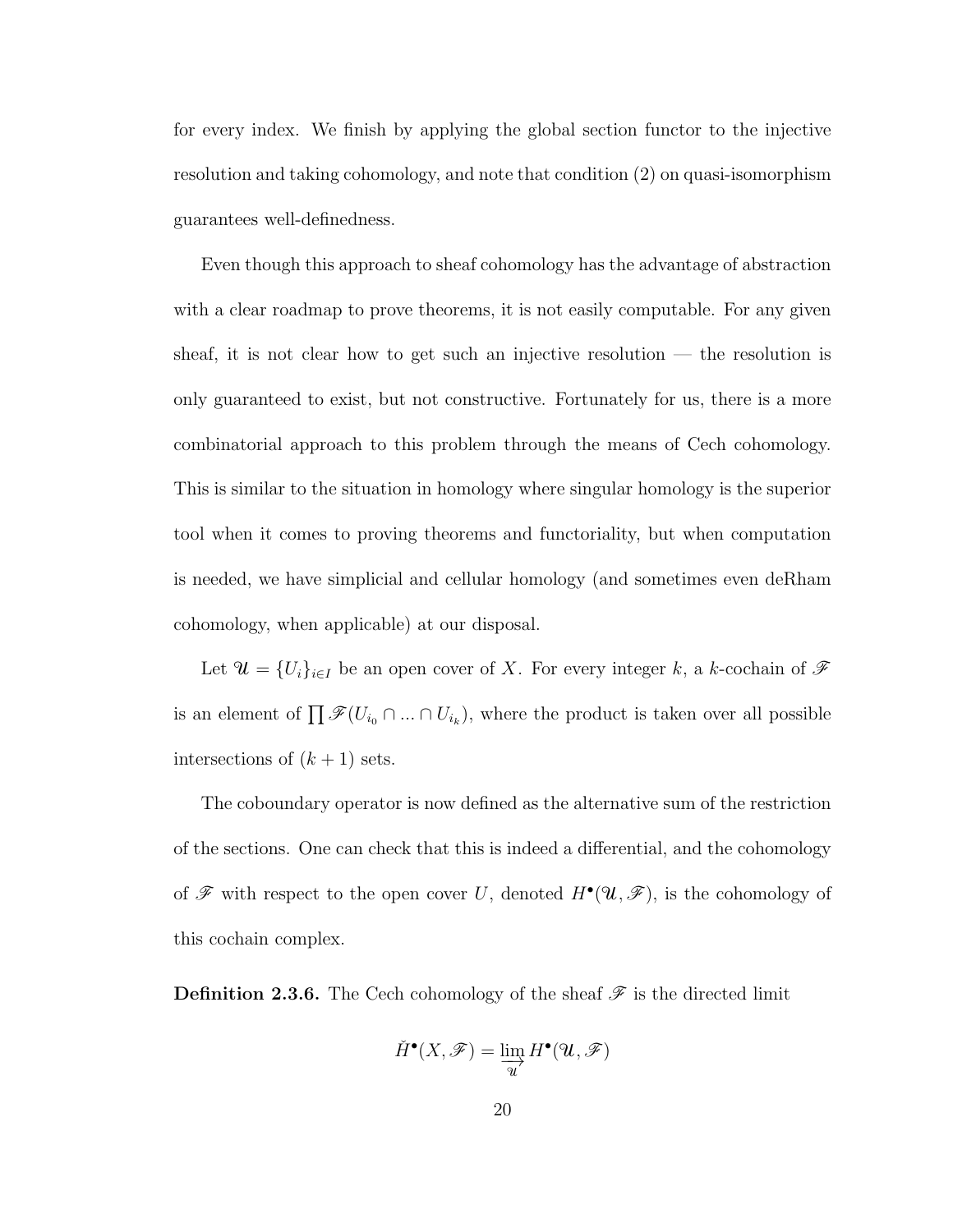where the limit is taken over the directed system of open covers with respect to refinements.

It should be noted that in practice, the formal process of taking limit might not be necessary. For some *good cover*  $\tilde{\mathcal{U}}$  where pairwise intersections of the open sets are all contractible,

$$
\check{H}^\bullet(X,\mathscr{F})=H^\bullet(\tilde{\mathcal{U}},\mathscr{F})
$$

This makes Cech cohomology particularly tractable and is suitable for computational purposes.

### 2.4 Constructible sheaves

In this section, all sheaves are sheaves of R-modules for some ring  $R$ . Let  $X$  be a definable space, whose exact definition will be presented in section 3.1. The important feature of a definable space is that it possesses a special class of subsets called definable sets, i.e. subsets which are topologically tractable, and most importantly, has a well-defined notion of Euler characteristic. In this section, it suffices to replace definable with semi-algebraic.

**Definition 2.4.1.** A sheaf  $\mathcal F$  on X is said to be weakly constructible if there exists a partition of X into definable subsets  $X_i$  so that  $\mathscr{F}|_{X_i}$  is locally constant for all i.

**Definition 2.4.2.** A sheaf  $\mathscr F$  on X is said to be constructible if it is weakly constructible and all of the stalks are finitely generated R-modules.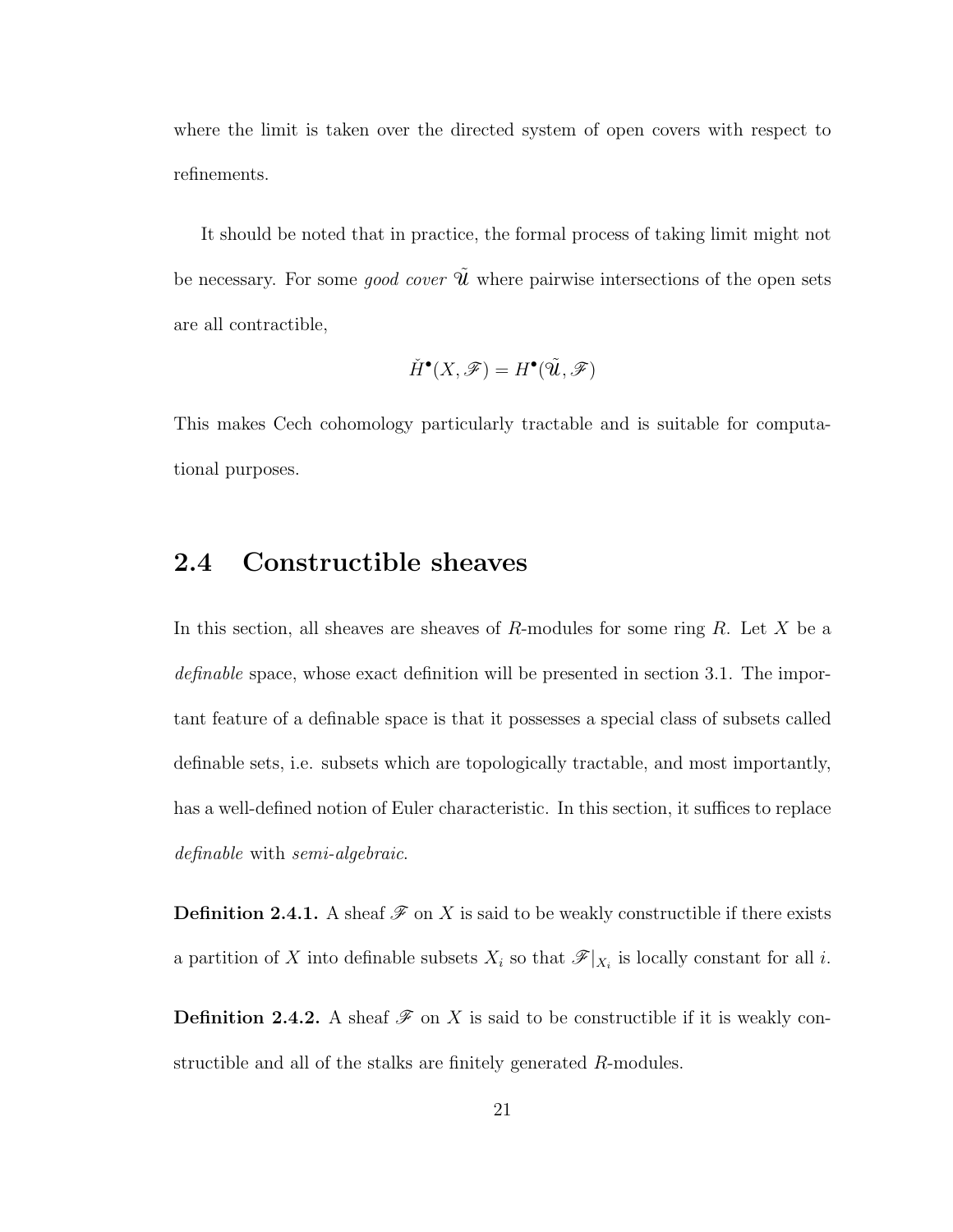We say that a complex of sheaves is constructible if for each integer i, the  $i<sup>th</sup>$ cohomology sheaf is constructible. The category of constructible sheaves (resp. the homotopy category of constructible sheaves, the derived category of constructible sheaves) is denoted  $\mathcal{M} \circ d_c(X)$  (resp.  $K_c^*(X)$ ,  $D_c^*(X)$ ).

Constructibility is a local property, i.e. if a sheaf is constructible then the restriction of the sheaf to any open set is also constructible. Moreover, similar to the case of the derived category of sheaves, the derived category of constructible sheaves is also a triangulated category. See [33] for a formal treatment of the subject.

We will discuss the importance of constructible sheaves in the next chapter, and we will end this chapter with the definition of the Grothendieck group of a triangulated category.

**Definition 2.4.3.** Given a triangulated category  $\mathscr{C}$ , the Grothendieck group of  $\mathscr C$  is the free abelian group generated by objects in  $\mathscr C$  quotiented by the relation  $[A] - [B] + [C] = 0$  for any distinguished triangle  $A \to B \to C \to A[1]$  in  $\mathscr{C}$ . This group is denoted by  $K(\mathscr{C})$ .

Note that we previously discussed another object of interest with similar notation, namely the homotopy category of complexes  $K^*(\mathscr{C})$  for any abelian category  $\mathscr C$ . However, one is a category while the other is an abelian group, hence there should be no confusion if they are mentioned with context.

The choice of notation for the Grothendieck group is intentional — the Grothendieck group we define above is an instance of the K-theory of triangulated categories [27].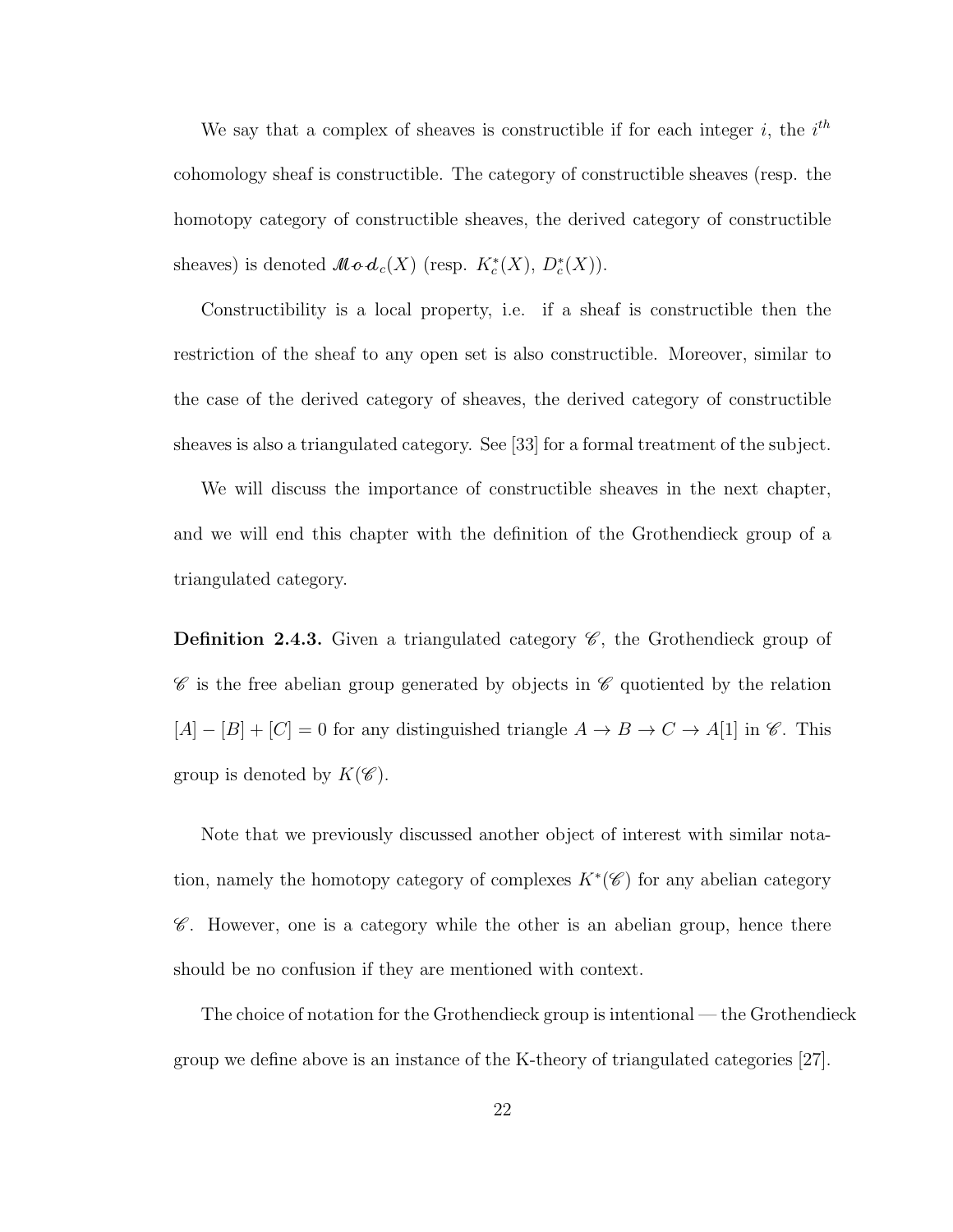The Grothendieck group is very important if one wants to investigate the Euler characteristic. In particular, the Euler characteristic  $\chi$  factors through a morphism  $\phi: K(\mathscr{C}) \rightarrow \mathbb{Z}$  such that  $\phi([A]) = \chi(A),$  and this morphism is unique.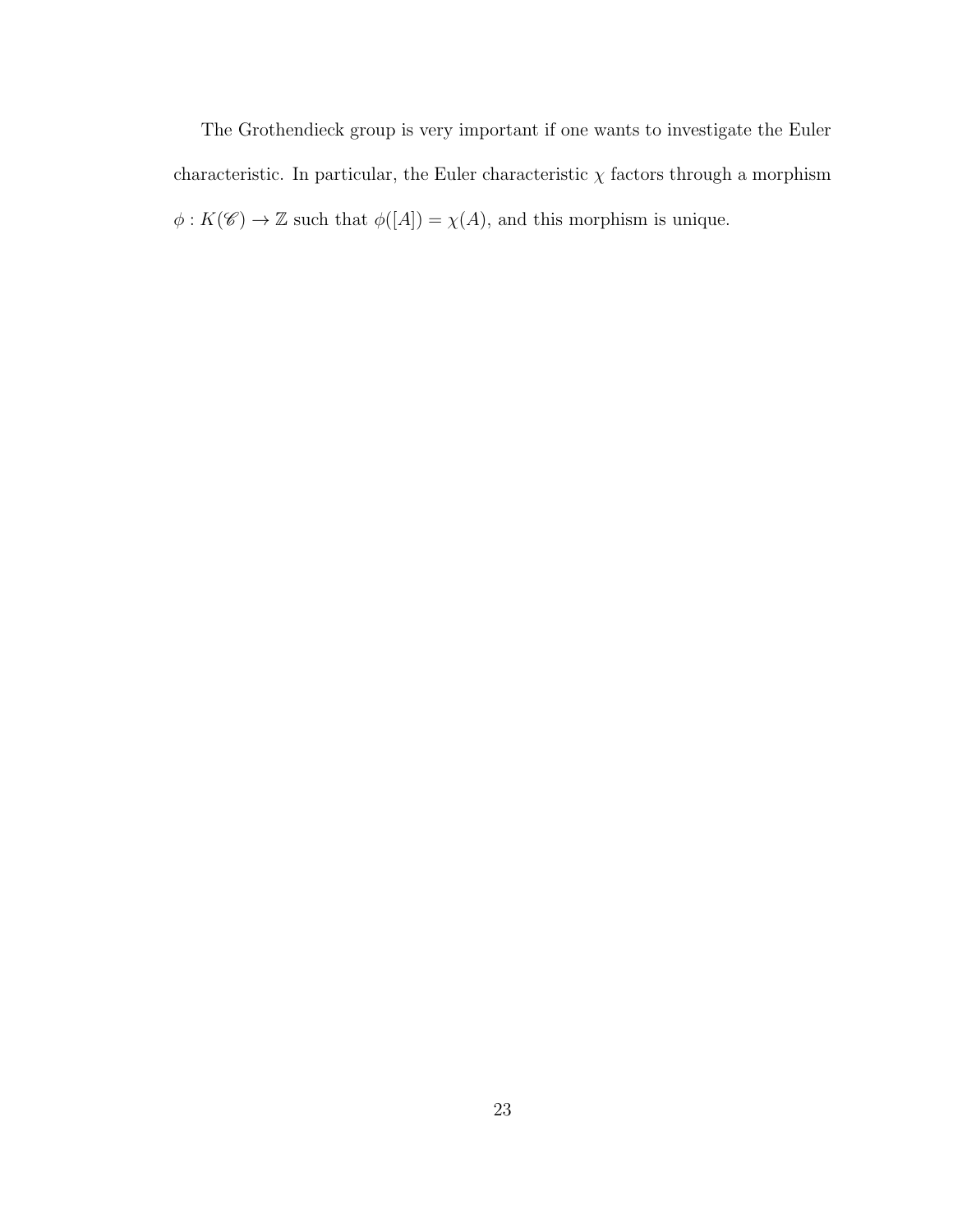## Chapter 3

# Euler Integration and Integral Transforms

Euler characteristic is a generalization of a counting function; that is, it is compatible with the inclusion-exclusion principle and is multiplicative under Cartesian products. With a suitable choice of sets, we can start building up an integration theory with Euler characteristic acting as the measure. We will be discussing these notions in the first 2 sections of this chapter.

Every integration theory comes with its own set of integral transforms, and the Euler integral is no exception. The most common transforms are the Fourier-Sato transform (an analogue of the classical Fourier transform) and the Euler-Radon transform (an analogue of the classical Radon transform). These will be the main content of the second half of this chapter and also the next two chapters.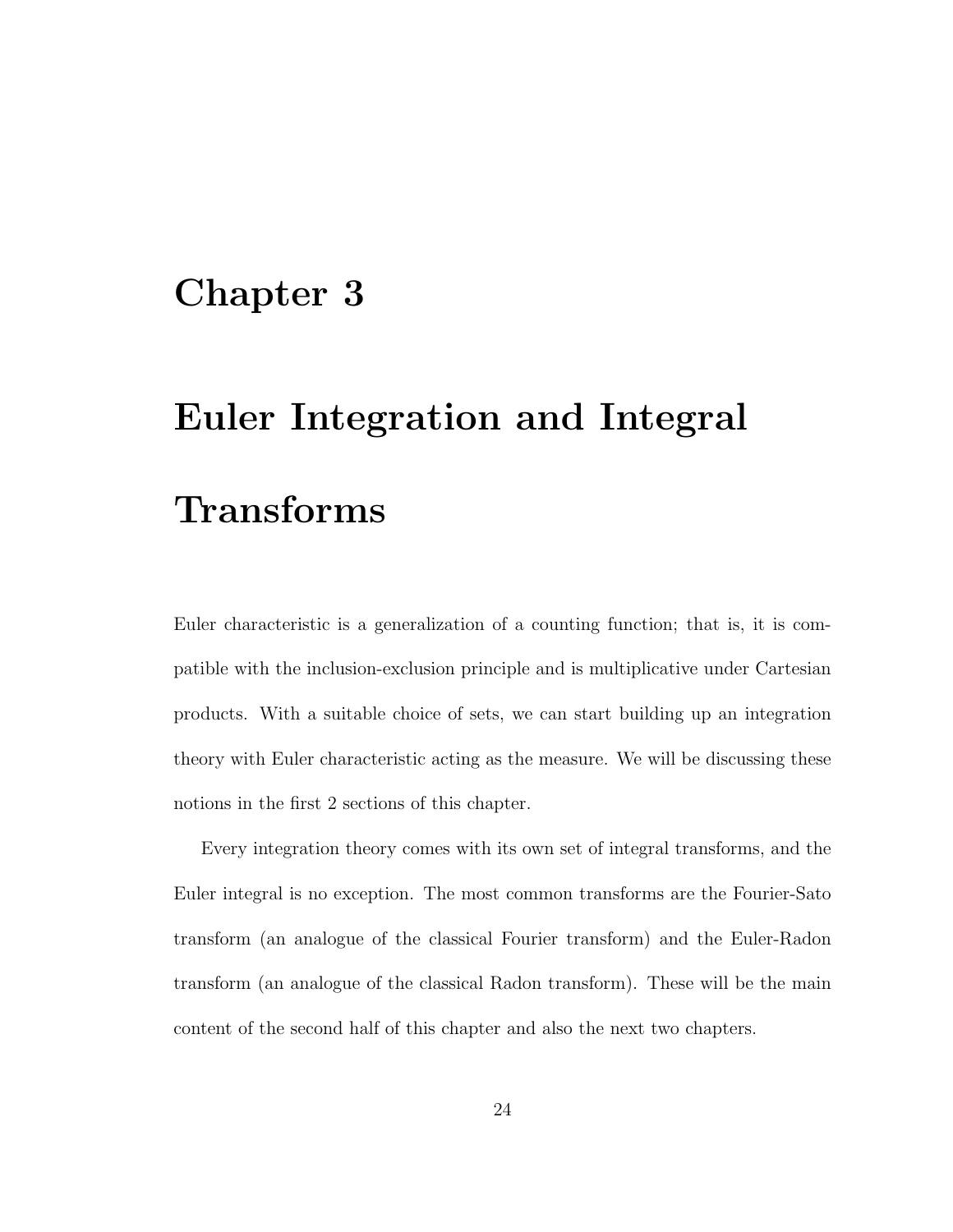### 3.1 Constructible functions

First, let us formally define the notion of constructible functions we use in this thesis. For more in depth discussions, see [9].

**Definition 3.1.1.** A function  $f : X \to \mathbb{Z}$  is said to be *constructible* if each level set is locally finite and semi-algebraic.

In general context, the definition of constructible functions can be extended to a much bigger class, where semi-algebraic sets are replaced by *definable sets* (with respect to some pre-determined o-minimal structure). All the results regarding Euler integration in this thesis work for the general case as well.

**Definition 3.1.2.** An **o-minimal structure**  $\mathcal{O}$  on  $\mathbb{R}$  is a sequence of boolean algebras  $\{\mathscr{O}_n\}$  of subsets on  $\mathbb{R}^n$  satisfying the following conditions:

- 1.  $\mathcal O$  is closed under cartesian products.
- 2. For any set  $A \in \mathscr{O}_n$ ,  $\pi_i(A) \in \mathscr{O}_{n-1}$  where  $\pi_i$  is the projection defined by  $\pi_i : \mathbb{R}^n \to \mathbb{R}^{n-1} : (x_1, ... x_i, ..., x_n) \mapsto (x_1, ..., \overline{x_i}, ... x_n)$
- 3.  $\mathcal O$  contains all algebraic sets.
- 4.  $\mathcal{O}_1$  is the boolean algebra on **finite** unions of (open) intervals and discrete points. These open intervals are allowed to be semi-infinite.

The subsets of  $\mathscr O$  are called **tame** or **definable** sets. Semi-algebraic sets in  $\mathbb{R}^n$ form an o-minimal structure.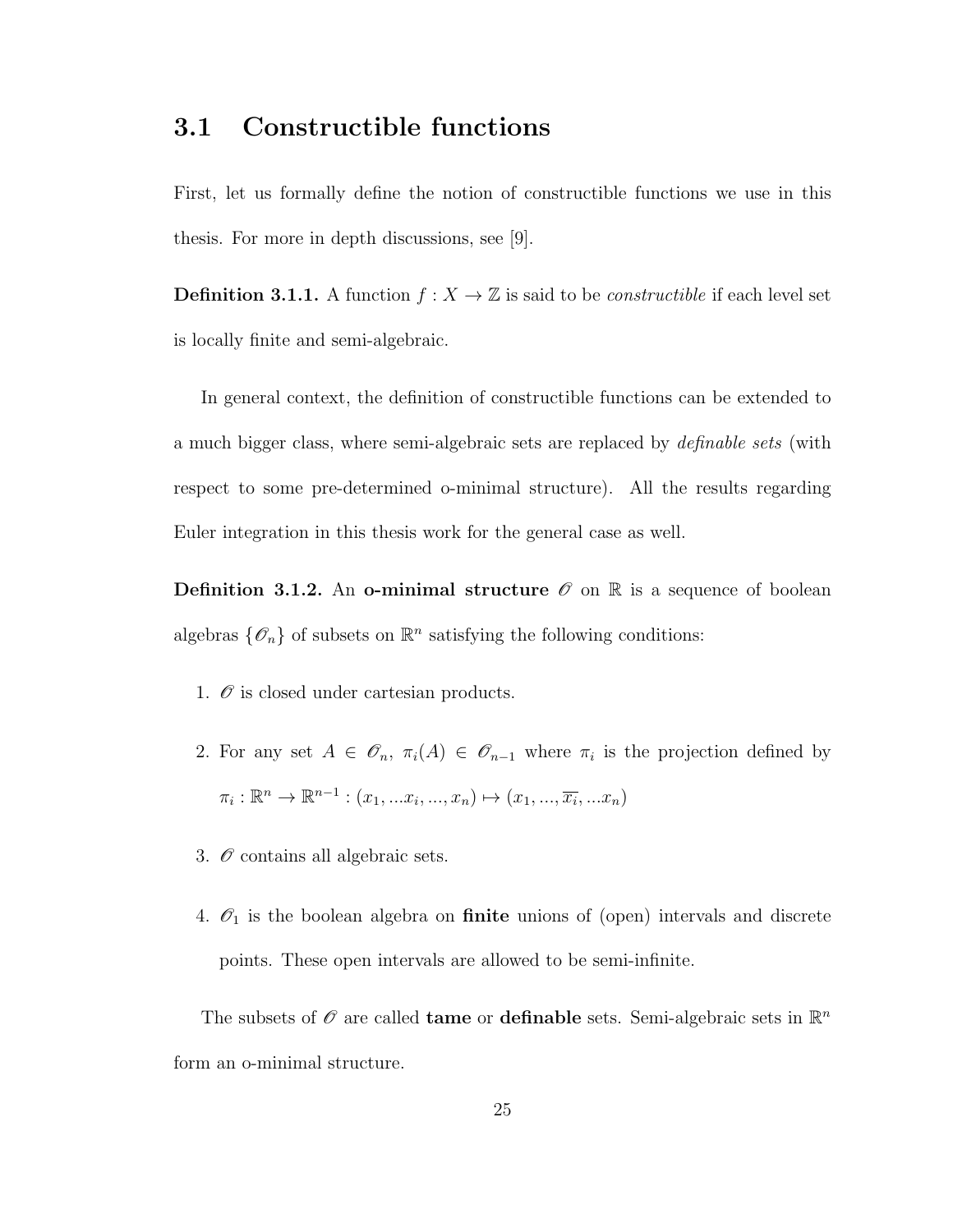One can start working with o-minimal structures by saying a map between definable spaces to be definable if the graph of the map is definable. Such a map is called a definable homeomorphism if it is also a bijection.

An important property of definable sets is triangulation invariant, which is the content of the Triangulation Theorem [12].

**Theorem 3.1.3.** Any definable set is definably homeomorphic to a disjoint union of open simplices in a finite simplicial complex.

This triangulation theorem allows us to have a well-defined notion of Euler characteristic on any o-minimal structure; that is, any definable set has an Euler characteristic defined by the open simplices up to triangulation and definable homeomorphism.

### 3.2 Euler Integration

Let X be a definable space, and let  $CF(X)$  be the group of constructible functions on  $X$ .

As discussed earlier, for each semi-algebraic set, there is a well-defined (compactly supported) Euler Characteristic associated to it. Since Euler Characteristic has the benefit of being compatible with the inclusion-exclusion principle, we can get an integration theory with Euler Characteristic acting as our "measure."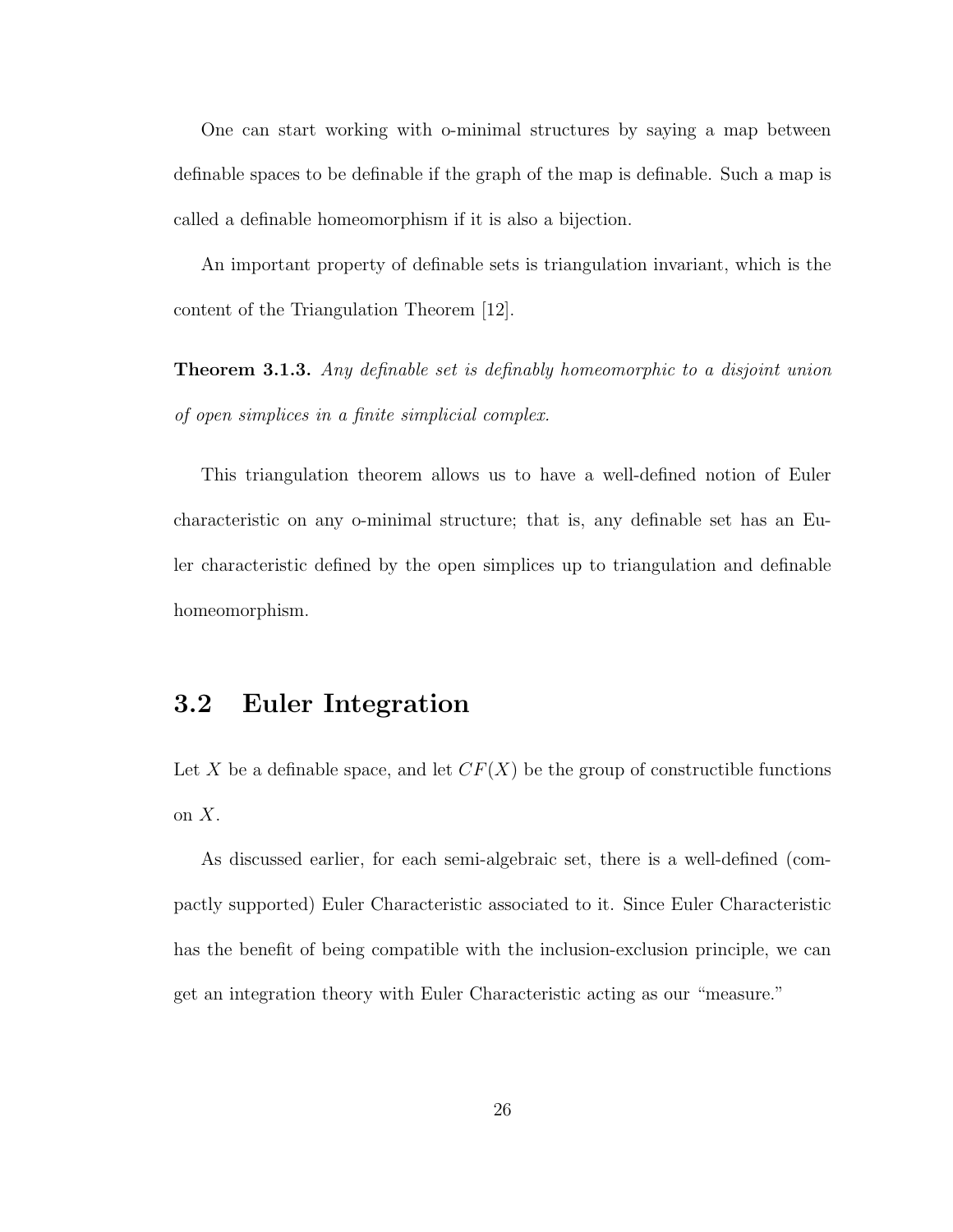**Definition 3.2.1.** Let  $f : X \to \mathbb{Z}$  be a constructible function. Then

$$
\int_X f \, d\chi = \sum_{-\infty}^{\infty} s \, \chi(f^{-1}(s))
$$

Note that since the map f is constructible, the preimage  $f^{-1}(s)$  is definable for all s and hence the Euler characteristic is well-defined. This definition is similar to the measure-theoretic way of defining Lebesgue integrals.

There is a morphism from the K-theory of the derived category of bounded constructible sheaves on  $X$  to the group of constructible functions on  $X$  by taking its stalkwise Euler characteristic. In fact, this morphism is an isomorphism of groups.

**Proposition 3.2.2** ([11]). The Grothendieck group of the bounded derived category of constructible sheaves on a definable space  $X$  is isomorphic to the group of constructible functions on  $X$ . More precisely, the following map

$$
\chi: K(D_c^b(Sh(X)) \to CF(X): \mathcal{F} \to \{x \mapsto \chi(\mathcal{F}_x)\}\
$$

is an isomorphism.

First and foremost, given a constructible function  $f$ , there exists a (class of) constructible sheaf  $\mathscr F$  related to f under the above isomorphism. The Euler integral of f is now simply the Euler characteristic of the sheaf  $R\pi \mathscr{F}$ , where  $\pi$  is the constant map from  $X$  to a point:

$$
\int_X f d\chi = \chi(R\pi_! \mathscr{F})
$$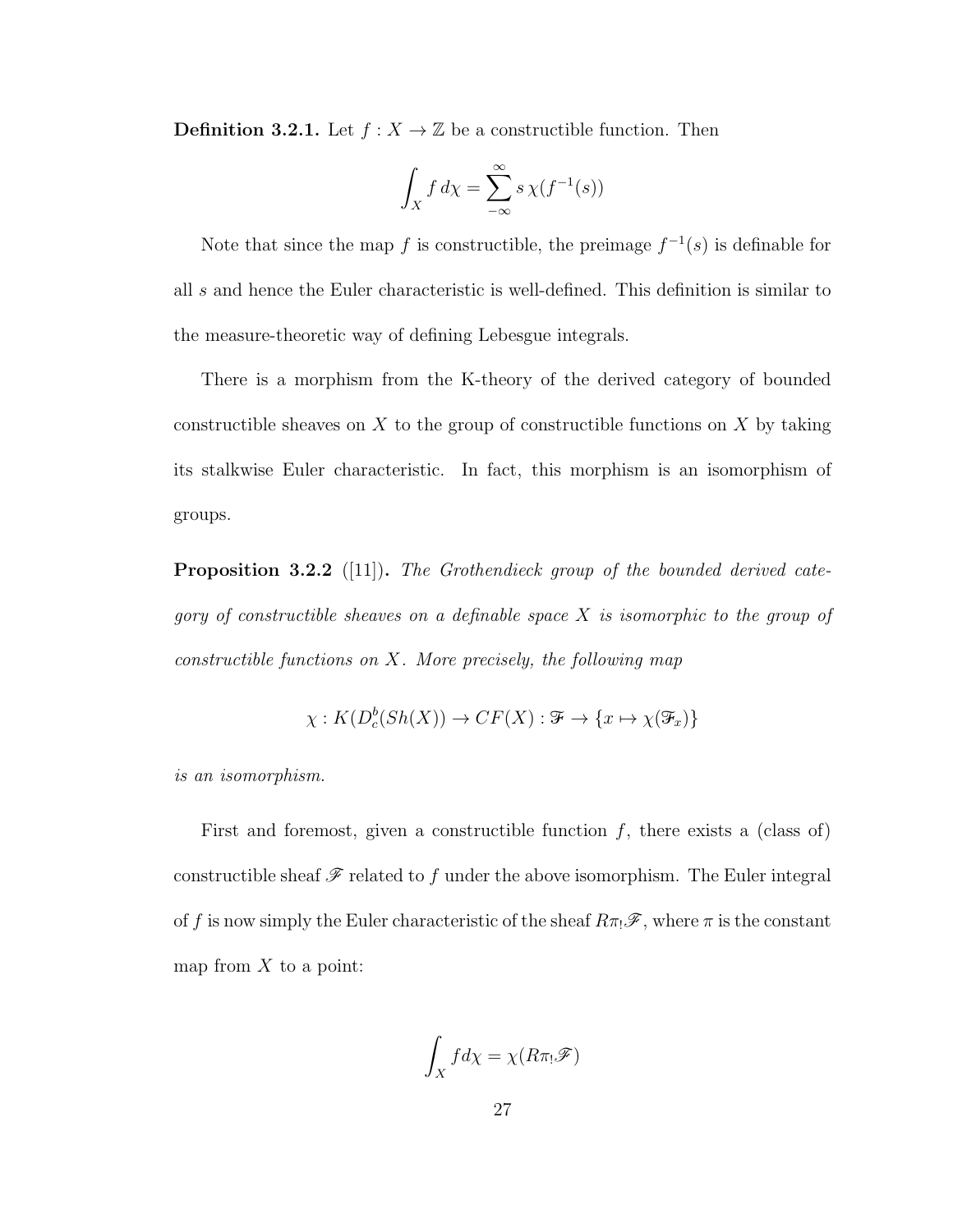Remark 3.2.3. The fact that we are using complexes of sheaves instead of just sheaves is important. Given a sheaf of vector spaces, the Euler characteristic of the stalk is equal to the dimension of the stalk, which is always non-negative. However, this is not the case for constructible functions, as they can take negative values. Complexes of sheaves do not have this problem because they provide another grading. More precisely, if a sheaf  $\mathscr F$  corresponds to a non-negative constructible function f, then the complex with  $\mathscr F$  in degree 1 and the 0-sheaf everywhere else corresponds to the constructible function  $(-f)$ .

The isomorphism allows us to convert all the operations on the world of sheaves, e.g. convolution, Fourier-Sato transform, Verdier dual, etc., to the world of constructible functions [31]. Some theorems also carry over as direct consequences.

**Definition 3.2.4.** Let f and g be constructible functions on  $\mathbb{R}^n$ . The convolution of f and g, denoted by  $f * g$ , is

$$
f * g(x) = \int_X f(t)g(x - t)d\chi(t)
$$

**Definition 3.2.5.** Let f be a constructible function on  $\mathbb{R}^n$ . The Verdier dual of f is a constructible function  $Df \in CF(\mathbb{R}^n)$  such that for all  $x \in \mathbb{R}^n$ ,

$$
Df(x) = \lim_{r \to 0} \int_{D_r(x)} f(t) d\chi(t)
$$

where  $D_r(x)$  is the open disk of radius r around x.

**Theorem 3.2.6** (Fubini Theorem for Euler integrals [9]). Let  $\phi: X \to Y$  be a tame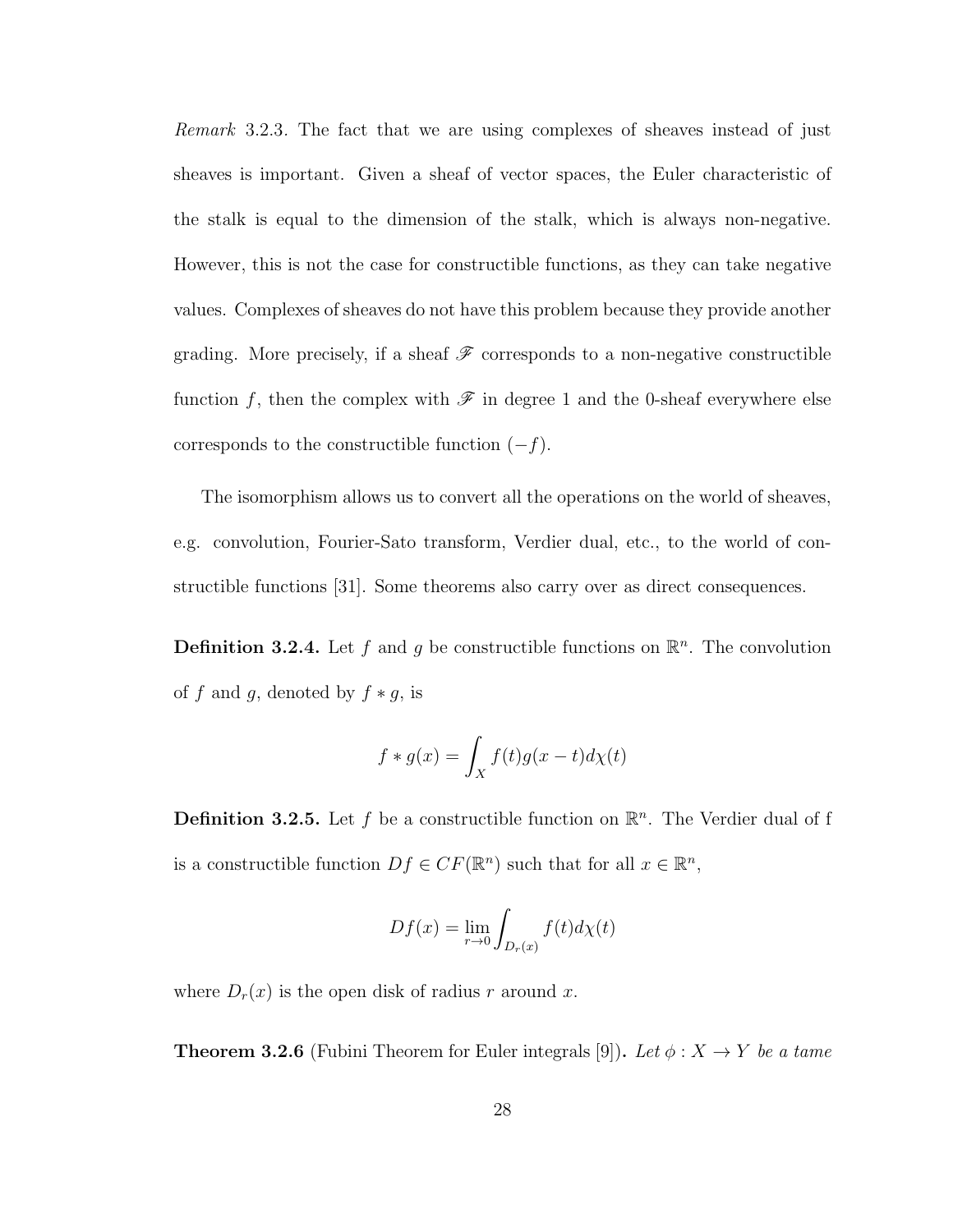map. Then for all constructible functions  $f$  in  $X$ ,

$$
\int_X f d\chi(x)=\int_Y \big(\int_{\phi^{-1}(y)} f d\chi(x)\big)d\chi(y)
$$

## 3.3 Euler-Radon Transform and Schapira's inversion formula

The Euler-Radon transform in the world of Euler calculus and constructible functions is equivalent to the idea of general integral transform in classical analysis. It turns out that the more specific (classical) Radon transform would be analogous to an instance of the Euler-Radon transform with a chosen kernel. This will be discussed in more details in the last part of this section. That being said, we will be referring to the Euler-Radon transform as Radon transform if there is no confusion.

Let  $X$  and  $Y$  be two definable spaces.

**Definition 3.3.1.** A kernel  $K$  is a constructible function on the product space  $X \times Y$  with the product definable structure.

**Definition 3.3.2.** Given any constructible function  $f \in CF(X)$ , the Euler-Radon transform of f with respect to a kernel  $K \in CF(X \times Y)$  is defined by

$$
R_K(f)(y) = \int_X f(x)K(x,y)d\chi(x) \tag{3.3.1}
$$

for all  $y \in Y$ .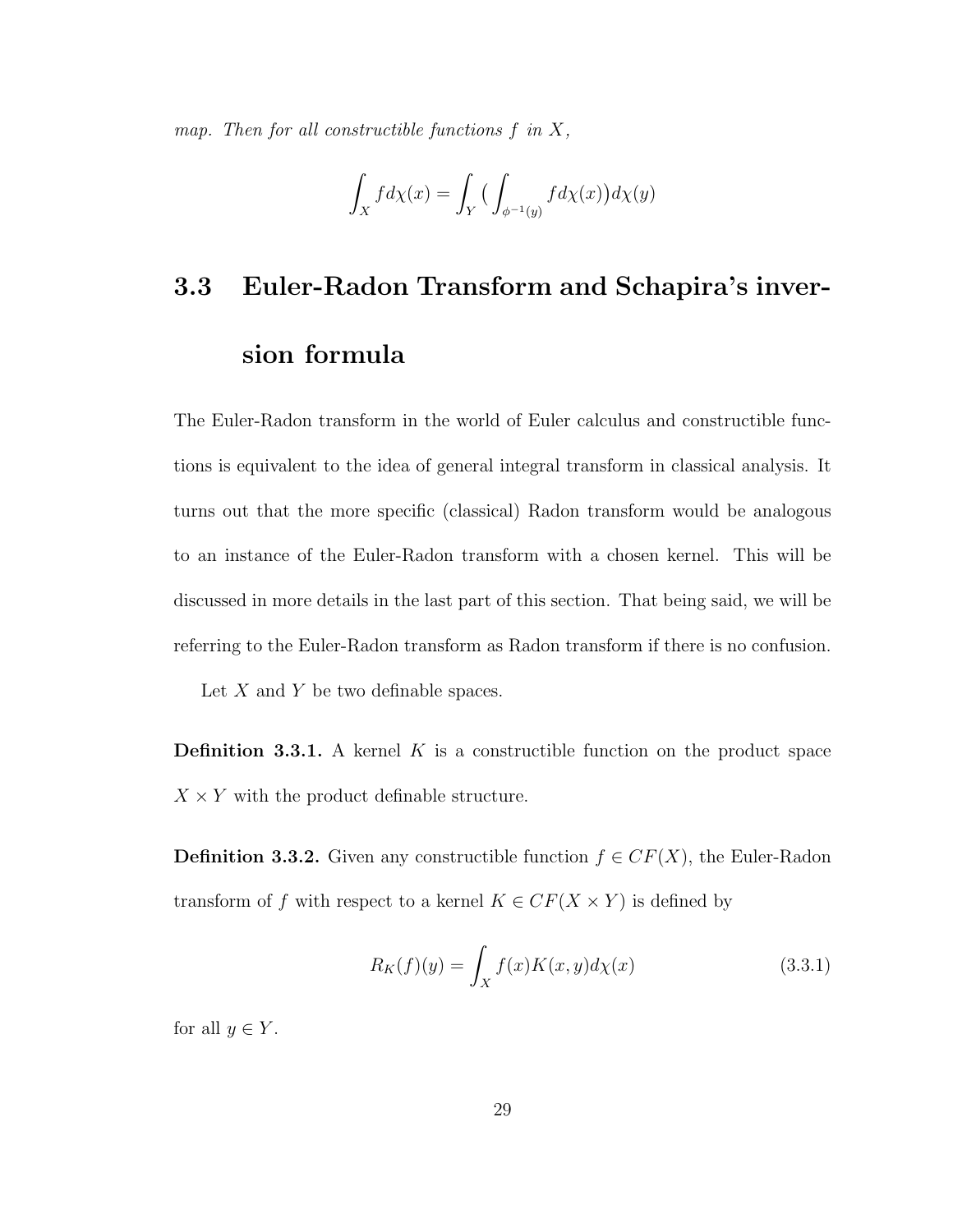As K is chosen to be constructible, it can easily be seen that  $R_K(f)$  (or sometimes simply written without the parentheses as  $R_K f$ ) is a constructible function on  $Y$ .

Considered altogether,  $R_K$  can be seen as an integral transform that takes any constructible function from  $X$  to another constructible function  $Y$ :

$$
R_K: CF(X) \to CF(Y)
$$

X will sometimes be referred to as the **target space**, while Y will be referred to as the sensor space. The reason for this naming convention stems from the situation where all of the concerned constructible functions are characteristic functions, and the kernel being non-zero at  $(x, y) \in X \times Y$  is equivalent to the point x in X (the target space) being "detected" by the point  $y$  in Y (the sensor space).

However, if we look back at equation 3.3.1, there is no restriction on whether we should take the integral over X or over  $Y$ ; the direction of the Radon transform was determined by choice. In other words, given a kernel  $K \in CF(X \times Y)$ , there is also an integral transform that takes a constructible function from  $Y$  to a constructible function on X. To avoid confusion, these two situtations are differentiated as follows: if we indicate K as a kernel in  $CF(X \times Y)$ , the Radon transform is understood to be from  $CF(X)$  to  $CF(Y)$ , while a kernel  $K \in CF(Y \times X)$  would result in a Radon transfrom from  $CF(Y)$  to  $CF(X)$ .

A natural question arises here: given a Radon transform  $R_K : CF(X) \rightarrow$  $CF(Y)$ , is the transform by the same kernel for the other direction the inverse of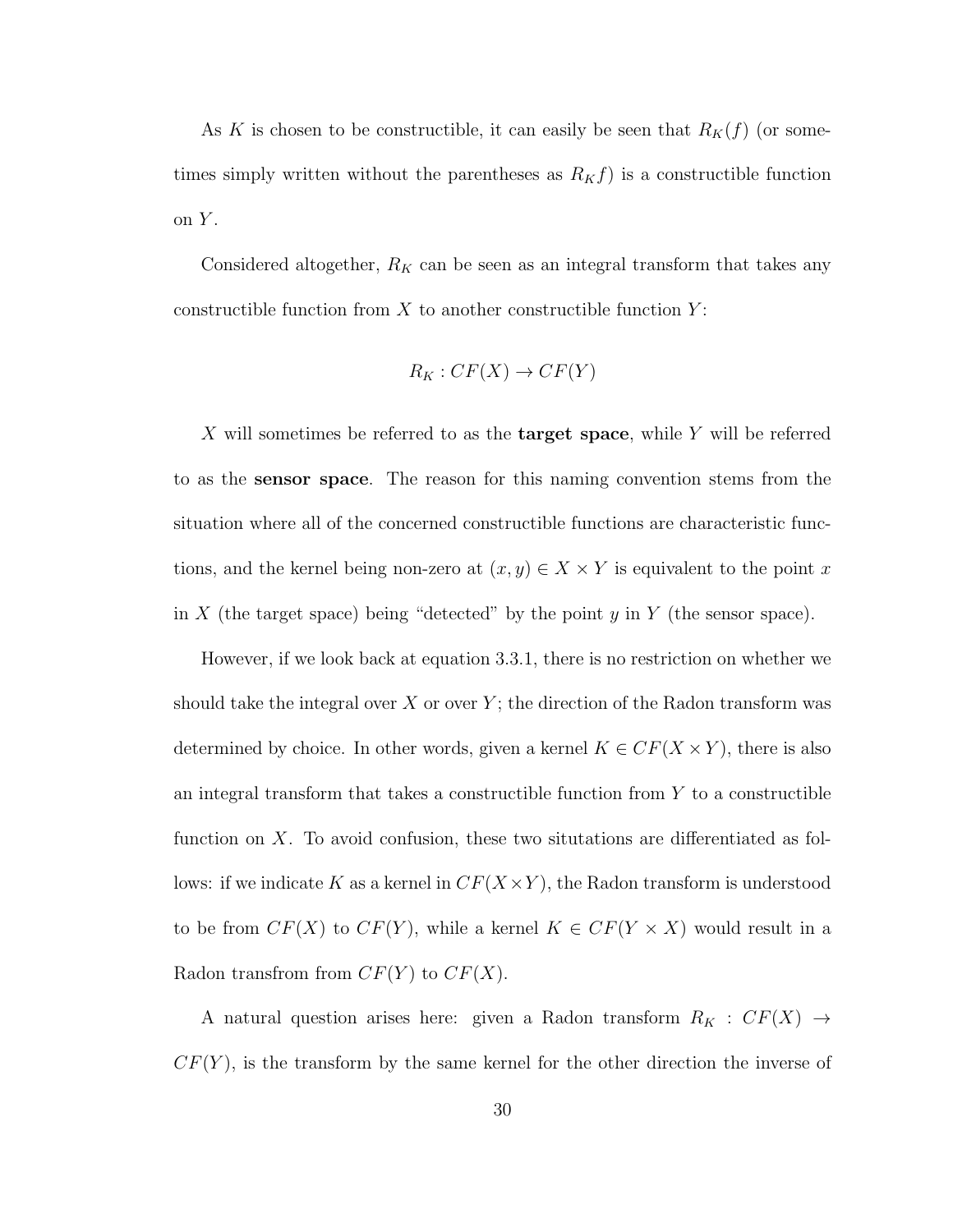$R_K$ ? The answer is, unfortunately, negative. An easy counter-example is to take K to be the characteristic function on the point  $(0,0)$  for the Euclidean spaces X and Y. Under this kernel, the Radon transform of constructible function  $f \in CF(X)$ would be a pointed constructible function at  $y = 0$ , which is clearly not invertible.

Of course, this begs another question: given a Radon transform  $R_K : CF(X) \rightarrow$  $CF(Y)$ , is there any other Radon transform  $R_{K'} : CF(Y) \rightarrow CF(X)$  so that they are inverse of each other? Loosely speaking, is there a way to reconstruct a constructible given its Radon transform? This question is answered by a formula given by Schapira (often referred to as the Schapira's Inversion Formula) in [32], which provides a positive answer for the above question if there exists an (inverse) kernel which satisfied some Euler characteristic conditions.

**Theorem 3.3.3** ([32]). Let K be a kernel  $K \in CF(X \times Y)$ . If there is a kernel  $K' \in CF(Y \times X)$  and some integer constants  $\mu$  and  $\lambda$  satisfying the following equation

$$
\int_{Y} K(x, y) K'(y, x') d\chi(y) = (\mu - \lambda)\delta_{\Delta} + \lambda
$$
\n(3.3.2)

where  $\delta_{\Delta}$  is the characteristic function on the diagonal  $\Delta \in X \times X$ , then for any constructible function  $f \in CF(X)$ 

$$
(R_{K'} \circ R_K)(f) = (\mu - \lambda)f + \lambda \left(\int_X f d\chi(x)\right) \mathbb{1}_X
$$

Remark 3.3.4. When a kernel K' and such constants  $\mu$  and  $\lambda$  exists so that  $\mu \neq \lambda$ , applying the inverse Radon transform  $R_{K'}$  to a known  $R_K(f)$  recovers the original constructible function  $f$  (up to a global shift and a scaling).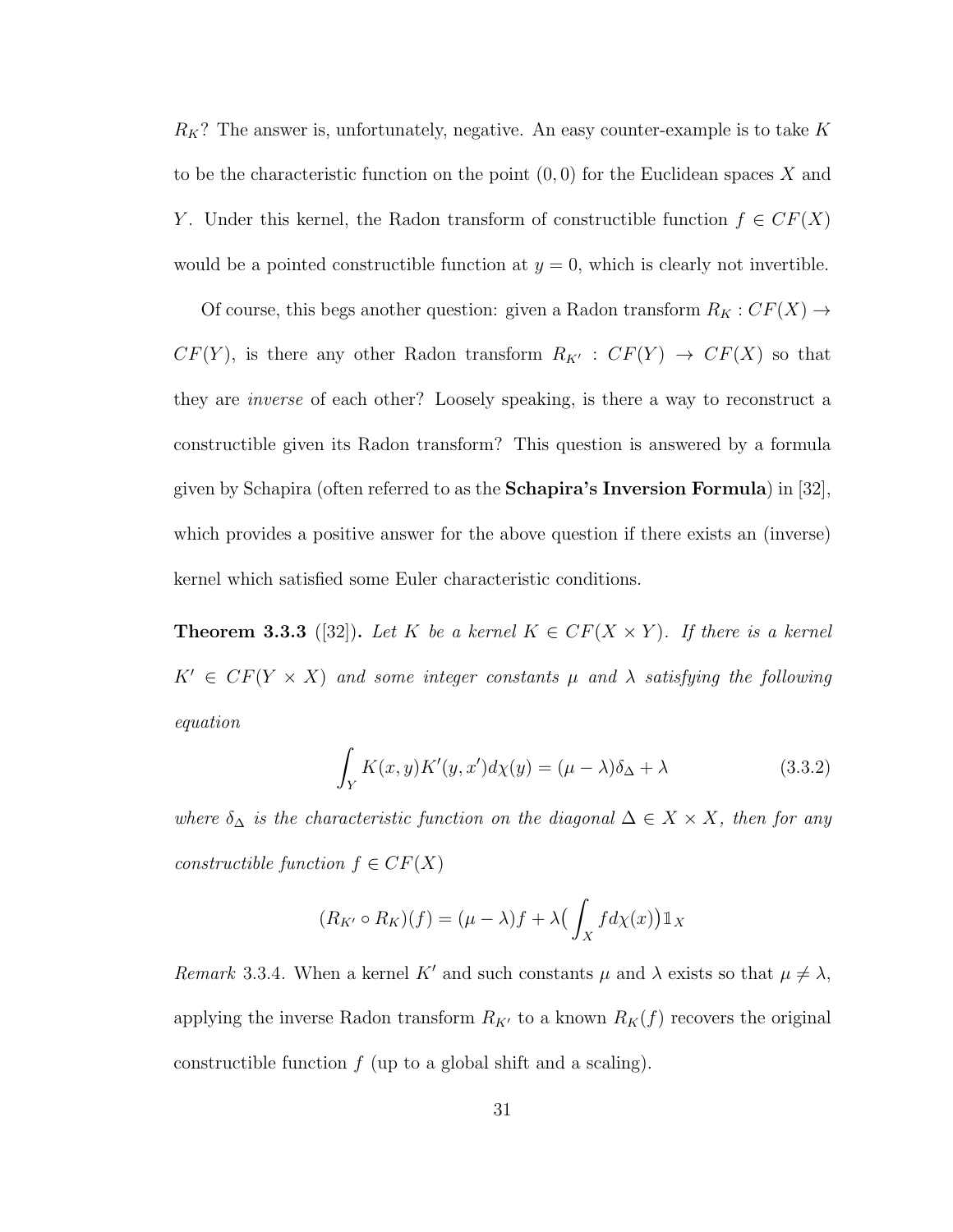If K and K' are both characteristic functions of some underlying sets  $S$  and  $S'$ in  $X \times Y$  and  $Y \times X$  respectively, let  $S_x$  be the set  $\{y \in Y | (x, y) \in S\}$ , and similarly for  $S'_x$ . Equation 3.3.2 can be rewritten as a set of conditions as follows:

1. For any point  $x \in X$ ,

$$
\int_Y K(x, y) K'(y, x) d\chi(y) = \int_Y \mathbb{1}_S(x, y) \mathbb{1}_{S'}(y, x) d\chi(y)
$$

$$
= \chi(S_x \cap S'_x)
$$

Since  $\delta_{\Delta}(x, x) = 1$ , the above equation is equilvalent to

$$
\chi(S_x \cap S'_x) = (\mu - \lambda) + \lambda = \mu
$$

2. For two distinct points  $x \neq x'$  in X,

$$
\int_Y K(x, y) K'(y, x') d\chi(y) = \int_Y \mathbb{1}_S(x, y) \mathbb{1}_{S'}(y, x') d\chi(y)
$$

$$
= \chi(S_x \cap S'_{x'})
$$

while  $\delta_{\Delta}(x, x') = 0$ . Therefore,

$$
\chi(S_x \cap S'_{x'}) = (\mu - \lambda) \cdot 0 + \lambda = \lambda
$$

In short, the kernel K is invertible if there are constants  $\mu$  and  $\lambda$  so that the fibers satisfy the conditions  $\chi(S_x \cap S_x') = \mu$  for all  $x, \chi(S_x \cap S_{x'}') = \lambda$  for all  $x' \neq x$ , and  $\mu \neq \lambda$ .

Remark 3.3.5. The conditions on Euler characteristics here are strict: the numbers  $\mu$  and  $\lambda$  have to be the same for all x and x'. This rigidity is the main obstruction in finding inverse kernels for Radon transforms.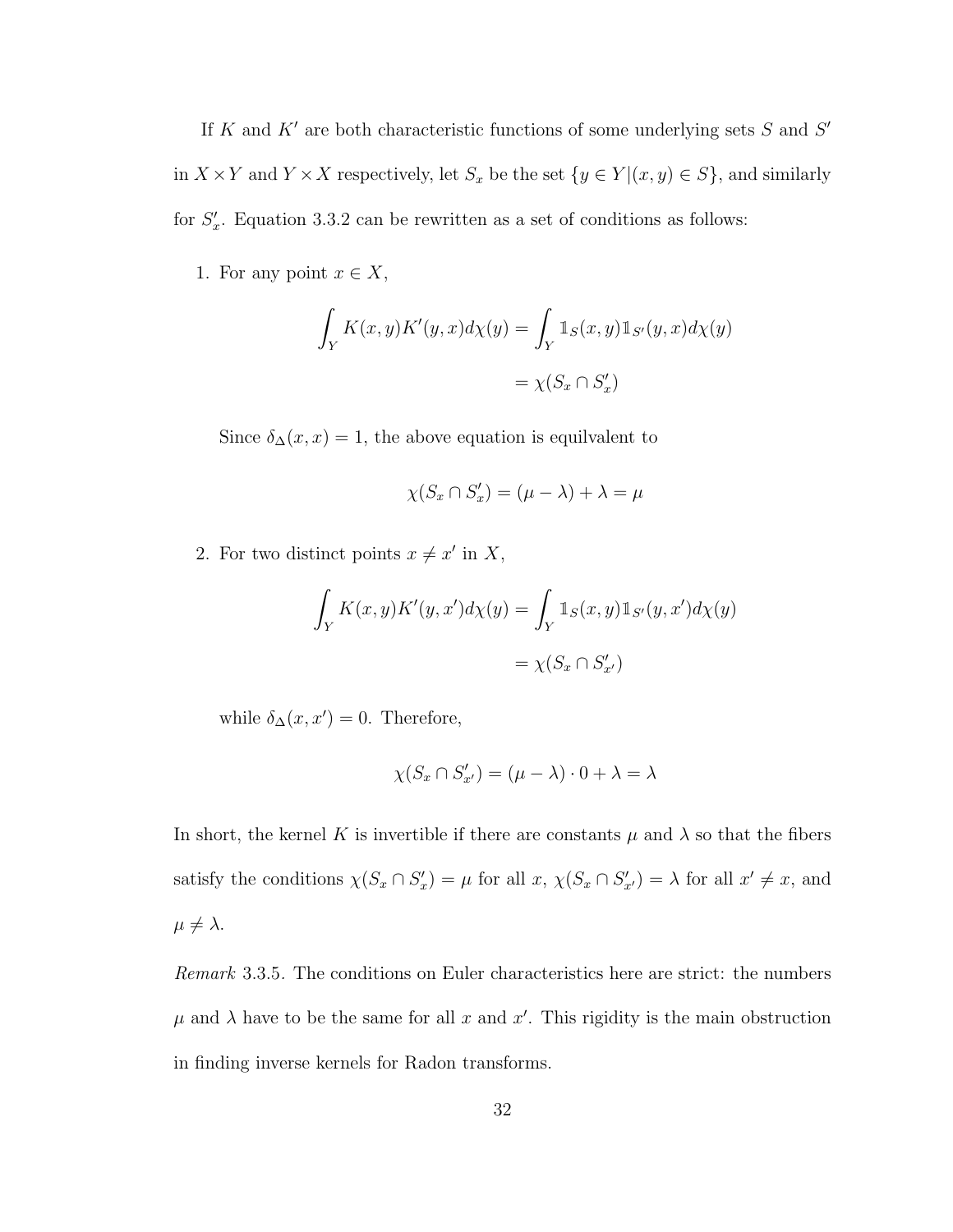One of the most remarkable results that Schapira proved in his first paper on this subject is the fact that the level-set transform is invertible [32]. This transform is the direct analogue of the classical Radon transform, hence it is sometimes called topological tomography.

**Theorem 3.3.6.** Let  $X = \mathbb{R}^n$ ,  $Y = S^{n-1} \times \mathbb{R}$  for  $n \geq 2$ . Let K be the characteristic function on the set  $\{(x,(\xi,t)) \in \mathbb{R}^n \times S^{n-1} \times \mathbb{R} | x \cdot \xi = t\}$ . Then K is self-invertible.

Proof. We check the conditions on the fibers of K.

For any  $x \in X$ , the set  $K_x$  is the collection of  $(\xi, t)$  so that  $x \cdot \xi = t$ . For each  $\xi \in S^{n-1}$ , one and only one t satisfies this equality. Therefore,  $K_x$  is homotopy equivalent to  $S^{n-1}$ .

For  $x' \neq x$ , the intersection  $K_x \cap K_{x'}$  is the collection of pairs  $(\xi, t)$  so that  $x \cdot \xi = t = x' \cdot \xi$ . These vectors lie on the equator of  $S^{n-1}$  that is parallel to the bisector hyperplane of the line segment  $\overline{xx}^{\prime}$  in  $\mathbb{R}^n$ , and for each vector there is a unique t satisfying the equation. Therefore, for all  $x' \neq x$ ,  $K_x \cap K_{x'}$  is homotopy equivalent to  $S^{n-2}$ .

Since  $\chi(S^{n-1}) \neq \chi(S^{n-2})$ , K is its own Radon inverse.  $\Box$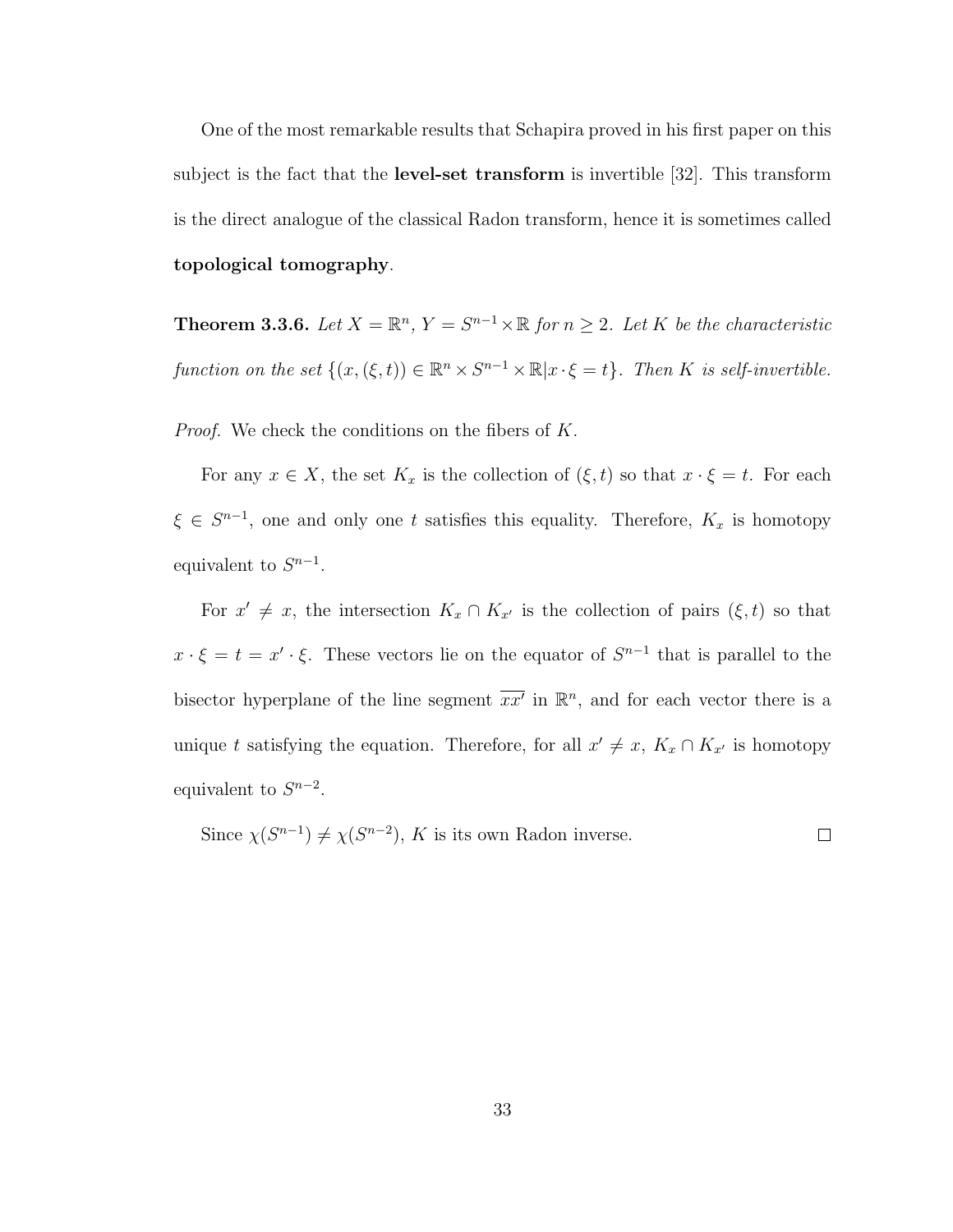## Chapter 4

## Persistent Homology Transform

Persistent Homology is at the core of the rise of TDA in the last few decades. It provides a summary of a given set of data, and it is a natural question to ask whether we can reconstruct the original data from persistence diagrams. The answer turns out to be positive, if we are given samplings from all directions on the unit sphere. This is the idea behind Persistent Homology Transform, and we will present a proof of this fact using the Schapira's Inversion Formula.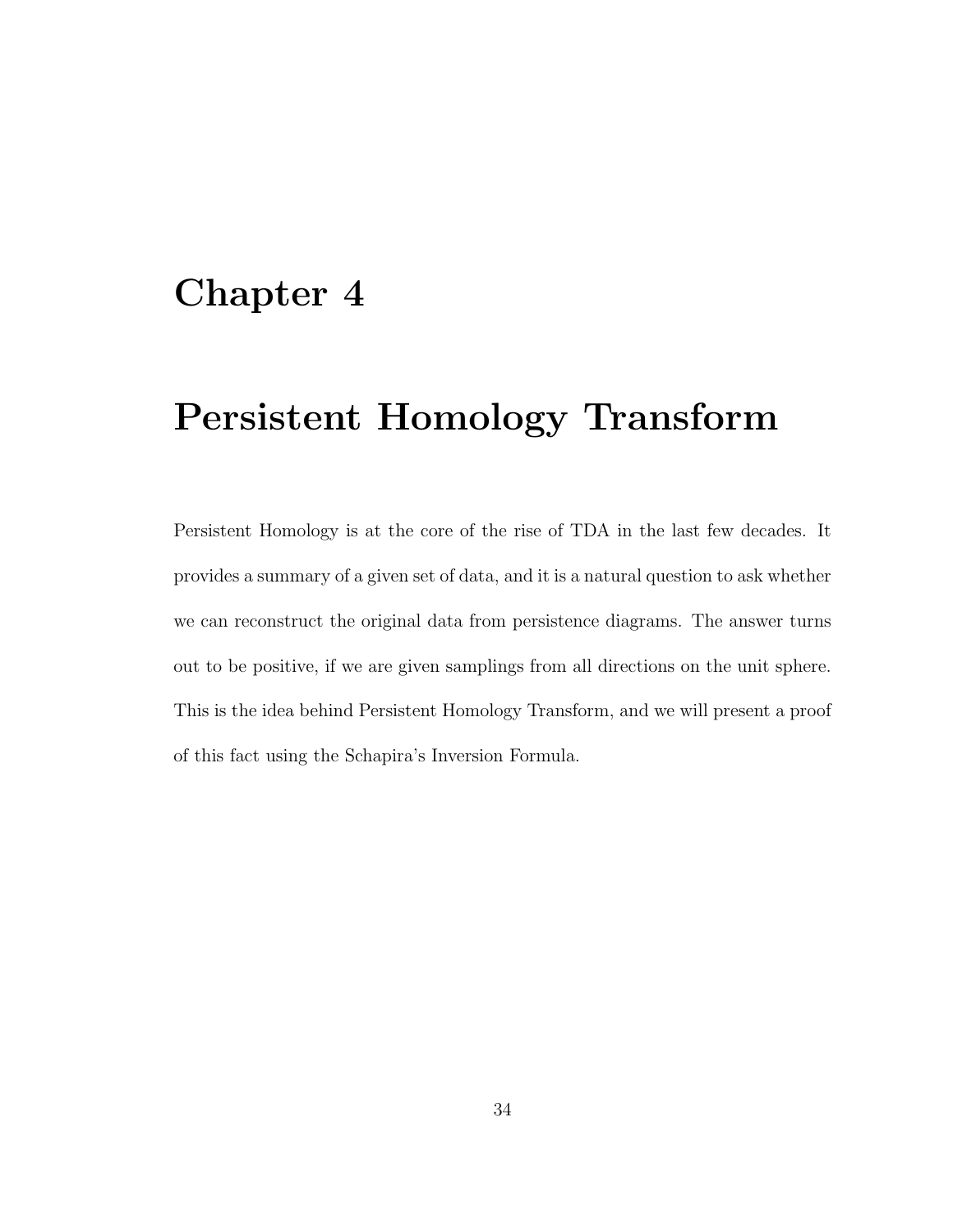### 4.1 Persistent Homology

The basic question at the start of persistent homology is following: given a point cloud in an (Euclidean) space, possibly coming from a reasonable sampling of an object with some significant topological features, is there a way to recover the topology from this discrete collection of points? If so, can we make sure that our topological summary is robust enough so that it is not susceptible to noise?

The answer to this seemingly simple question is an assemble of tasks commonly referred to as persistence. Perhaps there is no better word to capture this whole process: they record the features and characteristics that persist for a long time. Of course we have to provide a quantifiable way to perceive this persistence, as time is relative.

The first step, which is also the most crucial step, is to choose a topological realization of the discrete point cloud. One might want to consider the weighted graph whose vertices are the points in the point cloud and the edges are weighted according to the Euclidean distance. This approach is not very satisfying, since a graph is topologically primitive and it fails to capture higher topological features in the original object. As a result, one might want to consider the higher-dimensional version of graphs — a simplicial complex. It is relatively simple to construct such a complex from the point cloud, and in fact there are many different ways to do so. For example, consider an  $\epsilon$  thickening of the point cloud. That is, at every point, draw a disk of radius  $\epsilon$ . Then, form a simplex of dimension n whenever n of these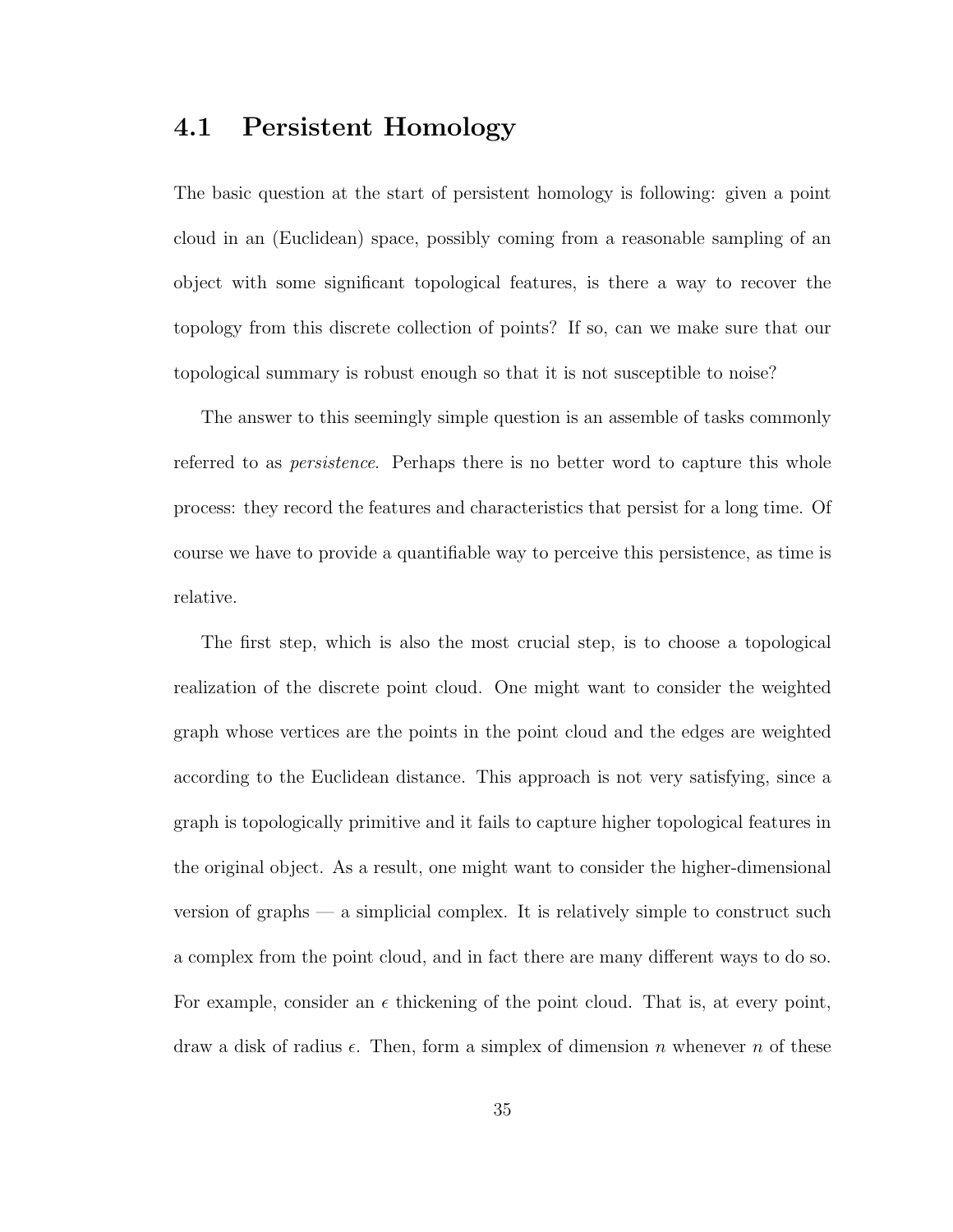disks intersect. This creates a simplicial complex, a topological representation of the point cloud. However, it is again very naive to think that this single simplicial complex can recover the topological feature of the object. For an  $\epsilon$  too small, the complex will not be any different from the discrete point cloud, while for an  $\epsilon$  too big, every feature will be merged together into one big simplex of very high dimension, which is topogically uninteresting. In other words, the choice of  $\epsilon$  is very important, and it is hard to decide which  $\epsilon$  to use without prior domain knowledge.

Persistent homology offers a solution to this conundrum: what if we consider all of these radii altogether? This will give us an R-worth collection of simplical complexes, one for each real number. This, of course, has its own difficulties. How are we going to track the changes of the complexes through time?

Here comes the second step. We need to provide a topogical invariant that is both robust but at the same time computable, and homology turns out to be the ideal candidate. For example, it has the advantage over homotopy groups for its computability, and over the Euler characteristic for being more resourceful. This is not to say that other invariants do not work; in fact, the Euler characteristic is chosen as the invariant for the persistent homology transform, which will be discussed later in the chapter.

Homological algebra also provides us an incredible toolkit to deal with this problem. For two radii  $r < t$ , there is a natural morphism from the homology groups at index  $r$  to the homology groups at index  $t$ , which gives us a sequence of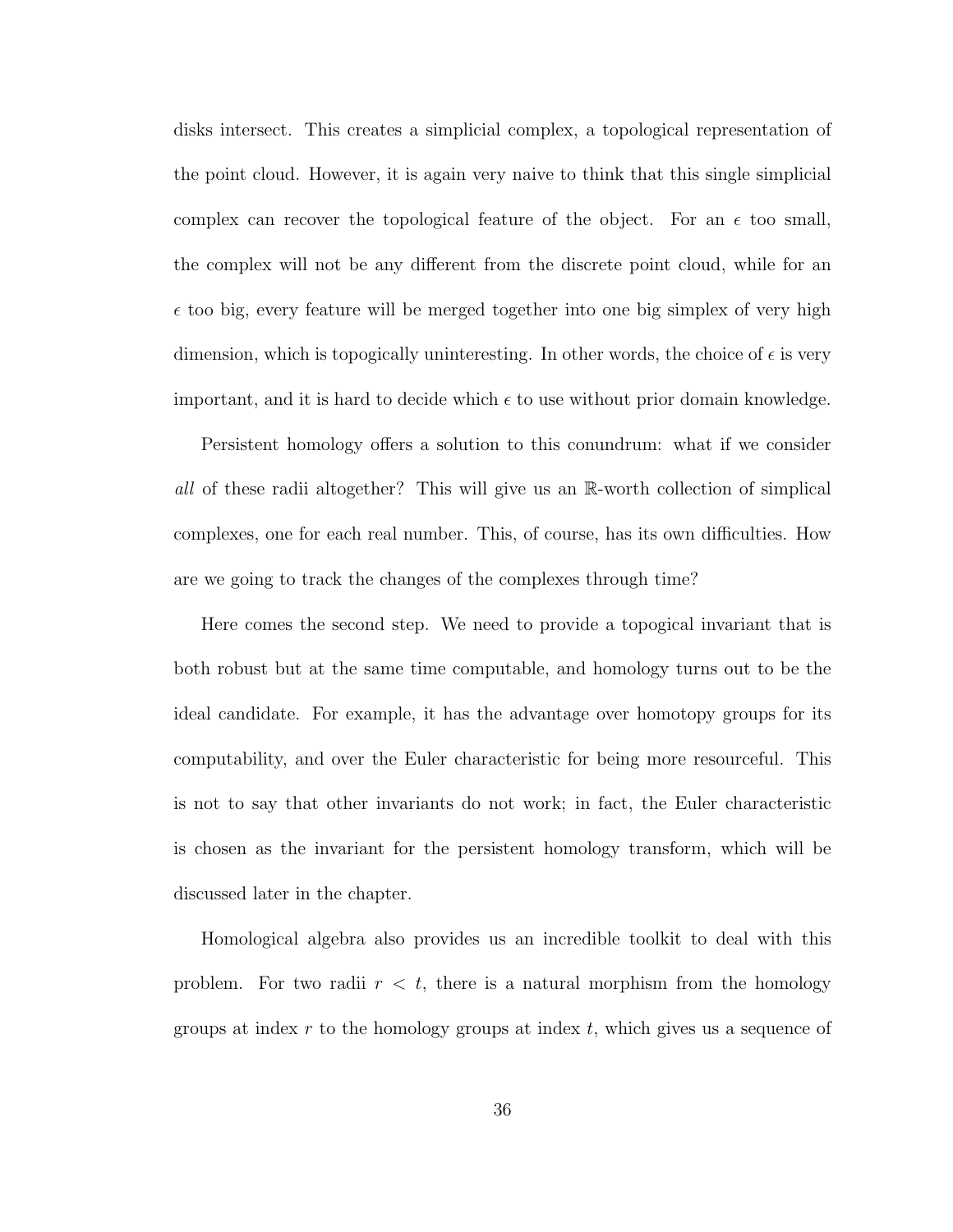morphisms that tracks the development of all homology classes through time. Even better, homological algebra comes equipped with a certain theorem — Gabriel's theorem — which allows us to decompose the sequence into smaller representations, called barcodes. For a more detailed introduction to persistent homology, see [16]  $[8][13]$ .

### 4.2 Persistent Homology Transform

The idea of the persistent homology transform resembles that of the classical Radon transform, but with a different kernel. Given a compact subset in  $\mathbb{R}^n$ , instead of considering the Euler characteristics of all intersections with hyperplanes, we choose the sublevel-sets defined by them. The formal definition is as follows.

Definition 4.2.1. The persistent homology transform of a constructible function  $f \in CF(\mathbb{R}^n)$  is the Radon transform of f with respect to the kernel  $K =$  $\{(x,(\xi,t)) \in \mathbb{R}^n \times S^n \times \mathbb{R} | x \cdot \xi \leq t\}$ 

Using the technique of Radon transform, we provide an inverse kernel to show that the persistent homology transform satisfies the Schapira's inversion formula with suitable constants  $\mu$  and  $\lambda$ .

**Theorem 4.2.2.** Let f be a compactly supported constructible function on  $\mathbb{R}^n$ . Then the persistent homology transform of f is invertible.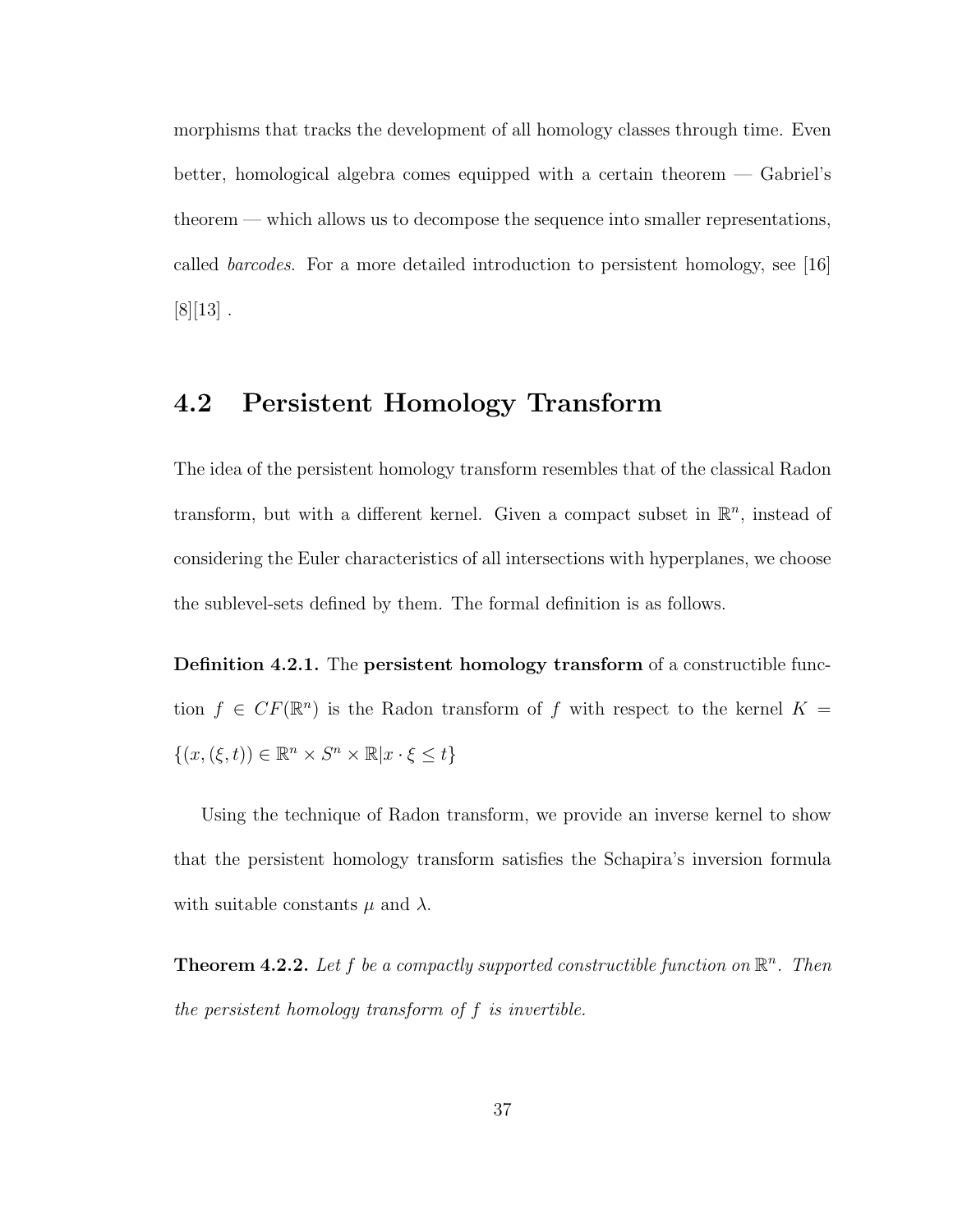*Proof.* Let  $K'$  be the following kernel:

$$
K' = \{ ((\xi, t), x) \in S^n \times \mathbb{R} \times \mathbb{R}^n | x \cdot \xi \ge t \}
$$

We claim that  $K'$  acts as an inverse kernel for  $K$ .



For any  $x \in \mathbb{R}^n$ ,  $K_x$  is the collection of  $(\xi, t)$  so that  $x \cdot \xi \leq t$ , while  $K'_x$  satisfies the inequality  $x \cdot \xi \geq t$ . Therefore, their intersection is the collection of  $(\xi, t)$  so that  $x \cdot \xi = t$ . For each  $\xi \in S^{n-1}$ , there is exactly one t satisfying this condition, hence the intersection  $K_x \cap K'_x$  is homeomorphic to  $S^{n-1}$ . Therefore,

$$
\chi(K_x \cap K'_x) = \chi(S^{n-1}) = 1 + (-1)^{n-1}
$$

Now, for two different points  $x' \neq x$  in  $\mathbb{R}^n$ , the intersection  $K_x \cap K'_{x'}$  is the collection of points  $\{(\xi, t)|x \cdot \xi \leq t, x' \cdot \xi \geq t\}$ . There are two cases:

1. If  $x \cdot \xi < x' \cdot \xi$ , there is no value of t that satisfies the two inequalities in  $K_x \cap K'_{x'}$ . Hence, this contributes no point to the aforementioned set.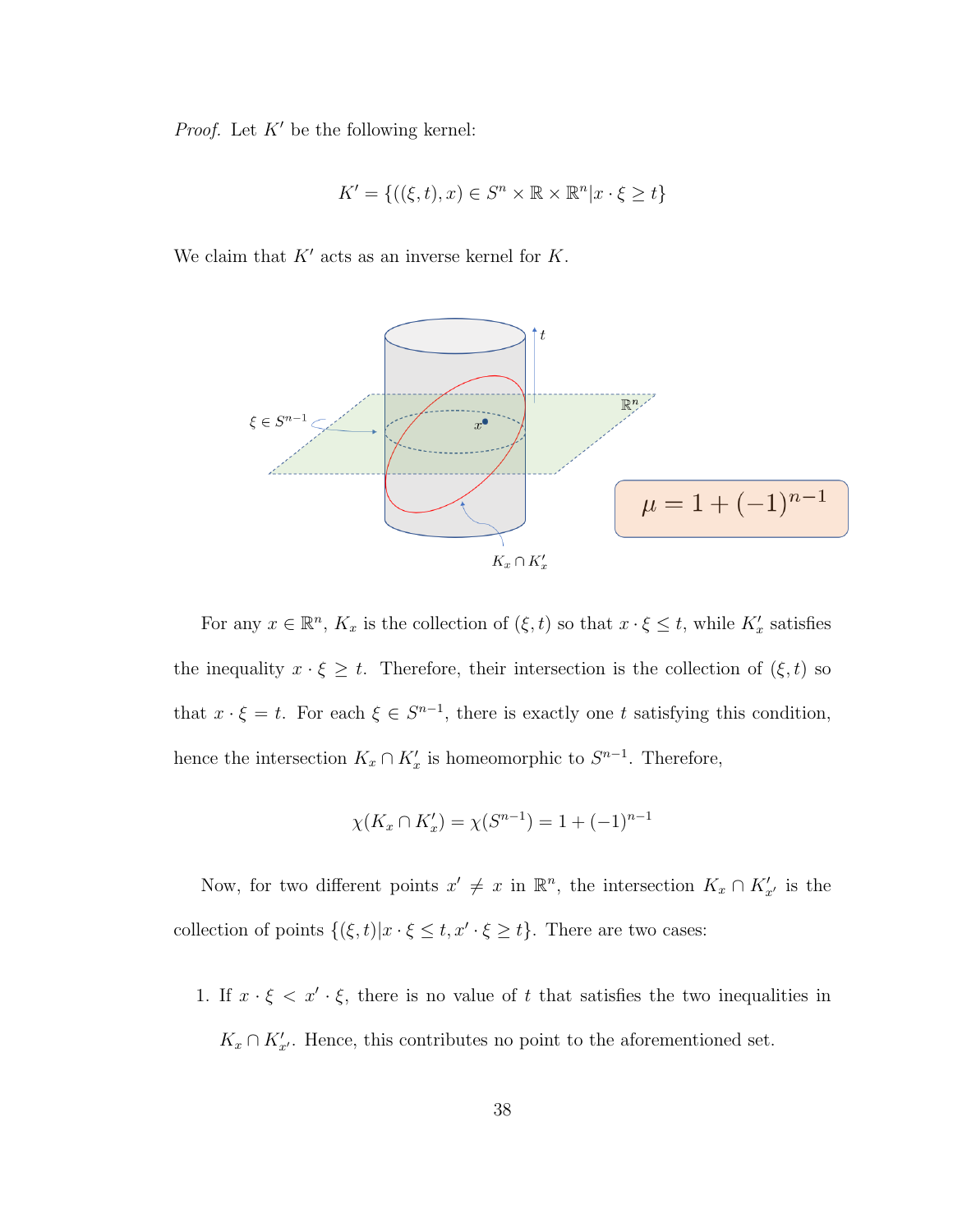2. If  $x \cdot \xi \geq x' \cdot \xi$ , t can be taken to be in the compact interval bounded by  $x \cdot \xi$ and  $x' \cdot \xi$ . The collection of such  $\xi$  and t is therefore a compact contractible subset of  $S^{n-1} \times \mathbb{R}$ . The Euler characteristic of such set is equal to 1.



Therefore,  $\chi(K_x \cap K'_{x'}) = 1$  for  $x' \neq x$ .

Applying the Schapira's Inversion formula to the kernels  $K'$  and  $K$ , and notice that  $1-(-1)^{n-1} \neq 1$  for all n, we conclude that K' is an inverse kernel of K. In other words, the persistent homology transform of any compactly supported constructible function on  $\mathbb{R}^n$  is invertible.  $\Box$ 

Remark 4.2.3. A proof of this theorem is also discovered independently in [10]. A constructive proof for the case  $n = 3$  is given in [34]. Another approach for the case of simplicial complexes is discussed in [6].

Following is a stereographic version of the Persistent Homology Transform:

**Theorem 4.2.4.** Let X be the closed unit ball  $\mathbb{D}^n$  and Y be the space  $\partial \mathbb{D}^n \times \mathbb{R}_{\geq 0}$ .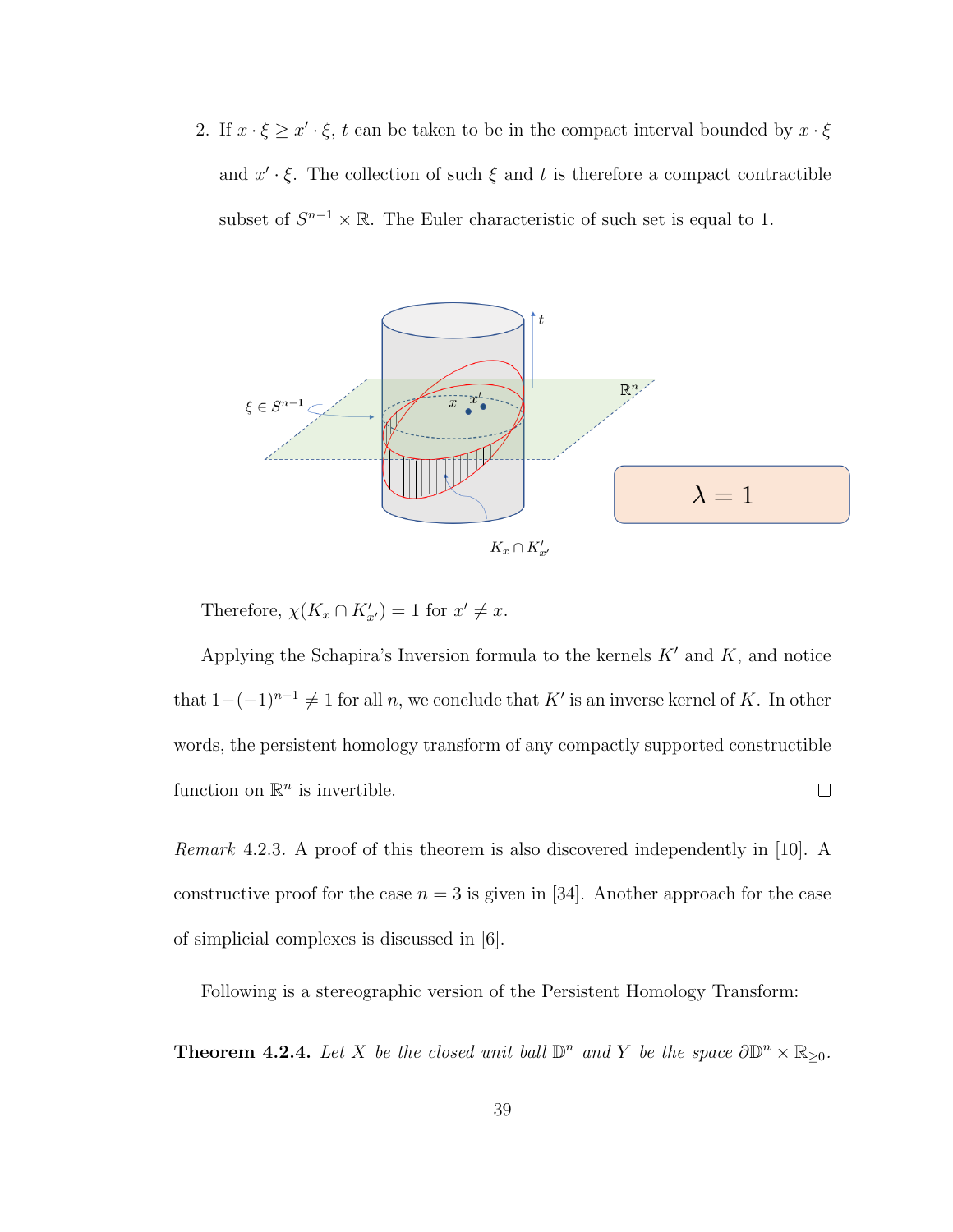Let  $\|\cdot\|$  be the standard norm in  $\mathbb{R}^n$ . Then the Radon transform with respect to the kernel

$$
K = \{(x, y, r) \in \mathbb{D}^n \times \partial \mathbb{D}^n \times \mathbb{R}_{\geq 0} : ||x - y|| \leq r\}
$$

is invertible.

*Proof.* Consider the kernel  $K' = \{(x, y, r) \in \mathbb{D}^n \times \partial \mathbb{D}^n \times \mathbb{R}_{\geq 0} : ||x - y|| \geq r\}.$ 

For every  $x \in X$ , the intersection  $K_x \cap K'_x$  is homeomorphic to  $\partial \mathbb{D}^n = S^{n-1}$ .

For  $x \neq x'$  in X, the intersection  $K_x \cap K'_{x'}$  is contractible, and hence has Euler characteristic 1.

Therefore, the transform is invertible.

 $\Box$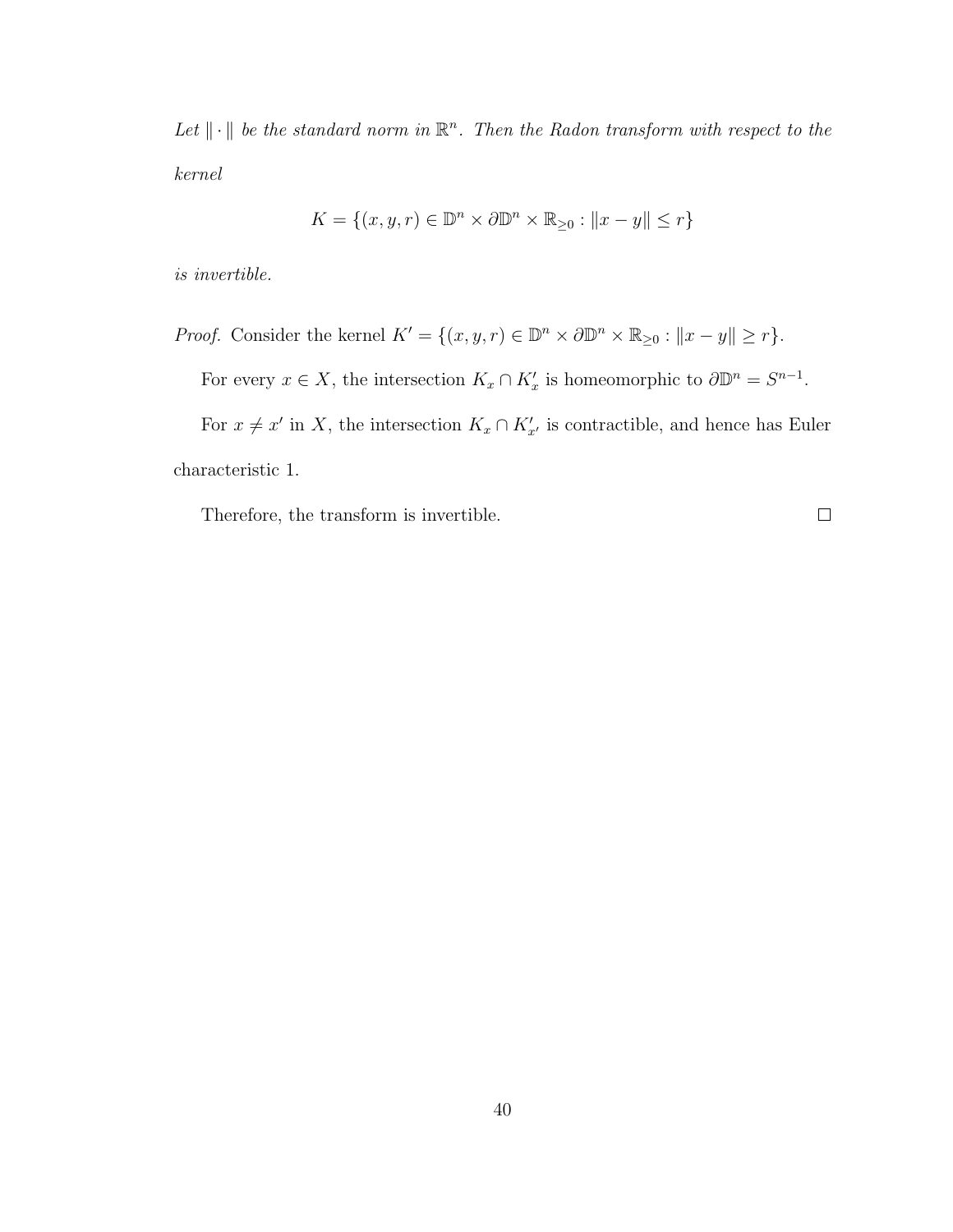## Chapter 5

## Fourier-Sato Transform

Fourier-Sato transform was first introduced by Sato et al. [30] and then further developed by Kashiwara and Schapira as a tool to study sheaves of microfunctions. Fourier-Sato transform takes in a conic constructible sheaf on a vector bundle and returns a corresponding conic constructible sheaf on the dual. Since there is a way to turn constructible sheaves into constructible functions, we obtain a notion of Fourier-Sato transform for (conic) constructible functions. This integral transform possesses some desirable properties of the usual Fourier transform, including compatibilities with the convolution and the  $L^2$  (pseudo) inner product, which we will provide some new proofs.

We will also discuss an analogue of tempered distributions in the context of Euler integral to extend the notion of Fourier-Sato transform to non-conic functions.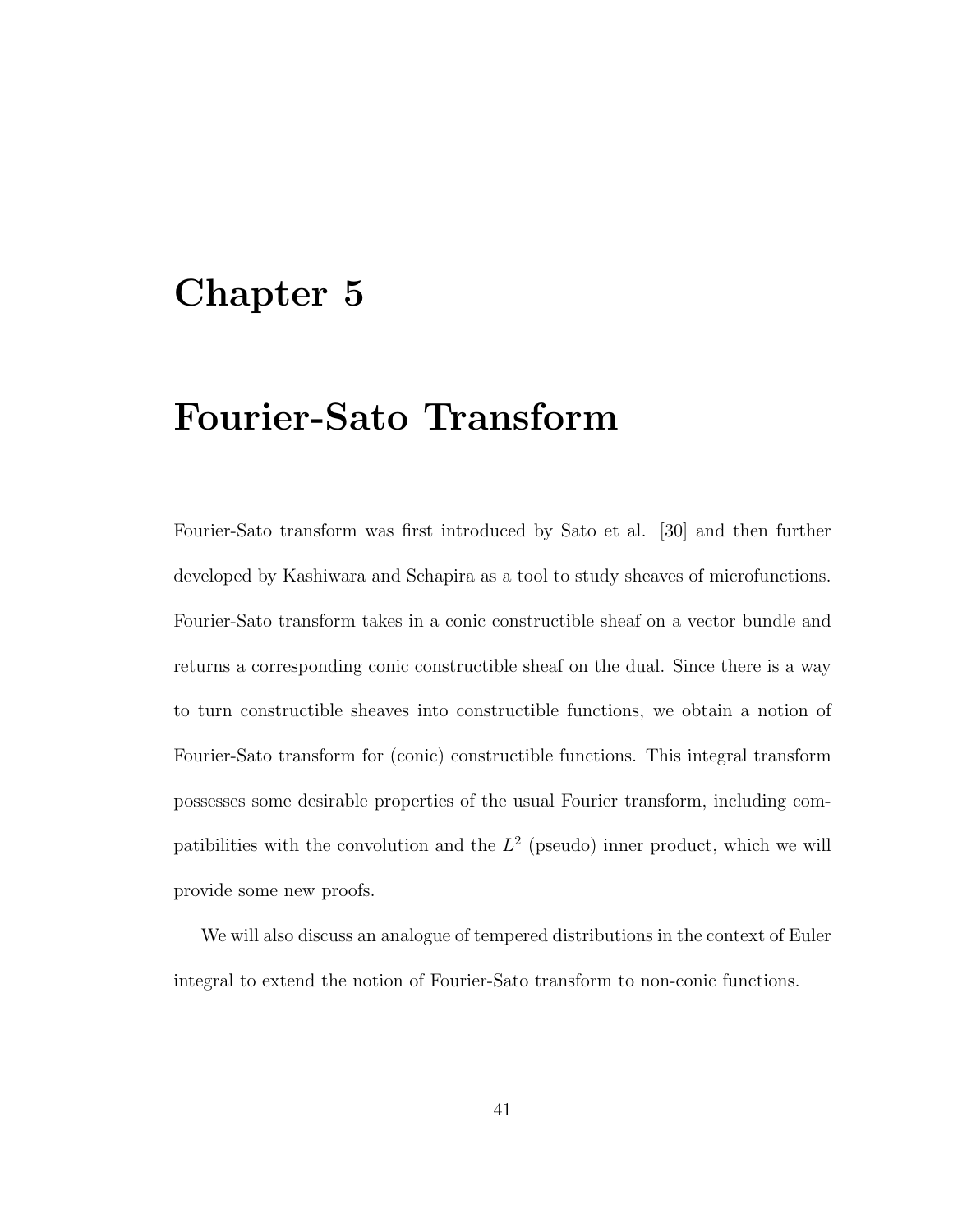# 5.1 Fourier-Sato transform of conic constructible sheaves

Let X be a locally compact space with an  $\mathbb{R}_+$ -action, where  $\mathbb{R}_+$  stands for the group of positive real numbers under multiplication. The standard example is  $X = \mathbb{R}^n$ and the  $\mathbb{R}_+$  action is scalar multiplication.

Let  $\mathcal{M} \circ d(X)$  be the category of sheaves of R-modules on X.

**Definition 5.1.1.** Let  $Mod_+(X)$  be the full subcategory of  $Mod(X)$  whose elements are sheaves that are locally constant when restricted to any orbit under the  $\mathbb{R}_+$  action, i.e. if  $F \in Ob(\mathcal{Mod}_+(X))$ , then for any orbit  $\alpha \subset X$  of  $R_+$ ,  $F\Big|_{\alpha}$  is locally constant.

**Definition 5.1.2.** The category  $D_{\mathbb{R}_+}^+$  of derived conic sheaves is the full subcategory of  $D^+(X)$  such that if  $F \in D^+_{\mathbb{R}_+}$  then all of its cohomology sheaves  $H^i(F)$  are in  $\mathcal{M} \circ d_+(X)$ .

From now on, unless otherwise specified, conic sheaves will be understood as the objects in the derived category of conic sheaves.

As proved in [22], these conic sheaves are stable under the six Grothendieck operations, i.e. the results of applying these operations to conic sheaves are again conic sheaves.

A natural setting to talk about conic sheaves is on (real) vector bundles, where there is a canonical action of  $\mathbb{R}_+$  on the space, namely scaling the vectors on the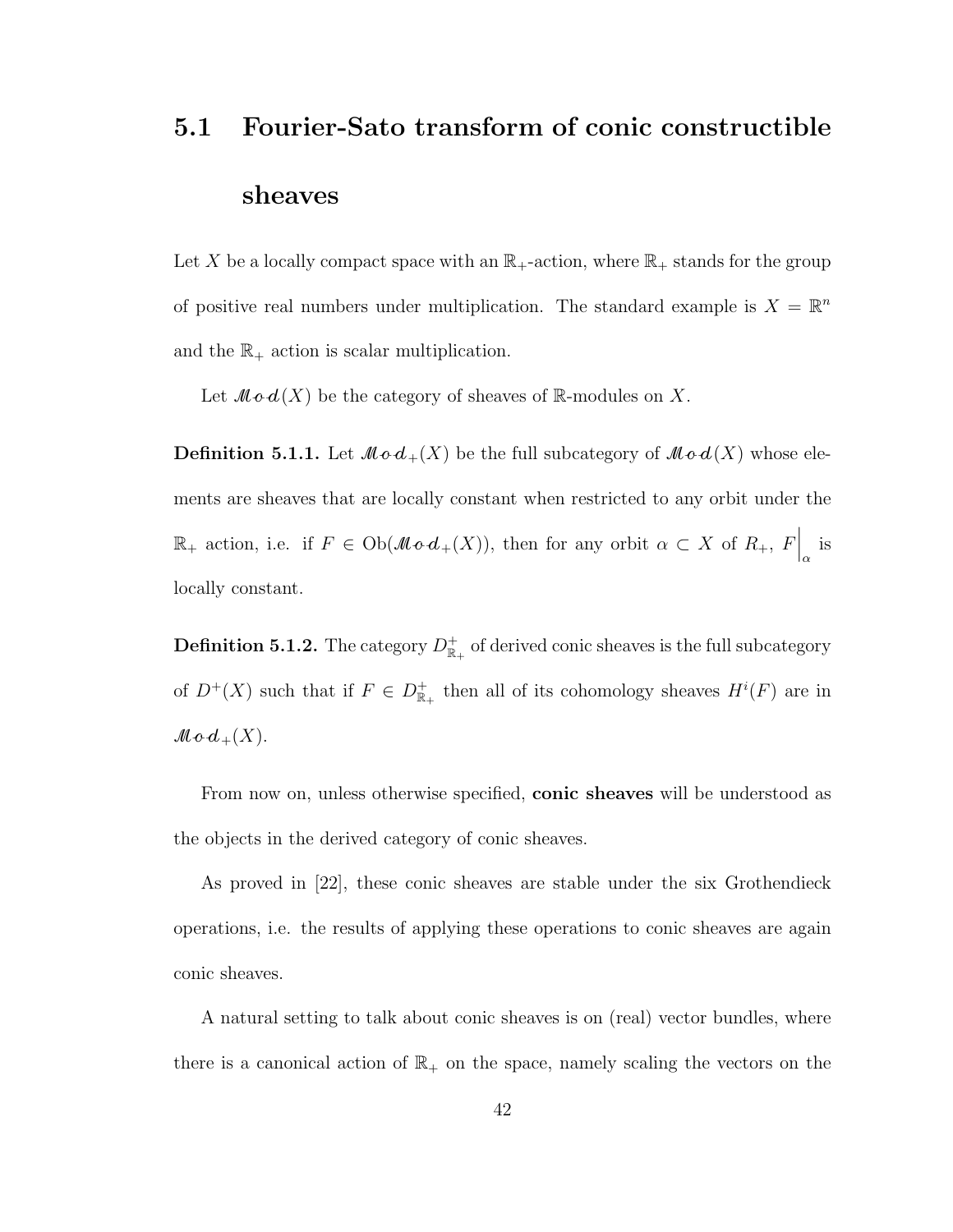fibers by positive real numbers.

Let  $\pi : E \to B$  be a vector bundle of rank n, where B is locally compact.

**Definition 5.1.3.** Let A be a subset of E. A is said to be **conic** if the intersection of A with any fiber of  $\pi : E \to B$  is conic, i.e. invariant under the  $\mathbb{R}_+$  action.

Let  $a$  be the antipodal map on  $E$ . This is the map that takes a point to its additive inverse on the fiber under the local trivialization. A subset  $A \in E$  is conic if and only if  $A^a := a(A)$  is conic.

The Fourier-Sato transform, as mentioned earlier, was constructed first by Sato to further study (pseudo) differential equation. As the differential operators act on the space of functions, when we work on vector bundles, it is unavoidable to start talking about dual spaces, and that the dual is a natural space for our notion of Fourier-Sato transform lives on.

Let  $\pi^*: E^* \to B$  be the dual vector bundle, and let  $\langle \cdot, \cdot \rangle$  be the pairing.

**Definition 5.1.4.** Given a set  $A \in E$ , the polar set of A, denoted by  $A^\circ$ , is a subset of  $E^*$  such that  $y \in A^{\circ}$  if and only if  $\pi^*(y) \in \pi(A)$  and for every  $x \in A$  in the fiber  $\pi^{-1}\pi^*(y), \langle x, y \rangle \geq 0.$ 

Consider the simplest case where the set  $B$  is a point and  $E$  is a real vector space of dimension n, then the polar set  $A<sup>°</sup>$  of a set  $A \in E$  is the set of points in the dual space  $E^*$  that are positively paired with every point in  $A$ . The polar set of the positive span of a vector  $v$  is a half-space in  $E^*$ .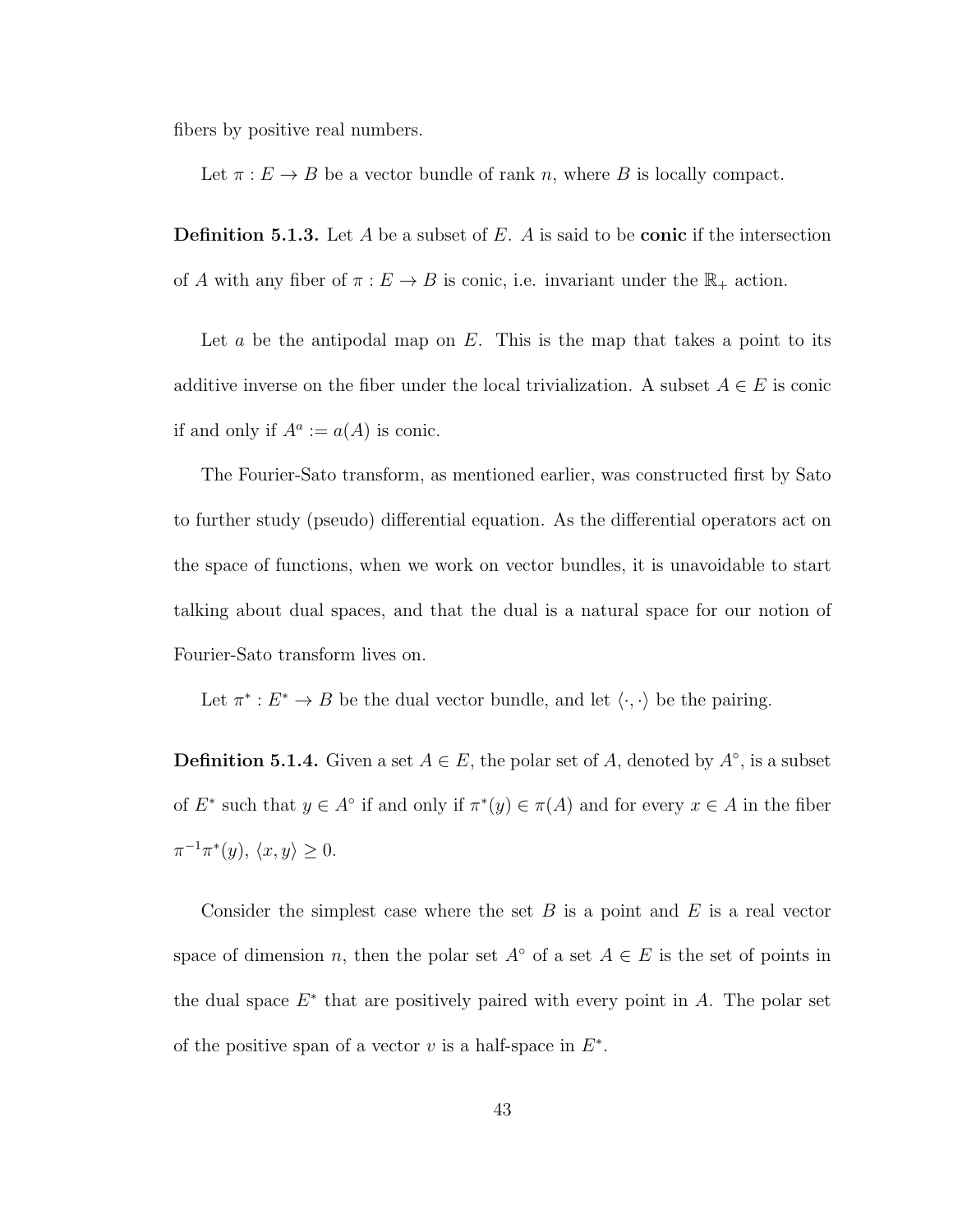In order to study both of these sets at the same time, consider the product bundle  $E \times_B E^*$  over B (or just  $E \times E^*$  if the base space is understood) and consider the following subsets:

$$
P = \left\{ (x, y) \in E \times E^* | \langle x, y \rangle \ge 0 \right\}
$$
  

$$
P' = \left\{ (x, y) \in E \times E^* | \langle x, y \rangle \le 0 \right\}
$$

We are now ready to define the Fourier-Sato transform and its inverse.

**Definition 5.1.5.** Let  $\pi : E \to B$  be a vector bundle of finite rank on a locally compact space B, and let  $F \in D_{\mathbb{R}_+}^+(E)$  and  $G \in D_{\mathbb{R}_+}^+(E^*)$ . Let  $p_1$  and  $p_2$  be the projections of  $E \times E^*$  to E and  $E^*$  respectively.

Then  $F^{\wedge}$ , called the Fourier-Sato transform of F, is a conic sheaf in  $E^*$ defined by the formula

$$
F^{\wedge} = Rp_{2!}(p_1^{-1}F)_{P'} \tag{5.1.1}
$$

 $G^{\vee}$ , called the inverse Fourier-Sato transform of F, is a conic sheaf in E defined by the formula

$$
F^{\vee} = Rp_{1!}(p_2^!G)_P \tag{5.1.2}
$$

These two functors provide an equivalence of categories between the derived category of conic sheaves on  $E$  and the derived category of conic sheaves on  $E^*$ .

The Fourier-Sato transform is compatible with the six Grothendieck operations. For a list of those properties, see [22]. We only choose to mention here that the Fourier-Sato transform preserves the external tensor product, namely if  $F$  and  $G$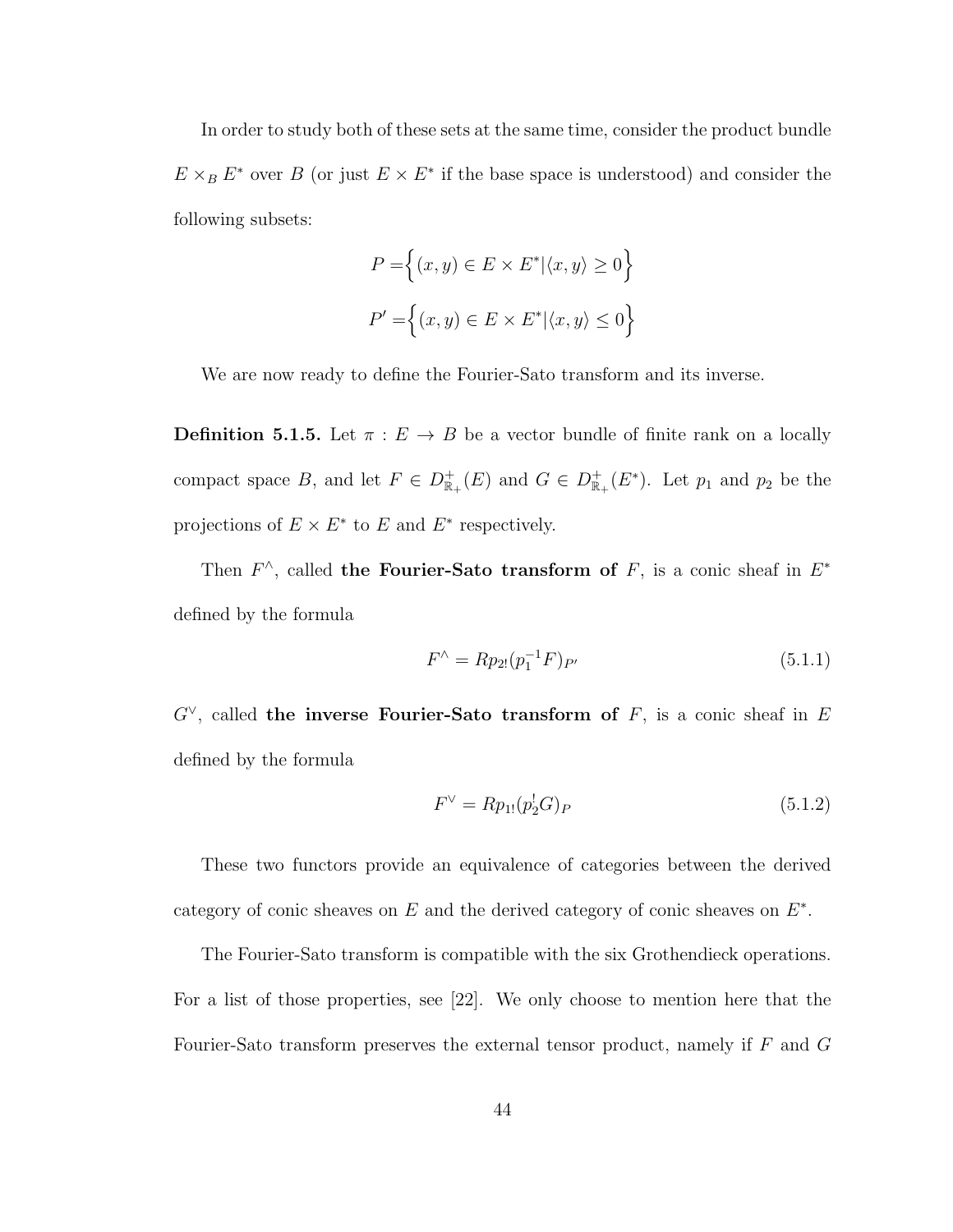are two conic sheaves in  $E_1$  and  $E_2$  (both are vector bundles over some  $B$ ), then the Fourier-Sato transform of the external tensor product of  $F$  and  $G$  is isomorphic to the external tensor product of the corresponding Fourier-Sato transforms.

Before moving on to the next section, let us recall the notion of convolution for sheaves. This notion of convolution is used extensively in [23] to define a pseudodistance on the (bounded) derived category of sheaves on vector spaces, which is analogous to the bottleneck distance for barcodes in persistent homology.

Let V be an  $\mathbb R$  vector space of finite dimension, and denote by s the summation function on X, i.e.  $s(x + y) = x + y$  for  $x, y \in V$ . Recall that  $D^b(V)$  stands for the bounded derived category of sheaves on V .

**Definition 5.1.6.** Given  $F, G \in D^b(V)$ , then

$$
F * G := R_{s!}(F \boxtimes G)
$$

where  $\boxtimes$  is the external tensor product.

The idea here is very similar to taking the convolution of real-valued functions. The convolution focuses on the affine subspaces  $x + y = a$  in  $V \times V$  for each  $a \in V$ . These subspaces are normal to the main diagonal  $x = y$  and what the convolution calculates is the (compactly supported) cohomology of  $F$  and  $G$  along on these subspaces. This is analogous to calculating the integral

$$
f * g(x) = \int_{\mathbb{R}} f(t)g(x - t)dt
$$

along the off-diagonals corresponding to x in  $\mathbb{R}^2$  with  $L^1$  norm.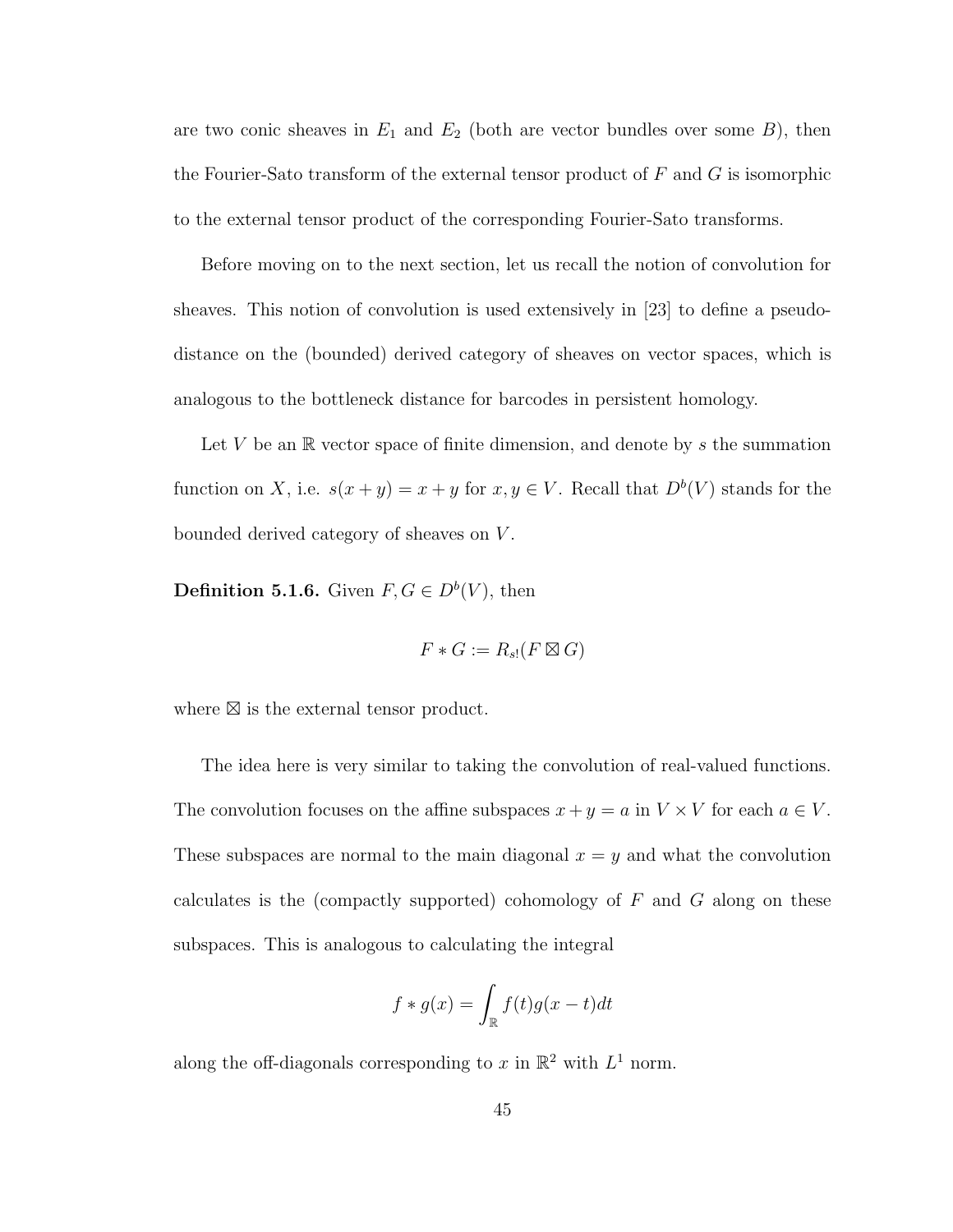# 5.2 Constructible functions and their Fourier-Sato transforms

In this section, let the base space B of the vector bundle  $\pi : E \to B$  be a point. In other words,  $E$  is a finite dimensional real vector space of dimension n. Under the obvious identification, we consider the vector space  $E$  and its dual  $E^*$  to be the same. This simple identification allows us to define the Fourier-Sato transform on constructible functions to be an endomorphism from the space of constructible functions to itself, instead of having to go to the dual.

First, for any  $\xi \in E^*$ , let

$$
\phi_{\xi}(x) = 1 \text{ if } \langle x, \xi \rangle \le 0
$$

$$
= 0
$$
 otherwise

Recall that in the definition of the Fourier-Sato transform of conic sheaves 5.1.2,

$$
F^{\wedge} = Rp_{2!}(p_1^{-1}F)_{P'}
$$

we consider the (derived) sheaf of sections on  $P'$ , where  $P'$  is the set of pairs  $(x, y) \in E \times E^*$  such that  $\langle x, y \rangle \leq 0$ . This function  $\phi_{\xi}$  fulfills the same role as the kernel  $P'$ , sweeping over the half space opposite of  $\xi$ .

Let  $CF_{\mathbb{R}_+}(E)$  be the set of conic constructible functions on E, i.e. functions that are constant under the  $\mathbb{R}_+$  action on  $E.$ 

Definition 5.2.1. For any  $f \in CF_{\mathbb{R}_+}(E)$ , the Fourier-Sato transform of f,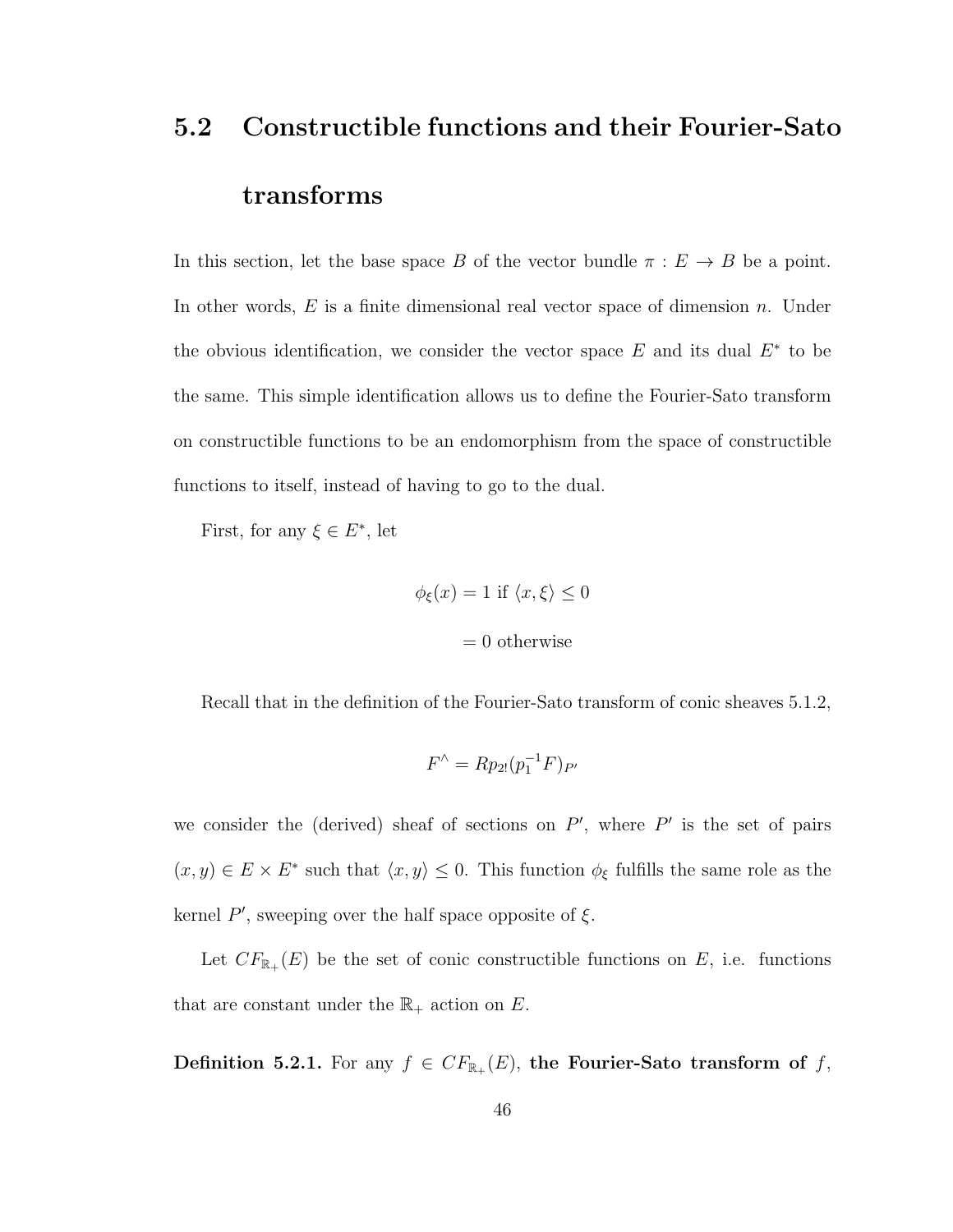denoted by  $Ff$  or  $f^{\wedge}$ , is defined by

$$
Ff(\xi) = \int_E f(x)\phi_{\xi}(x)d\chi(x)
$$

This is similar to the  $L^1$  situation of classical Fourier transform, where we can get the Fourier transform from taking the inner product with an element in  $L^{\infty}$ , i.e.  $\hat{f}(\xi) = \langle \phi_{\xi}, f \rangle$  where  $\phi_{\xi}(x) = e^{i\xi x}$ . A notion of inner product for constructible functions will be introduced later in section 5.4.

For a conic constructible function  $f$ , let  $f^a$  be the image of  $f$  under the antipodal map:

$$
f^a(x) = f(-x)
$$

It is more convenient to define the inverse Fourier-Sato transform through the forward Fourier-Sato transform:

**Definition 5.2.2.** For a conic constructible function  $f$  on  $E$ , the inverse Fourier-Sato transform of f, denoted by  $F^{-1}f$  or  $f^{\vee}$ , is defined by the formula

$$
F^{-1}f = (-1)^n (Ff)^a
$$

where  $n$  is the dimension of  $E$ .

Remark 5.2.3. There are different notations for Fourier and the inverse Fourier transform, which will be used interchangeably throughout this thesis.

$$
Ff = f^{\wedge} = \hat{f}
$$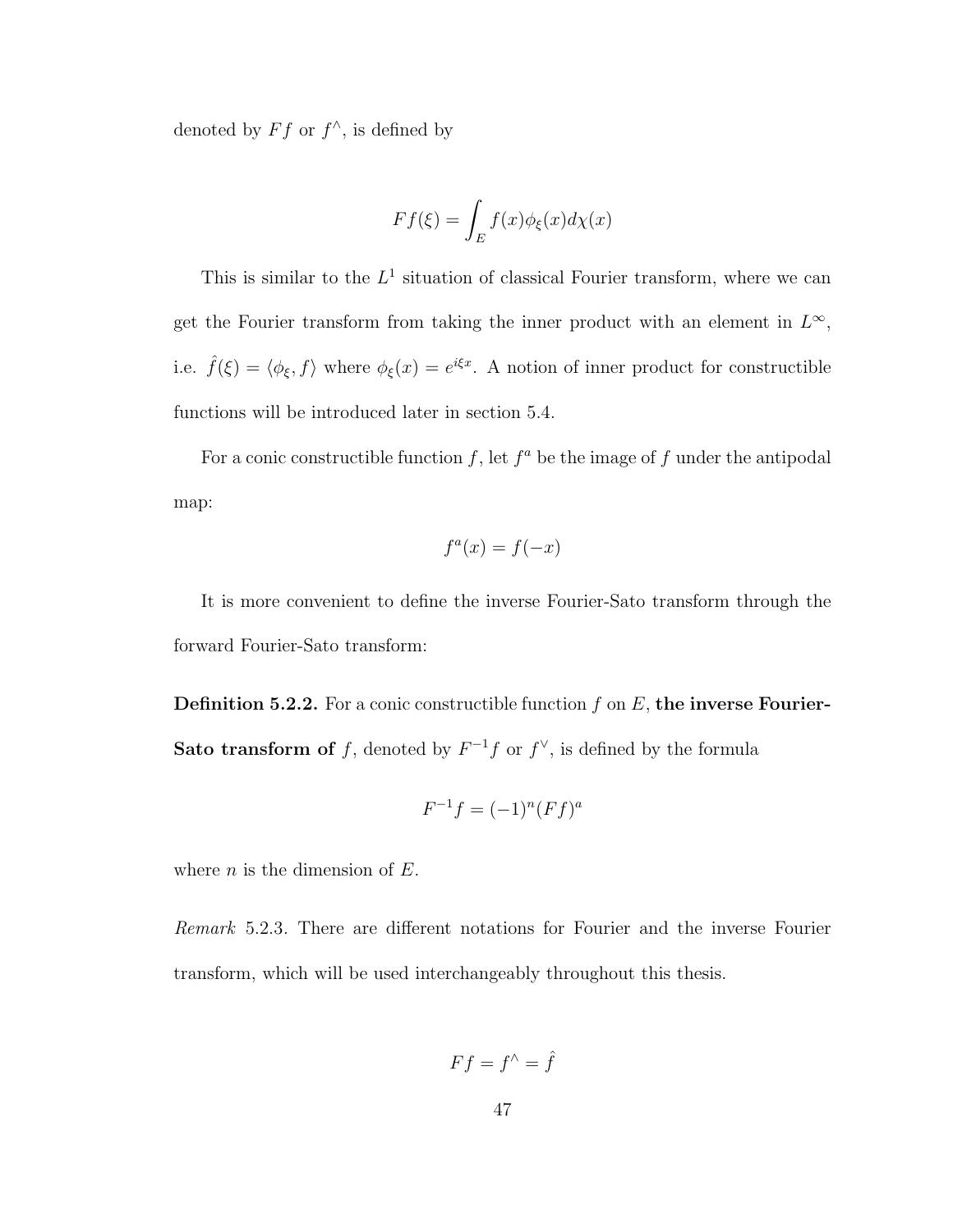$$
F^{-1}f = F^*f = f^\vee = \check{f}
$$

If we have conic constructible sheaves  $F$  on  $E$  and  $F$  is corresponds to  $f$  under the isormophism 3.2.2, then the Fourier-Sato transform of  $F$  also corresponds to  $Ff$  under 3.2.2.

Therefore, since the Fourier-Sato transform and its inverse give an equivalence of categories between  $D_{\mathbb{R}_+}^+(E)$  and  $D_{\mathbb{R}_+}^+(E*)$  by being inverses of each other, we have the following proposition.

**Proposition 5.2.4.** If f is a conic constructible function on  $E$ , then

$$
F^{-1}(Ff) = f
$$

and

$$
F(F^{-1}f) = f
$$

*Example* 5.2.5. Let  $E = \mathbb{R}$ . Consider  $f = \mathbb{1}_{[0,\infty)}$ , and we would like to compute the Fourier-Sato transform of  $f$ .

Recall that  $\phi_{\xi}(x) = 1$  if  $\langle x, \xi \rangle \leq 0$ . For  $\xi \in E^*$ , if  $\xi > 0$  then  $f\phi_{\xi} = \mathbb{1}_0$ , whose Euler integral is equal to 1. If  $\xi \leq 0$ ,  $f\phi_{\xi} = \mathbb{1}_{[0,\infty)}$ , whose Euler integral is equal to 0. Therefore,  $Ff = \mathbb{1}_{(0,\infty)}$ .

This example is representative: given the characteristic function  $f$  on a closed convex cone  $C$ , then the Fourier-Sato transform of  $f$  is the characteristic function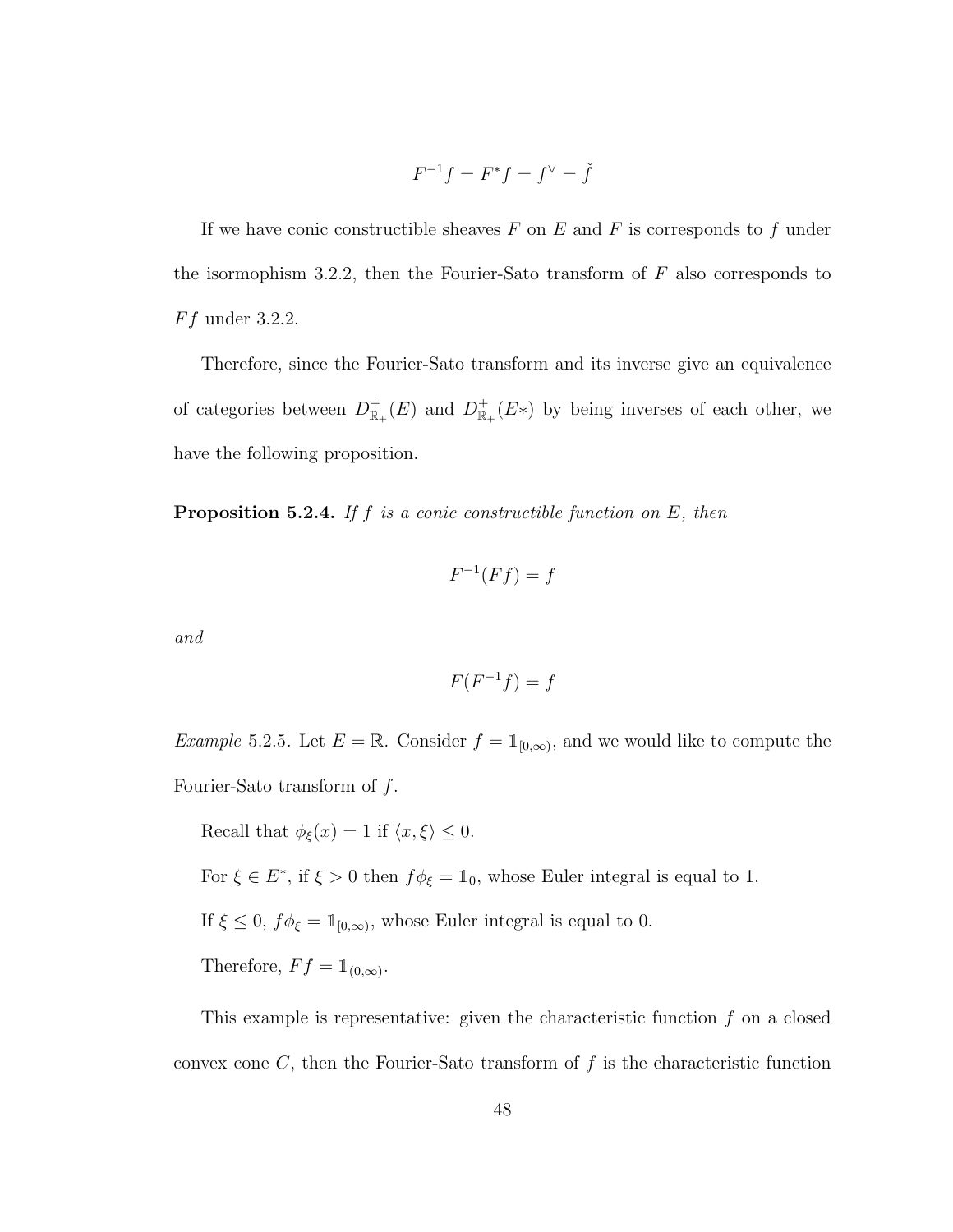of Int( $C^0$ ), the interior of the polar cone of C (see for the definition of the polar cone). The proof is a case by case computation similar to the above example and hence will be omitted.

We also have a version of the Verdier dual for constructible functions, and unsurprisingly, is compatible with the Fourier-Sato transform. This is also a direct consequence from the sheaf-theoretic result.

**Definition 5.2.6.** The Verdier dual of a constructible function  $f$  is given by the formula

$$
Df(x) := \lim_{\epsilon \to 0} \int_X 1\!\!1_{B_x(\epsilon)} f(t) d\chi(t)
$$

The existence of this limit is guaranteed from the constructibility of f and the tameness of the underlying sets.

**Proposition 5.2.7.** For any  $f \in CF_{\mathbb{R}^+}(X)$ ,

$$
D(f^{\wedge}) = (Df)^{\vee}
$$

The Fourier-Sato transform is also compatible with the Fubini theorem. If we consider a conic constructible function on the product space  $X \times Y$ , then the Fourier-Sato transform of each slice is equal to the Fourier-Sato transform of the given function, evaluated at the coressponding component in the dual.

**Proposition 5.2.8.** Let  $X, Y$  be two finite dimensional Euclidean spaces, and let g be a conic constructible function on  $X \times Y$ .  $f(x) = \int_Y g(x, y) d\chi(y)$ . Then for any  $\xi \in X^*, Ff(\xi) = Fg(\xi, 0).$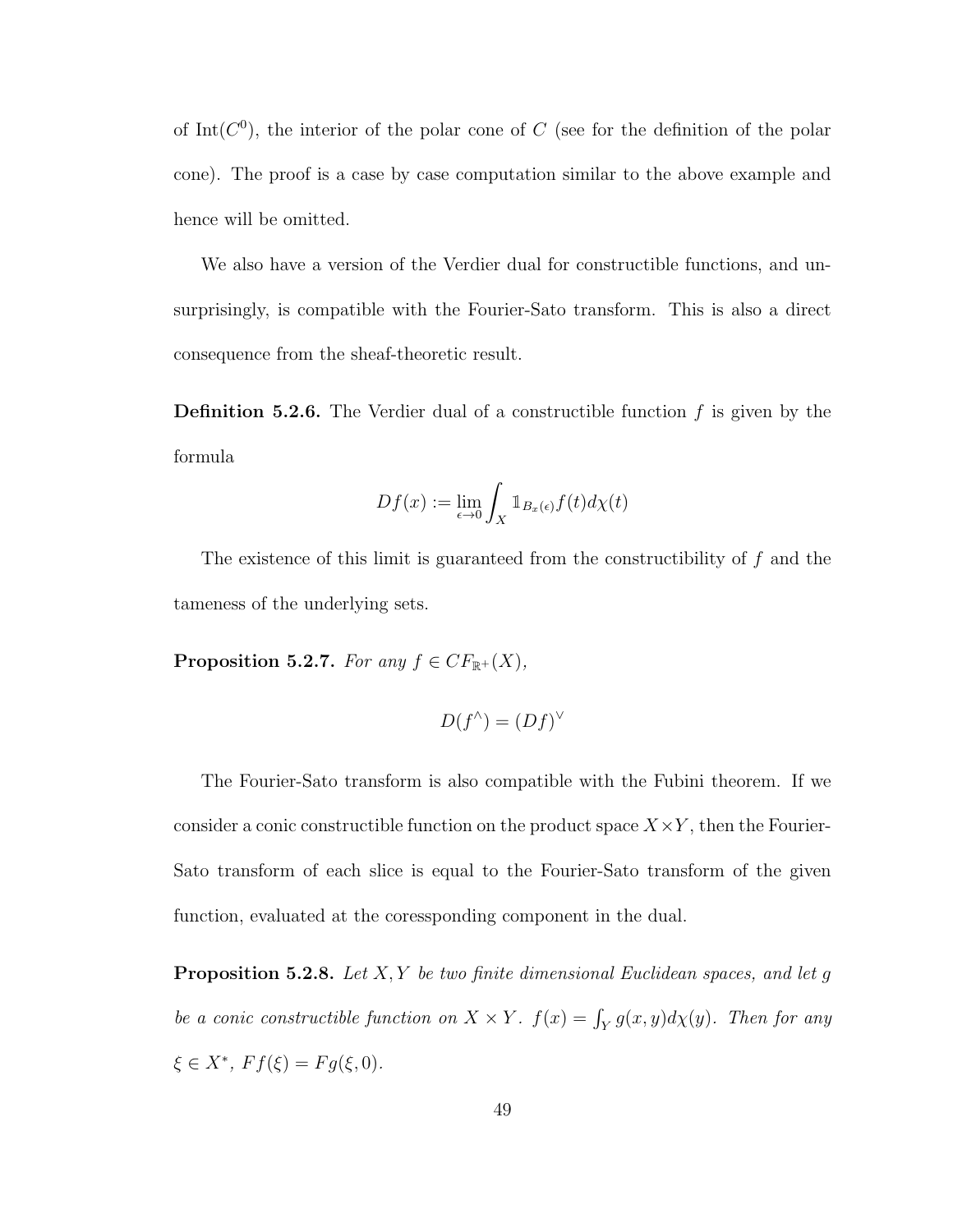Proof.

$$
Ff(\xi) = \int_X f(x)\phi_{\xi}(x)d\chi(x)
$$
  
= 
$$
\int_X \Big(\int_Y g(x,y)d\chi(y)\Big)\phi_{\xi}(x)d\chi(x)
$$
  
= 
$$
\int_X \int_Y g(x,y)\phi_{(\xi,0)}(x,y)d\chi(y)d\chi(x)
$$
  
= 
$$
Fg(\xi,0)
$$

where the last equality is by Fubini.

#### 5.3 Fourier-Sato transform and convolution

**Definition 5.3.1.** Let  $f, g \in CF(E)$ . Then  $f * g(x) = \int_E f(t)g(x-t) d\chi$ 

Again, this is the composition of convolution on sheaves of constructible functions and the K-theoretic functor; we get the convolution by integrating along the anti-diagonal planes in  $E \times E^*$ .

Similar to the classic Fourier transform, the Fourier-Sato transform of a convolution is a product of the Fourier-Sato transforms. We provide a new proof of this fact.

**Theorem 5.3.2.** Let  $f, g \in CF_{\mathbb{R}^+}(E)$ . Then

$$
F(f * g) = F(f)F(g)
$$

50

 $\Box$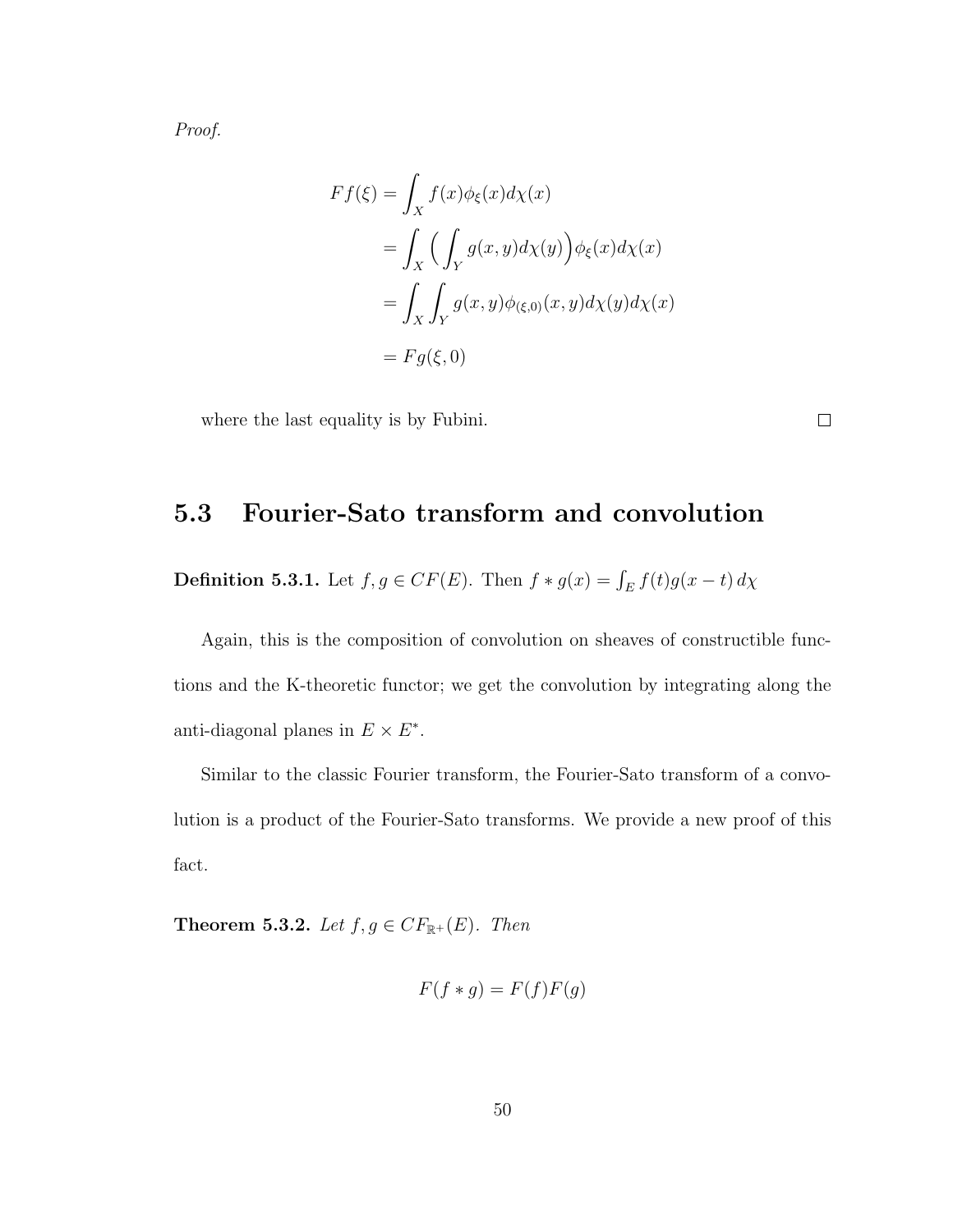Proof.

$$
F(f * g)(\xi) = \int_{E} (f * g)(x)\phi_{\xi}(x)d\chi(x)
$$
  
= 
$$
\int_{E} \left( \int_{E} f(t)g(x-t)d\chi(t) \right) \phi_{\xi}(x)d\chi(x)
$$
  
= 
$$
\int_{E} \int_{E} f(t)g(x-t)\phi_{\xi}(x)d\chi(t)d\chi(x)
$$
  
= 
$$
\int_{E} \int_{E} f(t)g(x-t)(\phi_{\xi}(t)\phi_{\xi}(x-t) + h_{\xi}(x,t))d\chi(t)d\chi(x)
$$
  
= 
$$
F(f)(\xi)F(g)(\xi) + \int_{E} \int_{E} f(t)g(x-t)h_{\xi}(x,t)d\chi(x)d\chi(t)
$$

where  $h_{\xi}(x, t) = 1$  if  $\langle \xi, x \rangle \le 0$  and either  $\langle \xi, t \rangle > 0$  or  $\langle \xi, x - t \rangle > 0$ , and 0 otherwise.

We claim that  $\int_E \int_E f(t)g(x-t)h_{\xi}(x,t)d\chi(x)d\chi(t) = 0$ , in particular  $\int_E f(t)g(x-t)dt$  $t)h_{\xi}(x,t)d\chi(x) = 0$  for all  $t \in E$ .

Note that  $h_{\xi}(x,t) = 0$  if either  $\xi = 0$  or  $t = 0$ . Also, if the two conditions  $\langle \xi, t \rangle > 0$  and  $\langle \xi, x - t \rangle > 0$  happen at the same time then  $\langle \xi, x \rangle > 0$ , and hence  $h_{\xi}(x,t) = 0$ . Therefore, we only need to consider them separately. For non-zero  $\xi$ and t:

- 1. If  $\langle \xi, t \rangle > 0$ , the function  $g(x t)h_{\xi}(x, t)$  is the function g translated to t, restricted to the half plane  $\langle \xi, x \rangle \leq 0$ , which t does not belong. This restricted function is a formal sum of the characteristic functions on rays, which have Euler characteristic 0.
- 2. If  $\langle \xi, x t \rangle > 0$ , the function  $g(x t)h_{\xi}(x, t)$  is the function g translated to t, restricted to the region bounded by the inequalities  $\langle \xi, x - t \rangle > 0$  and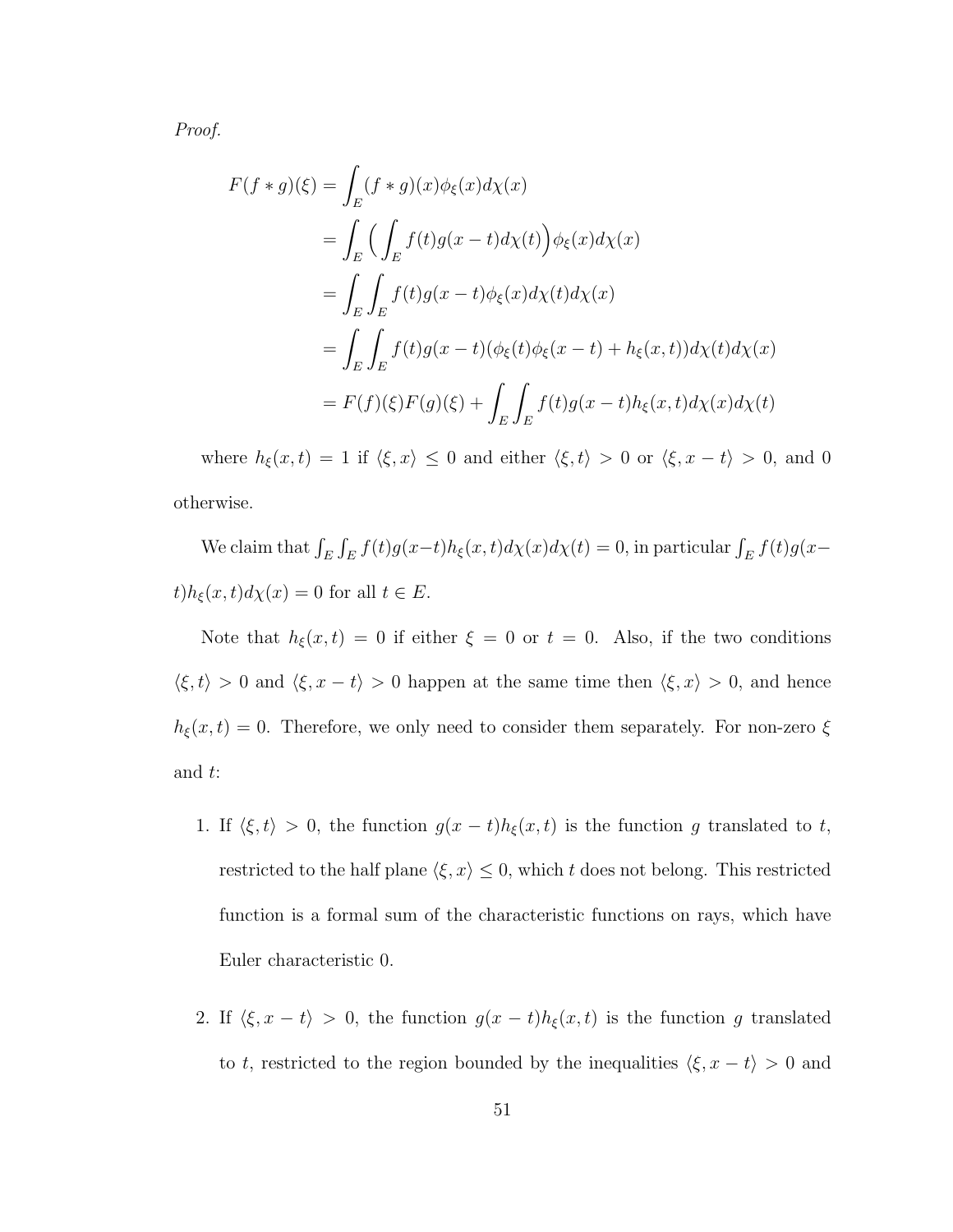$\langle \xi, x \rangle \leq 0$ . Note that this does not contain the point  $x = t$ . The restricted function is a formal sum of the characteristic functions on half-open intervals, which also have Euler characteristic 0.

Therefore, the integral  $\int_E f(t)g(x-t)h_{\xi}(x,t)d\chi(x) = 0$  for all  $t \in E$ . As a consequence,  $F(f * g)(\xi) = F(f)(\xi)F(g)(\xi)$  for all  $\xi$ .  $\Box$ 

# 5.4 A pseudo inner product with respect to the Euler Integration

Similar to the way  $L^2$  inner product is usually defined for real-valued measurable functions on measure spaces, we can construct a version of  $L^2$  (pseudo) inner product with respect to the Euler integral.

**Definition 5.4.1.** Let f and g be constructible functions on X. Then the inner product of  $f$  and  $q$  is

$$
\langle f,g\rangle_X=\int_X fg d\chi
$$

This is clearly not an honest inner product, as it is not positive definite. As a counter example,  $\langle \mathbb{1}_A, \mathbb{1}_A \rangle$  can be negative for any set A of negative Euler Characteristic.

However, we can still discuss the notion of adjoint operators, which a lot of the previously mentioned operators on constructible functions turn out to be. For the rest of this thesis, we will drop the prefix *pseudo* whenever there is no confusion.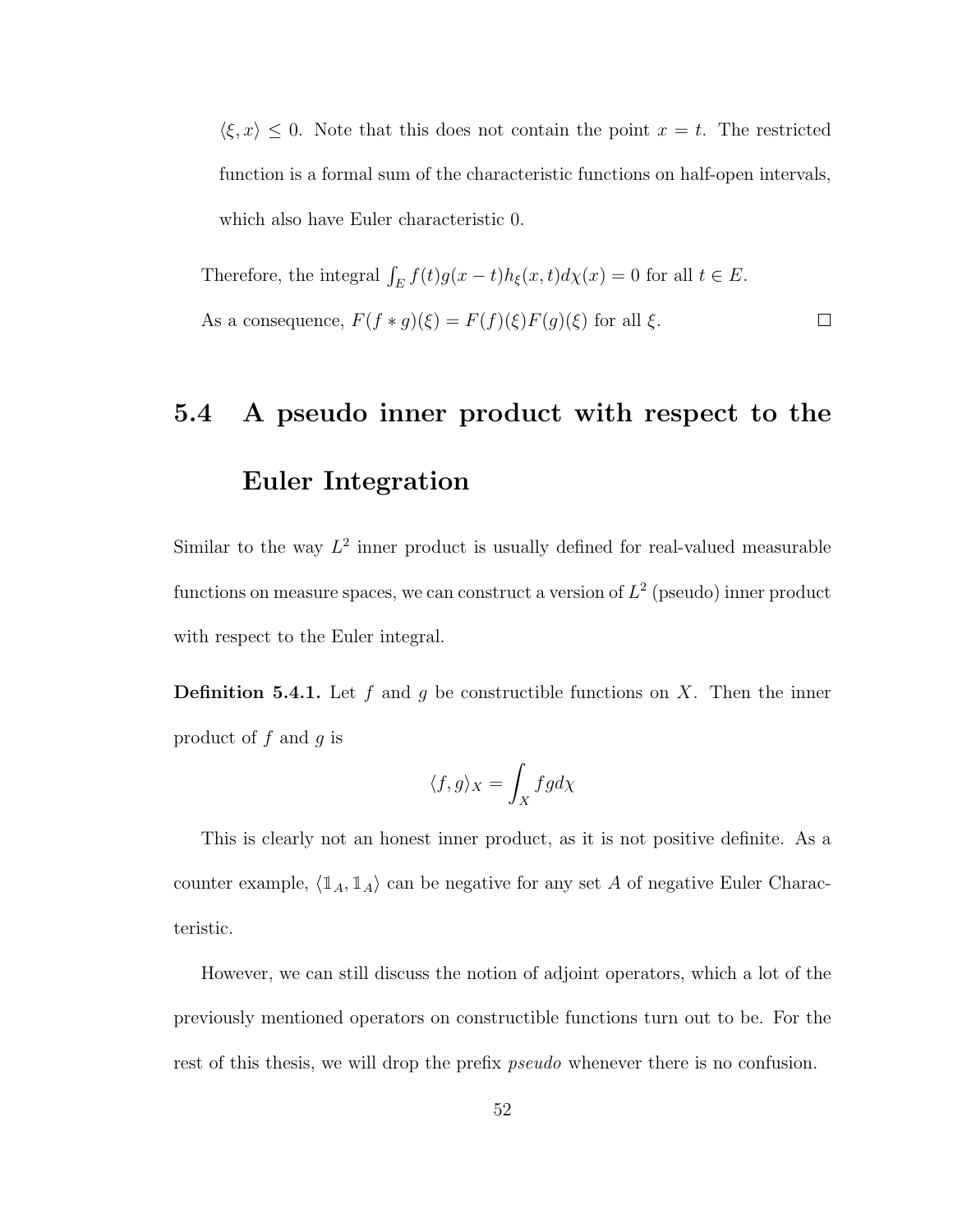Remark 5.4.2. This inner product for conic constructible functions is equivariant under the action of  $SO(E)$  on E (in other words, the action of  $SO(E)$  on E is unitary), i.e. for any  $\phi \in SO(E), \, \langle f, g \rangle = \langle \phi_* f, \phi_* g \rangle.$ 

Remark 5.4.3. This inner product also gives rise to a basis for conic functions. For any vector x in E, let  $\Phi_x = \mathbb{1}_{\mathbb{R}_+x}$ . Then for any conic function f,

$$
f = \langle f, \Phi_0 \rangle \Phi_0 + \sum_{x \in B(1)} \langle f, \Phi_x \rangle \Phi_x
$$

Notice that  $\langle \Phi_x, \Phi_y \rangle = 0$  for  $x, y$  either lying on the unit ball or being equal to 0.

### 5.5 Adjoint operators

Even though the inner product with respect to the Euler integration is not an honest inner product, it is still possible to talk about adjunction.

Two operators  $\Phi: CF(X) \to CF(Y)$  and  $\Phi': CF(Y) \to CF(X)$  are said to be an adjoint pair if for any  $f \in CF(X)$ ,  $g \in CF(Y)$ ,  $\langle \Phi(f), g \rangle = \langle f, \Phi'(g) \rangle$ .

It turns out that a lot of traditionally considered integral transform falls into this category.

**Theorem 5.5.1.** Fourier-Sato transform is a self-adjoint operator with respect to this inner product.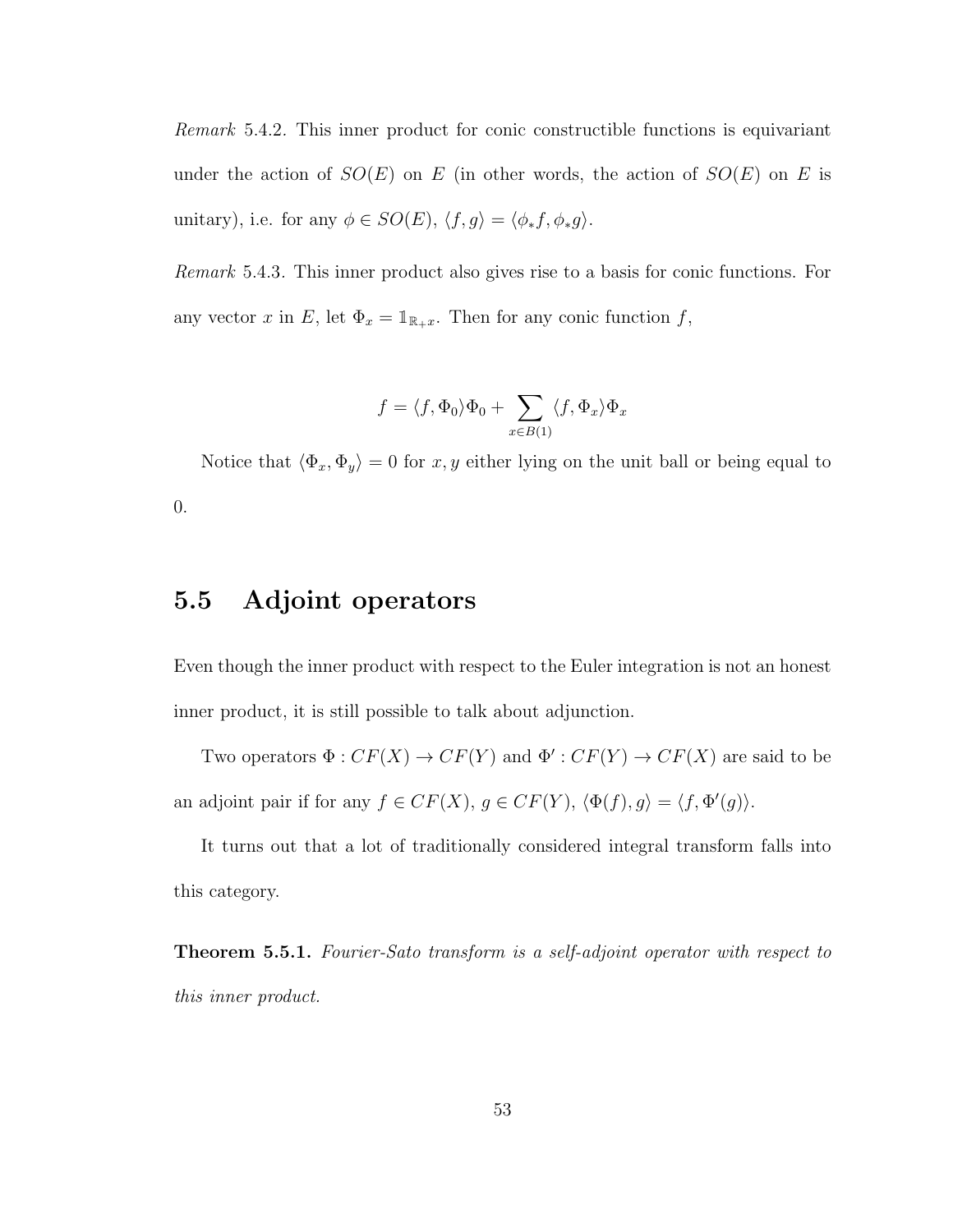*Proof.* Let  $f \in CF_{\mathbb{R}_+}(E)$ ,  $h \in CF_{\mathbb{R}_+}(E^*)$ .

$$
\langle Ff, h \rangle = \int_{E^*} Ff(\xi)h(\xi)d\chi(\xi)
$$
  
\n
$$
= \int_{E^*} \Big( \int_E f(x)\phi_{\xi}(x)d\chi(x) \Big)h(\xi)d\chi(\xi)
$$
  
\n
$$
= \int_{E^*} \int_E f(x)\phi_{\xi}(x)h(\xi)d\chi(x)d\chi(\xi)
$$
  
\n
$$
= \int_{E^*} \int_E f(x)\phi_x(\xi)h(\xi)d\chi(x)d\chi(\xi)
$$
  
\n
$$
= \int_E \int_{E^*} f(x)\phi_{\xi}(x)h(\xi)d\chi(\xi)d\chi(x)
$$
  
\n
$$
= \int_E \Big( \int_{E^*} \phi_{\xi}(x)h(\xi)d\chi(\xi) \Big) f(x)d\chi(x)
$$
  
\n
$$
= \int_E F^{-1}h(x)f(x)d\chi(x)
$$
  
\n
$$
= \langle f, Fh \rangle
$$

Corollary 5.5.2. Given  $f, g \in CF_{R_+}(E), \ \langle Ff, F^{-1}g \rangle = \langle f, g \rangle$ 

*Proof.* From proposition 5.2.4, we have  $f^{\wedge \vee} = f$ . Applying this relation to the previous theorem proves the result.  $\Box$ 

 $\Box$ 

This corollary is slightly different from the situation in classical Fourier transform, where the Fourier transform is dual to the inverse Fourier transform.

The Fourier transform preserves the  $L^2$  norm by Plancherel's theorem, and as a consequence it preserves the  $L^2$  inner product, i.e. given  $L^2$  functions  $f, g$ , we have  $\langle F f, F g \rangle = \langle f, g \rangle$ . Therefore, the dual operator of the Fourier transform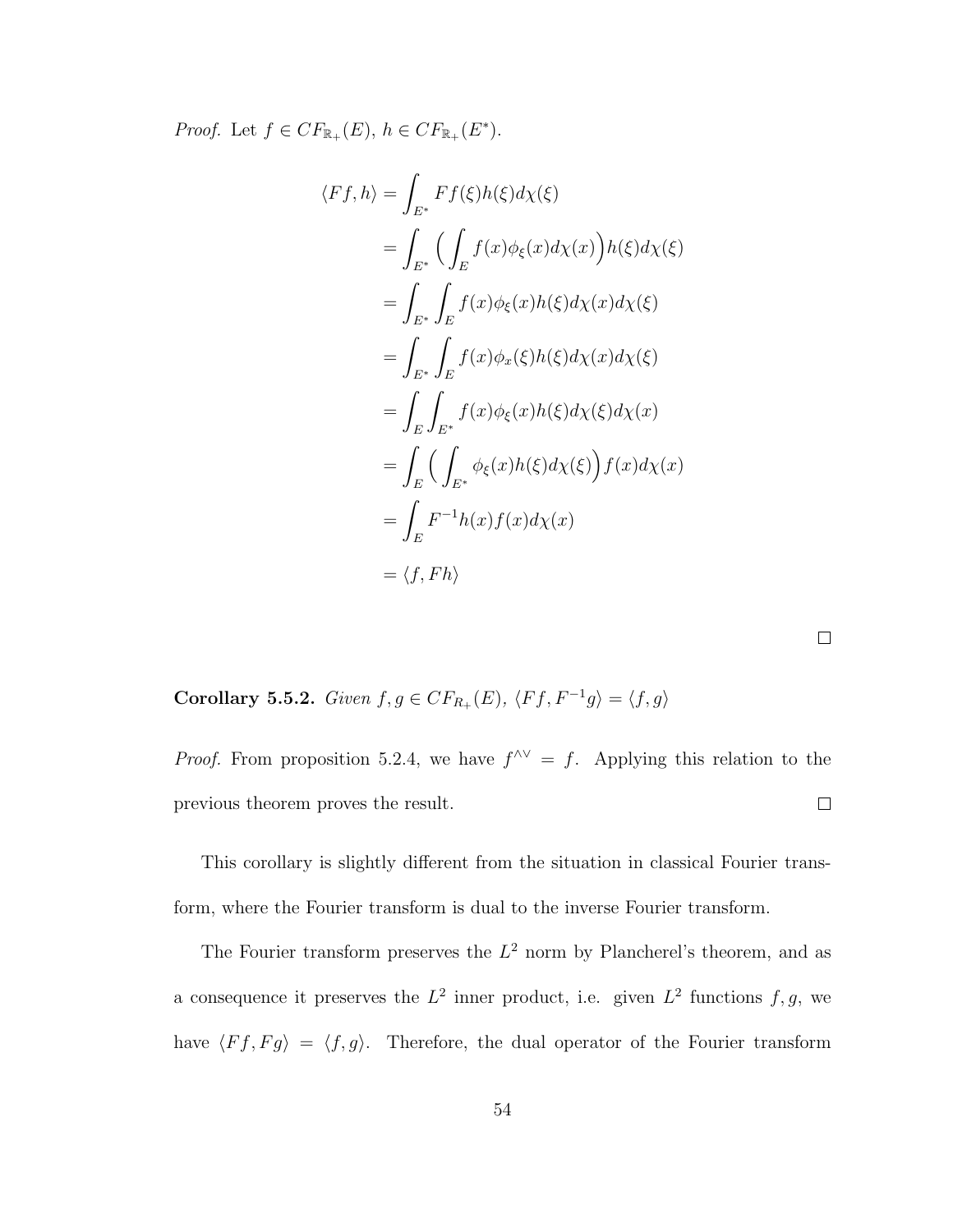with respect to the  $L^2$  norm is the inverse Fourier transform, in contrast with the Fourier-Sato transform on constructible functions, where the transform is self-dual.

We have a similar result for the level-set Radon transform.

Theorem 5.5.3. The level-set Radon transform and its inverse are adjoint.

*Proof.* Let  $f \in CF(\mathbb{R}^n)$ ,  $g \in CF(S^{n-1} \times \mathbb{R})$ .

Let K be the indicator function on the set  $\{(x,(\xi,t))\colon x\cdot\xi=t\}$ 

$$
(\mathcal{R}_K f)(\xi, t) = \int_{\mathbb{R}^n} f(x) K(x, \xi, t) d\chi(x).
$$
  

$$
\langle \mathcal{R}_K f, g \rangle = \int_{S^{n-1} \times \mathbb{R}} \mathcal{R}_K f(\xi, t) g(\xi, t) d\chi(\xi, t)
$$
  

$$
= \int_{S^{n-1} \times \mathbb{R}} \Big( \int_{\mathbb{R}^n} f(x) K(x, \xi, t) d\chi(x) \Big) g(\xi, t) d\chi(\xi, t)
$$
  

$$
= \int_{\mathbb{R}^n} \Big( \int_{S^{n-1} \times \mathbb{R}} K(x, \xi, t) g(\xi, t) d\chi(\xi, t) \Big) f(x) d\chi(x)
$$
  

$$
= \int_{\mathbb{R}^n} \mathcal{R}_K g(x) f(x) d\chi(x)
$$
  

$$
= \langle f, \mathcal{R}_K g \rangle
$$

It is natural to ask if the persistent homology transform is dual to its inverse or not, since the persistent homology transform can be thought of as a by product of the X-ray (Radon) transform. However, this is not the case. X-ray transform is self-dual with respect to the  $L^2$  inner product because it is self-dual with respect to the Schapira's inversion: the inverse kernel is the original kernel itself. This does not happen often, and indeed does not work for the persistent homology transform.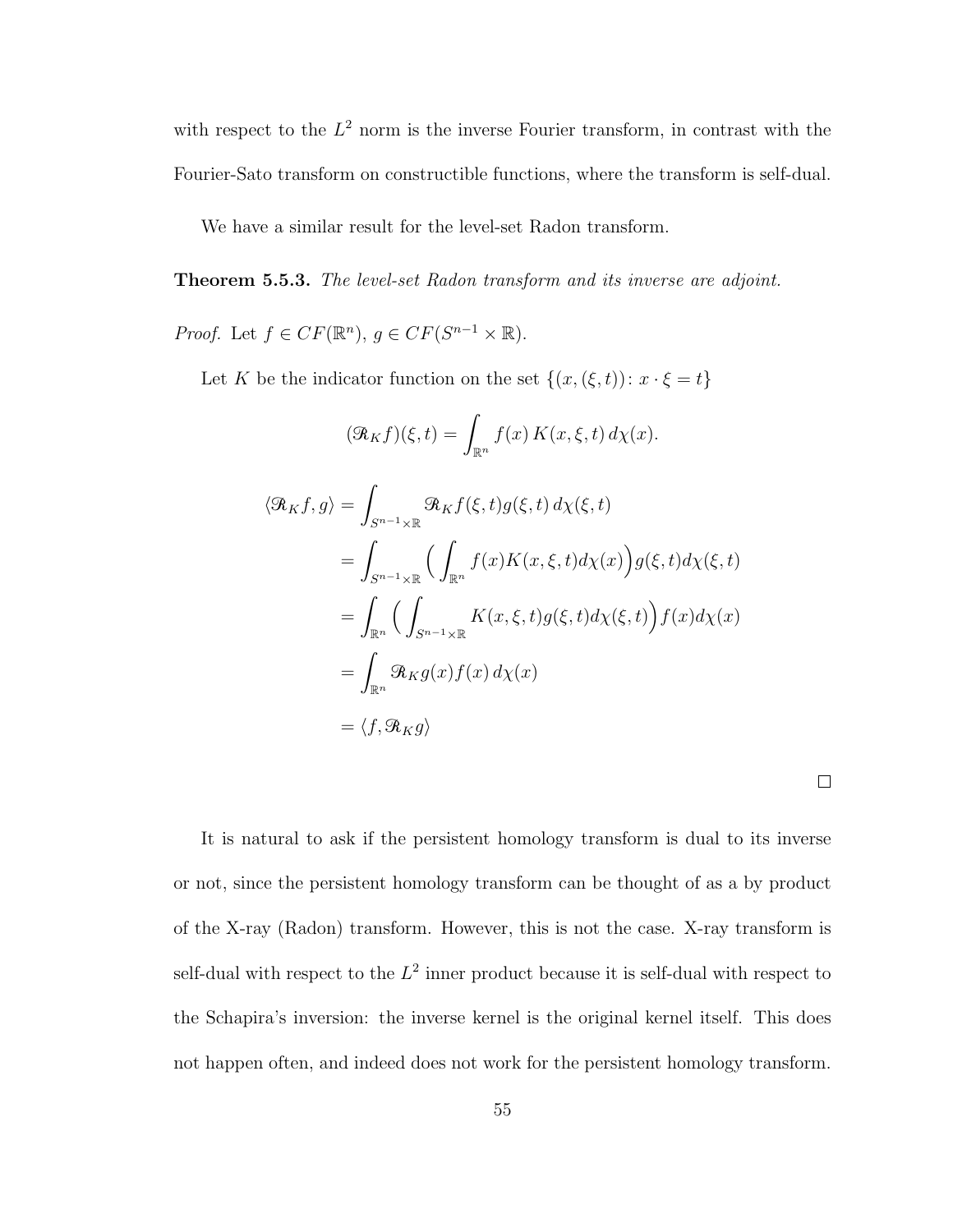# 5.6 Distributions and the Fourier-Sato transforms of distributions

In the classical theory of Fourier transforms, one usually works with the space of Schwartz functions. This is the space of complex-valued functions on the real line whose derivatives all decay rapidly. The Schwartz space is a good function space for the Fourier transform to work on, since the Fourier transform of a Schwartz function is again a Schwartz function. In other words, the Fourier transform is a linear isomorphism between the Schwartz space and itself, with the inverse being the inverse Fourier transform. Denote the space of Schwartz functions by  $S(\mathbb{R})$ .

One natural question to ask is whether one can define an appropriate notion of Fourier transform for functions that have less regularity, where the Fourier integrals do not converge, or sometimes even the derivatives do not exist. This is the motivation to construct a notion of generalized functions, where regularity is no longer an issue.

In functional analysis, one considers the dual of the Schwartz space, namely the space of (continuous) linear functionals on  $S(\mathbb{R})$ . This dual is usually denoted by  $S'(\mathbb{R})$ , and its elements are called *tempered distributions* (the word *tempered* is often dropped if there is no confusion). These distributions are exactly the generalized functions that we want to investigate.

The reason is rather simple: given any (locally) integrable function  $f$ , there is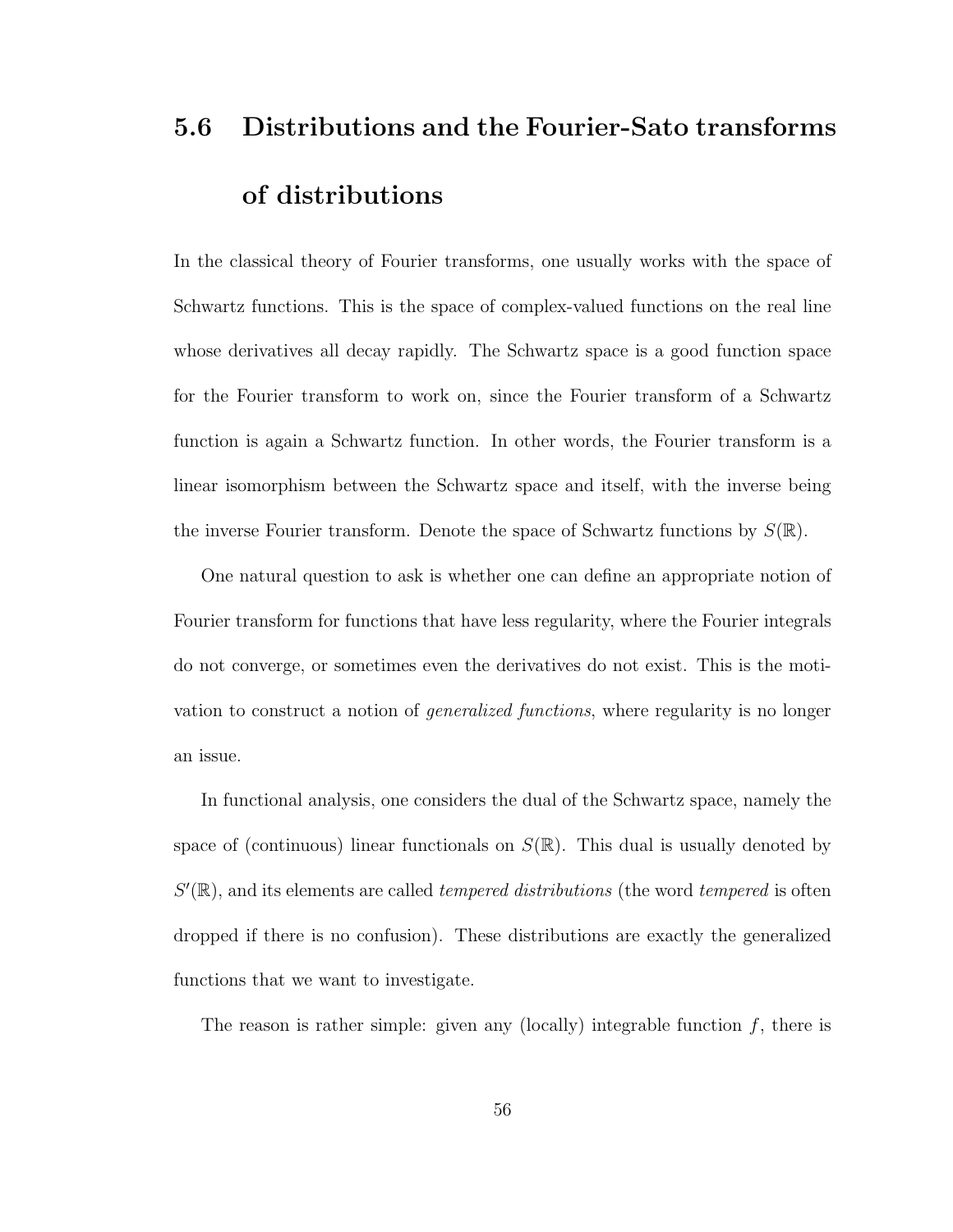a natural linear functional associated to it, namely

$$
T_f: S(\mathbb{R}) \to \mathbb{C}
$$
  

$$
g \mapsto \int_{\mathbb{R}} f \cdot g
$$

If the functions  $f$  and  $g$  are Schwartz, then we have the identity

$$
\int_{\mathbb{R}} \hat{f} \cdot g = \int_{\mathbb{R}} f \cdot \hat{g}
$$

which is simply a routine application of Fubini.

One can use this identity as an inspiration to define the Fourier transform for a distributions T by

$$
T^{\wedge}(\varphi) := T(\varphi^{\wedge})
$$

where  $T^{\wedge}$  is also a tempered distribution on the space of Schwartz functions.

Moving to the world of constructible functions, since the Fourier-Sato transform of a conic constructible function is also conic, it is reasonable to use the space of conic constructible functions  $CF_{\mathbb{R}_+}(X)$  on a vector space X as the space of test functions.

**Definition 5.6.1.** An Euler distribution on  $X$  is a linear functional from the space of conic constructible functions  $CF_{\mathbb{R}_+}(X)$  to  $\mathbb{Z}$ .

Similar to the case of Schwartz functions, associated to any constructible function  $f$  is a regular distribution defined by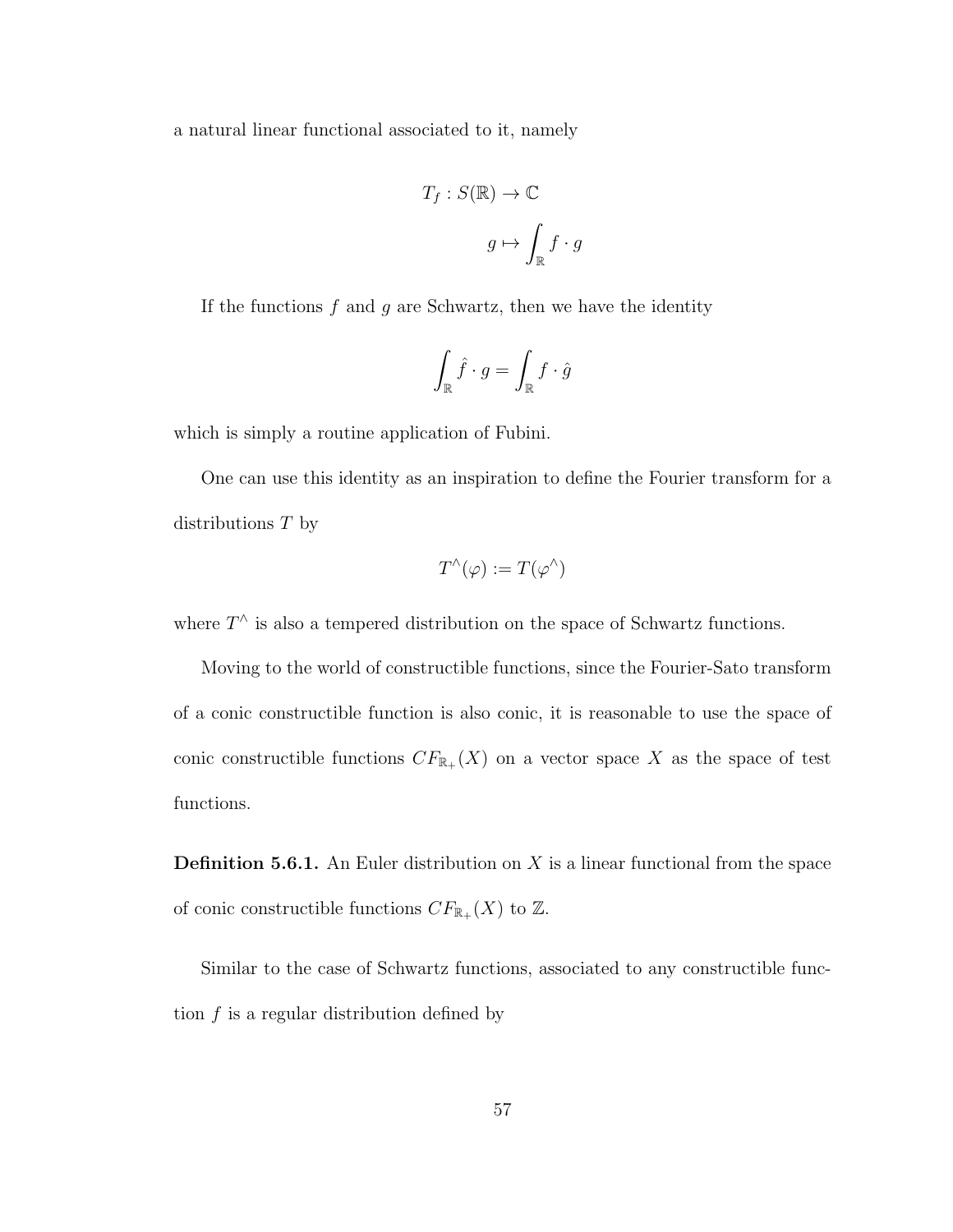$$
T_f: CF_{\mathbb{R}_+}(X) \to \mathbb{Z}
$$

$$
g \mapsto \int_X (f \cdot g) d\chi
$$

Since the Fourier transform of a conic function is again conic, let

$$
T^{\wedge}(\varphi) := T(\varphi^{\wedge})
$$

for any Euler distribution T.

Applying the Fourier transform to the regular distribution of constructible functions extends the previous notion of Fourier-Sato transform — that is, Fourier-Sato transform is no longer restricted to the space of conic functions, as it can now be defined for any constructible functions treated as distributions.

One of the most important distributions in functional analysis is the Dirac delta, usually denoted  $\delta_p$  for some point  $p \in X$ . When applied to a constructible f,  $\delta_p$ simply returns the value  $f(p) \in \mathbb{Z}$ . In the world of constructible functions, the equivalence of the Dirac delta is exactly the regular distribution associated to the characteristic function on the point  $p$ . That is,

$$
\delta_p = \int_X \mathbb{1}_p \cdot (-) d\chi
$$

Then, the Fourier transform of the Dirac delta is

$$
\delta_p^{\wedge}(f)=\delta_p(f^{\wedge})=f^{\wedge}(p)
$$

By definition,  $f^{\wedge}(p) = \int_H f d\chi$ , where H is the half space "opposite" to p (i.e. the collection of points in  $x \in X$  so that  $\langle p, x \rangle \leq 0$ . Therefore, the Fourier transform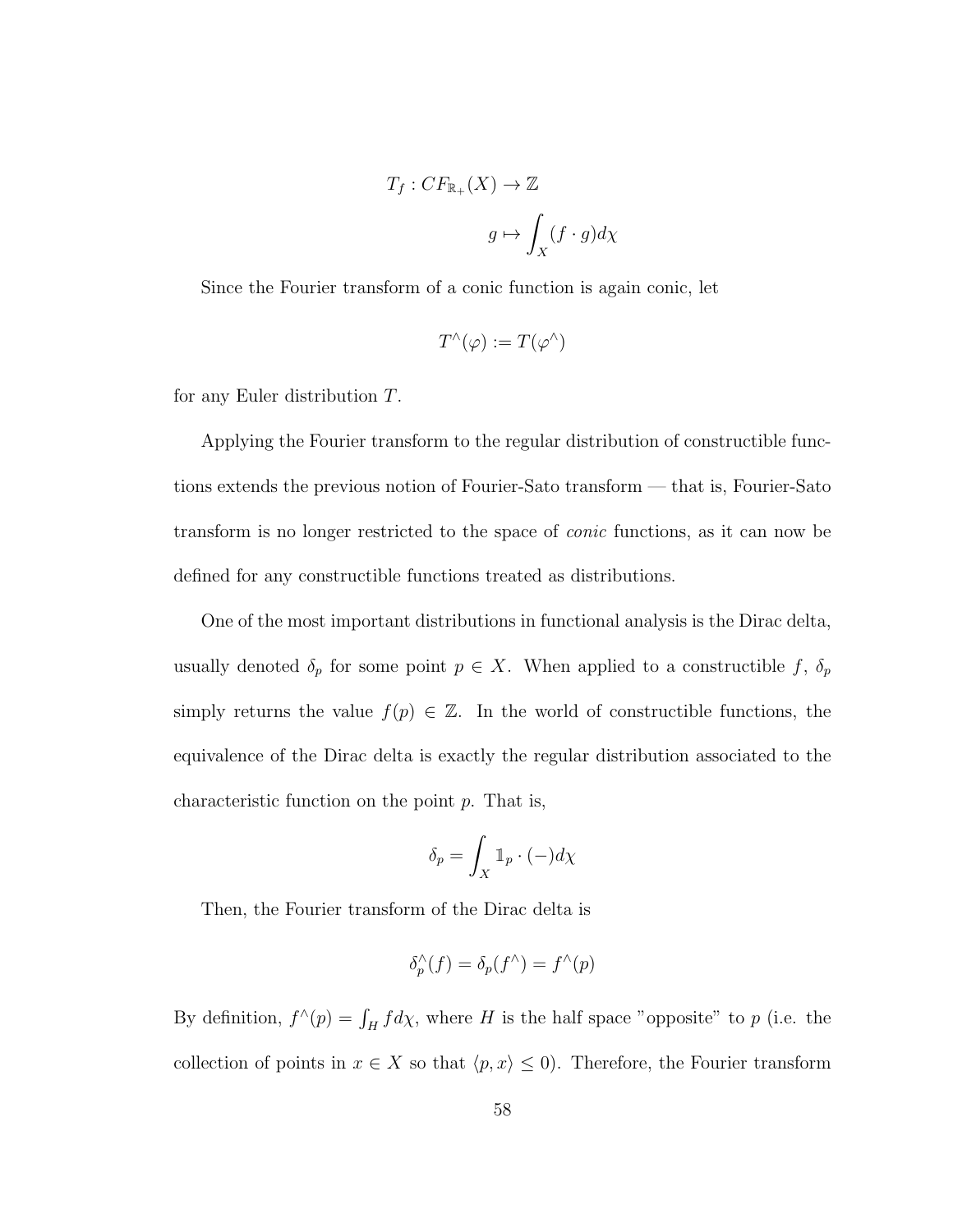of  $\delta_p$  is equal to the regular distribution associated to the characteristic function on H. In other words, we can say that the Fourier transform of the pointed function  $\mathbbm{1}_p$  is the characteristic function on the half space opposite to  $p.$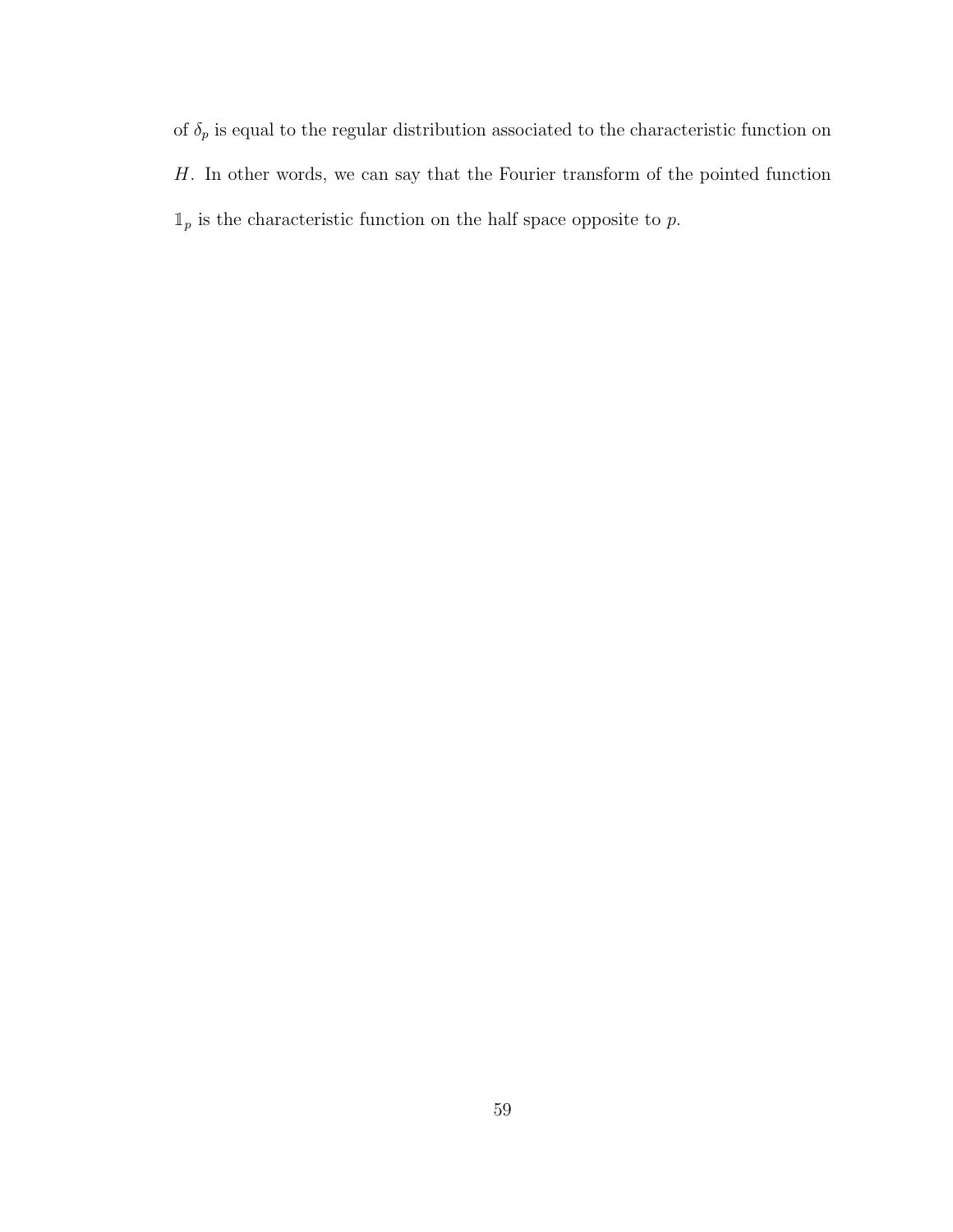## Chapter 6

## Combinatorial Species

Combinatorial species is an organized way of documenting structures on finite labelled sets. For each species, the theory offers a counting method for these structures using generating functions. Combinatorial species is pioneered by Andre Joyal in the celebrated paper [21], where he proves the Cayley's formula for the number of trees on a given set of vertices using this mintly invented language. The theory has been picked up by mathematicians working in a wide range of fields [1][15], with the most recent development being in Homotopy Type Theory [36].

The theory of combinatorial species is especially interesting because associated to each species are a wide varieties of generating functions and other power series, which are compatible with the operations on species. This compatibility arises from a rather simple fact: the cardinality of a disjoint union of two finite sets is the sum of the cardinalities, and the cardinality of a product of two finite sets is the product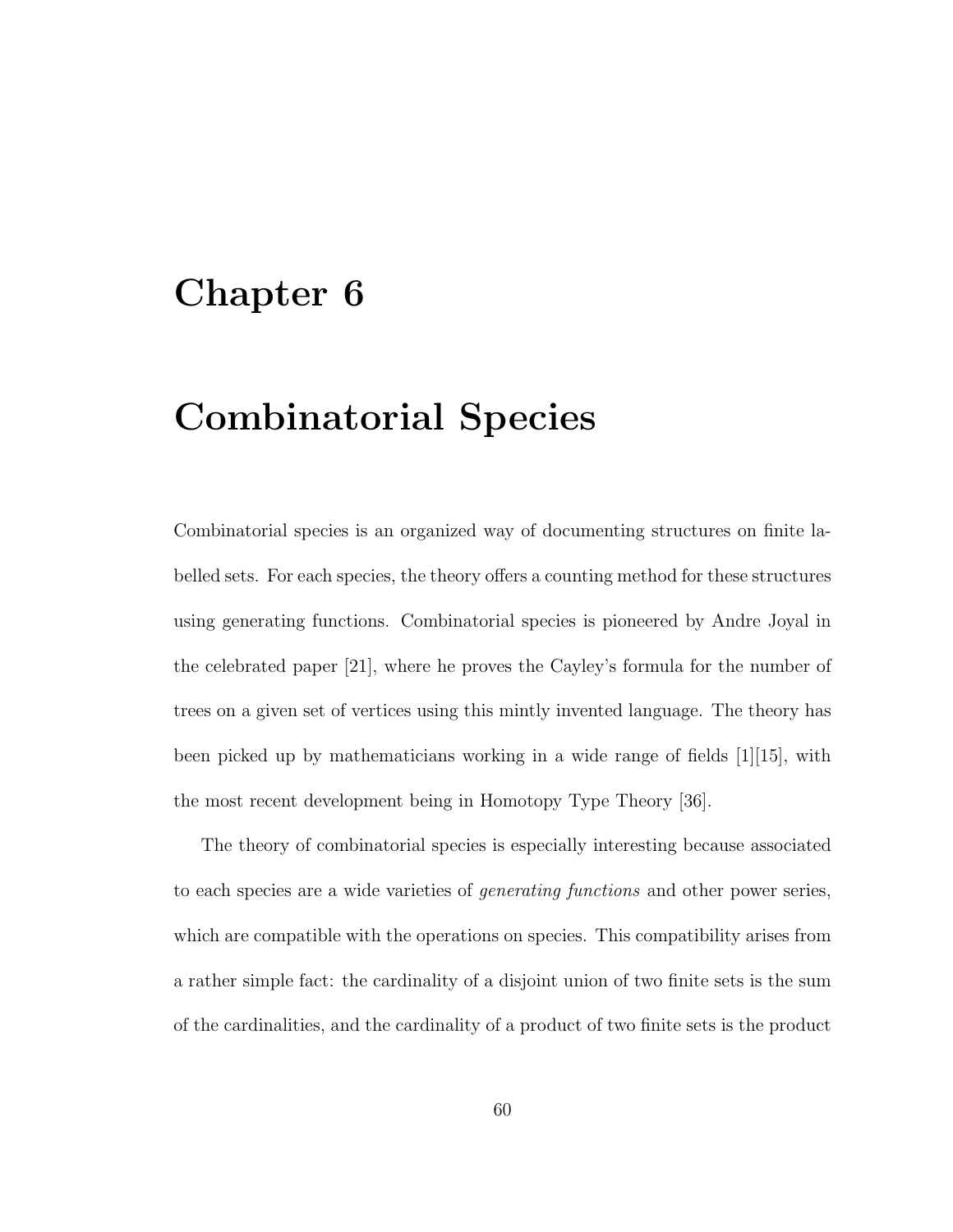of the cardinalities.

We notice that these properties is not unique to cardinalities; the Euler characteristic (of reasonable sets) also satisfies additivity and multiplicativity. In fact, there are other Euler-characteristic-like invariants that also possess these properties, and if a notion of generalized species is defined carefully, then the associated generating functions with respect to these Euler-characteristic-like invariants are equal to some known objects of interest. Among them are magnitudes, configuration spaces, and the Euler integral, unsurprisingly.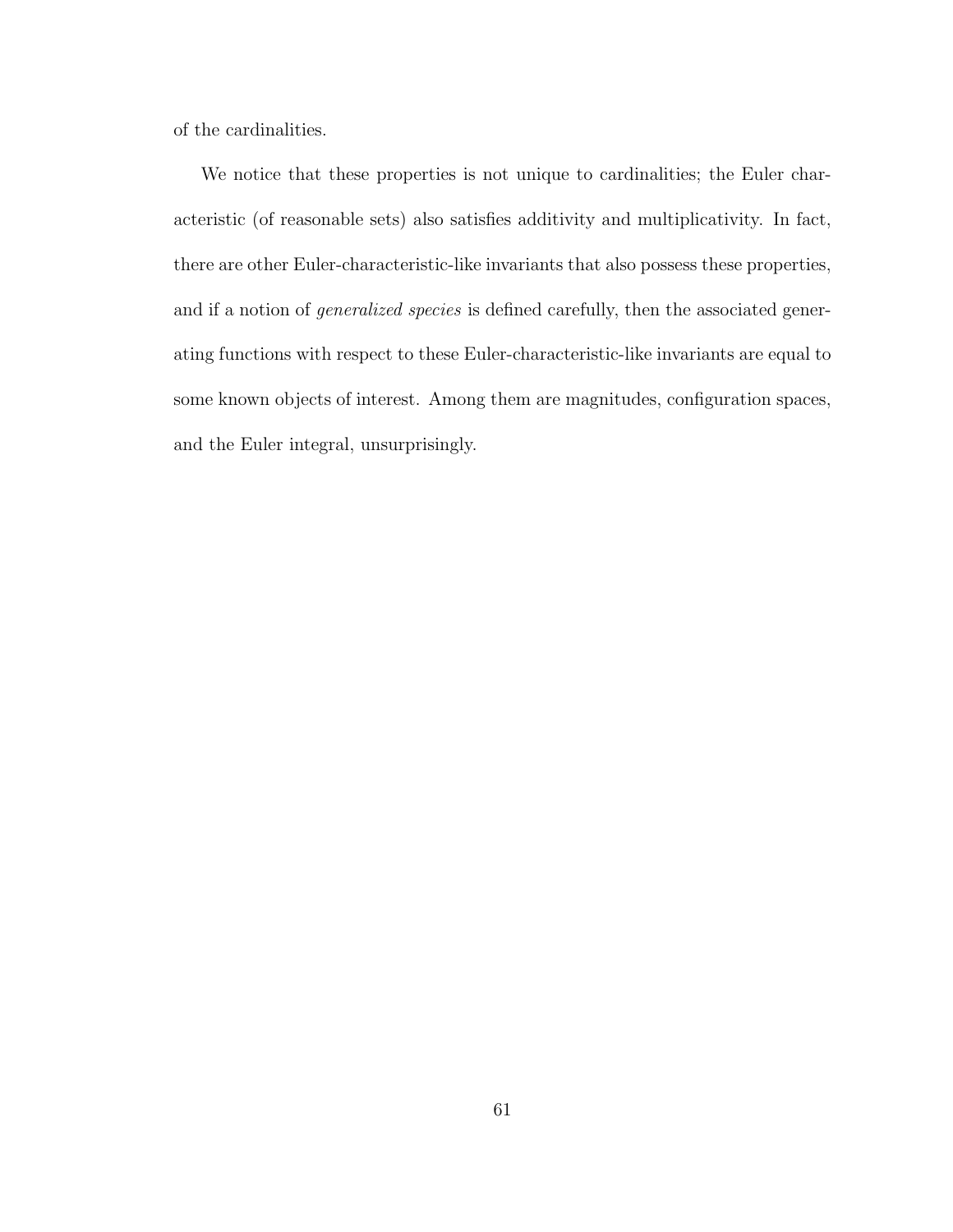## 6.1 Combinatorial species and the associated generating functions

In this section, we quickly recall some general setups for combinatorial species, most of which can be found in [7].

Let  $\mathscr B$  be the category of finite sets with the morphisms being isomorphisms between the sets (i.e.  $\mathscr{B}$  is the groupoid of finite sets). Sometimes  $\mathscr{B}$  is referred to as the *categorification* of the set of natural numbers  $\mathbb{N}$ , as its morphisms identify sets of the same cardinality. Sometimes we may also want to *decategorify* this category  $\mathscr{B}$  by ignoring its categorical structure and considering just the underlying set of natural numbers instead, which will be discussed later.

Now, we will define a combinatorial species.

**Definition 6.1.1.** A combinatorial species is a functor  $F : \mathcal{B} \to \mathcal{B}$ .

For each finite set A in  $Ob(\mathscr{B})$ ,  $F(A)$  is called a **structure** on A. The isomorphism  $\sigma$  between two sets in  $\mathscr B$  is sometimes called the **transport** from U to  $V$ .

Example 6.1.2. 1. Species E of sets:  $E(A) = \{A\}.$ 

- 2. Species  $E_n$  of  $n sets$ :  $E_n(A) = \{A\}$  if  $\text{card}(A) = n, \emptyset$  otherwise.
- 3. Species S of permutations:  $S(A)$  is the set of all permutations on A.
- 4. Species L of linear orders:  $L(A)$  is the set of all linear orders on A.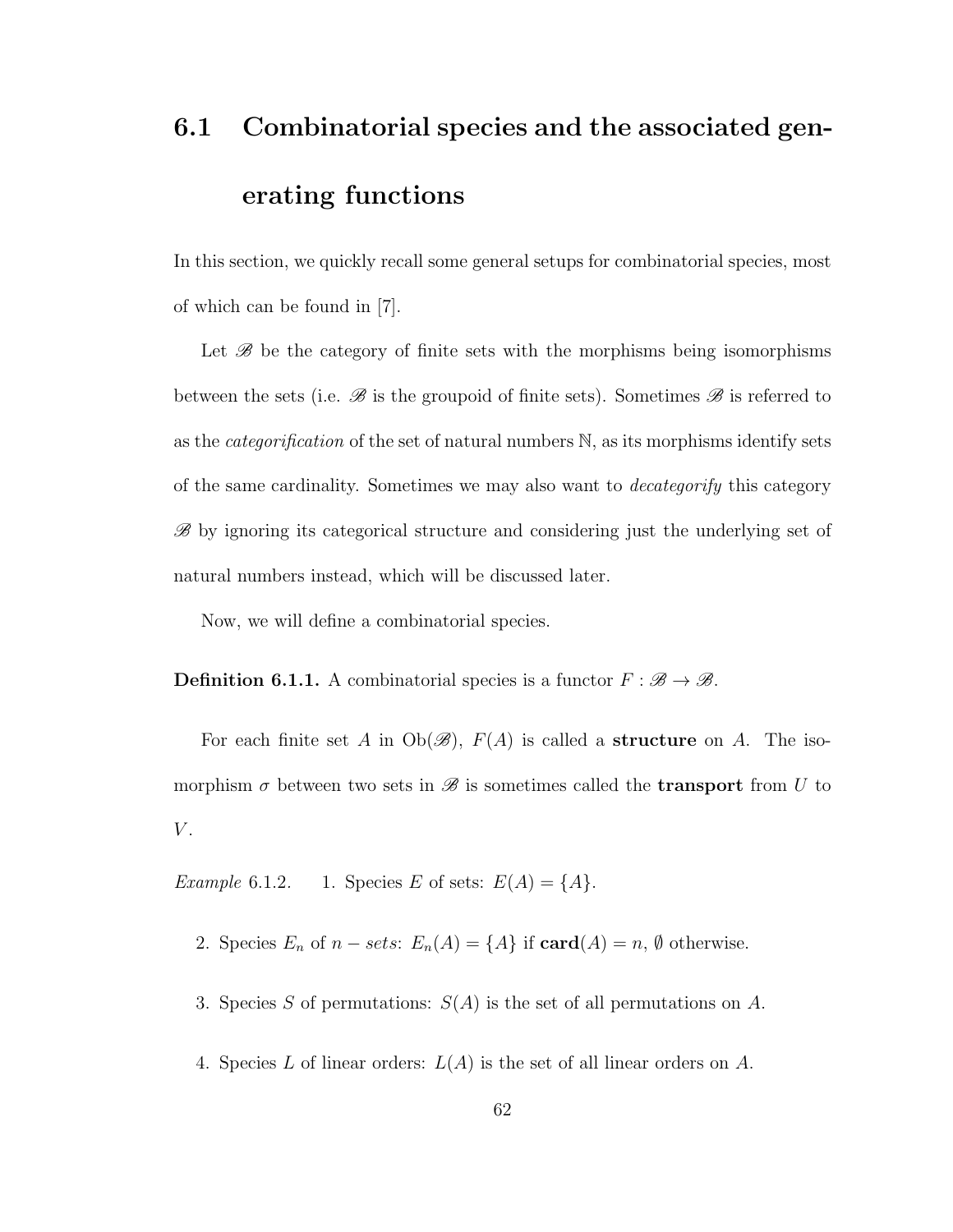5. Species P or partitions:  $P(A)$  is the set of all partitions on A.

Two species are said to be isomorphic if the two functors are naturally isomorphic.

Since F is a functor and the morphisms on  $\mathscr{B}$  are only isomorphisms on sets of the same cardinality, the cardinality of  $F(A)$  depends only on the cardinality of A, and we can write the cardinality of  $F(A)$  as  $card(F(n))$  where  $card(A) = n$ without any confusion.

The cardinality, however, does not guarantee isomorphism: for example, the species of permutations  $S$  and the species of linear orders  $L$  has the same cardinality  $card(S(n)) = card(L(n)) = n!$  for all n, but there exists no natural isomorphism between the two functors. A quick look at the case  $n = 2$ , where both species have 2 elements, shows this non-functoriality. If we apply the bijection that swaps the place of the two elements in the original set, then the 2 elements in the species of permutation stays the same, while the 2 elements in the species of linear orders swap their places.

That being said, the cardinality still provides an invariant for combinatorial species and its importance is of highest essence. The proof by Joyal in [21] uses the fact that the species of bi-pointed trees and the species of endofunctions have the same cardinality everywhere in order to count the number of rooted trees, even though these two species are not isomorphic, since the construction depends on a particular choice of functions.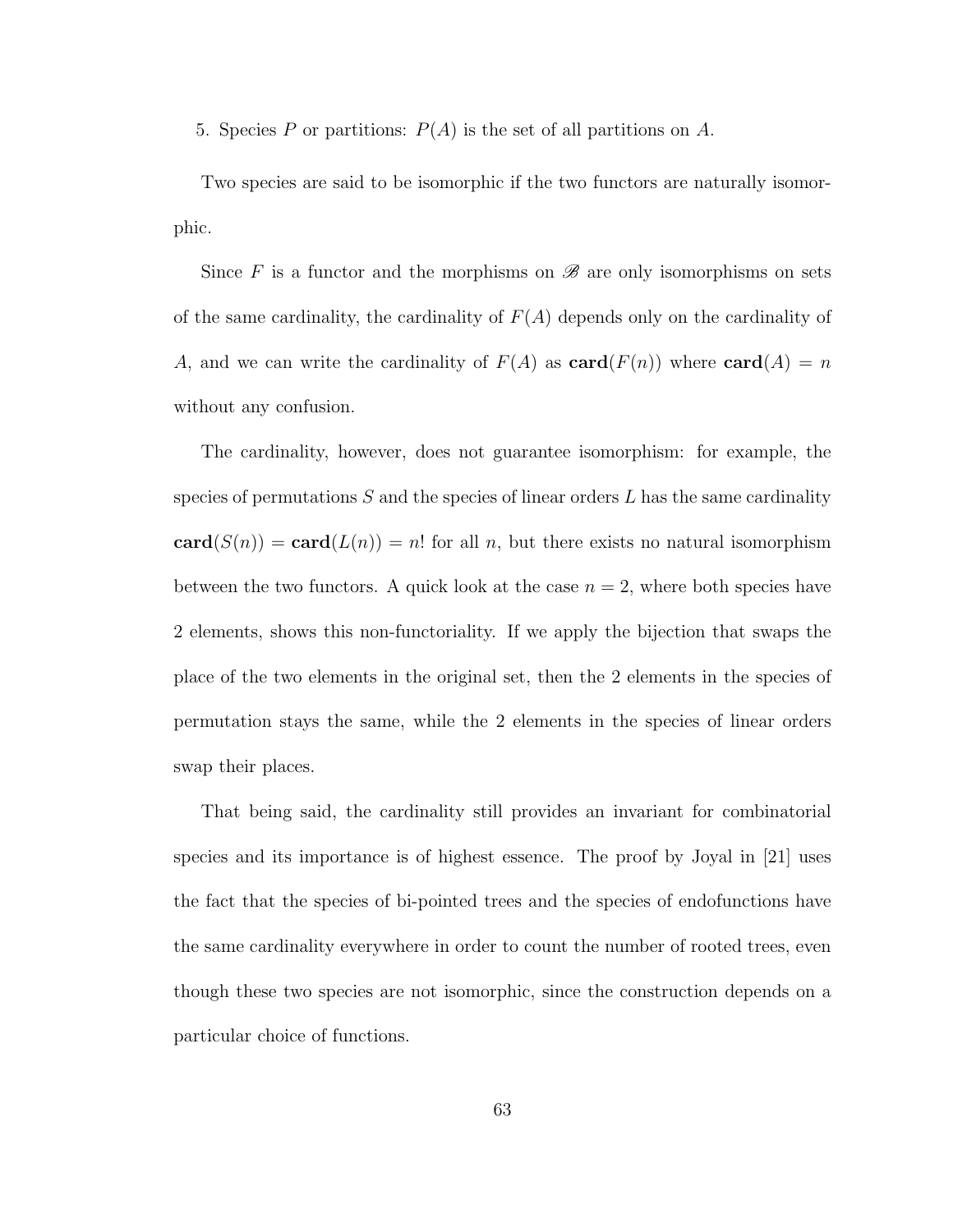For each species  $F$ , we define two corresponding generating functions, namely the ordinary generating function (ogf) and the exponential generating function (egf), as follows:

**Definition 6.1.3.** Given a combinatorial species  $F$ ,

$$
ogf(F) := \sum_{n=0}^{\infty} \mathbf{card}(F(n))x^n
$$

$$
egf(F) := \sum_{n=0}^{\infty} \mathbf{card}(F(n))\frac{x^n}{n!}
$$

In the literature, most of the time when the generating function of F or  $F(x)$  is mentioned, the exponential generating function egf is usually the one being referred to.

The ordinary generating function is closesly related to, but not to be confused with, the unlabelled generating function of  $F$  or type generating function, which is defined to be  $\sum_{n}(\mathbf{card}\tilde{F}(n))x^{n}$ , where  $\tilde{F}(n)$  is the orbit of the combinatorial structures under the  $S_n$ -action.

*Example* 6.1.4. 1. Species E of sets:  $\mathbf{card}(E(A)) = 1$  for all A

$$
ogf(E) = \sum x^n = \frac{1}{1-x}
$$

$$
egf(E) = \sum \frac{x^n}{n!} = e^x
$$

2. Species  $E_n$  of  $n - sets: \text{card } E(k) = 1$  if  $k = n$  and 0 otherwise.

$$
ogf(E_n) = x^n
$$

$$
egf(E_n) = \frac{x^n}{n!}
$$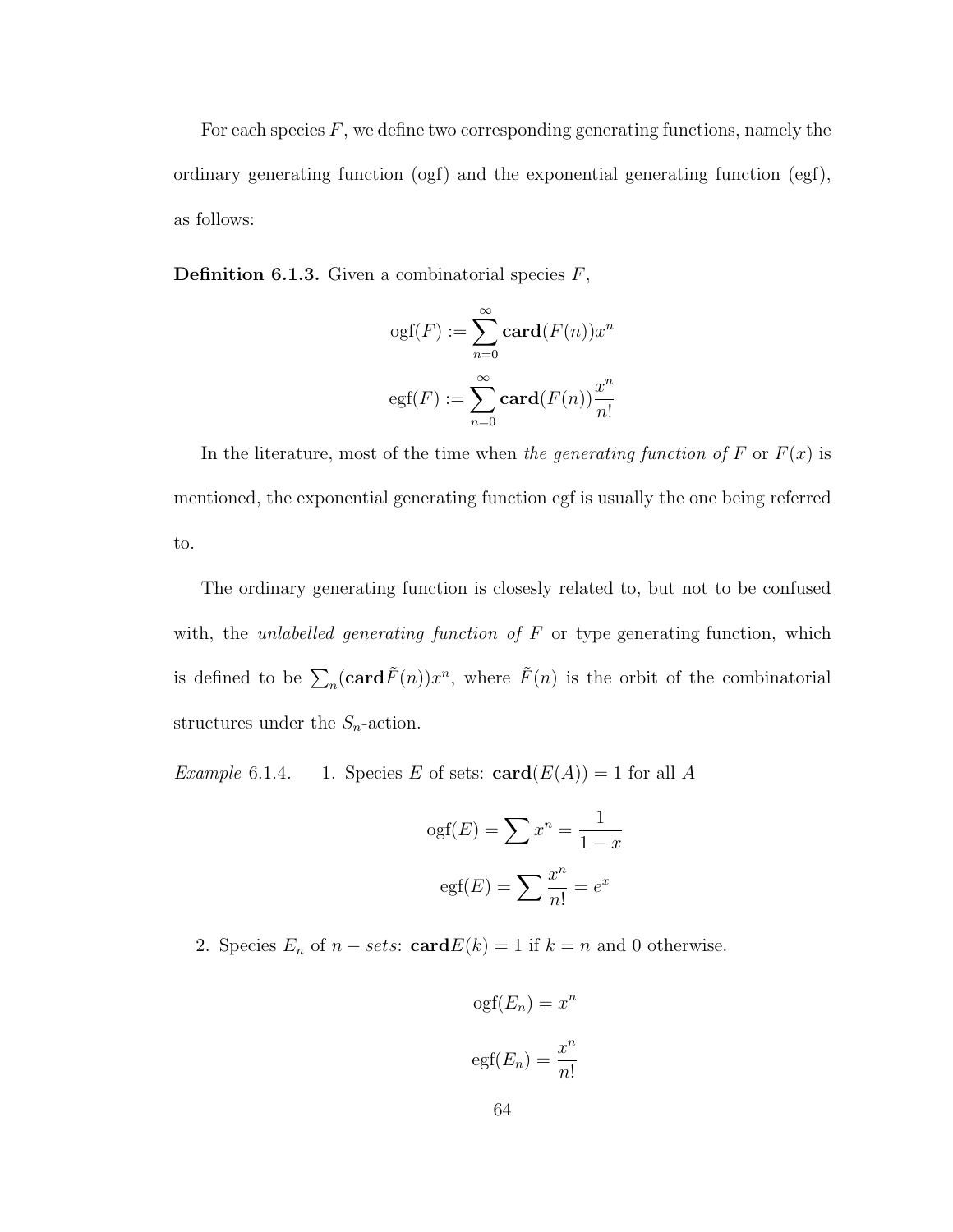3. Species S of permutations and the species of linear orders L have the same generating functions:  $\mathbf{card}(S(n)) = \mathbf{card}(L(n)) = n!$ 

$$
egf(S) = egf(L) = \sum_{n \ge 0} n! \frac{x^n}{n!} = \frac{1}{1-x}
$$

### 6.2 Operations on combinatorial species

What makes combintorial species special is that we can define different operations on the category of species, and that the generating functions behave nicely under these operations. We will only introduce a few basic operations here, as they will have direct analogues for generalized species: (1) addition, (2) multiplication, and (3) differentiation. Interested reader can refer to [7] for more operations on combinatorial species.

#### 6.2.1 Addition

Let F and G be two species. Define  $F + G$  to be the functor taking a set A to the disjoint union  $F(A) \sqcup G(A)$ , and a morphism  $\alpha$  to its corresponding component in the disjoin union.

We have  $\mathbf{card}(F+G)(A) = \mathbf{card}(F(A)) + \mathbf{card}(G(A))$ , and as a consequence,

$$
ogf(F) + ogf(G) = ogf(F + G)
$$
  

$$
egf(F) + egf(G) = egf(F + G)
$$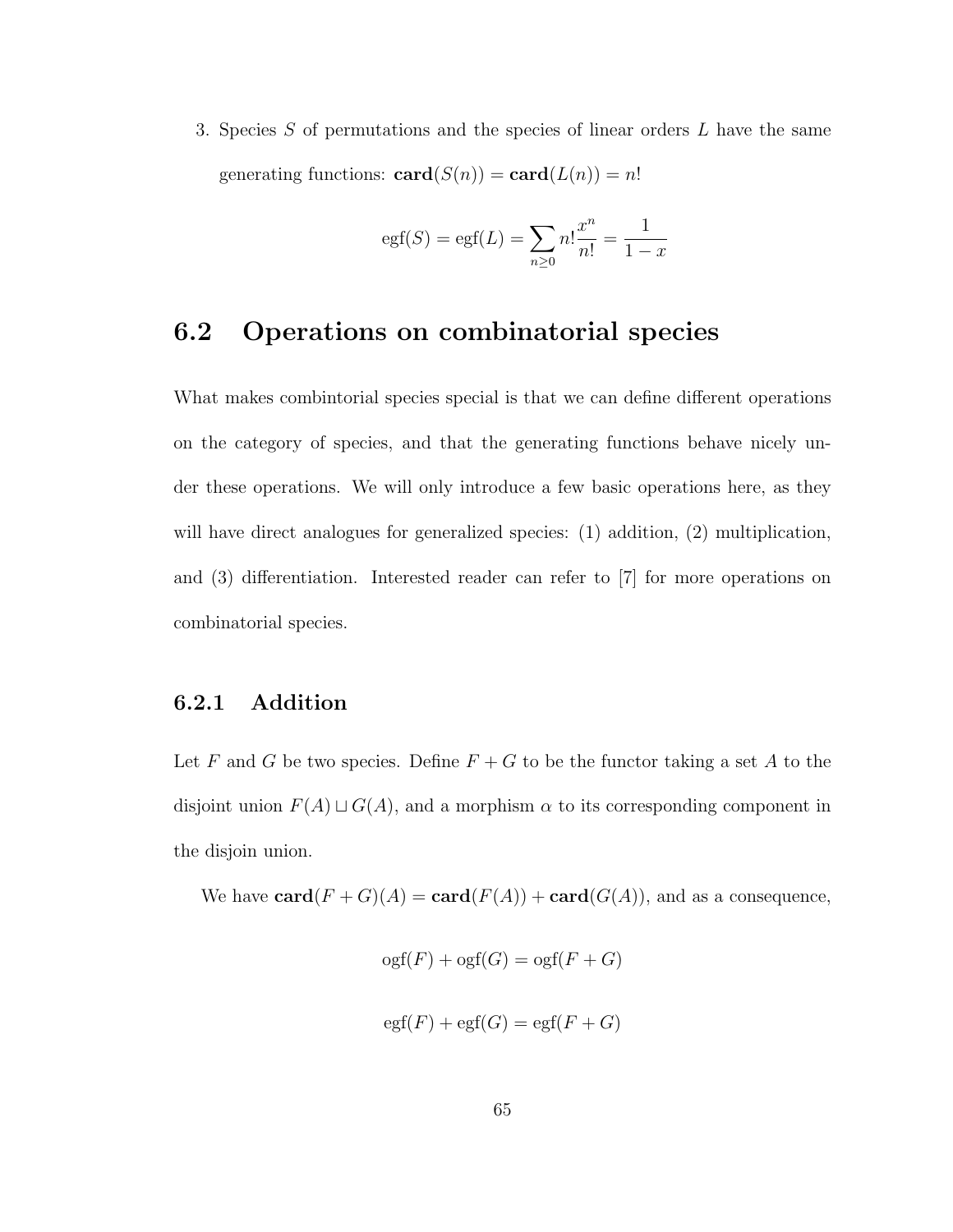Example 6.2.1. 1. Let E be the species of sets,  $\mathbb{1}$  be the species of empty-set (taking the value  $\{A\}$  if and only if A is empty), and  $E_+$  be the species of non-empty sets (taking the value  $\{A\}$  if and only if A is non-empty).

Then  $E = 1 + E_+$ . The corresponding ogf equation reads:

$$
ogf(1) + ogf(E_{+}) = 1 + \frac{x}{1 - x} = \frac{1}{1 - x} = ogf(E)
$$

2. Let  $E_{\text{even}}$  and  $E_{\text{odd}}$  be the species of sets of even and odd cardinalities, respectively.

Then  $E = E<sub>even</sub> + E<sub>odd</sub>$ . The corresponding ogf equation reads:

$$
ogf(E_{even}) + ogf(E_{odd}) = \frac{1}{1 - x^2} + \frac{x}{1 - x^2} = \frac{1}{1 - x} = ogf(E)
$$

3. In a similar manner,  $E = \sum_{n\geq 0} E_n$  where  $E_n$ 's are species of *n*-sets.

#### 6.2.2 Multiplication

There are a few types of products we can define for combinatorial species, but for the purpose of this thesis, we only choose to discuss the following two products.

Definition 6.2.2. (Cartesian Product)

$$
(F \times G)(A) := F(A) \times G(A)
$$

Definition 6.2.3. (Partitional Product, Cauchy Product)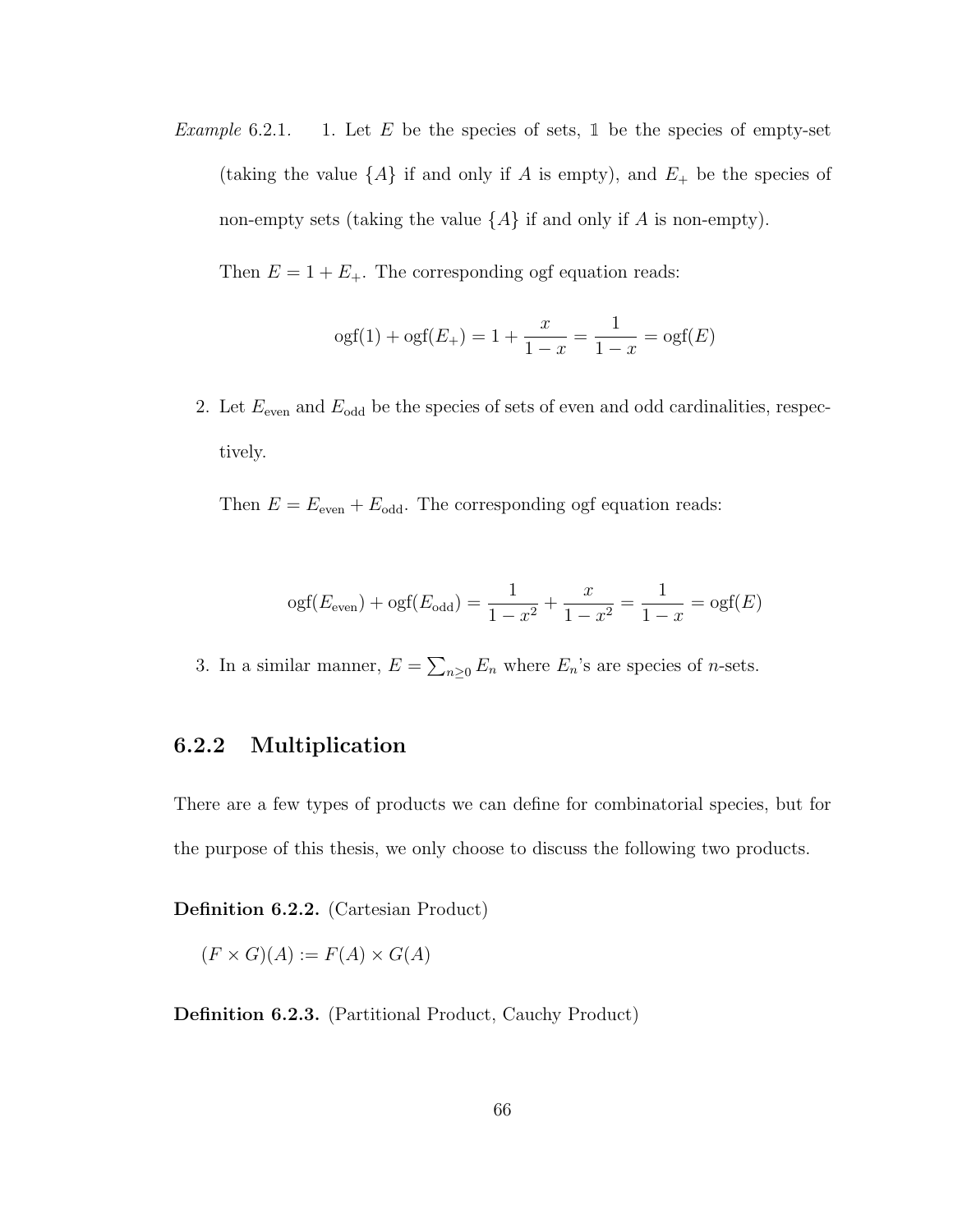$(F \cdot G)(A) := \coprod_{A=U_1+U_2} F(U_1) \times G(U_2)$  where the coproduct is taken over all possible partitions of A into  $U_1$  and  $U_2$ .

For any  $(F \cdot G)$ -structure  $(f, g)$  on U, if  $\sigma$  is a transport  $\sigma : U \to V$ , then  $(F \cdot G)$  $G)(\sigma)(f,g) := (F(\sigma_{|U_1})(f), G(\sigma_{|U_2})(g))$ , namely we assign the transport partitionwise.

As it turns out, the Cartesian product is not quite suitable to the theory of combinatorial species since it does not preserve the product of the generating functions; we would have to introduce a new product on the space of generating functions called the Hadamard product. It is defined by the formula

$$
\left(\sum a_n \frac{x^n}{n!}\right) \times \left(\sum b_n \frac{x^n}{n!}\right) := \sum (a_n b_n) \frac{x^n}{n!},
$$

and it is clear that  $\text{egf}(F) \times \text{egf}(G) = \text{egf}(F \times G)$ .

On the other hand, the partitional product works well with the usual product on generating functions (where we multiply generating functions as power series).

**Proposition 6.2.4.** Given two combinatorial species  $F$  and  $G$ , we have

$$
egf(F) \cdot egf(G) = egf(F \cdot G)
$$

and

$$
\widetilde{F} \cdot \widetilde{G} = \widetilde{F \cdot G}
$$

The proof of this proposition is a simple manipulation of generating function [7].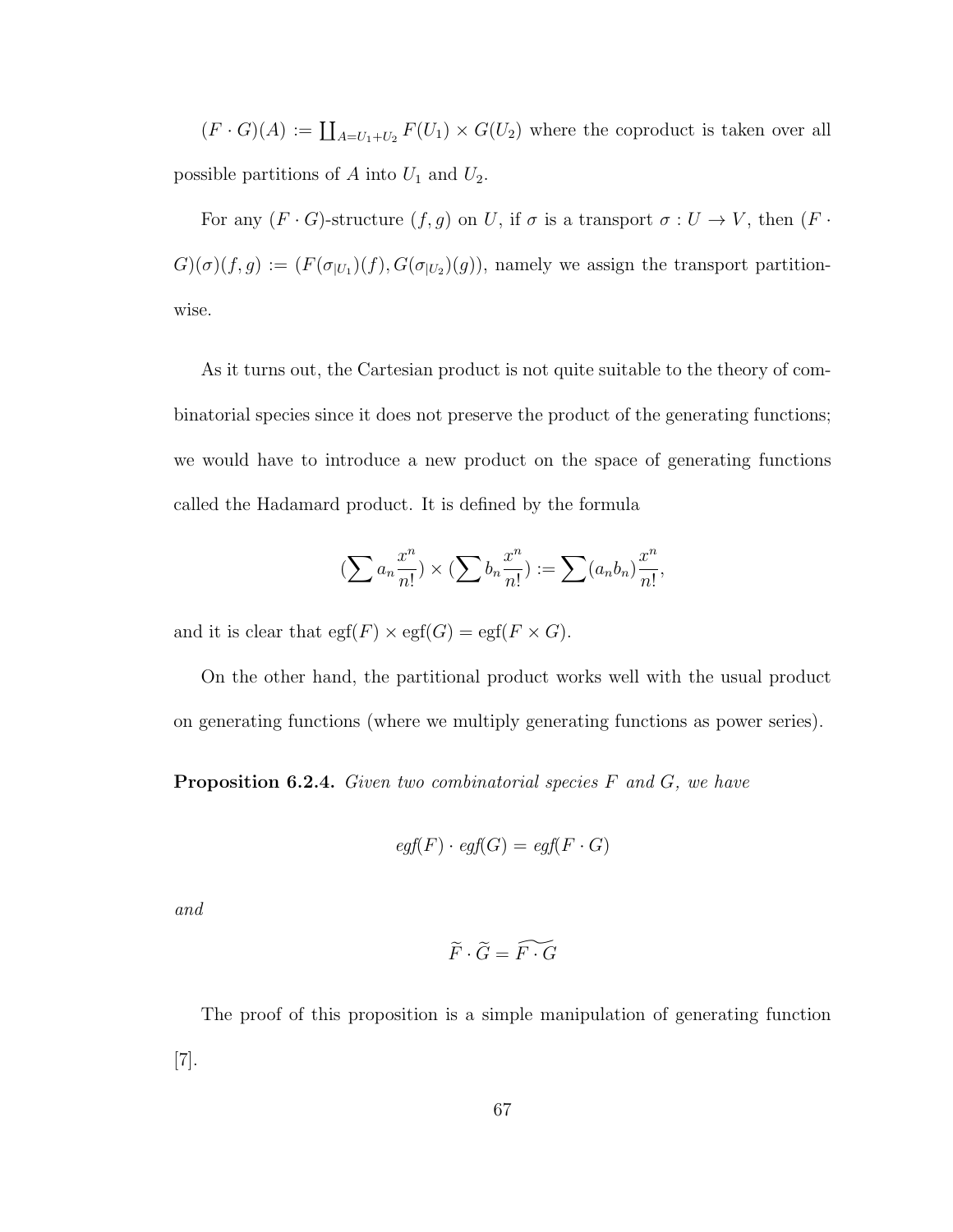Note that here we again mention the type generating function  $\widetilde{F}$  instead of  $\text{ogf}(F)$ . These two sometimes coincide (especially in the cases of our interests) but they are not exactly the same entity.

Let 0 be the zero species, mapping every set to the empty set. Then  $0 \cdot F = 0$ for every  $F$ .

Recall the empty species 1 to be the species that has 1 structure for only the empty set. Then  $1 \cdot F = F$  for all F.

If we define  $n := 1 + \ldots + 1$ , then the species  $n \cdot F$  is isomorphic to the species  $F + \ldots + F$ , since the partitional product can be proved to be commutative (i.e.  $F \cdot G$  is isomorphic to  $G \cdot F$ ).

Example 6.2.5. Let  $sE$  be the species of subsets,  $sE(A) = \{S | S \subset A\}$ . Then  $sE$  is isomorphic to the partitional product  $E \cdot E$ , where E is again the species of sets.

We have  $\operatorname{egf}(sE) = \sum_n 2^n \frac{x^n}{n!} = e^{2x}$ , which is equal to  $\operatorname{egf}(E)^2 = (e^x)^2 = e^{2x}$ .

#### 6.2.3 Differentiation

Another operation that we can define on combinatorial species is the derivative. Since the derivative of a generating function simply moves the indices by 1 (with an appropriate scaling in the case of the exponential generating function), this suggests a similar process if we want to define such a notion for combinatorial species.

**Definition 6.2.6.** Given a combinatorial species  $F$ , let  $F'$  to be the species that maps  $F'(A)$  to  $F(A + [1])$ , where [1] is the set of 1 element, and the morphisms to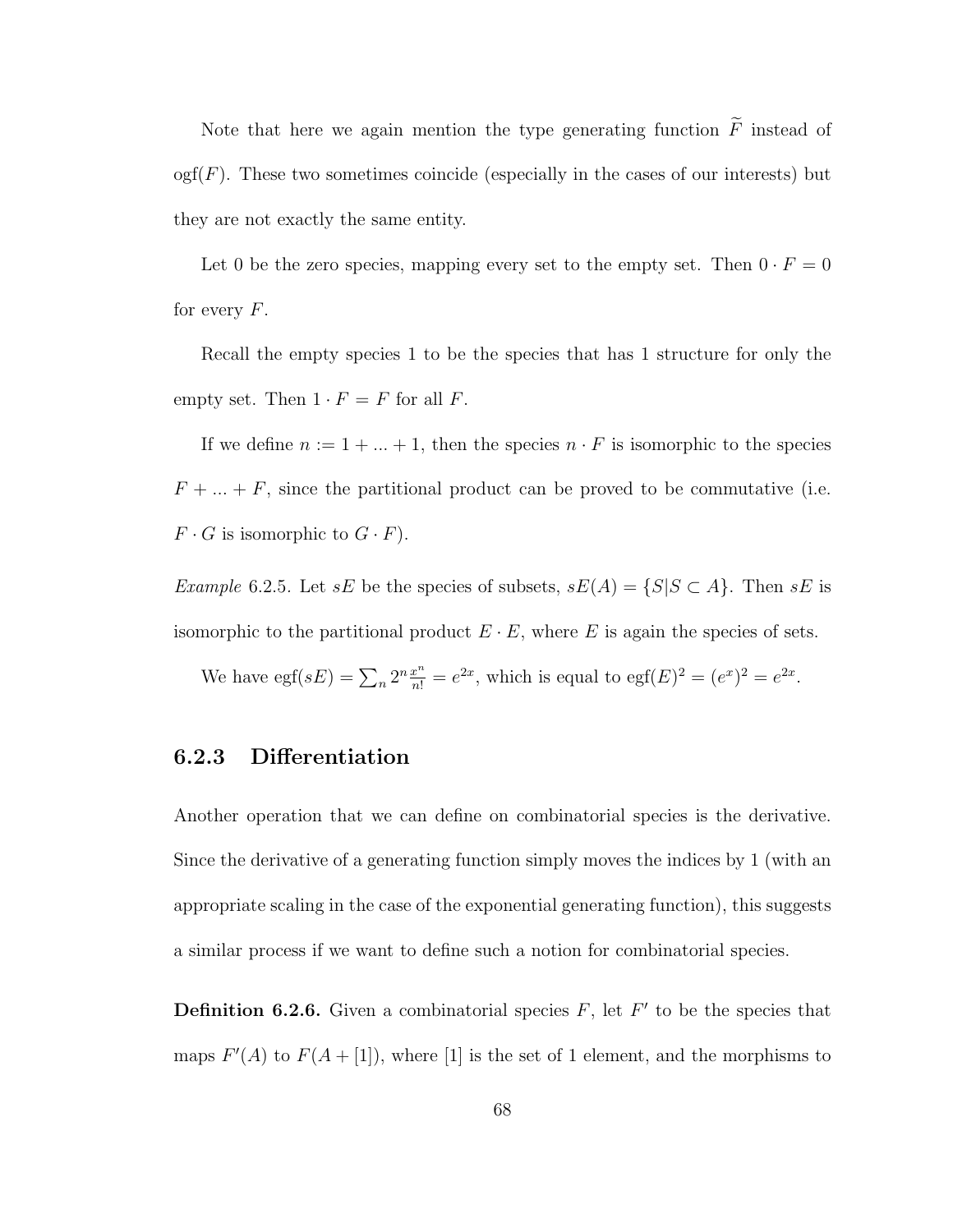the extended morphisms that takes [1] to itself.

**Proposition 6.2.7.** Given a species  $F$ , we have

$$
egf(F') = \frac{d}{dx} egf(F)
$$

*Example* 6.2.8. The derivative of the species of sets  $E$  is itself, since this species always return the set of 1 element. Since  $\text{egf}(E) = e^x$ , this simply gives us back the equation  $\frac{d}{dx}e^x = e^x$ .

### 6.3 Generalized species

Notice that in order to define the egf and ogf, we only rely on the fact that the cardinality of the sets  $F(A)$  only depends on the cardinality of A. This means that if we replace the category of finite sets with any other category with a good notion of cardinality that is invariant under isomorphisms (e.g. Euler characteristic), what we get is a generalized species that is still suitable for the generating functions.

This approach has been discussed in  $([21], [1], [36])$ , but not with emphasis on the generating functions. Joyal ([21]) was trying to extend species to vector spaces, while [36] was mainly on the homotopy type/computer science aspects of species. In [1], they associate to each species a groupoid and then show that the egf of the species is the same as the Euler characteristic of the groupoid.

Go back to the previous discussion, since a combinatorial species is simply a functor from the category  $\mathscr B$  of finite sets to itself, formally we can define a gener-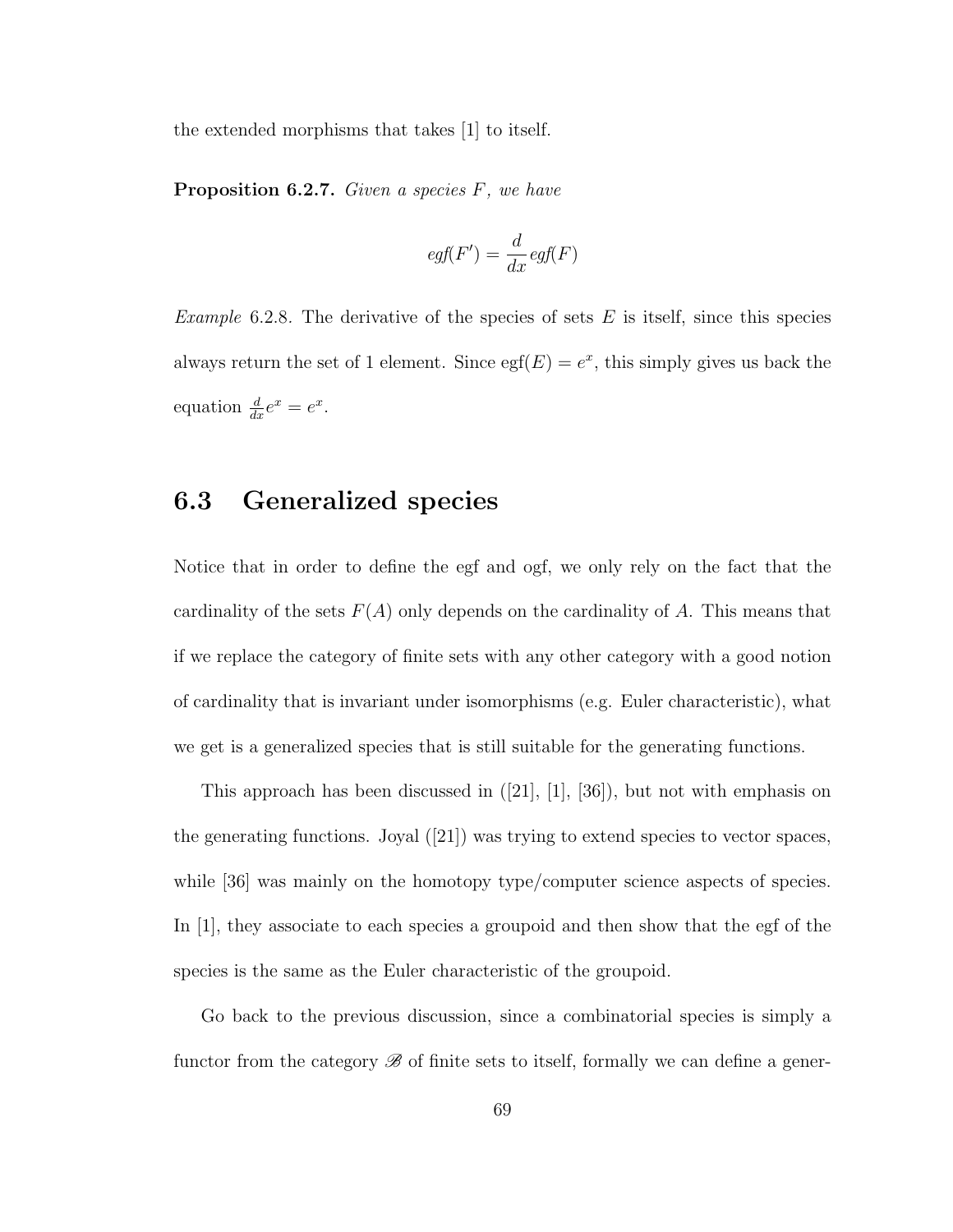alized species as a functor F from  $\mathscr B$  to a category  $\mathscr C$  with an Euler characteristic χ.

Note that this is an Euler characteristic on  $\mathscr{C}$ , not to be confused with an Euler characteristic of  $\mathscr C$ . This has not been properly defined, but for the purpose of this thesis, we define our Euler characteristic on a category  $\mathscr C$  to be a mapping from  $Ob(\mathscr{C})$  to  $\mathbb Z$  that satisfies the following conditions:

- 1.  $\chi$  is invariant under isomorphism, i.e. if A and B are isomorphic in  $\mathscr{C}$ , then  $\chi(A) = \chi(B).$
- 2.  $\chi$  is additive with respect to finite coproduct.

$$
\chi(A \coprod B) = \chi(A) + \chi(B)
$$

3.  $\chi$  is multiplicative with respect to finite product.

$$
\chi(A\prod B) = \chi(A) \cdot \chi(B)
$$

In the case of combinatorial species, our category  $\mathscr C$  is the category  $\mathscr B$  of finite sets, and the Euler characteristic is the cardinality of the finite sets.

In this category, since the coproduct is the disjoint union of finite sets, and the product is the Cartesian product of finite sets, cardinality satisfies our conditions for the Euler characteristic.

Now, we are ready to define our generalized species, their associated generating functions, and the operations on them.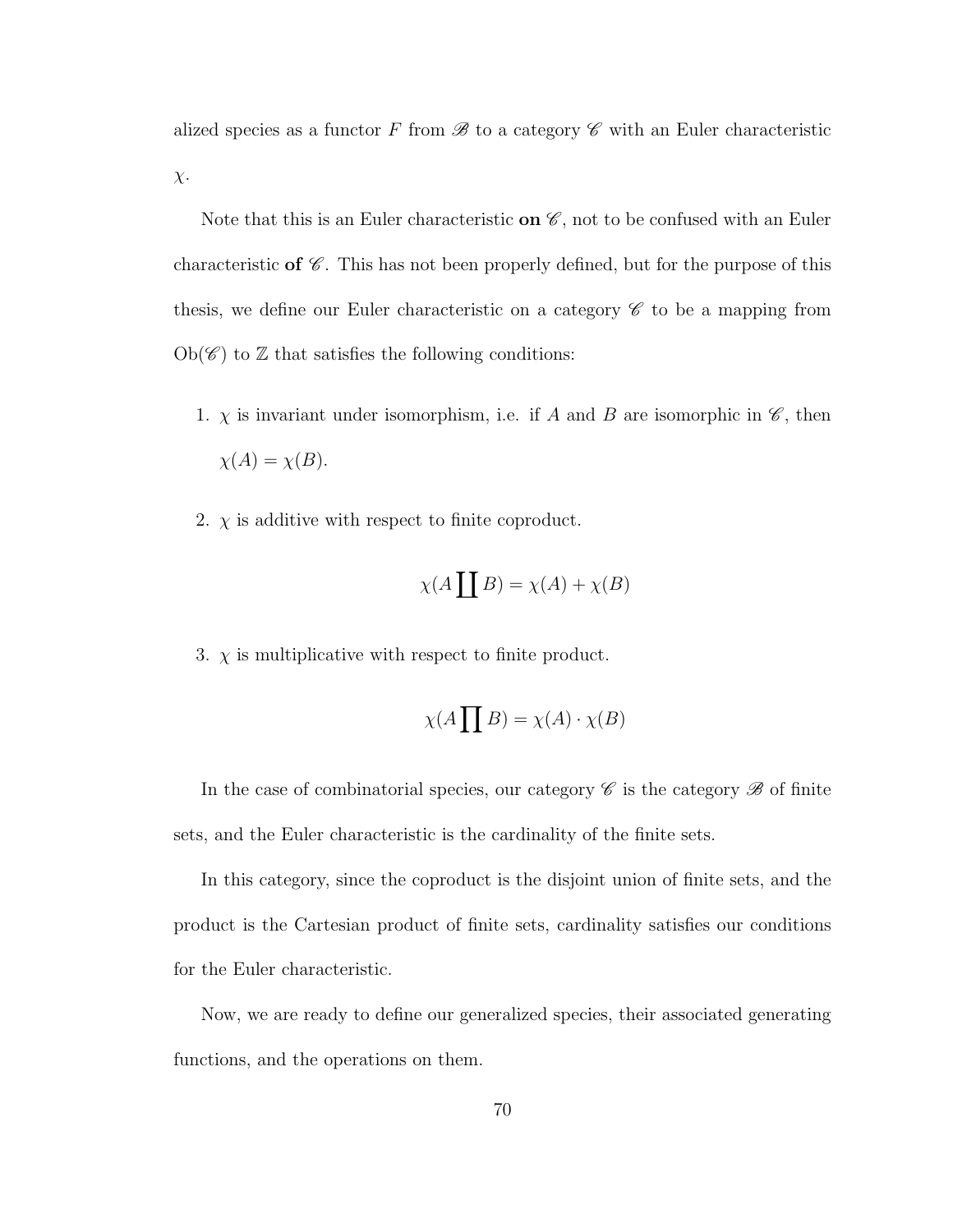Definition 6.3.1. A generalized species is a functor from the category of finite sets  $\mathscr{B}$  to a category  $\mathscr{C}$  (where finite products and coproducts exist) with an Euler characteristic  $\chi$ .

**Definition 6.3.2.** Given a generalized species F on a category  $\mathscr{C}$  with an Euler characteristic  $\chi$ , the associated generating functions are defined as

$$
ogf(F) := \sum_{n\geq 0} \chi(F[n])x^n
$$
  

$$
egf(F) := \sum_{n\geq 0} \chi(F[n])\frac{x^n}{n!}
$$

Note that these generating functions are well-defined because of the condition we impose on Euler characteristic, namely two objects that are isomorphic will have the same Euler characteristic.

**Definition 6.3.3.** Let F and G be two generalized species on a category  $\mathscr{C}$ . Then  $F + G$  is the functor that takes  $A \in Ob(\mathscr{B})$  to  $F(A) \coprod G(A)$ , and a morphism  $\phi$ on A to  $F(A)(\phi)$   $\prod G(A)(\phi)$ .

We can also define the Cauchy product and partitional (Hadamard) product as follows:

**Definition 6.3.4.** Let F and G be two generalized species on a category  $\mathscr{C}$ . Then the Cauchy product  $F \times G$  is the functor that takes A to  $F(A) \prod G(A)$ , and the partitional product  $F \cdot G$  is the functor that takes A to  $\coprod_{U_1+U_2=A} F(U_1) \prod G(U_2)$ , where the coproduct is taken over all partitions of  $A$  into finite subsets  $U_1$  and  $U_2$ . Morphisms are taken to the coproducts and products accordingly.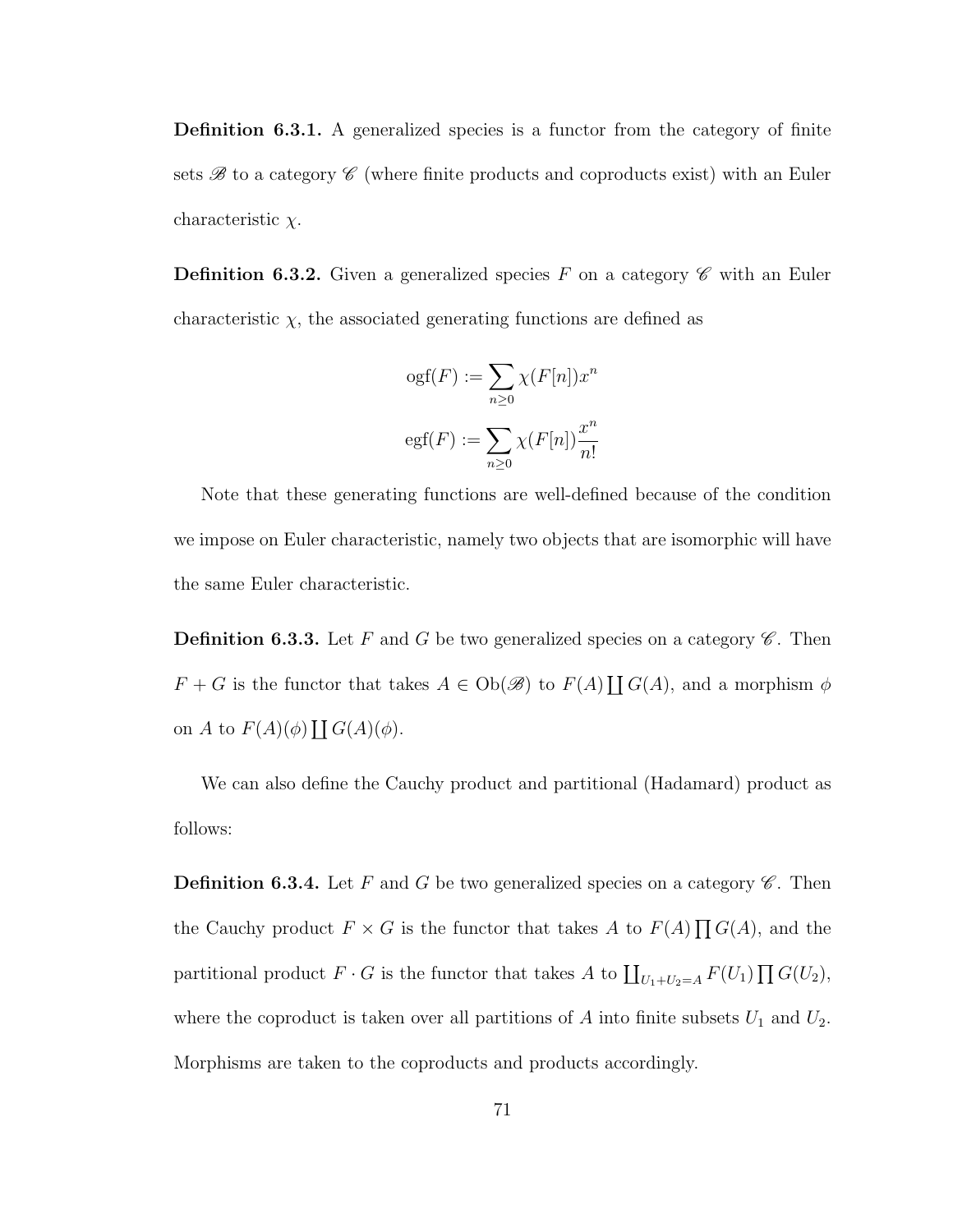**Definition 6.3.5.** The derivative of a generalized species  $F$  is a functor  $F'$  that takes a set  $A \in Ob(\mathscr{B})$  to  $F(A + [1])$ , where [1] is the set of 1 element, and the morphisms to the extended morphisms where [1] is mapped to itself.

With these definition, the addition, multiplication, and differentiation rules for generating functions soon follow.

**Proposition 6.3.6.** Given two generalized species F and G on a category  $\mathscr{C}$ , we have:

$$
ogf(F+G) = ogf(F) + ogf(G)
$$

$$
egf(F+G) = egf(F) + egf(G)
$$

$$
egf(F \cdot G) = egf(F) \cdot egf(G)
$$

$$
egf(F') = \frac{d}{dx} egf(F)
$$

The proof is similar to the case of combinatorial species, and hence omitted.

In the next few sections, we will explore examples of some known objects that can be described by the language of generalized species.

### 6.4 Magnitude as a species

Magnitude is an invariant on enriched categories. Under appropriate conditions for the underlying categories, magnitudes share some properties of cardinality and Euler characteristic, namely additive and multiplicative, so it is not too surprising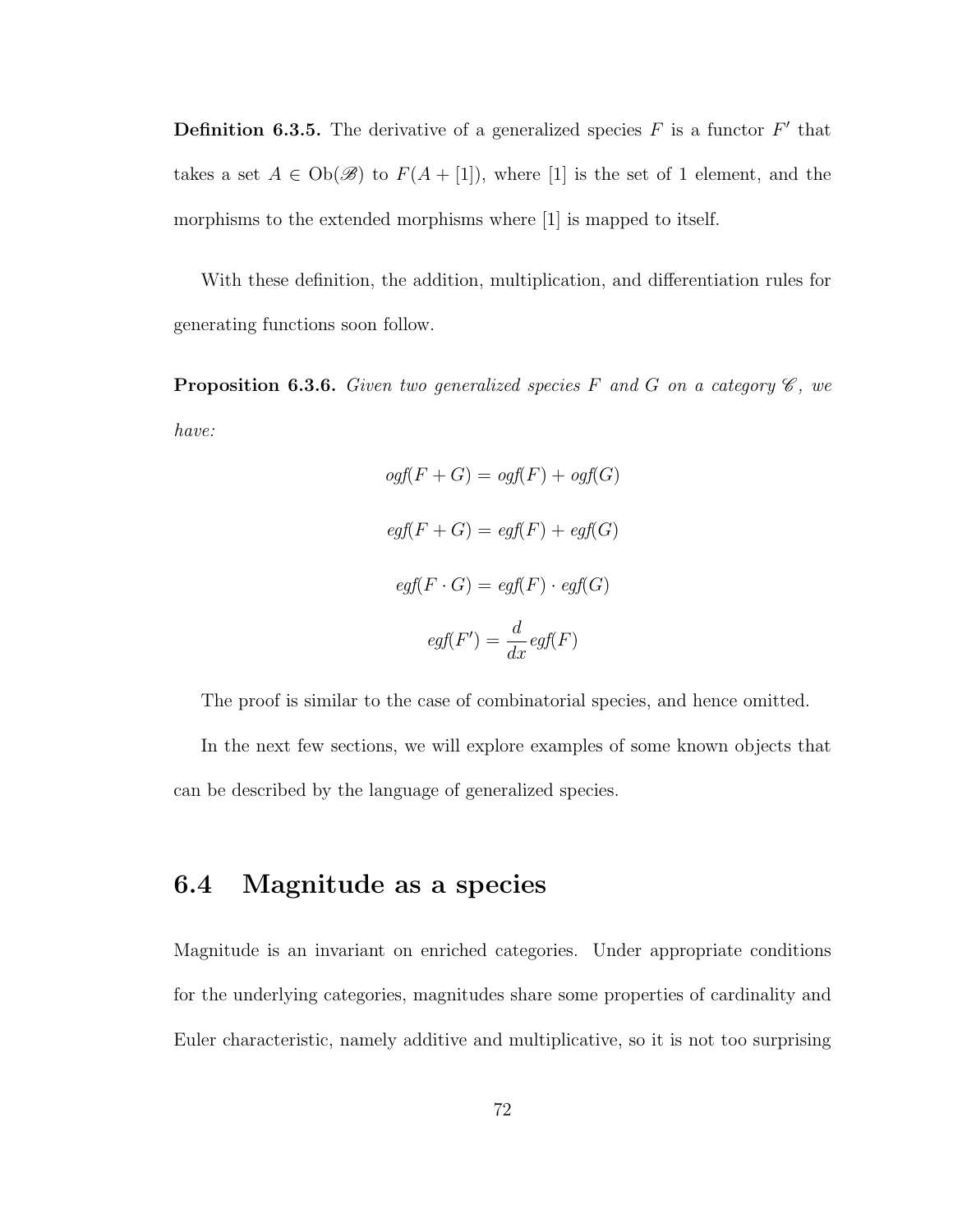that we can formalize magnitude in a framework that Euler characteristic is heavily involved.

A particular instance of enriched category that has been well investigated is finite graphs, and in this thesis, we also focus mainly on magnitudes for graphs. For a more detailed introduction to the subject, see [25].

Let  $G$  be a connected, finite graph, and let  $N$  be the number of vertices.

Let  $Z_G$  be an  $N \times N$  matrix such that at each entry  $(i, j)$  corresponding to the pair of vertices  $(i, j)$ , the value of the matrix is  $Z_G(i, j) = q^{d(i,j)}$ , where  $d(i, j)$  is the distance between the two vertices on the graph, i.e. the length of the shortest path on the graph to go from vertex  $i$  to vertex  $j$ . This distance is finite since our graph is connected. In the general case where we allow the graph to be non-connected, the convention is to set those entries on the matrix to 0.

This matrix is invertible in  $\mathbb{Q}(q)$ , since the determinant has constant term 1 (when we evaluate the matrix at  $x = 0$ , we get the identity matrix).

### Let  $\#G(q) = \sum_{(i,j)} Z_G^{-1}(i,j)$ . We call  $\#G(q)$  the **magnitude of the graph**  $G$ .

This construction is general and is an instance of the Mobius inversion. The technique was first considered by Rota in [28] as a method to define Euler characteristic for a poset. It has since been generalized to define Euler characteristics for groupoids [1] and for categories [24].

 $\#G(x)$  is not just an element in  $\mathbb{Q}(x)$ ; it is a power series. In fact, we can write the coefficients explicitly in terms of the number of chains of specific length. The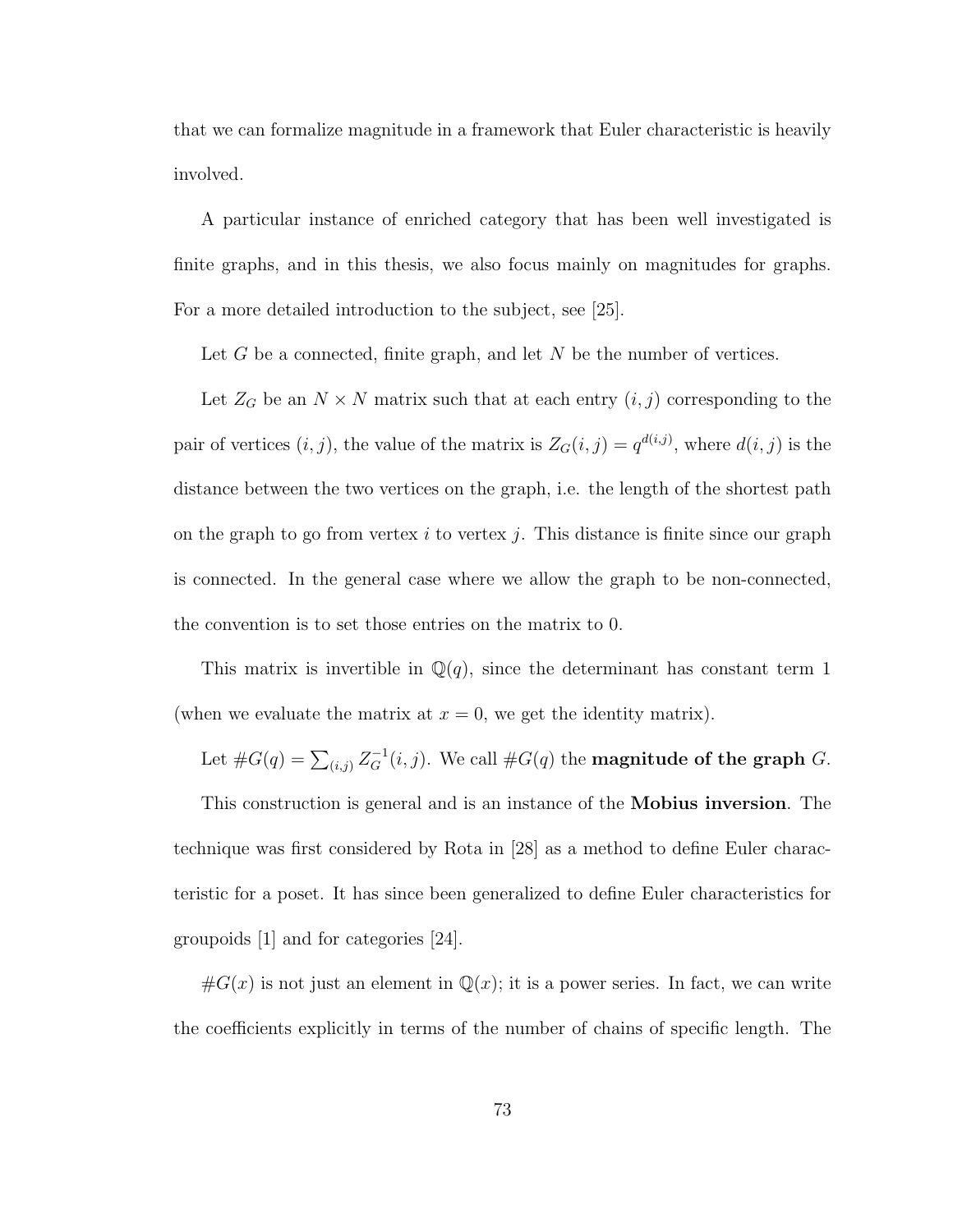following proposition is quoted verbatim from [25].

**Proposition 6.4.1** ([25], Proposition 3.9). For any graph  $G$ ,

#G(q) = <sup>X</sup><sup>∞</sup> k=0 X xo6=x16=...6=x<sup>k</sup> q <sup>d</sup>(x0,x1)+...+d(xk−1,xk) ∈ Z[[q]]

where  $x_0, ..., x_k$  denote vertices of G. That is, writing

$$
#G(q) = \sum_{n=0}^{\infty} c_n q^n \in \mathbb{Z}[[q]],
$$
\n(6.4.1)

$$
c_n = \sum_{k=0}^{\infty} (-1)^k |\{(x_0, ... x_k) : x_0 \neq x_1 \neq ... \neq x_k, d(x_0, x_1) + ... + d(x_{k-1}, x_k) = n\}|
$$
\n(6.4.2)

The alternating sum in  $c_n$  suggests that  $c_n$  is Euler-characteristic-like in nature, in the sense that there is a hidden homology (or cohomology) theory where the cardinalities of the above sets are merely the Betti numbers.

This gives rise to the notions of magnitude (co)homology, which was first introduced by Hepworth and Willerton in [19], [18].

We define a magnitude chain complex  $MC_{*,*}$  by:

$$
MC_{k,l} = \mathbb{Z}\{(x_0, ... x_k)|x_i \neq x_{i+1}, d(x_0, x_1) + ... + d(x_{k-1}, x_k) = l\}
$$

where  $k$  and  $l$  are non-negative integers.

The boundary map  $\partial : MC_{k,l} \to MC_{k-1,l}$  is the alternative sum of the maps  $\partial_i$ ,  $\partial = \sum_{i=1}^{k-1} (-1)^i \partial_i$ , where

$$
\partial_i(x_0,...x_k)=(x_0,...\hat{x}_i,...x_k)
$$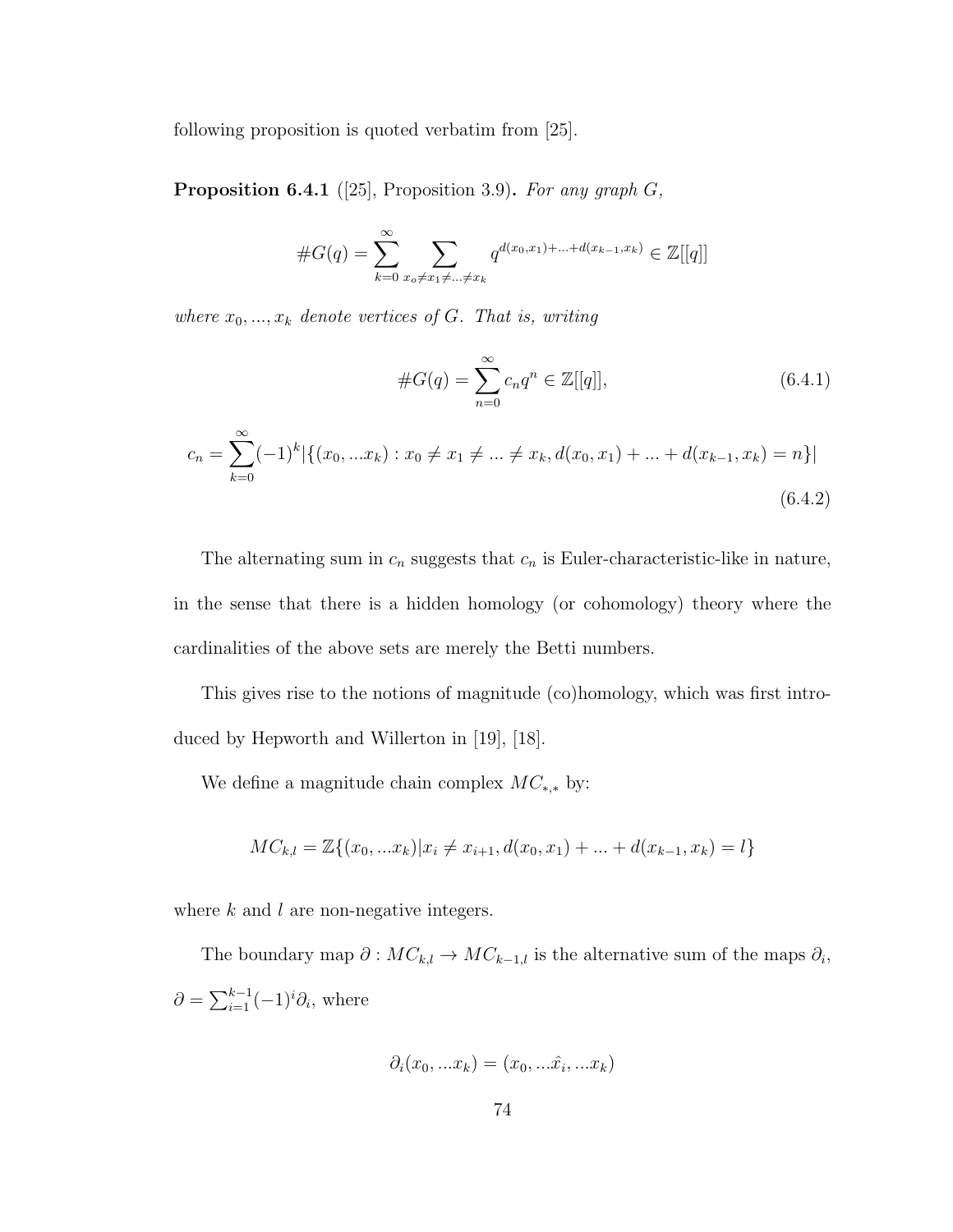if the length of the chain is preserved (and 0 otherwise).

Taking the homology of this chain complex, we obtain the magnitude homol**ogy** of G. Note that this is a bigraded homology theory: for each fixed  $l$ , we have a collection of homology groups  $H_{(k,l)}$  defined by the above boundary map  $\partial$ .

For a fixed n, consider the chain complex  $M_{*,n}$  and the homology groups  $H_{*,n}$ . Since the alternating sum of the Betti numbers is equal to the alternating sum of the rank of the groups in the chain (these are all free group generated by chains of the form  $(x_0, ..., x_k)$  for finite chain complex, we obtain formula 6.4.2 (see [19]):

$$
\chi(H_{*,n}) = \sum_{k} (-1)^{k} \text{ rank}(H_{k,n})
$$
  
=  $\sum_{k} (-1)^{k} \text{ rank}(M_{k,n})$   
=  $\sum_{k} (-1)^{k} |\{(x_{0},...x_{k}) : x_{0} \neq x_{1} \neq ... \neq x_{k}, d(x_{0},x_{1}) + ... + d(x_{k-1},x_{k}) = n\}|$   
=  $c_{n}$ 

In other words, equation 6.4.1 can be rewritten as

#G(q) = X n≥0 χ(H<sup>∗</sup>,n)q n (6.4.3)

This formula is our motivation to define for each finite graph G a generalized species  $M_G$  so that the associtated ogf is exactly its magnitude.

**Definition 6.4.2.** Given a finite graph  $G$ , the species  $M_G$  of magnitude associated to G is the functor from the category of finite sets  $\mathscr{B}$  to the category ChCplx of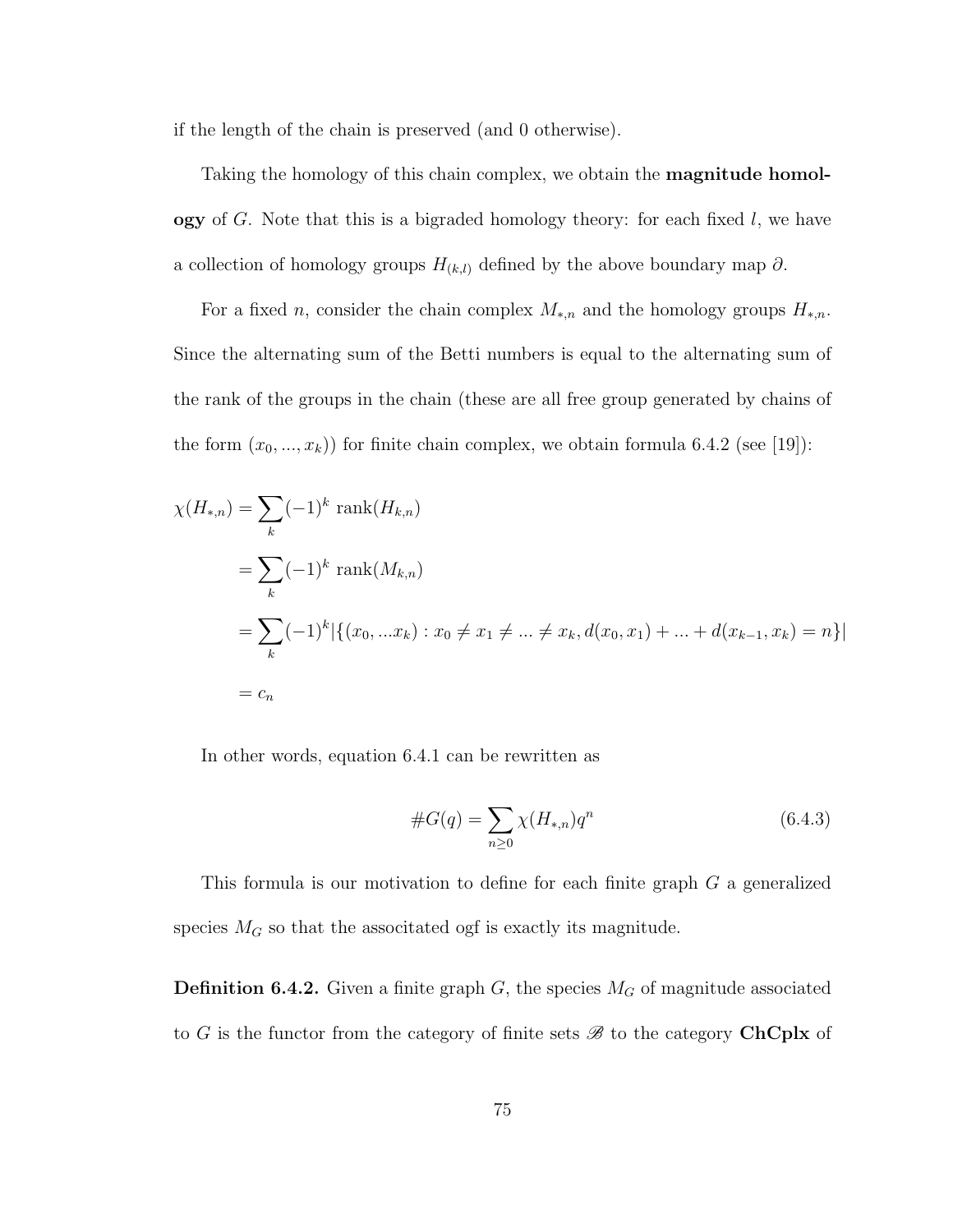chain complexes as follows:

$$
M_G : \mathscr{B} \to \mathbf{ChCplx}
$$

$$
A \mapsto MC_{*, \text{card}(A)}
$$

Consider the Euler characteristic on the category of chain complexes. All of the chain complexes that are in the image of this functor are finite (i.e. only finitely many non-zero terms) since the chain has maximum length  $card(A)$ . Therefore, equation 6.4.3 is satisfied, and hence the *ogf* associated to  $M_G$  is equal to the magnitude of the graph (renaming the variables appropriately):

$$
ogf(M_G) = \sum_{n} \chi(MC_{*,n})q^n = \#G(q)
$$

### 6.5 Configuration spaces as a species

In the previous section, we were merely using finite sets as a grading (i.e. only using their cardinalities) and somewhat ignoring the labelled nature of species (combinatorial species was first introduced as a method to categorize labelled structures). In this section, we will consider a different class of objects: configuration spaces. As these spaces can be defined using labeled points in a finite set, they fit more naturally into the language of species.

First, recall the definition of the configuration spaces.

Let X be a simplicial complex. For  $n > 0$ , let  $\text{Conf}_n(X) = X^n \setminus \bigcup \Delta_{i,j}$ , where  $\delta_{i,j} = \{(x_1, ... x_n | x_i = x_j\})$  is the diagonal in the  $(i, j)$  plane. A configuration space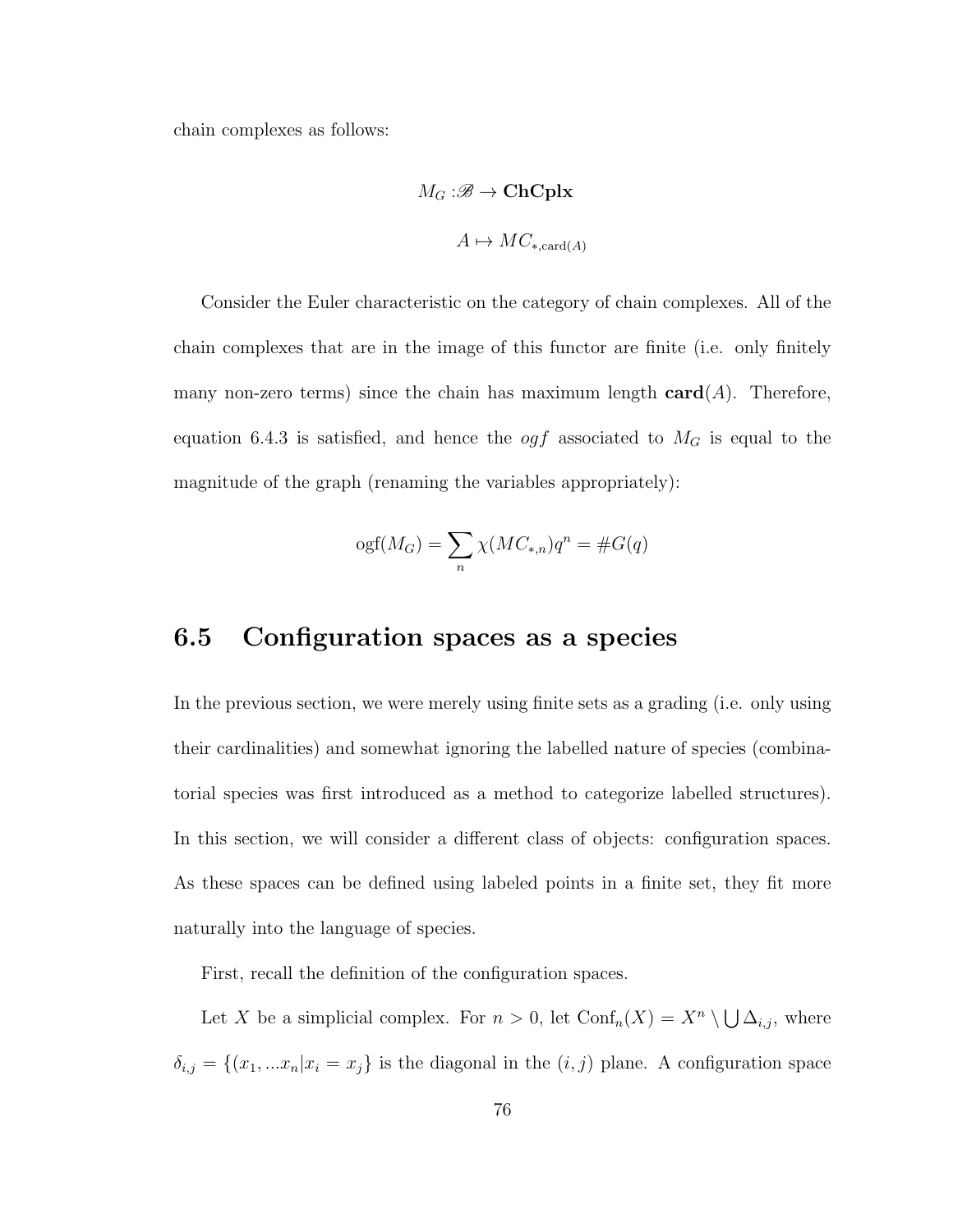can be thought of as a collection of distinguished points in the space  $X$ , i.e. a collection of configuration.

As a convention,  $\text{Conf}_0(X)$  is the set of 1 element, and  $\text{Conf}_1(X) = X$ .

Since the points  $x_i$  are restricted to be different in the configuration space, we can define Conf<sub>n</sub> $(X)$  as a set of injective maps. Specifically, for a finite set A, consider the space of maps  $\{f : A \hookrightarrow X\}$  with the point-open topology. This space is homeomorphic to the configuration space  $\text{Conf}_n(X)$ , where *n* is the cardinality of the set A.

With this in mind, we can construct a configuration space generalized species associated to a simplicial complex.

**Definition 6.5.1.** Given a simplicial space X, let the generalized species  $Conf(X)$ be the following functor:

$$
Conf(X) : \mathcal{B} \to \textbf{Top}
$$

$$
S \mapsto \{ f : A \hookrightarrow X \}
$$

$$
(S \xrightarrow{\phi} T) \mapsto (g \circ \phi)
$$

Let  $\chi$  be the Euler characteristic of the configuration spaces. Then the egf of  $\text{Conf}(X)$  is the object of interest in [14] where the exponential generating function is computed in terms of the Euler characteristic of its simplices:

**Theorem 6.5.2** (Gal, [14]). For any cell  $\sigma$  in X, let  $L_{\sigma}$  be the normal link. Then

$$
egf(Conf(X)) = \prod_{\sigma} (1 + (-1)^{\dim \sigma} (1 - \chi(L_{\sigma}))x)^{(-1)^{\dim \sigma}}
$$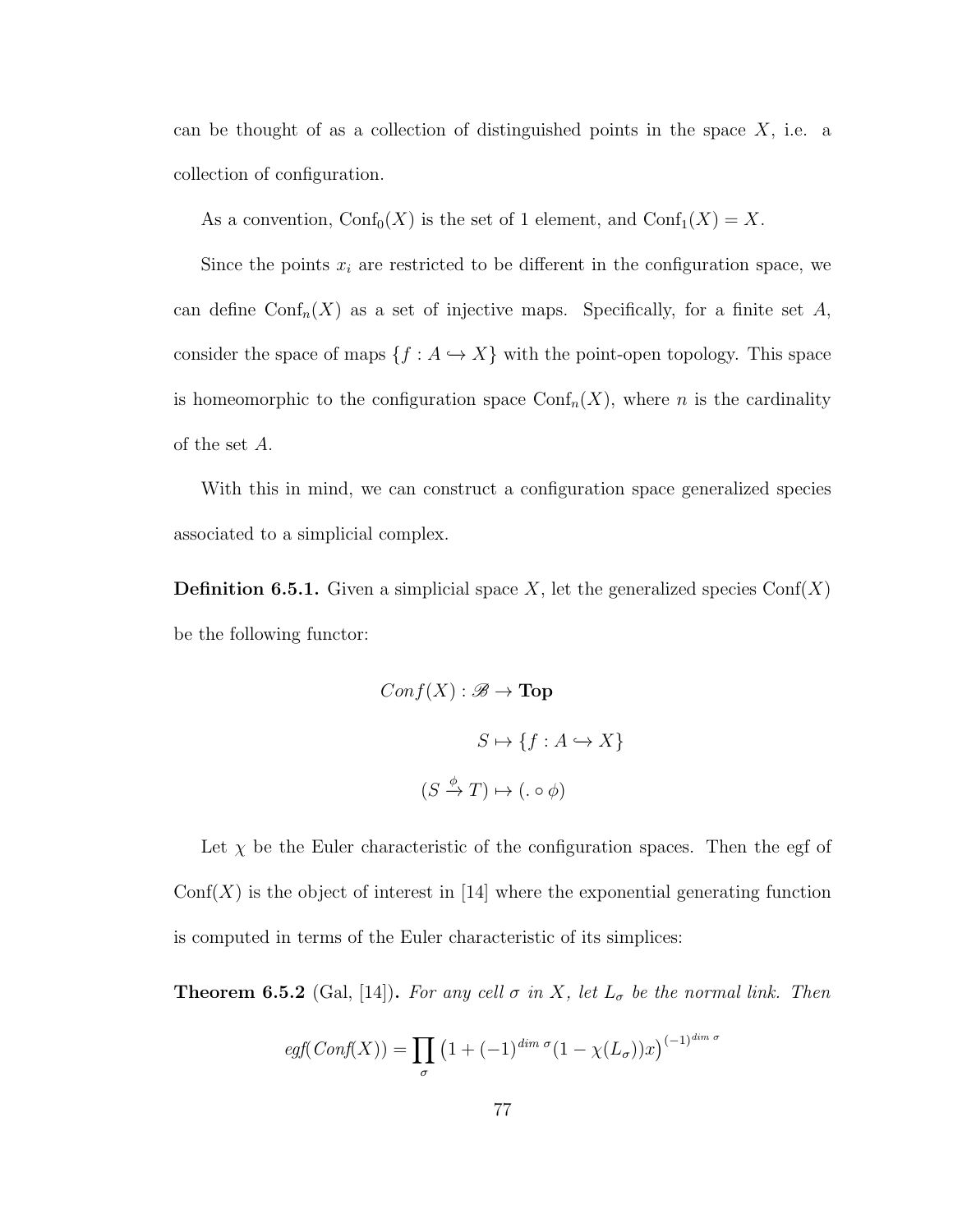Remark 6.5.3. This result is extended in [2]. Baryshnikov investigates the formal power series associated to exotic configuration spaces, whose definition depends on the choice of diagonals being excluded from the set.

### 6.6 Euler integration as a species

In another direction, on a similar line of thoughts as [1], we can consider "decategorifying" combinatorial species by replacing the category of finite sets and groupoids by the set of natural numbers and groups respectively. The only requirement is to havea good notion of Euler characteristic on these groups. One such candidate is the group of constructible functions  $CF(X)$  on a space X, with the Euler characteristic being the Euler integral.

**Definition 6.6.1.** A simplified species is a map from the natural number to a group  $G$  with an Euler characteristic  $\chi$ .

Definition 6.6.2. The ogf and egf of a simplified species are the generating functions

$$
ogf(F) = \sum_{n} \chi(F(n))x^{n}
$$

$$
ogf(F) = \sum_{n} \chi(F(n))\frac{x^{n}}{n!}
$$

**Definition 6.6.3.** For a given constructible function  $f \in CF(X)$ , we associate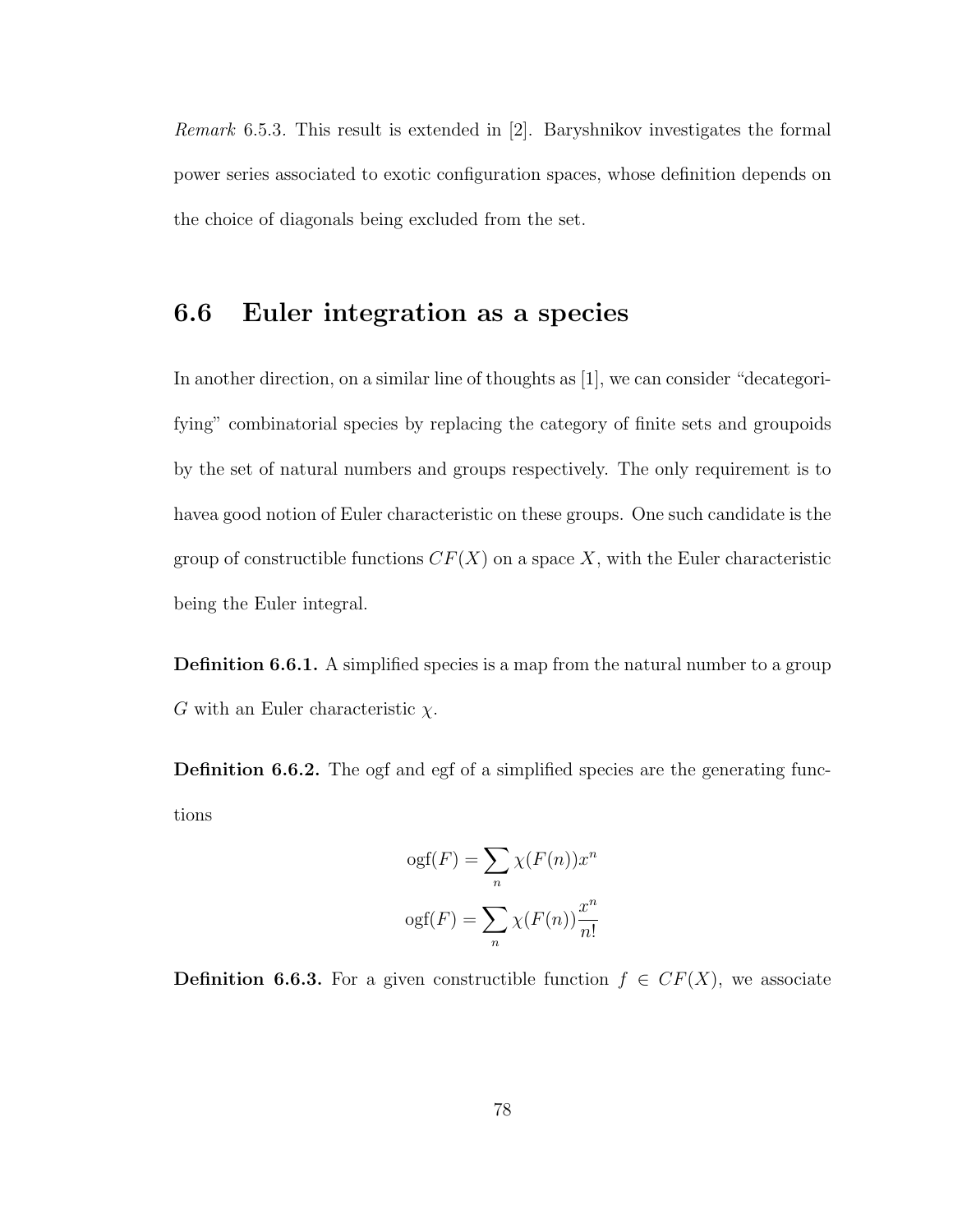with it a simplified species  $\operatorname{exc}(f)$  called the excursion species of f by:

$$
\operatorname{exc}(f) : \mathbb{N} \to CF(X)
$$
  

$$
n \mapsto \mathbb{1}_{\{f > n\}} - \mathbb{1}_{\{f < -n\}}
$$

It might seem unnatural to define a define a simplified species in terms of excursion sets instead of level sets, but as it turns out, using excursion proves to have some certain advantages. First, the corresponding ordinary generating function ogf of this simplified species recovers the Euler integral of the given constructible function.

**Proposition 6.6.4.** Given a constructible function  $f \in CF(X)$ , if we evaluate the ordinary generating function of the species  $exc(f)$  associated to the function f, we get the Euler integral of the given function. In other words,

$$
ogf(exc(f))(1) = \int f d\chi
$$

*Proof.* Given a constructible function f and its associated excursion species  $\text{exc}(f)$ ,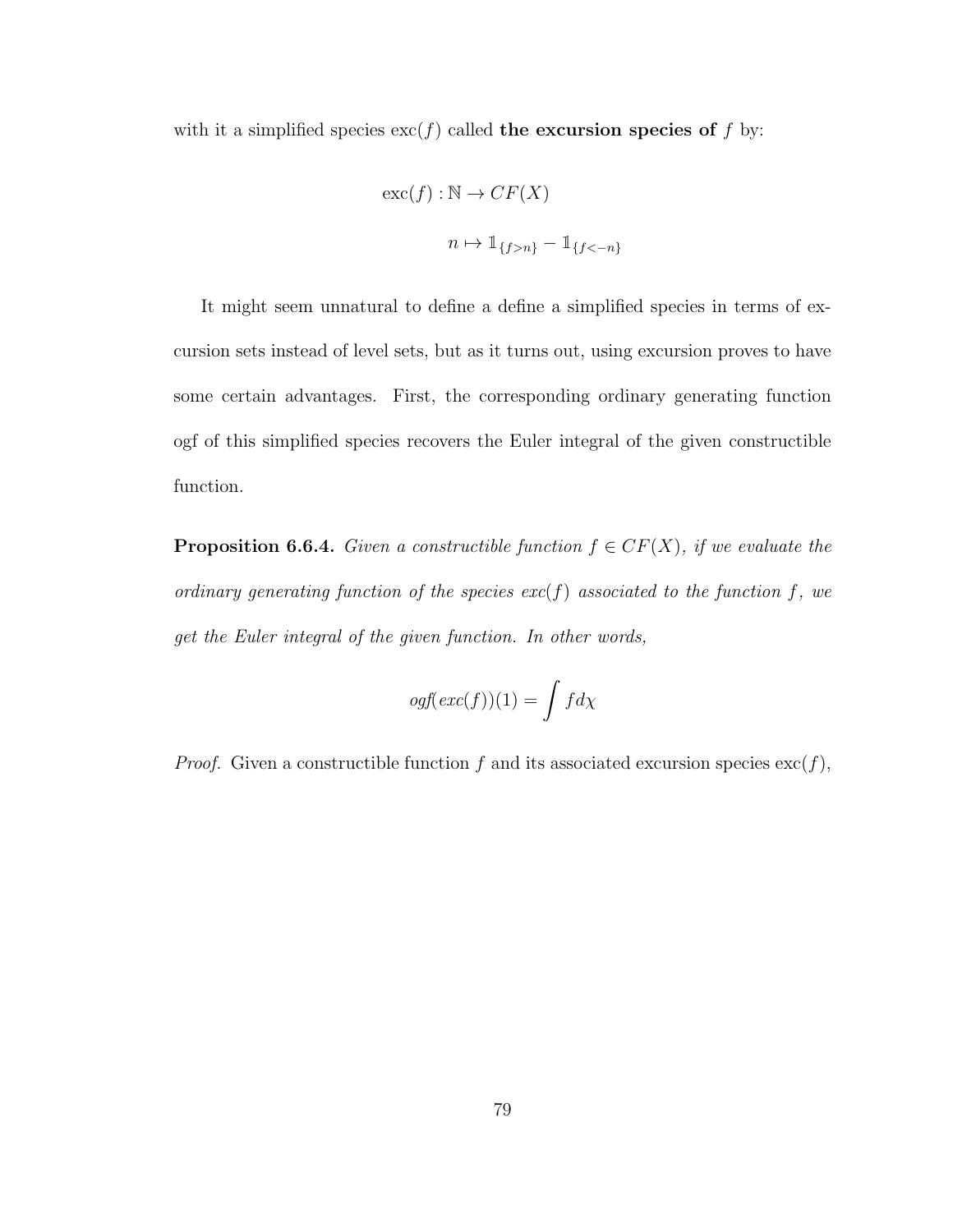we have

$$
ogf(exc(f))(1) = \sum_{n\geq 0} \chi(\operatorname{exc}(f)(n))
$$
  
= 
$$
\sum_{n\geq 0} \int (\mathbb{1}_{\{f>n\}} - \mathbb{1}_{\{f<-n\}}) d\chi
$$
  
= 
$$
\sum_{n\geq 0} (\chi(\{f>n\}) - \chi(\{f<-n\})
$$
  
= 
$$
\sum_{-\infty}^{\infty} (n\chi(\{f=n\})
$$
  
= 
$$
\int f d\chi
$$

 $\Box$ 

The second advantage that excursion sets have over level sets is that in practice, excursions are much more robust and stable when it comes to computation. For example, either noise or under sampling will certainly come up, and such problem would potentially return the wrong Euler characteristics, as the underlying topology of the sets is miscalculated. However, if the constructible function is reasonably nice, the Euler integral of such functions can be recovered by just the zeroth Betti number, i.e. the number of connected components, of the excursion sets [9].

Also, for positive constructible functions on  $\mathbb{R}^n$ , when restricted to a line, the ogf's are in 1-to-1 correspondence to their (discrete) persistent homology transform. The  $n<sup>th</sup>$  coefficient in the power series corresponds to the Euler characteristic of the  $n<sup>th</sup>$  excursion set of the function. Note that requiring a constructible function to be positive is not reasonable: if the function is bounded, apply a global up-shift by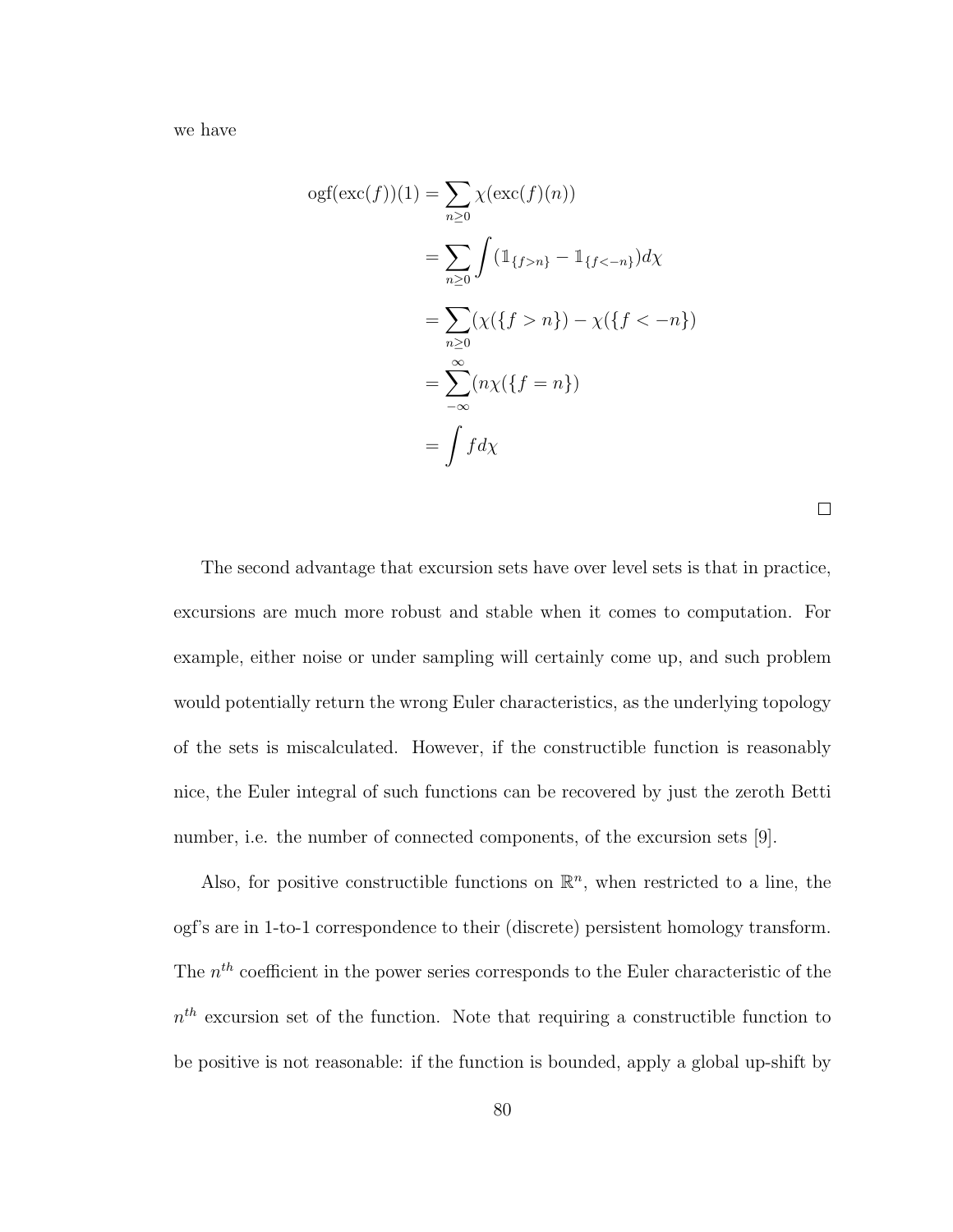adding  $c1_{\mathbb{R}^n}$ , which can be later subtracted from the integral.

That being said, the level set species can still possess some interesting property.

**Definition 6.6.5.** For a constructible function  $f \in CF(X)$ , the level set species of  $f \text{lvl}(f)$  is a simplified species defined by:

$$
ivl(f) : \mathbb{N} \to CF(X)
$$

$$
n \mapsto \mathbb{1}_{\{f=n\}}
$$

Proposition 6.6.6. The Euler integral of a positive constructible function f is equal to the derivative of the ordinary generating function of  $\text{lvl}(f)$  evaluated at 1.

Proof.

$$
\frac{d}{dx}\text{ogf}(\text{lvl}(f)) = \sum_{n\geq 0} \chi(\text{lvl}(n))x^n
$$

$$
= \frac{d}{dx} \sum_{n\geq 0} \left(\int \mathbb{1}_{\{f=n\}} d\chi\right) x^n
$$

$$
= \sum_{n\geq 0} n\chi(\{f=n\})x^{n-1}
$$

Setting  $x = 1$  returns the Euler integral.

We can also ask the question of whether the Fubini theorem would hold for the simplified species. If we insist on having the two generating functions to be equal (not just when evaluated at 1), then we need the pushforward to preserve the Euler characteristic of the excursion set.

 $\Box$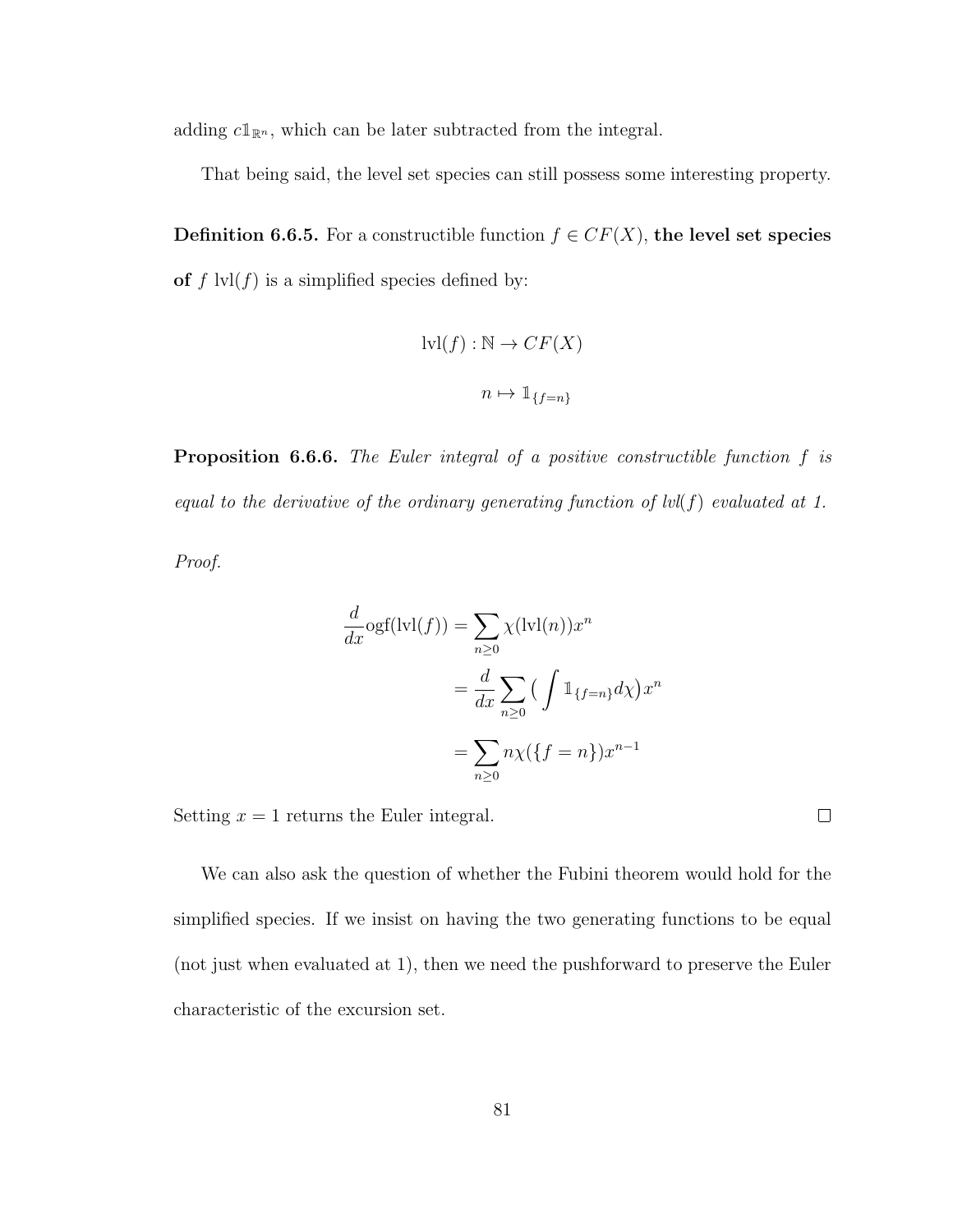**Proposition 6.6.7.** Let  $G: X \to Y$  be a tame map. If G satisfies the condition that

$$
\int_Y (\mathbb{1}_{G_* f > n} - \mathbb{1}_{G_* f < -n}) d\chi(y) = \int_X (\mathbb{1}_{f > n} - \mathbb{1}_{f < -n}) d\chi(x)
$$

then og  $f(exc(f)) = og f(exc(G_*f))$ 

One instance of such a map is a translation, which can be rewritten as a convolution by a pointed-function  $g$ . In this particular case, we can rewrite the conclusion above as  $ogf(\operatorname{exc}(f * g)) = ogf(\operatorname{exc}(f)) \cdot ogf(\operatorname{exc}(g))$ . Though this is vacuous in itself (as  $ogf(exc(g)) = 1$  here) and it is nothing more than just a statement on the classic Euler integral, it still begs the question of when that is true. An excursion-preserving convolution would be interesting, since in practice calculating Euler integral of excursions is much more stable than that of level sets, in general.

### 6.7 Magnitude as a cardinality

Even in classical combinatorial species, sometimes the structures are not only sets but they can also contain some additional underlying information. For example, the sets can have a natural graph defined on them, as in the case of the species of permutations, where we can define a graph for each set of permutations. Each permutation is connected to another by an edge if and only if there is they differ by a transposition, namely a permutation that only exchanges two elements in the set.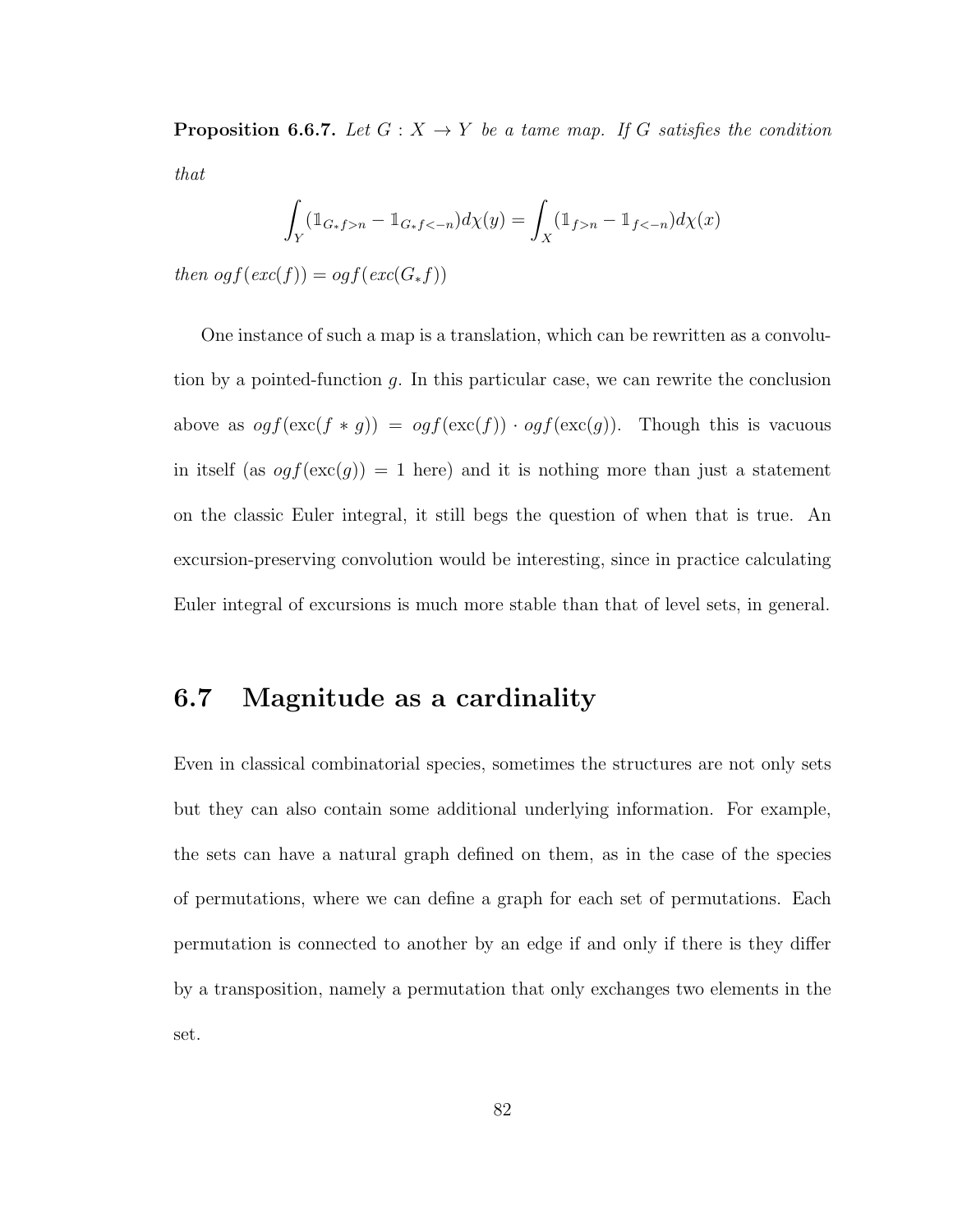The graph of permutations has a magnitude, which is itself an Euler-characteristiclike invariant. Note that magnitudes do not quite satisfy our condition of an Euler characteristic: it fails to be multiplicative. Magnitudes is only multiplicative with respect to the Cartesian product  $\Box$  of graphs, while the product of the category of graphs is the tensor product  $\times$ . Even though these two products are different, they have the same number of vertices, which is the free coefficient in the magnitude power series. At the same time, the number of vertices is simply the cardinality of the set without the graph structure, which arises from the original combinatorial species. Therefore, though we cannot use magnitude (in the form of a power series), it suggests that we can use the valuation of the generating function as a valid choice of Euler characteristic. This is a motivation for us to define a notion of generalized (and simplified) 2-species.

#### 6.8 Generalized and simplified 2-species

**Definition 6.8.1.** A generalized 2-species is a functor from the category  $\mathscr{B}$  of finite sets to a full subcategory of the category of species (with morphisms being isomorphisms) where the evaluation of the (exponential) generating functions at fixed value a all converge, and the evaluation is the Euler characteristic of this category.

One instance of this phenomenom is the real-valued Euler Integral. This integration theory is a natural extension to the integer-valued constructible Euler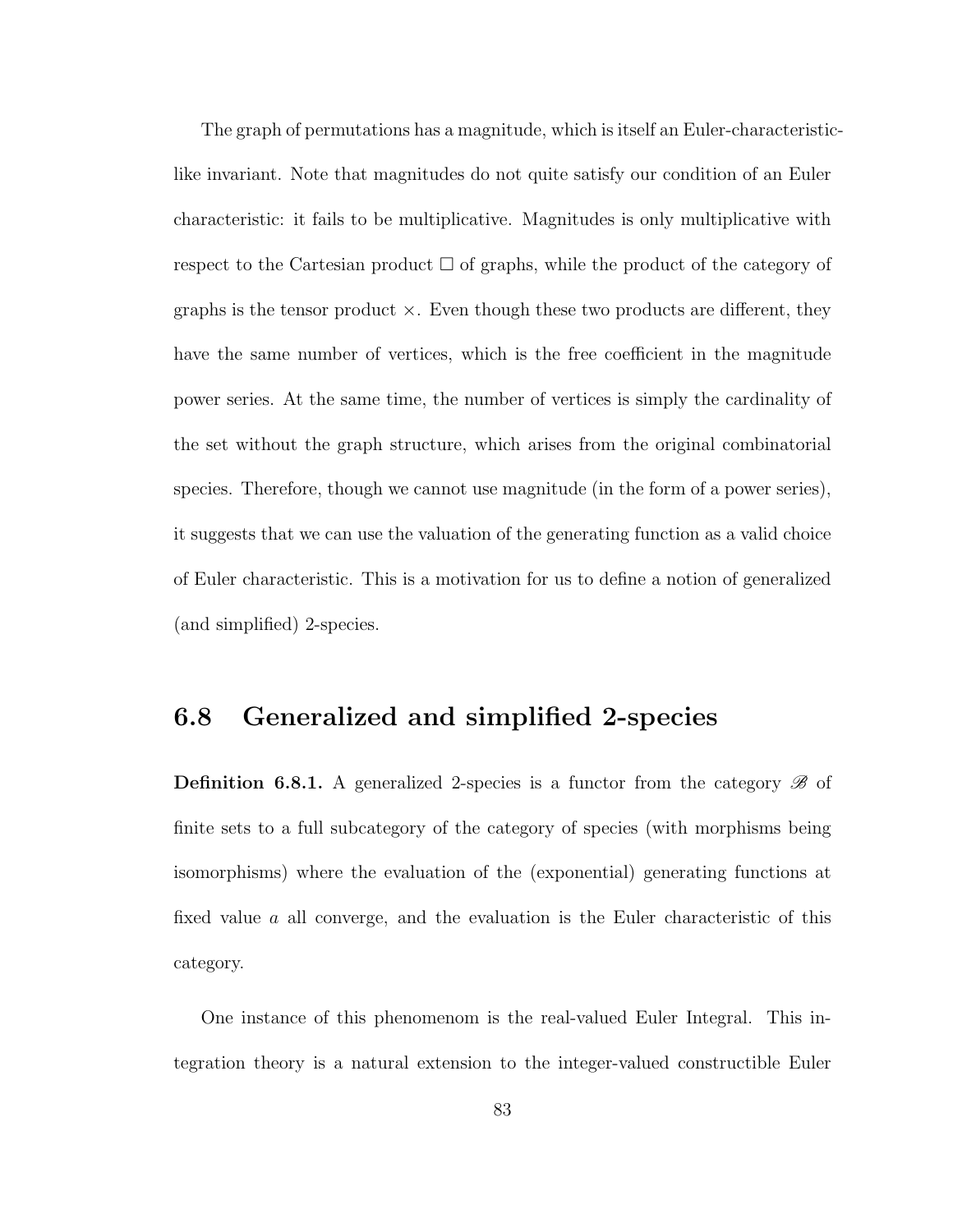integration. Consider a space X with an o-minimal structure (see [12] for a more thorough discussion on o-minimal structure). The purpose of this o-minimal structure is to specify a collection of tame sets, which behave nicely under topological set operations. Let  $Def(X)$  be the set of definable functions from X to R with the standard o-minimal structure. Now, we want to construct an integration theory on this set of functions.

**Definition 6.8.2.** Let f be a definable function on X. Then the upper and lower Euler integral of  $f$  are

$$
\int_{X} f\lfloor d\chi \rfloor = \lim_{n \to \infty} \frac{1}{n} \int_{X} \lfloor nf \rfloor d\chi \tag{6.8.1}
$$

$$
\int_{X} f\lceil d\chi \rceil = \lim_{n \to \infty} \frac{1}{n} \int_{X} \lceil nf \rceil d\chi \tag{6.8.2}
$$

These limits can be proved to be well-defined. There are also formulas to compute the upper and lower integrals using excursion sets, similar to the case of integervalued constructible functions (see [4]).

**Proposition 6.8.3.** Let  $f$  be a definable function, then

$$
\int_X f\left[\frac{d\chi\right] = \int_{-\infty}^{\infty} \chi(\left\{f \ge s\right\}) - \chi(\left\{f < -s\right\}) ds
$$
\n
$$
\int_X f\left[\frac{d\chi}{\chi}\right] = \int_{-\infty}^{\infty} \chi(\left\{f > s\right\}) - \chi(\left\{f \le -s\right\}) ds
$$

We are now ready to talk about the (simplified) 2-species of definable function. For a given  $f \in \text{Def}(X)$ , let  $\underline{f}$  be the simplified 2-species that maps each integer n to the excursion species of the constructible  $\lfloor (n + 1)f \rfloor$ , and  $\overline{f}$  be the 2-species that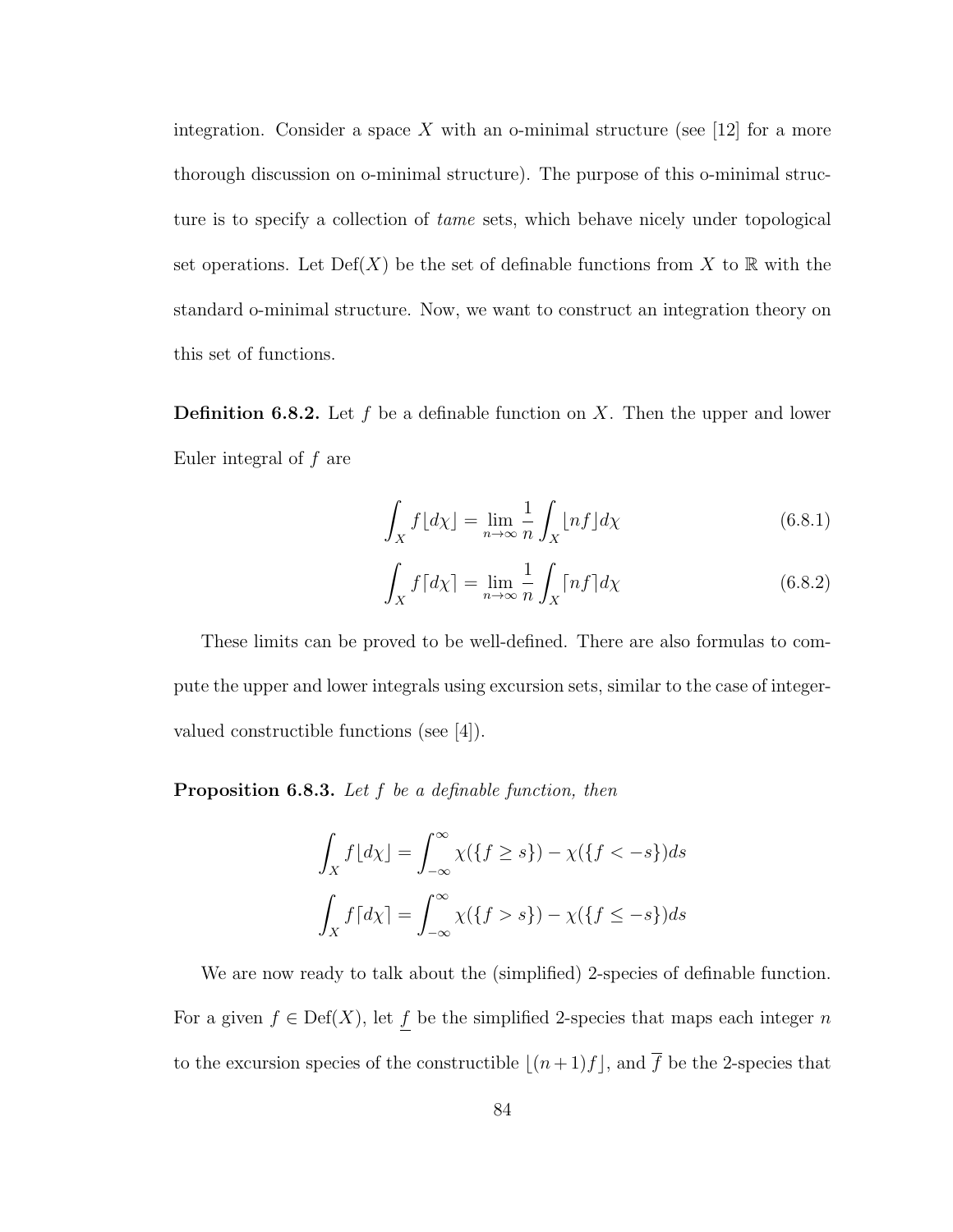maps n to the excursion species of  $\lceil (n + 1)f \rceil$ . This 1-shift is essential to get the right grading in the limit formula.

Evaluating the ordinary generating function of these two excursion species at  $x = 1$  gives  $\int_X \lfloor (n+1)f \rfloor d\chi$  and  $\int_X \lceil (n+1)f \rceil d\chi$ .

Hence, the ordinary generating functions of the upper and lower 2-species are

$$
\underbrace{\mathrm{ogf}}_{n\geq 0} = \sum_{n\geq 0} \int_X \lfloor (n+1)f \rfloor d\chi x^n
$$

$$
\overline{\mathrm{ogf}} = \sum_{n\geq 0} \int_X \lceil (n+1)f \rceil d\chi x^n
$$

(the notations are shorthanded to  $\frac{\text{ogf}}{\text{ogf}}$  and  $\frac{\text{ogf}}{\text{ogf}}$  in this section since there is no confusion).

Taking the antiderivative of <u>ogf</u> and  $\overline{\text{ogf}}$  yields  $\sum_{n\geq 0}$  $\frac{1}{n+1} \left( \int_X \left[ (n+1)f \right] d\chi \right) x^{n+1}$ and  $\sum_{n\geq 0}$  $\frac{1}{n+1} \left( \int_X \left[ (n+1)f \right] d\chi \right) x^{n+1}$  respectively.

The coefficients in these power series are exactly the terms in the definition of definable Euler integration 6.8.1 and 6.8.2.

In other words, if we denote the antiderivative of  $\overline{ogf}$  and  $ogf$  by  $\overline{Ogf}$  and  $Ogf$ , then

$$
\int_X f\left[d\chi\right] = \lim_{n \to \infty} \frac{1}{n!} \frac{d^n}{dx^n} \Big|_{x=1} \frac{\text{Ogf}}{\text{Ogf}}
$$

$$
\int_X f\left[d\chi\right] = \lim_{n \to \infty} \frac{1}{n!} \frac{d^n}{dx^n} \Big|_{x=1} \frac{\text{Ogf}}{\text{Ogf}}
$$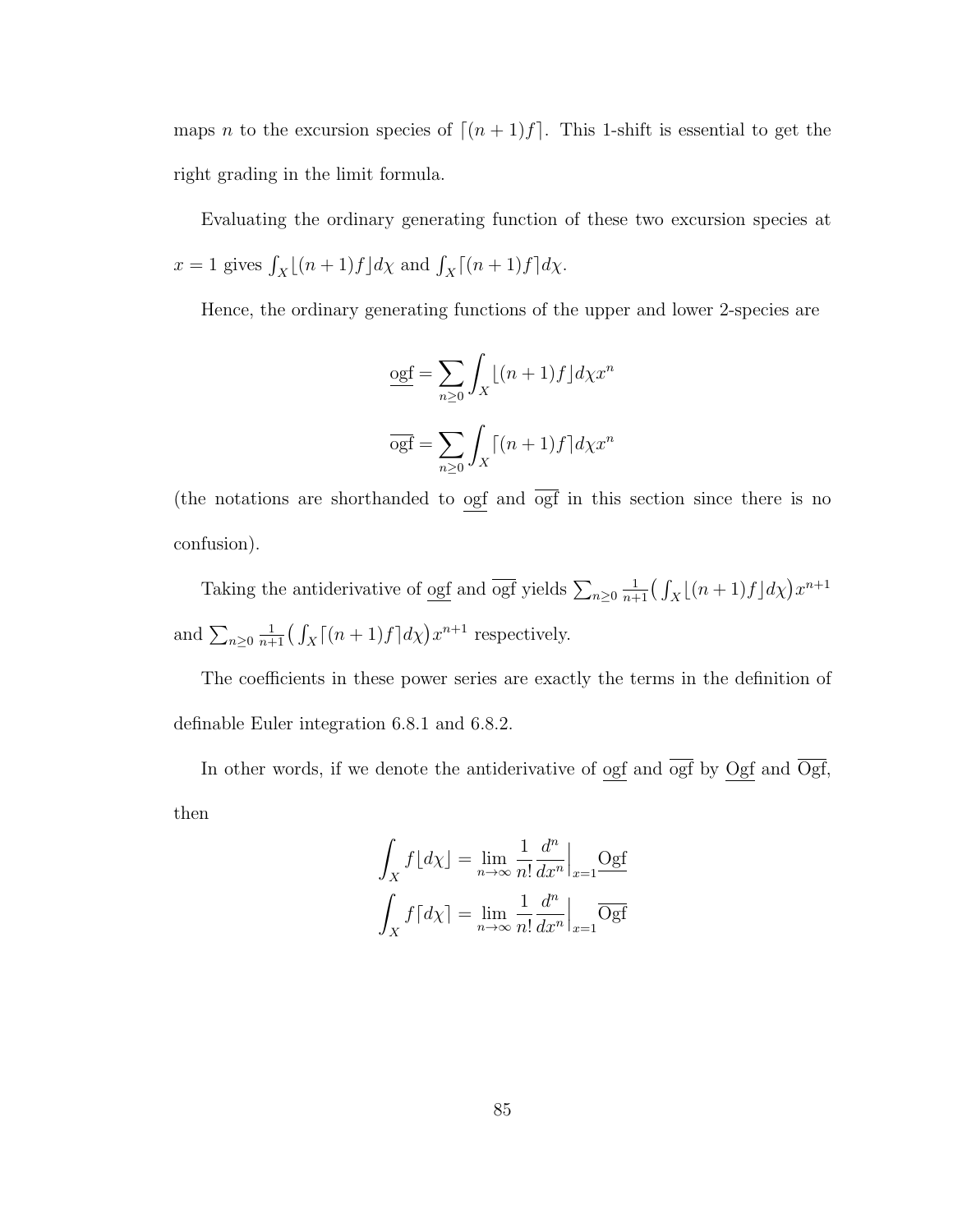## Chapter 7

# Conclusion and future questions

This thesis gives the results to the following questions:

- 1. Provide a proof for the invertibility of the persistent homology transform through the means of Schapira's Radon transform and inversion formula.
- 2. Prove the compatibility theorem between the Fourier-Sato transform and the convolution with respec to the Euler integral.
- 3. Introduce new notions of  $L^2$  inner product and tempered distributions for the Euler integral.
- 4. Introduce a generalized version of combinatorial species, which defines magnitude cohomology and Euler integral with the appropriate choice of functors.

There are still many open questions that follow the ones being answered in this thesis. The following list is by no means exhaustive: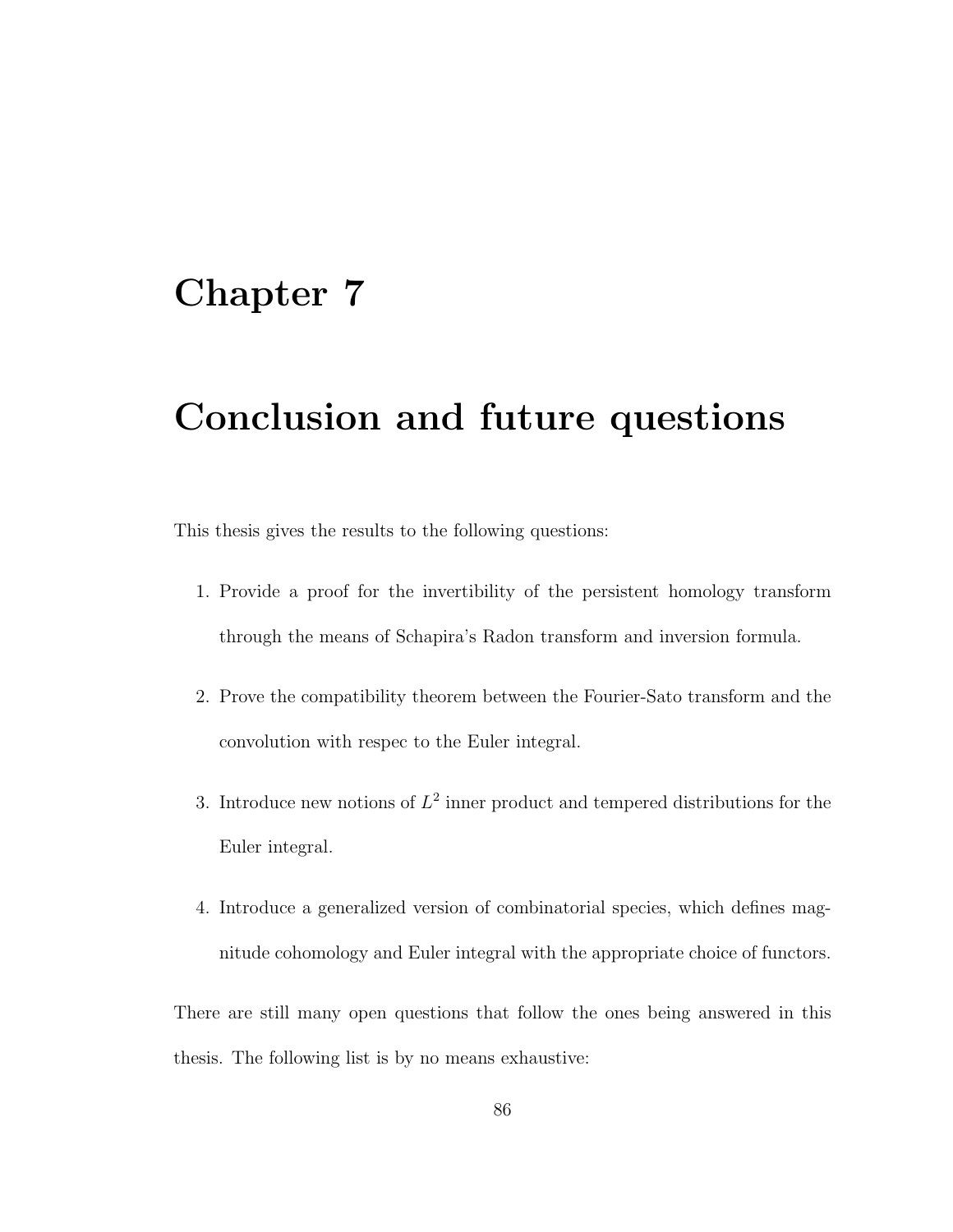- 1. The Euler Integral is connected to the theory of sheaves through the isomorphism between the Grothendieck group of the derived category of constructible sheaves and the group of constructible functions. However, the Grothendieck group is only the  $K_0$  in the K-theory of that category. There is already a vast literature on K-theory of triangulated categories, so one might wonder if this leads to constructions of higher Euler integration theory.
- 2. The Fourier-Sato transform is currently defined on vector bundles and/or on Euclidean space. Though our work extend the original notion of Fourier-Sato transform on conic constructible functions to generalized functions, it still begs the question of whether there is such a transform on cellular sheaves, similar to how there is a Fourier transform on graphs.
- 3. Does the combinatorial species realization of the Euler integral and magnitudes provide a computational tool to calculate some of these invariants?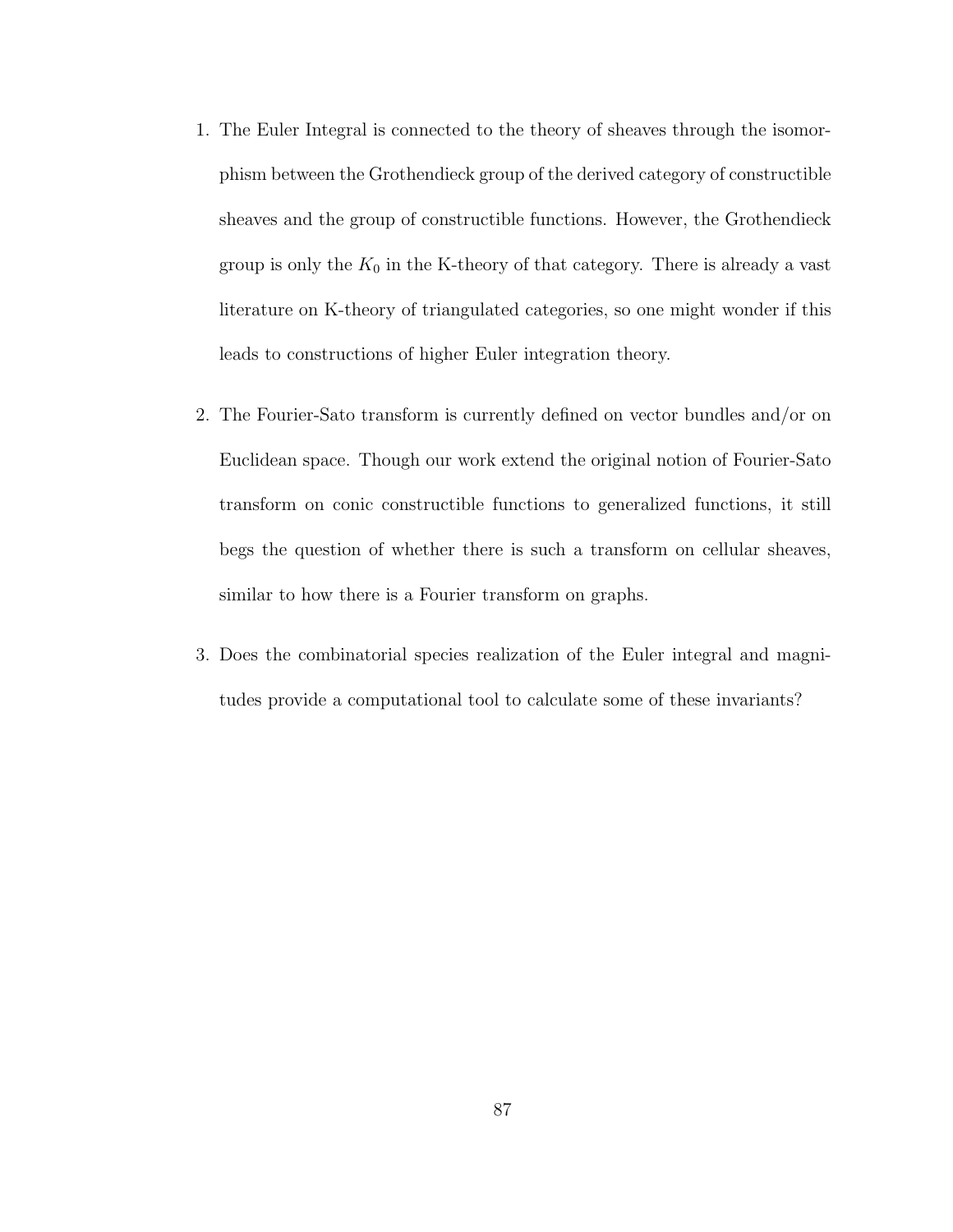# Bibliography

- [1] J. Baez and J. Dolan, From finite sets to Feynman diagrams, pp. 29–50, Springer Berlin Heidelberg, Berlin, Heidelberg, 2001.
- [2] Y Baryshnikov, Euler characteristics of exotic configuration spaces, Proceedings of the 32nd Conference on Formal Power Series and Algebraic Combinatorics (Online), 2020.
- [3] Y. Baryshnikov and R. Ghrist, Target enumeration via Euler characteristic integrals, SIAM Journal of Applied Mathematics 70 (2009).
- [4] Y. Baryshnikov and R. Ghrist, Euler integration over definable functions, Proceedings of the National Academy of Sciences 107 (2010), no. 21, 9525–9530.
- [5] Y. Baryshnikov, R. Ghrist, and D. Lipsky, Inversion of Euler integral transforms with applications to sensor data, Inverse problems  $27$  (2011), no. 12, 124001.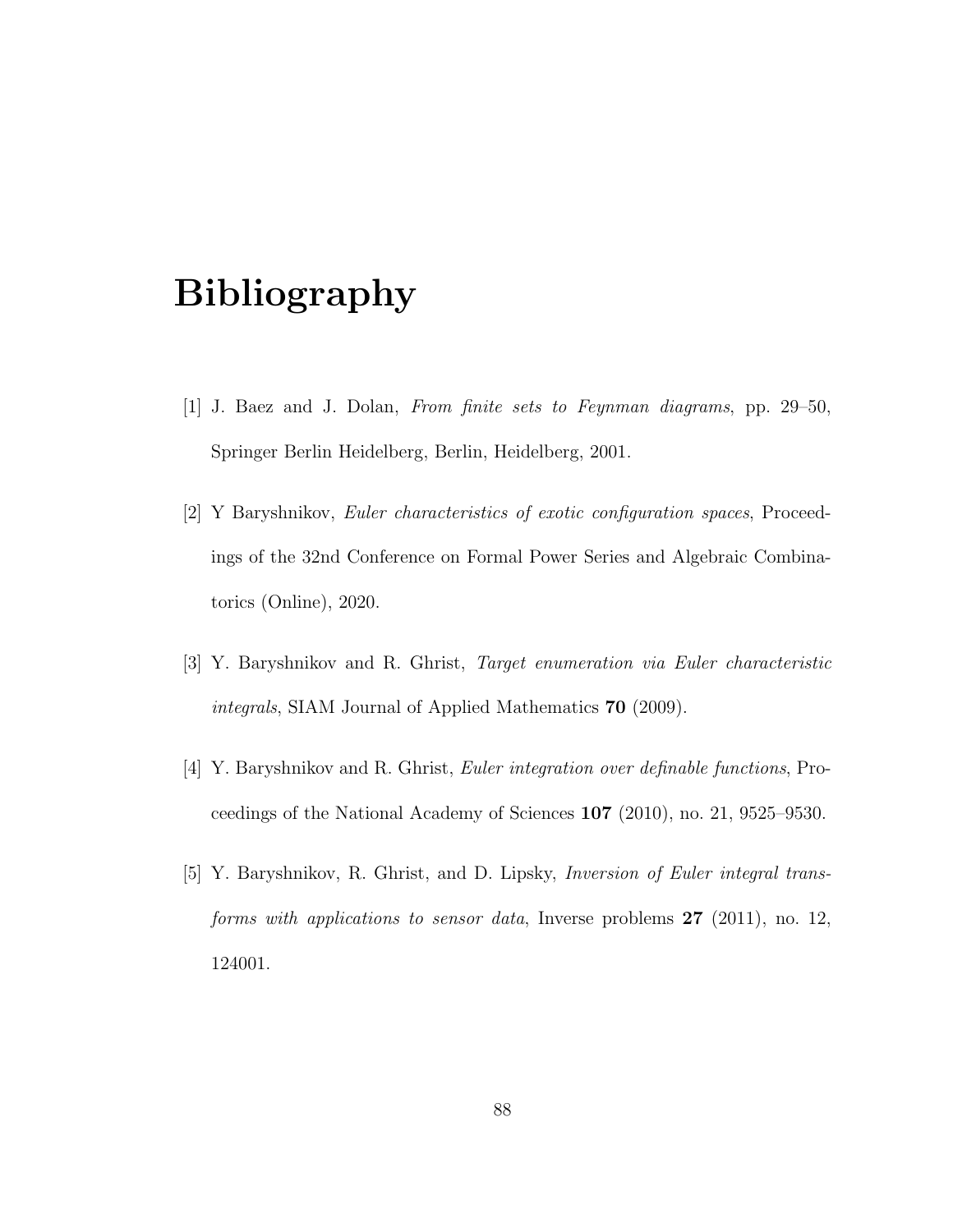- [6] R. Belton, B. Fasy, R. Mertz, S. Micka, D. Millman, D. Salinas, A. Schenfisch, J. Schupbach, and L. Williams, Learning simplicial complexes from persistence diagrams, arXiv:1805.10716, 2018.
- [7] F. Bergeron, G. Labelle, and P. Leroux, Combinatorial species and tree-like structures, Encyclopedia of Mathematics and its Applications, Cambridge University Press, 1998.
- [8] G. Carlsson, Topology and data, Bulletin of The American Mathematical Society 46 (2009), 255–308.
- [9] J. Curry, R. Ghrist, and M. Robinson, Euler calculus with applications to signals and sensing, Proceedings of Symposia in Applied Mathematics (2000).
- [10] J. Curry, S. Mukherjee, and K. Turner, How many directions determine a shape and other sufficiency results for two topological transforms, 2019.
- [11] A. Dimca, Sheaves in topology, Universitext, Springer Berlin Heidelberg, 2004.
- [12] L. P. D. van den Dries, Tame topology and o-minimal structures, London Mathematical Society Lecture Note Series, Cambridge University Press, 1998.
- [13] H. Edelsbrunner and J. Harer, Computational topology: An introduction, Applied Mathematics, American Mathematical Society, 2010.
- [14] S. R. Gal, Euler characteristic of the configuration space of a complex, Colloquium Mathematicum 89 (2001), no. 1, 61–67.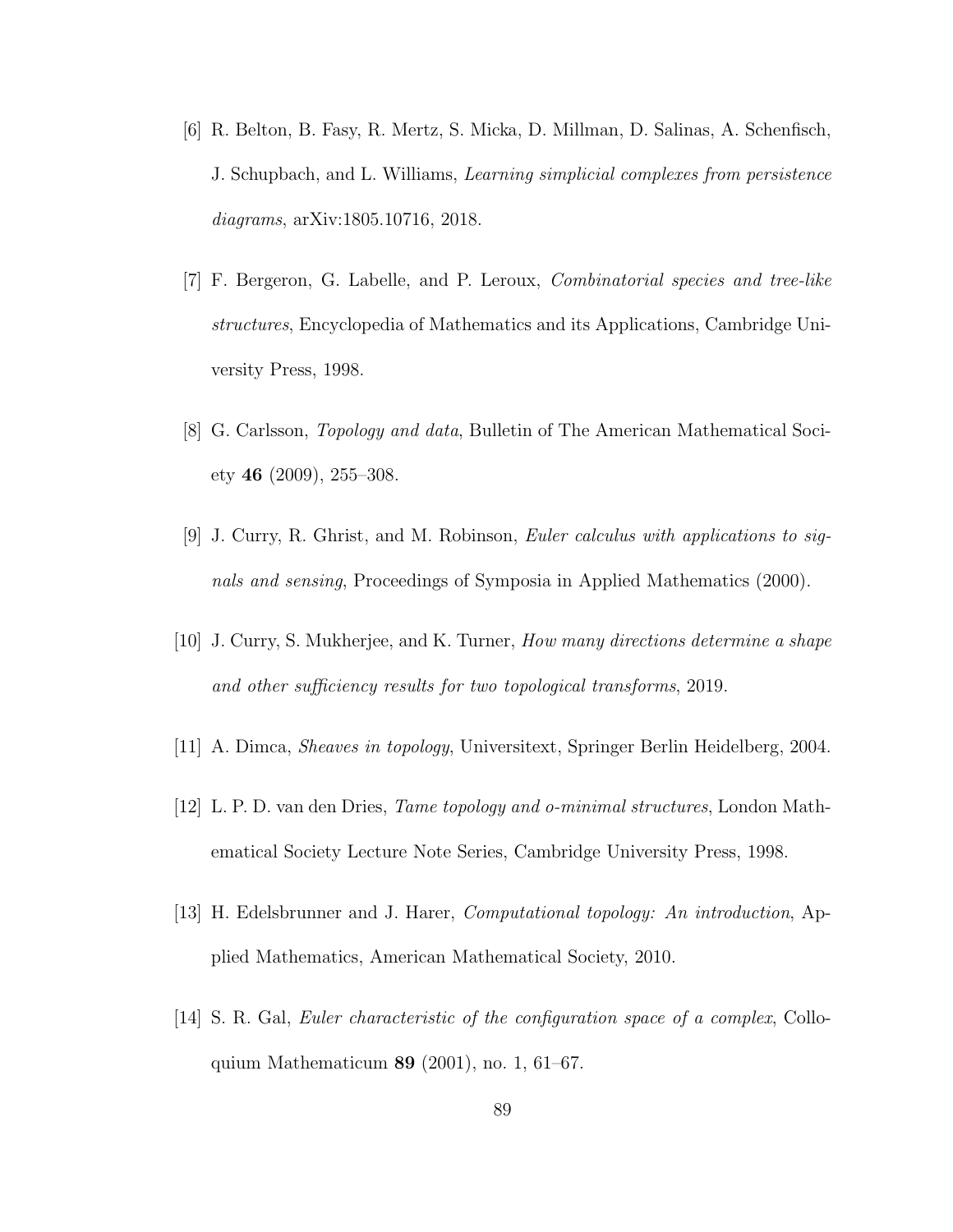- [15] D. Gepner, R. Haugseng, and J. Kock,  $\infty$ -operads as analytic monads, arXiv:1712.06469, 2020.
- [16] R. Ghrist, Barcodes: The persistent topology of data, Bulletin of the American Mathematical Society **45** (2007), 61–75.
- [17] R. Ghrist and Y. Baryshnikov, Target enumeration via integration over planar sensor networks, Robotics: Science and Systems, 2008.
- [18] R. Hepworth, Magnitude cohomology, arXiv:1807.06832, 2018.
- [19] R. Hepworth and S. Willerton, Categorifying the magnitude of a graph, Homology, Homotopy and Applications 19 (2017), no. 2, 31–60.
- [20] B. Iversen, Cohomology of sheaves, Aarhus Universitet, Matematisk Institut: Lecture notes series, Inst., Univ., 1984.
- $[21]$  A. Joyal, *Une théorie combinatoire des séries formelles*, Advances in Mathematics 42 (1981), no. 1, 1–82.
- [22] M. Kashiwara and P. Schapira, Sheaves on manifolds: With a short history. les débuts de la théorie des faisceaux. by christian houzel, Grundlehren der mathematischen Wissenschaften, Springer Berlin Heidelberg, 2002.
- [23] M. Kashiwara and P. Schapira, Persistent homology and microlocal sheaf theory, Journal of Applied and Computational Topology 2 (2018), 83–113.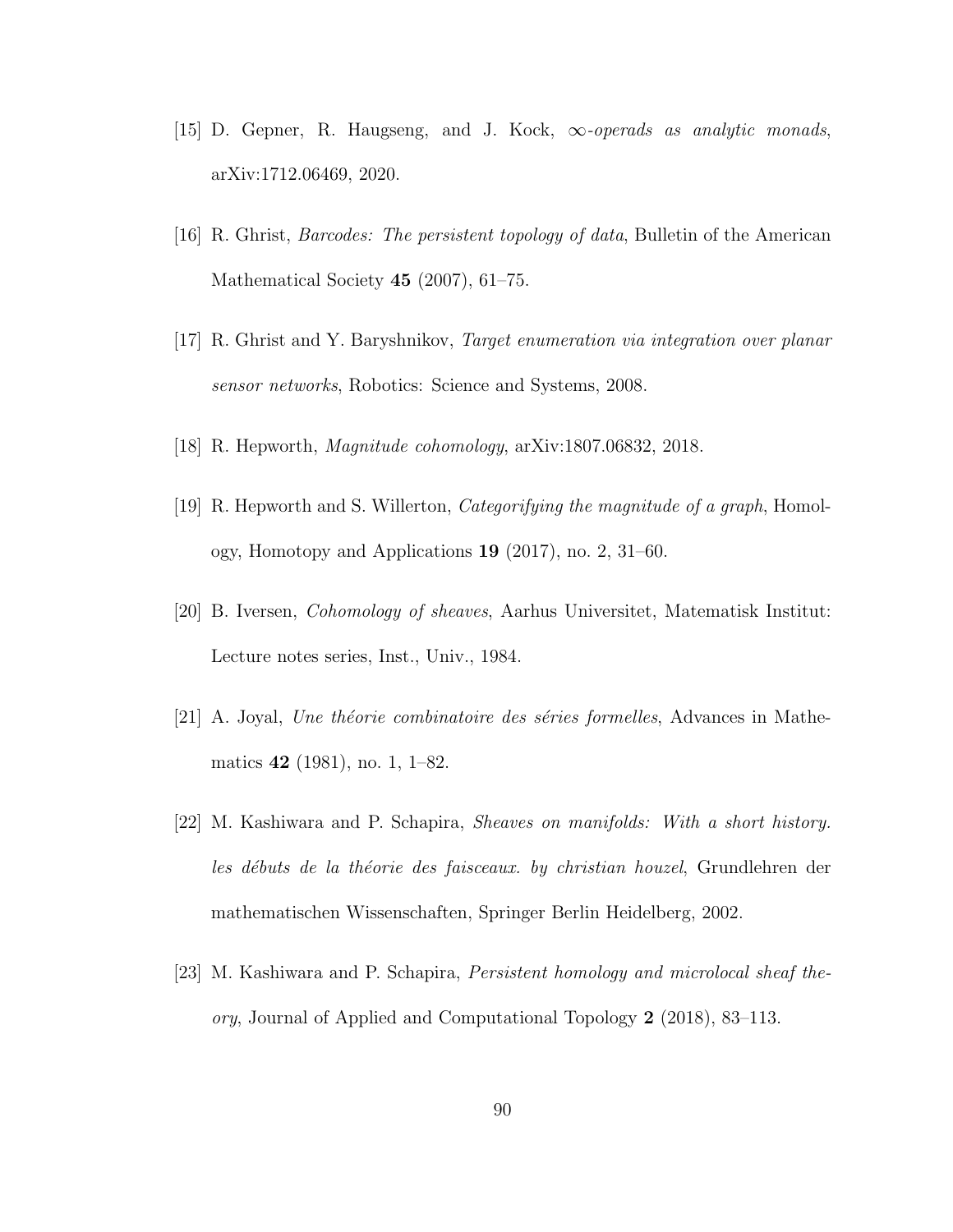- [24] T. Leinster, The Euler characteristic of a category, Documenta Mathematica 13 (2006), 21–49.
- [25] T. Leinster, The magnitude of a graph, Mathematical Proceedings of the Cambridge Philosophical Society 166 (2017), no. 2, 247–264.
- [26] R. D. MacPherson, Chern classes for singular algebraic varieties, Annals of Mathematics 100 (1974), no. 2, 423–432.
- [27] A. Neeman, The K-Theory of triangulated categories, pp. 1011–1078, Springer Berlin Heidelberg, Berlin, Heidelberg, 2005.
- [28] G. C. Rota, On the foundations of combinatorial theory I. Theory of Möbius functions, Zeitschrift für Wahrscheinlichkeitstheorie und Verwandte Gebiete 2 (1964), 340–368.
- [29] G. C. Rota, On the combinatorics of the Euler characteristic, Studies in Pure Mathematics, Academic Press, London (1971).
- [30] M. Sato, T. Kawai, and M. Kashiwara, Microfunctions and pseudo-differential equations, Risk indicator monitoring system (RIMS) publication series, Research Institute for Mathematical Sciences, Kyoto University, 1972.
- [31] P. Schapira, Operations on constructible functions, Journal of Pure and Applied Algebra 72 (1991), no. 1, 83–93.